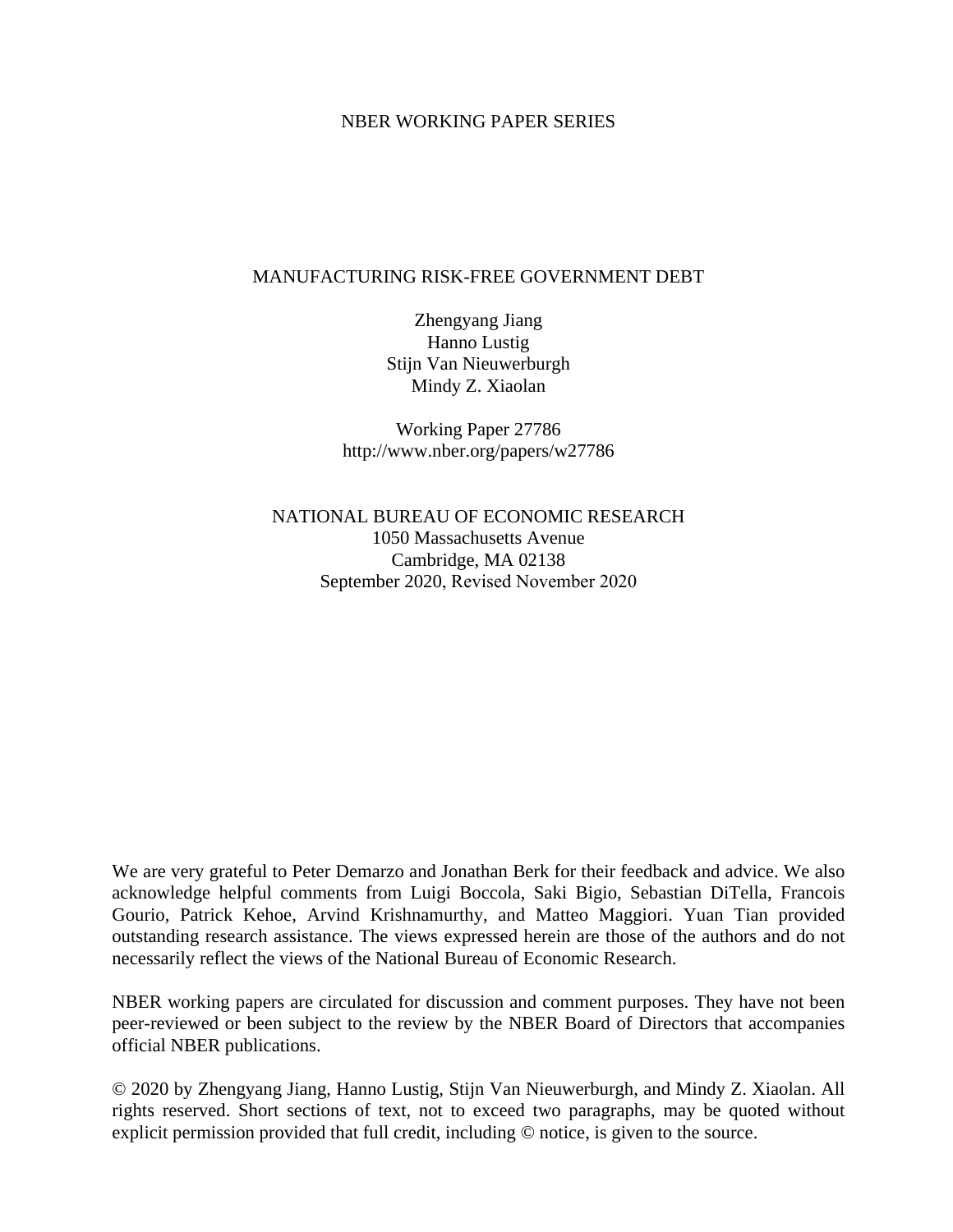Manufacturing Risk-free Government Debt Zhengyang Jiang, Hanno Lustig, Stijn Van Nieuwerburgh, and Mindy Z. Xiaolan NBER Working Paper No. 27786 September 2020, Revised November2020 JEL No. F34,G12,H62,H63

# **ABSTRACT**

Governments face a trade-off between insuring bondholders and taxpayers. If the government fully insures bondholders by manufacturing risk-free debt, then it cannot also insure taxpayers against permanent macro-economic shocks over long horizons. Instead, taxpayers will pay more in taxes in bad times. Conversely, if the government fully insures taxpayers against adverse macro shocks, then the debt becomes risky; at least as risky as un-levered equity claim. Governments can only escape this trade-off if they enjoy a large and counter-cyclical convenience yield on their debt.

Zhengyang Jiang Kellogg School of Management Northwestern University 2211 Campus Drive Evanston, IL 60610 zhengyang.jiang@kellogg.northwestern.edu

Hanno Lustig Stanford Graduate School of Business 655 Knight Way Stanford, CA 94305 and NBER hlustig@stanford.edu

Stijn Van Nieuwerburgh Columbia University Graduate school of Business Uris Hall, office 809 3022 Broadway New York, NY 10027 and NBER svnieuwe@gsb.columbia.edu

Mindy Z. Xiaolan University of Texas at Austin 2110 Speedway B6600 Austin, TX 78703 mindy.xiaolan@mccombs.utexas.edu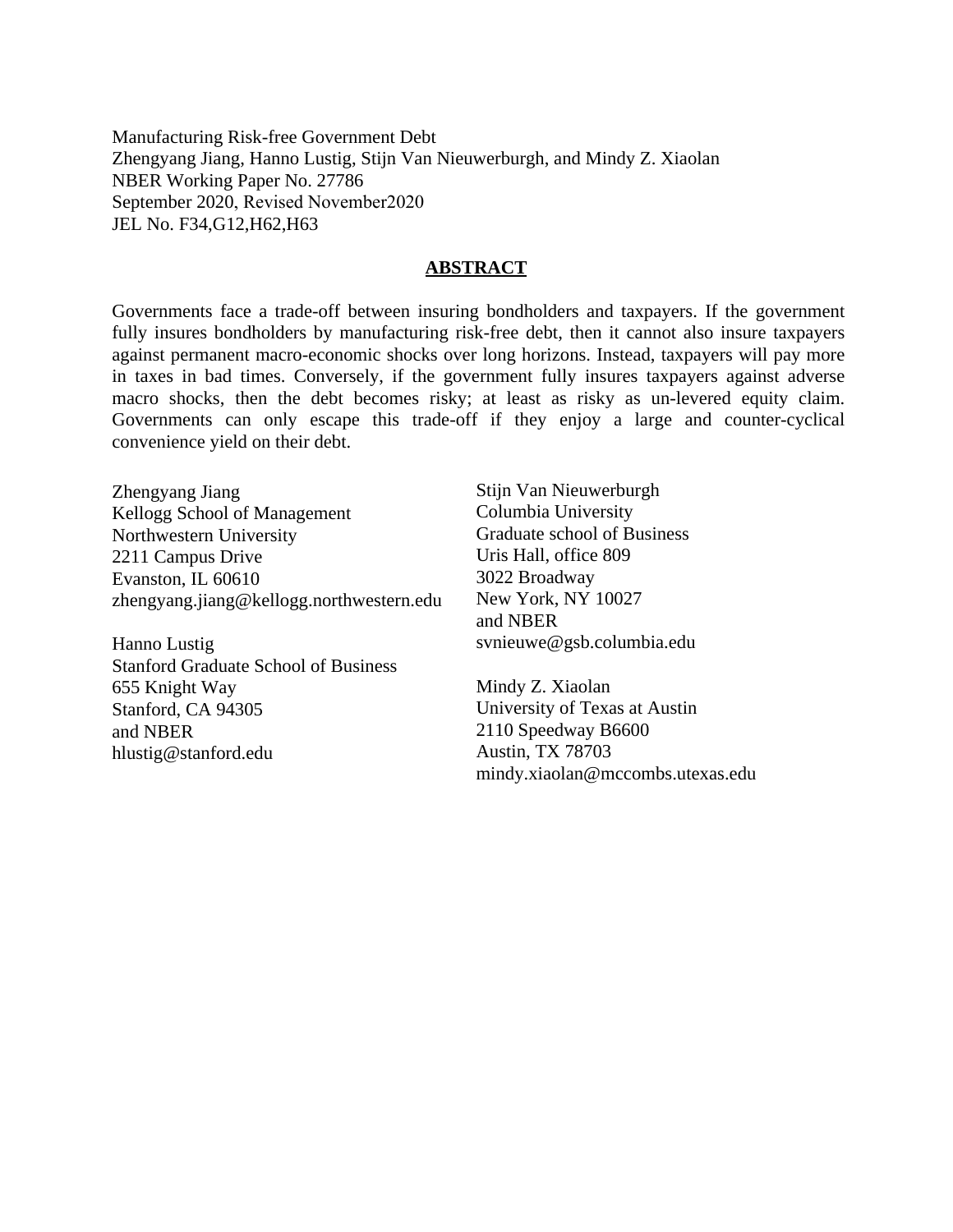Governments face a trade-off between insuring tax payers against adverse macro shocks and insuring bond holders. If a government provides more insurance to bond investors, who then require lower risk premia, then it can provide less insurance to taxpayers. Making government debt safer requires raising more tax revenue relative to GDP from tax payers in bad times. The larger the sovereign debt burden, the steeper this trade-off becomes.

Some countries, especially the U.S., pay a low risk premium on outstanding government debt. The portfolio is priced as if it is close to risk-free. Other countries, including most emerging market countries, pay a much larger risk premium to bond investors. The focus in the literature has been mostly on countries' willingness and ability to repay (see, e.g., [Eaton and Gersovitz,](#page-38-0) [1981;](#page-38-0) [Bulow](#page-37-0) [and Rogoff,](#page-37-0) [1989;](#page-37-0) [Aguiar and Gopinath,](#page-36-0) [2006;](#page-36-0) [Arellano,](#page-36-1) [2008;](#page-36-1) [DeMarzo, He, and Tourre,](#page-38-1) [2019,](#page-38-1) for examples). The trade-off between bondholder and taxpayer insurance applies regardless of whether a country contemplates default.

Despite its low government debt risk premium, the U.S. insures its taxpayers against output growth risk. That is, the U.S. appears to escape this trade-off. The sensitivity of federal government spending to GDP is much lower than the sensitivity of tax revenues to GDP over horizons between one and ten years in the U.S. data. Tax revenues rise and fall strongly with GDP growth. Spending moves inversely with GDP growth at short horizons and mildly positively at longer horizons. It appears that the U.S. government can insure taxpayers at all horizons by lowering their tax rates in recessions as well as by increasing its spending-to-output ratio in recessions. In the language of asset pricing, a claim to tax revenues has a higher beta than a claim to spending.

How can the Treasury manufacture debt that is risk-free? That requires a non-trivial feat of financial engineering. The Treasury's bond portfolio is backed by a long position in a claim to tax revenue and a short position in a claim to government spending. Both claims are exposed to output risk. The Treasury's long position in the tax claim exceeds the short position by the value of outstanding debt. To render the entire Treasury portfolio risk-free, the claim to tax revenues has to have a lower beta than the spending claim so as to ensure that the net beta of the Treasury portfolio is exactly zero. Recast in the language of Miller-Modigliani, the tax revenue claim is the unlevered version of the spending claim. The beta of the tax claim is the weighted average of the beta of the spending claim and the beta of the debt. If the debt beta is zero, the tax beta must be lower than the spending beta.

The tax claim has a low beta if the present discounted value (PDV) of future tax revenues increases in bad times, times in which the investor's marginal utility is high. The taxpayer is short the tax revenue claim since she pays the taxes. From the taxpayer's perspective, a low-beta tax claim is a risky tax liability. As a result, the government cannot insure taxpayers when it insures bondholders by keeping the debt risk-free. The larger the amount of outstanding government debt, the larger the gap between the betas of the spending and the tax claim needs to be to keep the debt risk-free. As the debt grows, the beta of the tax claim has to go to zero. The trade-off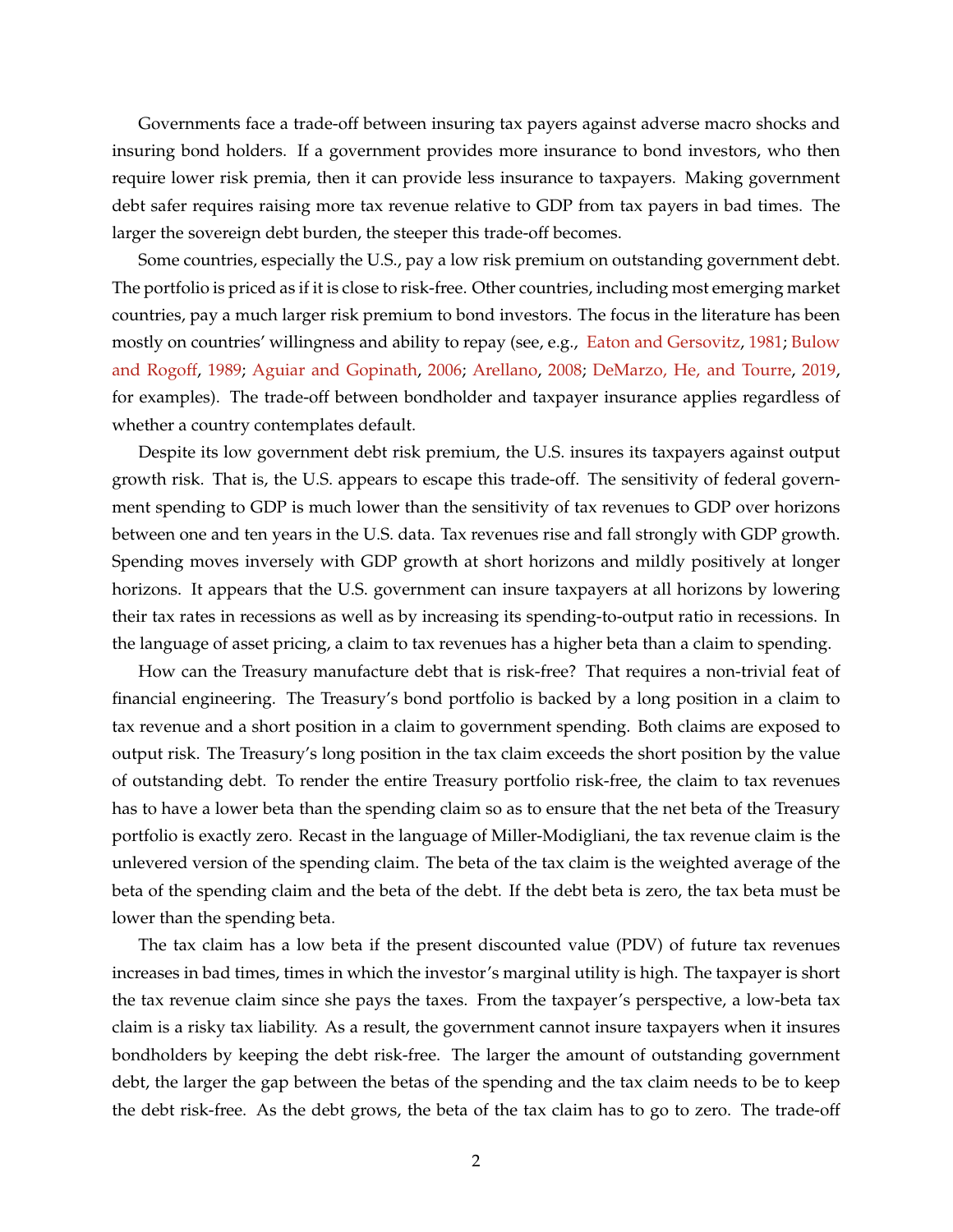between insuring taxpayers and bondholders steepens.

Conversely, if the governments insists on insuring the tax payers by lowering tax rates in bad times, then government debt becomes risky for bond holders. It is the bondholders that now will be bearing the macro-economic risk. The empirical properties of tax revenue and spending are consistent with taxpayer insurance, and hence inconsistent with risk-free debt.

Our paper is the first one to characterize the trade-off between insuring taxpayers and bondholders at different horizons. To do so, we assume that the government commits to a countercyclical debt policy. We derive the restrictions that risk-free debt impose on the properties of the surplus/output ratio from the government budget constraint. When shocks to output are permanent, the government can only escape the trade-off over short horizons. It can issue more debt in response to a negative GDP growth shock rather than raise taxes. The surplus claim and tax revenue claim are risky over short horizons. Over longer horizons, the tax revenue claim has to become sufficiently safe for investors (risky for taxpayers) to offset the long-run risk in debt issuance. This long-run risk in debt arises from the long-run risk in output, as along as debt and output are co-integrated. How long the government can escape the trade-off depends on the persistence of the debt/output ratio.

A calibration suggests that an AR(2) model with a negative exposure to output shocks fits the U.S. government's debt/GDP dynamics over the post-war sample well. An AR(1) model for the government spending/GDP ratio with negative exposure to output shocks fits the dynamics of spending well. Insisting on risk-free debt then implies surplus/GDP and tax revenue/GDP ratios with the following properties. First, the surplus/ouput ratio can only remain negative for two periods in response to a negative output shock. There is a tight limit on how long the government can plug the fiscal hole by issuing more debt. After two years of deficits, the government must run a surplus for the next several years. The mean-reversion of surpluses the model implies is at odds with the persistence in surpluses observed in the data. The autocorrelation functions in model and data are far apart. Second, the government realizes these surpluses via higher taxation. The higher tax revenues in response to the adverse output shock make the tax claim safer at horizons past two years. If debt is to be risk-free, then the tax revenue beta has to drop below the spending beta at longer horizons. This is the opposite pattern as what we find in the data. We refer to this as the government debt risk premium puzzle: why is the portfolio of U.S. Treasurys priced as if it is close to risk-free, even though the government's cash flow fundamentals are risky? Third, the debt/output ratio has little or no predictive power for future surpluses in U.S. data at horizons from 1 to 10 years. In the model, the debt/output ratio is the single best predictor of future surpluses at longer horizons.

How then can we reconcile the observed insurance of taxpayers with the low risk premia on government debt in the U.S. data. Our paper offers two possibilities. The first is that the government's debt issuance policy imputes a unit root into the debt/output ratio. We show that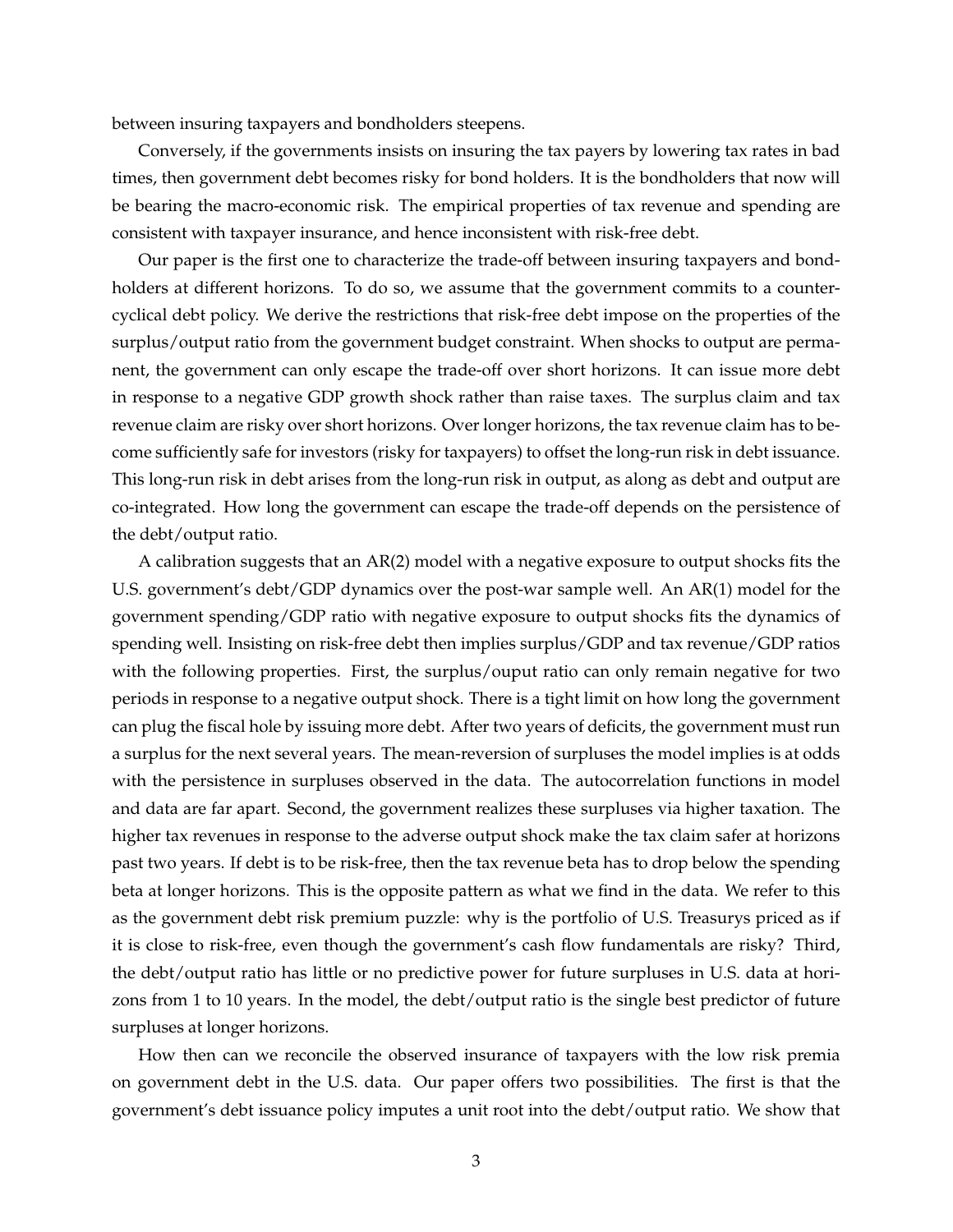this leads to a violation of the transversality condition when debt issuance is sufficiently countercyclical and the equity risk premium is sufficiently large. Second, the government also escapes the trade-off if government debt earns large and counter-cyclical convenience yields.

**Related Literature** Our paper applies a basic insight from the asset pricing literature to the fiscal policy literature. Modern asset pricing has consistently found that permanent cash-flow shocks receive a high price of risk in the market (e.g., [Alvarez and Jermann,](#page-36-2) [2005;](#page-36-2) [Hansen and Scheinkman,](#page-38-2) [2009;](#page-38-2) [Bansal and Yaron,](#page-36-3) [2004;](#page-36-3) Borovička, Hansen, and Scheinkman, [2016;](#page-37-1) [Backus, Boyarchenko,](#page-36-4) [and Chernov,](#page-36-4) [2018\)](#page-36-4). If GDP growth has a permanent component, which modern macro and econometrics recognizes to be the case, then the surplus process in levels  $S_t$  inherits that permanent component from *Y<sup>t</sup>* . Surpluses have long-run risk. Because of the exposure of the surplus to long-run GDP risk, the claim to current and future surpluses will typically have a substantial risk premium. Since the value of the surplus claim equals the market value of outstanding debt, the portfolio of government debt is generally a risky asset. The properties of the stationary surplus/output ratios, which the literature focuses on, are irrelevant for the long-run discount rates of surpluses. $1$  For long-run discount rates, only long-run risk matters [\(Backus, Boyarchenko, and Chernov,](#page-36-4) [2018\)](#page-36-4). Therefore, even when debt is risk-free—in the sense that there is no news about current or future surpluses,— the risk-free rate is not the right discount rate for surpluses in the presence of permanent output risk.

There is an extensive literature which tests the government's inter-temporal budget constraint. [Hansen, Roberds, and Sargent](#page-38-3) [\(1991\)](#page-38-3); [Hamilton and Flavin](#page-38-4) [\(1986\)](#page-38-4); [Trehan and Walsh](#page-39-0) [\(1988,](#page-39-0) [1991\)](#page-39-1); [Bohn](#page-37-2) [\(1998,](#page-37-2) [2007\)](#page-37-3) derive time-series restrictions on the government revenue and spending pro-cesses that enforce the government's inter-temporal budget constraint.<sup>[2](#page-4-1)</sup> This literature invariably uses the risk-free rate as the discount rate. This is not the right discount rate unless all shocks to output are temporary and the risk-free rate exceeds the growth rate of the economy. These authors really test the *joint hypothesis* that both the government budget constraint and the measurability condition—to render the debt risk-free—are satisfied. We derive restrictions on the surplus/output process that are compatible with the knife-edge case of risk-free debt. The answer depends crucially on whether GDP has a permanent component or not. In the realistic case where it does, the surplus/output ratio cannot be sufficiently autocorrelated compared to the data when we match the dynamics of the debt/output ratio to the data. Further, we show analytically that the substantial S-shaped impulse-responses of the surplus/output ratio discussed by [Bohn](#page-37-2) [\(1998\)](#page-37-2); [Canzoneri, Cumby, and Diba](#page-37-4) [\(2001\)](#page-37-4); [Cochrane](#page-37-5) [\(2019,](#page-37-5) [2020\)](#page-38-5) are not consistent with risk-free debt. Those require a debt/output ratio that has higher-order dynamics than those observed for

<span id="page-4-1"></span><span id="page-4-0"></span><sup>&</sup>lt;sup>1</sup>For example, [Cochrane](#page-38-5) [\(2020\)](#page-38-5) completely abstracts from long-run output risk.

<sup>&</sup>lt;sup>2</sup>[Jiang](#page-38-6) [\(2019\)](#page-38-6) derives the implications of the government's inter-temporal budget constraint for the nominal and real exchange rates, and finds support in the data.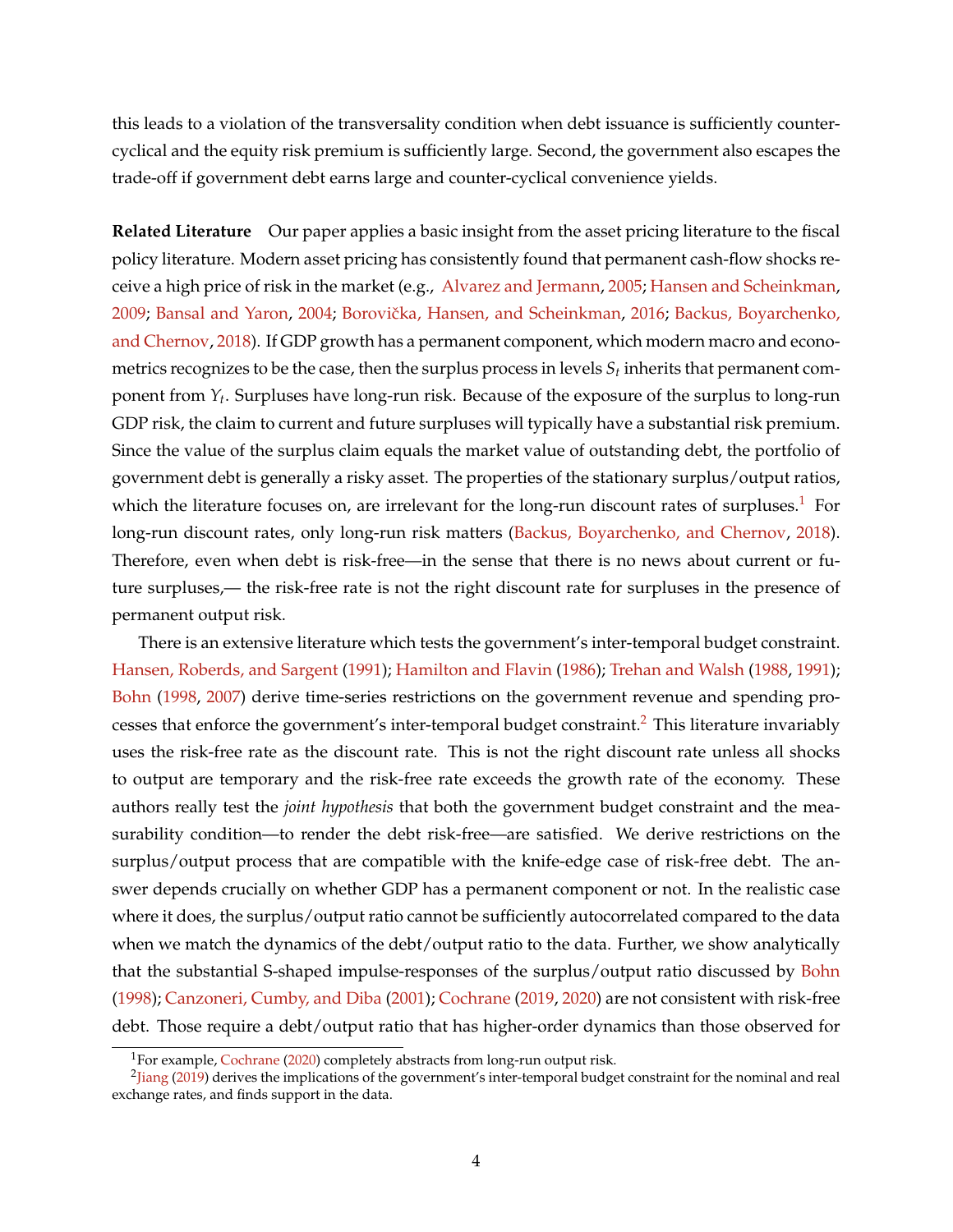debt/output in the data.

The U.S. government debt earns returns close to the risk-free rate, but the cash flow dynamics do not bear this out: the surpluses are too persistent, not predicted by the debt/GDP ratio and too risky. We call this the U.S. government risk premium puzzle. The U.S. government debt risk premium puzzle we document in this paper is distinct from, but related to the government debt valuation puzzle discussed by [Jiang, Lustig, Van Nieuwerburgh, and Xiaolan](#page-38-7) [\(2019\)](#page-38-7), because the risk premium puzzle does not pertain to the first moments of future surpluses.

Our paper contributes to the normative literature on optimal government taxation and debt management, starting with [Barro](#page-36-5) [\(1979\)](#page-36-5)'s seminal work on tax smoothing. In the literature after [Barro](#page-36-5) [\(1979\)](#page-36-5), starting with [Lucas and Stokey](#page-39-2) [\(1983\)](#page-39-2), the risk-return tradeoff we highlight is present in the background, but is not explicitly analyzed. Importantly, most of these models do not have plausible asset pricing implications because they do not have permanent output risk. When markets are complete, the planner favors shifting the risk from taxpayers to bond investors [\(Lucas](#page-39-2) [and Stokey,](#page-39-2) [1983\)](#page-39-2). We do not derive the optimal tax rate, but show that, for any tax policy, the government can only truly insure taxpayers over short horizons, while keeping the debt risk-free. When the government accumulates assets rather than have debt, it can implement the complete markets Ramsey allocation, as shown by Aiyagari, Marcet, Sargent, and Seppälä [\(2002\)](#page-36-6). Insuring taxpayers at all horizons against adverse macro shocks always comes at a large debt service cost to the Treasury in a model with plausible asset prices.

By changing the maturity composition of debt, the government may be able to get closer to the optimal tax policy when markets are incomplete, essentially by making the debt riskier [\(Angele](#page-36-7)[tos,](#page-36-7) [2002;](#page-36-7) [Buera and Nicolini,](#page-37-6) [2004;](#page-37-6) [Lustig, Sleet, and Yeltekin,](#page-39-3) [2008;](#page-39-3) [Arellano and Ramanarayanan,](#page-36-8) [2012;](#page-36-8) [Bhandari, Evans, Golosov, and Sargent,](#page-37-7) [2017;](#page-37-7) [Aguiar, Amador, Hopenhayn, and Werning,](#page-36-9) [2019\)](#page-36-9), and shifting risk from taxpayers to bondholders. Our work is not focused on how the maturity choice of the government informs the riskiness of debt, but instead focuses directly on the fundamental determinants of the riskiness of the government's balance sheet.

In recent work, [Mian, Straub, and Sufi](#page-39-4) [\(2020a](#page-39-4)[,b\)](#page-39-5) examine the distributional implications of government debt issuance, pointing out that the wealthy buy a large share of government (and private) debt. To the extent that the Gini coefficient of government debt holdings exceeds that of taxes, the government is trading off insuring the rich versus insuring the middle class.

Finally, convenience yields may help explain why emerging economies with more sovereign risk typically have more pro-cyclical fiscal policies [\(Bianchi, Ottonello, and Presno,](#page-37-8) [2019\)](#page-37-8). These countries do not benefit from the convenience yields, and hence cannot escape the trade-off. It may also help to explain the government debt risk premium puzzle. In international economics, there is a growing literature that emphasizes the U.S. role as the world's safe asset supplier (see [Gourinchas and Rey,](#page-38-8) [2007;](#page-38-8) [Caballero, Farhi, and Gourinchas,](#page-37-9) [2008;](#page-37-9) [Caballero and Krishnamurthy,](#page-37-10) [2009;](#page-37-10) [Maggiori,](#page-39-6) [2017;](#page-39-6) [He, Krishnamurthy, and Milbradt,](#page-38-9) [2018;](#page-38-9) [Gopinath and Stein,](#page-38-10) [2018;](#page-38-10) [Krishna-](#page-39-7)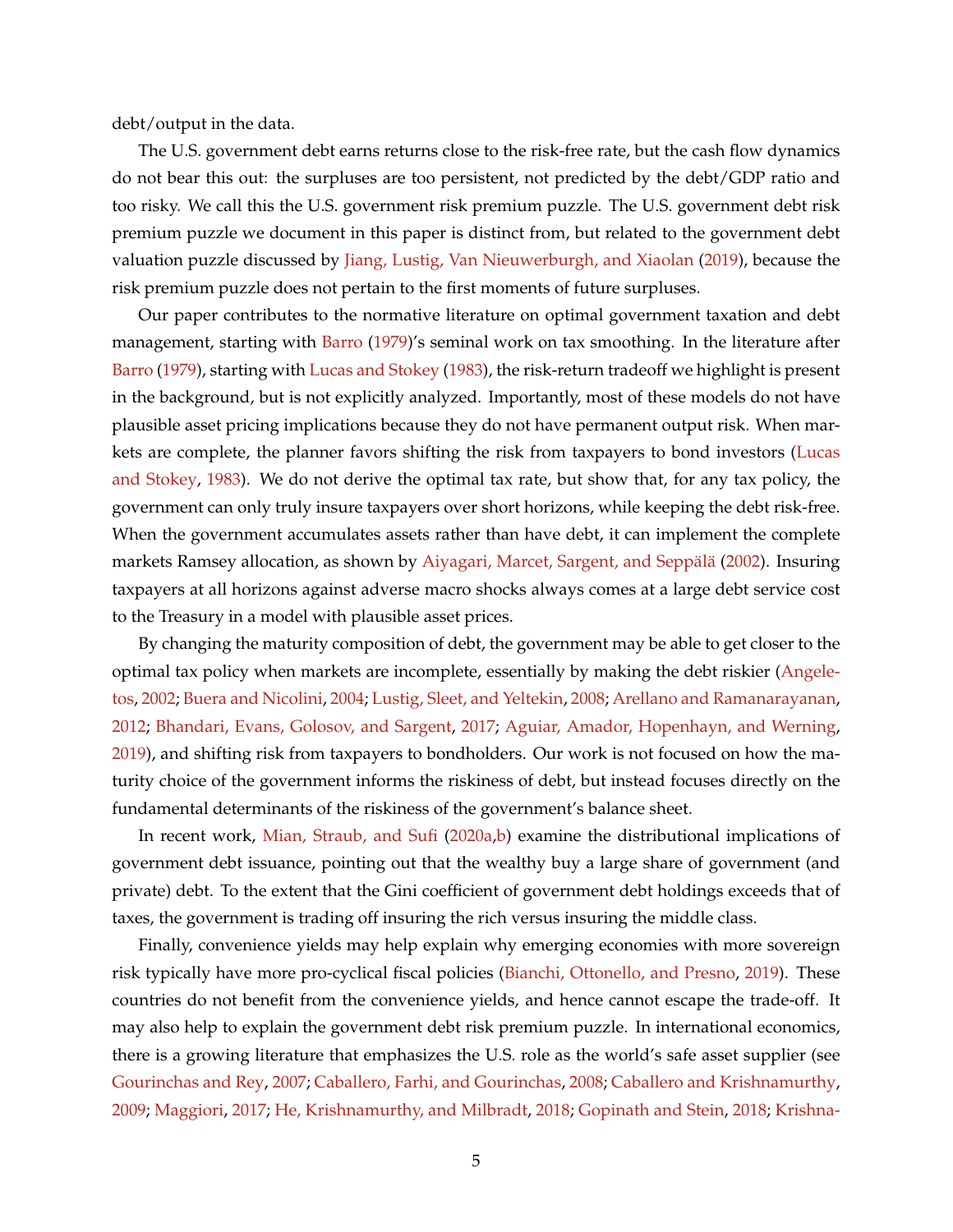[murthy and Lustig,](#page-39-7) [2019;](#page-39-7) [Jiang, Krishnamurthy, and Lustig,](#page-38-11) [2018a,](#page-38-11) [2019;](#page-38-12) [Liu, Schmid, and Yaron,](#page-39-8) [2019;](#page-39-8) [Koijen and Yogo,](#page-39-9) [2019\)](#page-39-9).

The paper is organized as follows. Section [1](#page-6-0) derives the general trade-off between the insurance of bondholders and taxpayers. When the government commits to plausible spending and tax revenue policies, the debt will generally be risky. We characterize these risk premia in closed form. Section [2](#page-11-0) develops a simple model with permanent shocks to output and to the investor's marginal utility. The governments commits to a spending policy and a debt policy. We solve for the tax policy that keeps the debt risk-free. We start with the case of constant debt/output ratios. Section [3](#page-15-0) introduces time-varying debt/output ratios. Section [4](#page-25-0) characterizes the trade-off faced by the government at different horizons. Finally, Section [5](#page-34-0) introduces convenience yields. Appendix [A](#page-40-0) generalizes the results in a continuous time version of the model that allows for risky debt and convenience yields. Section [B](#page-43-0) provides some additional risk premium results. Section [C](#page-43-1) develops a version of the model without permanent shocks. With only transitory shocks to output and marginal utility, the government is able to insure taxpayers over longer horizons. However, these models have counterfactual asset pricing implications. The only model in which the government can insure taxpayers at all horizons is one in which the output shocks are transitory, but they are priced as if they are permanent.

# <span id="page-6-0"></span>**1 The General Trade-off between Insuring Bondholders and Taxpayers**

We use *T<sup>t</sup>* to denote government revenue, and *G<sup>t</sup>* to denote government spending. *M<sup>t</sup>* denotes the stochastic discount factor. We assume that debt is fairly priced and does not earn any convenience yields.

Let  $B_t$  denote the market value of outstanding government debt at the beginning of period *t*, before expiring debt is paid off and new debt is issued. The debt can be long-term or shortterm, and it can be nominal or real. In fact, it can be any contingent claim. In [Jiang, Lustig, Van](#page-38-7) [Nieuwerburgh, and Xiaolan](#page-38-7) [\(2019\)](#page-38-7), we show that the value of the government debt equals the sum of the expected present values of future tax revenues minus future government spending:

<span id="page-6-2"></span>
$$
B_t = \mathbb{E}_t \left[ \sum_{j=0}^{\infty} M_{t,t+j} (T_{t+j} - G_{t+j}) \right], \qquad (1)
$$

provided that there is no arbitrage opportunity and a transversality condition holds. This result does not rely on complete markets, and it still applies even when the government can default on its debt. See [Jiang, Lustig, Van Nieuwerburgh, and Xiaolan](#page-38-7) [\(2019\)](#page-38-7) for a proof. This result relies on the absence of arbitrage in bond markets and the transversality condition  $\lim_{k\to\infty} \mathbb{E}_t M_{t,t+k} B_{t+k} = 0.3$  $\lim_{k\to\infty} \mathbb{E}_t M_{t,t+k} B_{t+k} = 0.3$ 

<span id="page-6-1"></span> $3$ While there are equilibrium models that generate violations of the TVC (see [Samuelson,](#page-39-10) [1958;](#page-39-10) [Diamond,](#page-38-13) [1965;](#page-38-13) [Blanchard and Watson,](#page-37-11) [1982;](#page-37-11) [Brunnermeier, Merkel, and Sannikov,](#page-37-12) [2020\)](#page-37-12), these violations typically show up in all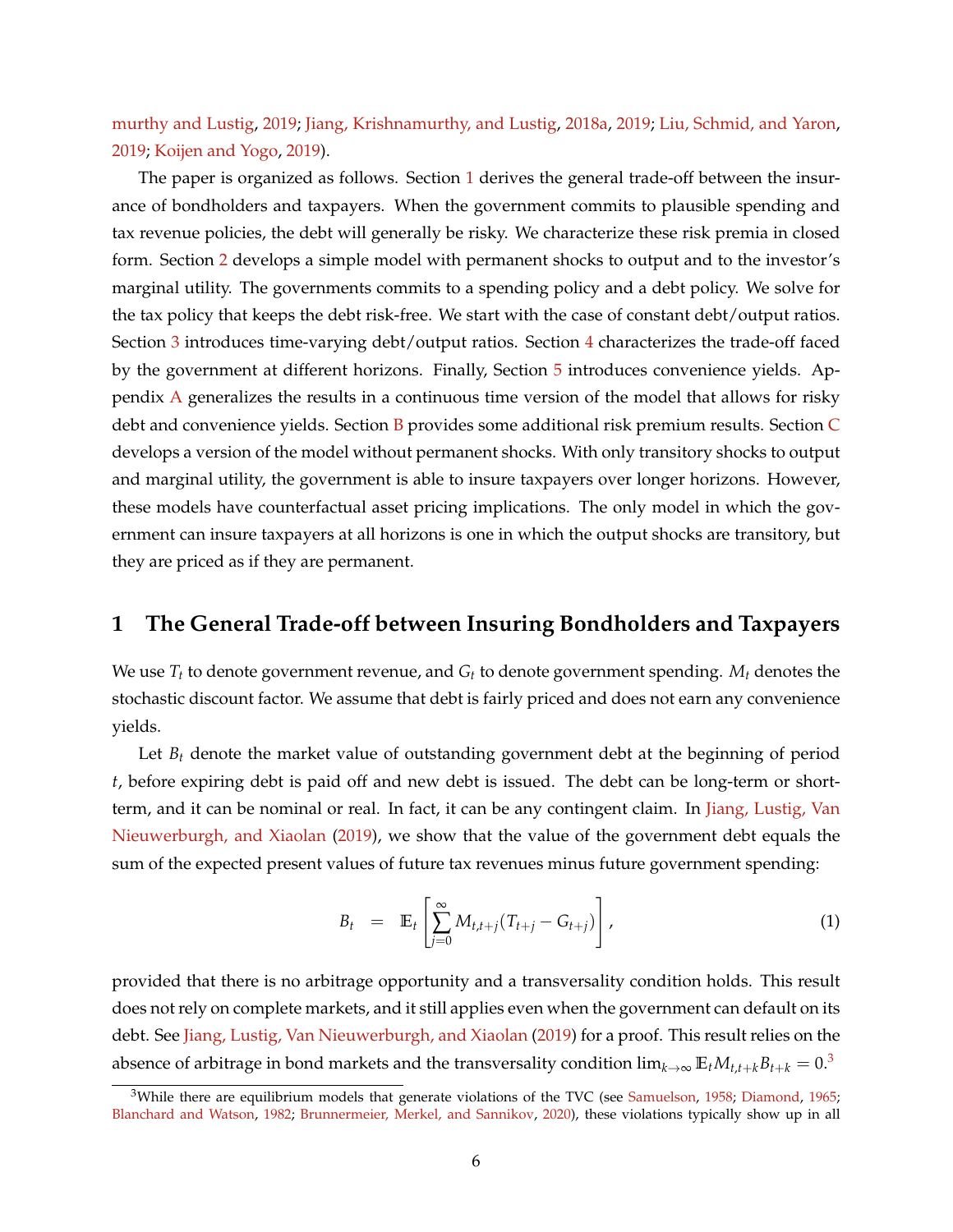Let  $P_t^T=\mathbb{E}_t\left[\sum_{j=0}^{\infty}M_{t,t+j}T_{t+j}\right]$  and  $P_t^G=\mathbb{E}_t\left[\sum_{j=0}^{\infty}M_{t,t+j}G_{t+j}\right]$  denote the present values of the "cum-dividend" tax claim and spending claim. Value additivity then implies that  $B_t = P_t^T - P_t^G$ .

## **1.1 The Government Debt Risk Premium**

For notational convenience, let  $D_t = B_t - S_t$  denote the difference between the market value of outstanding government debt and the government surplus. By the government budget condition, *Dt* is the market value of outstanding government debt at the end of period *t*, after expiring debt is paid off and new debt is issued.

Let  $R_{t+1}^D$ ,  $R_{t+1}^T$  and  $R_{t+1}^G$  denote the holding period returns on the bond portfolio, the tax claim, and the spending claim, respectively:

$$
R_{t+1}^D = \frac{B_{t+1}}{B_t - S_t}, \qquad R_{t+1}^T = \frac{P_{t+1}^T}{P_t^T - T_t}, \qquad R_{t+1}^G = \frac{P_{t+1}^G}{P_t^G - G_t}.
$$

In [Jiang, Lustig, Van Nieuwerburgh, and Xiaolan](#page-38-7) [\(2019\)](#page-38-7), we also show that the government debt portfolio return is the return on a portfolio that goes long in the tax claim and short in the spending claim:

<span id="page-7-0"></span>
$$
\mathbb{E}_t\left[R_{t+1}^D - R_t^f\right] = \frac{P_t^T - T_t}{D_t} \mathbb{E}_t\left[R_{t+1}^T - R_t^f\right] - \frac{P_t^G - G_t}{D_t} \mathbb{E}_t\left[R_{t+1}^G - R_t^f\right].
$$
 (2)

This result only relies on Eq. [\(1\)](#page-6-2) and additivity. The value of a claim to surpluses equals the value of a claim to taxes minus the value of a claim to spending.

The government bond risk premium varies dramatically across countries. In some countries, such as the U.S., this risk premium  $\mathbb{E}_t\left[R_{t+1}^D-R_t^f\right]$  $\left\{ \begin{array}{l} f \ h \end{array} \right\}$  is small. [Hall and Sargent](#page-38-14) [\(2011\)](#page-38-14) compute a real return of 168 basis points on all U.S. Treasurys, while [Jiang, Lustig, Van Nieuwerburgh, and](#page-38-7) [Xiaolan](#page-38-7) [\(2019\)](#page-38-7) compute a risk premium of 111 basis points for the U.S. government portfolio. The returns on debt issued by peripheral or developing countries are estimated to be much higher; Using EMBI indices on a short sample, [Borri and Verdelhan](#page-37-13) [\(2011\)](#page-37-13) estimate annual excess returns between 4% and 15%. On a much longer sample going back to the 19th century, [Meyer, Reinhart,](#page-39-11) [and Trebesch](#page-39-11) [\(2019\)](#page-39-11) estimate excess returns of around 4% above U.S. and U.K bond returns, taking into account defaults.

long-lived assets, including stocks, not just government debt, and these models typically do not feature long-lived investors.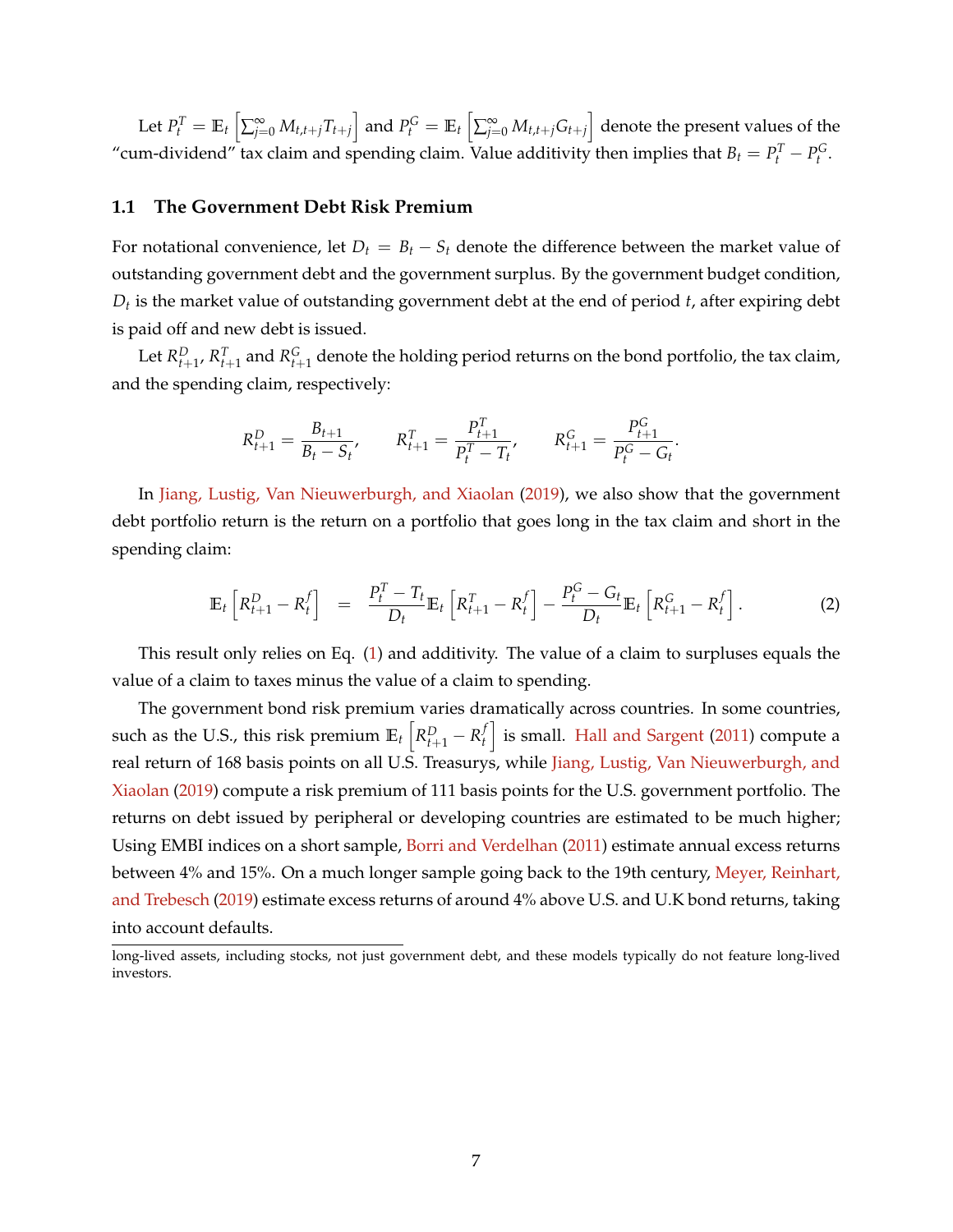## **1.2 Characterizing the Trade-Off with Return Betas**

Next, we rearrange equation [\(2\)](#page-7-0) and derive the following expression for the risk premium on the tax claim:

<span id="page-8-0"></span>
$$
\mathbb{E}_{t}\left[R_{t+1}^{T} - R_{t}^{f}\right] = \frac{P_{t}^{G} - G_{t}}{D_{t} + (P_{t}^{G} - G_{t})}\mathbb{E}_{t}\left[R_{t+1}^{G} - R_{t}^{f}\right] + \frac{D_{t}}{D_{t} + (P_{t}^{G} - G_{t})}E_{t}\left[R_{t+1}^{D} - R_{t}^{f}\right].
$$
 (3)

Governments typically want a counter-cyclical spending claim, i.e. they want to spend more in recessions. On the other hand, they also want a risky tax claim, because they want to reduce the tax burden in recessions. As a result, the tax claim's risk premium  $\mathbb{E}_t\left[R_{t+1}^T - R_t^f\right]$  $\left\{ \begin{array}{c} f \end{array} \right\}$  is high and the spending claim's risk premium  $\mathbb{E}_t\left[R_{t+1}^G-R_t^f\right]$  $\left\{ \begin{matrix} f \ f \end{matrix} \right\}$  is low. When the debt value  $D_t$  is positive, the fraction  $\frac{P_t^G - G_t}{D_t + (P_G^G - G_t)}$  $\frac{P_t - Q_t}{D_t + (P_t^G - G_t)}$  is between 0 and 1. Then, for Eq. [\(3\)](#page-8-0) to hold, it requires a high risk premium  $\mathbb{E}_t \left[ R_{t+1}^D - R_t^f \right]$  $\left\{ \begin{matrix} f \end{matrix} \right\}$  on the government debt portfolio. As the debt risk premium is a measure of the risk premium or insurance premium charged by bondholders, the government's debt portfolio has to be very risky.

According to equation [\(3\)](#page-8-0), the tax revenue claim is the unlevered version of the spending claim, or, equivalently, the spending claim is the levered version of the tax claim. This result is analogous to the Miller-Modigliani relation between the unlevered return on equity (the return on the tax claim) and the levered return on equity (the return on the spending claim).

We define the beta of an asset *i* as:

$$
\beta_t^i = \frac{-cov_t(M_{t+1}, R_{t+1}^i)}{var_t(M_{t+1})}.
$$

By the investor's Euler equation,  $\beta_t^i$  determines the conditional risk premium of this asset

$$
\mathbb{E}_t \left[ R^i_{t+1} - R^f_t \right] = \beta^i_t \lambda_t,
$$

where the price of risk is  $\lambda_t = R_t^f$  $\int_t^J var_t(M_{t+1}).$ 

Let  $\beta_t^D$ ,  $\beta_t^T$  and  $\beta_t^G$  denote the beta of the bond portfolio, the tax claim, and the spending claim, respectively. We assume  $\beta_t^Y > 0$ , so that the output claim has a positive risk premium. The following proposition characterizes the relationship of their risk exposures.

**Proposition 1.** *The beta on the tax claim is a weighted average of the beta of the spending claim and the beta of the debt:*

$$
\beta_t^T = \frac{P_t^G - G_t}{D_t + (P_t^G - G_t)} \beta_t^G + \frac{D_t}{D_t + (P_t^G - G_t)} \beta_t^D.
$$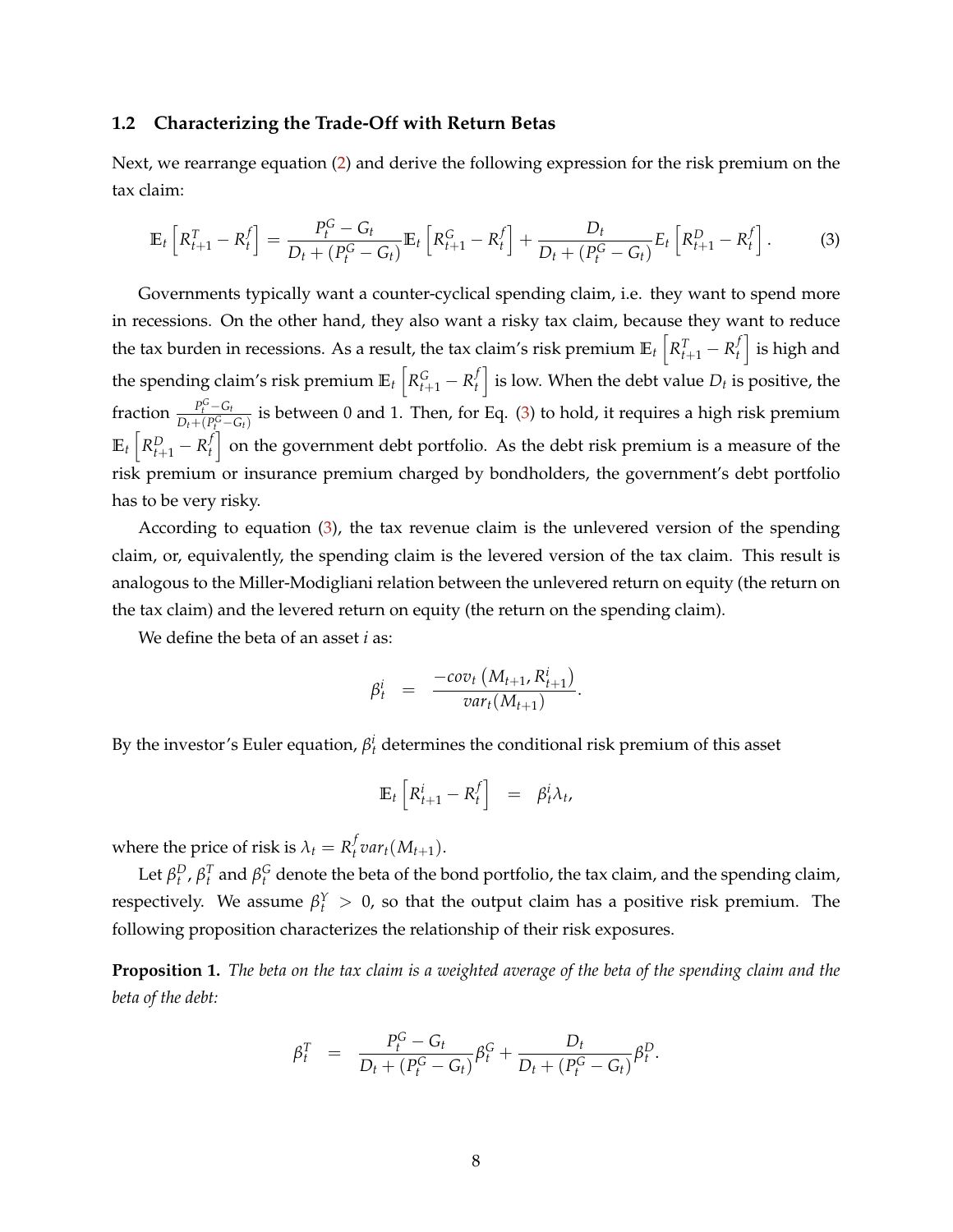Governments want to provide insurance to transfer recipients by choosing  $\beta_t^G < \beta_t^Y$ , but they also want to provide insurance to taxpayers by choosing  $\beta_t^T > \beta_t^Y$ . However, the following corollary states that this is impossible if the government debt is risk-free.

 $\bf{Corollary 1.}$  *In order for debt to be risk-free (* $\beta_t^D=0$ *), the beta of the tax claim needs to equal the unlevered beta of the spending claim:*

$$
\beta_t^T = \frac{P_t^G - G_t}{D_t + (P_t^G - G_t)} \beta_t^G.
$$

If the government has a positive amount of risk-free debt  $D_t > 0$ , there is no scope to insure taxpayers. Instead, the taxpayers provide insurance to the rest of the economy. We start our analysis with the case in which the spending claim has a positive beta  $(\beta_t^G > 0)$ . Then, the government engineers risk-free debt by lowering the beta of the tax claim relative to that of the spending claim:  $\beta_t^T < \beta_t^G$ . A low beta for the tax claim means that tax revenue must fall by less than GDP in a recession. Tax rates must rise in recessions. The more debt outstanding, the lower the beta of the tax claim needs to be relative to that of the spending claim. With more debt, the trade-off between insuring bondholders and taxpayers becomes steeper.

The restriction on the betas holds true regardless of the specific dynamics of the tax and spending process. In the next section, we will derive restrictions on the underlying cash flows by committing to particular processes for debt/output and spending/output.

The only way the government can provide insurance to debt holders, while keeping the debt risk-free, is by saving—choosing  $D_t < 0$ . In other words, the government can only insure taxpayers at the expense of bondholders. $4$  On the other hand, if the spending claim has a negative beta  $(\beta_t^G < 0)$ , then the tax claim also has a negative beta:  $\beta_t^T < 0$ . The taxpayers have large tax payments during recessions.

This discussion implicitly assumes that taxpayers are long-lived households who value a dollar in each aggregate state in the same way as the marginal investor in Treasury markets. When markets are incomplete, agents may have different IMRS. Even when markets are incomplete, the aggregate component of households' IMRS will be common and risk premia are identical to those in the equivalent representative agent economy, , as long as the conditional distribution of idiosyncratic risk does not depend on the aggregate state of the economy [\(Krueger and Lustig,](#page-39-12) [2010;](#page-39-12) [Werning,](#page-39-13) [2015\)](#page-39-13).[5](#page-9-1)

<span id="page-9-0"></span> $^4$ Aiyagari, Marcet, Sargent, and Seppälä [\(2002\)](#page-36-6) show that it is optimal for a government issuing only risk-free one period debt to accumulate savings  $D_t \ll 0$  in the limit. This makes perfect sense, because that allows the government to choose  $\beta_t^T \gg \beta_t^G$  and insure tax payers against macro shocks. In the limit, by accumulating sufficient assets, the government can implement the [Lucas and Stokey](#page-39-2) [\(1983\)](#page-39-2) complete markets allocation.

<span id="page-9-1"></span><sup>&</sup>lt;sup>5</sup>The only effect is that the risk-free rate is lower in the model with incomplete markets.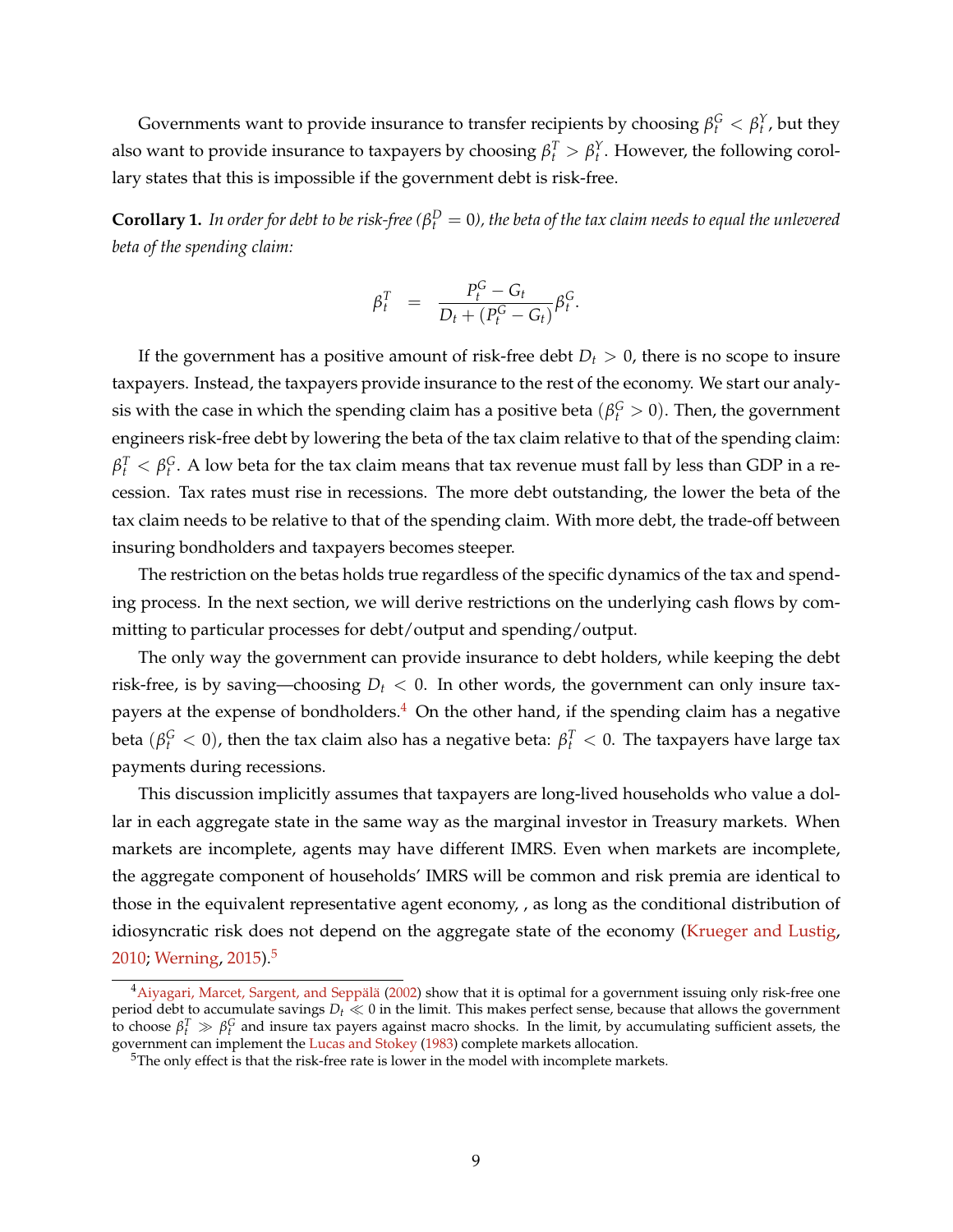### **1.3 Characterizing the Trade-Off with Cash Flow Betas**

Thus far, we have characterized the return betas of the tax and spending claims. We can get further insight on what restrictions risk-free debt imposes on surplus dynamics by studying cash-flow betas for the surplus claim.

Let  $\varepsilon_t$  denote the shocks to the economy. We use  $\varepsilon_t^l = (\varepsilon_t, \varepsilon_{t-1}, \ldots, \varepsilon_{t-l+1})$  to describe its history in the past *l* periods. Define the conditional beta of a generic stream of discounted cash flows *Z* as:

$$
\beta_t^{Z,CF}(h) \equiv -cov_t \left( M_{t+1}, \left( \mathbb{E}_{t+1} - \mathbb{E}_t \right) \sum_{j=1}^{h+1} M_{t+1,t+j} Z_{t+j} \right) = 0.
$$

We refer to this object as the cash-flow beta for short.

<span id="page-10-0"></span>**Proposition 2.** *When the debt is risk-free,*

*(a) the cash flow beta of all future surpluses is zero:*  $\beta_t^{S,CF}(\infty) = 0$ .

*(b) If the government chooses a policy for the debt/output ratio that is a function of a finite history of past shocks, d<sub>t</sub>*( $\varepsilon_t^h$ )*, then the cash flow beta of surpluses over the next h* + 1 *periods is zero:*  $\beta_t^{S,CF}(h) = 0$ .

Part (a) states that for debt to be risk-free, the beta of the entire discounted surplus stream must be zero. This follows directly from the fact that the debt *D<sup>t</sup>* equals the present discounted value of all future surpluses, and from the fact that risk-free debt imposes that the return beta of debt be zero:  $β_t^D = 0$ . For debt to be risk-free today, the discounted sum of surpluses must not respond to any shock at some future date.

Part (b) derives tighter restrictions on the cash-flow betas of the surplus when the government commits to a debt issuance policy that depends on a finite history of shocks. Note that such debt/output policy implies that the surplus/output ratio depends on the same history of shocks. When the government surplus is only allowed to depend on the shocks in the past *h* periods, the cash-flow beta of the surplus must be zero over shorter periods for debt to remain risk-free.

For example, if the debt/output process depends only on the current output shock  $(h = 1)$ , then the government can raise more debt in response to a negative output shock. This allows it to run a deficit for one period. However, to keep the debt risk-free, the surplus must turn positive in the next period and fully offset the prior negative surplus (after discounting).

The government can smooth out the adverse shock over more periods only if it adopts a debt issuance policy that depends on a longer history of shocks. The issuance decision is the only source of state-contingency with risk-free debt. There is no independent surplus policy. Surpluses over the next *h* periods are fully pinned down by the risk-free nature of the debt. In the limit, as the debt policy depends on the entire history of shocks, we end up with the standard restriction for risk-free debt in part (a) of the proposition. Below, we will analyze realistic processes for the debt policy and analyze the quantitative implications for the surplus/output ratio.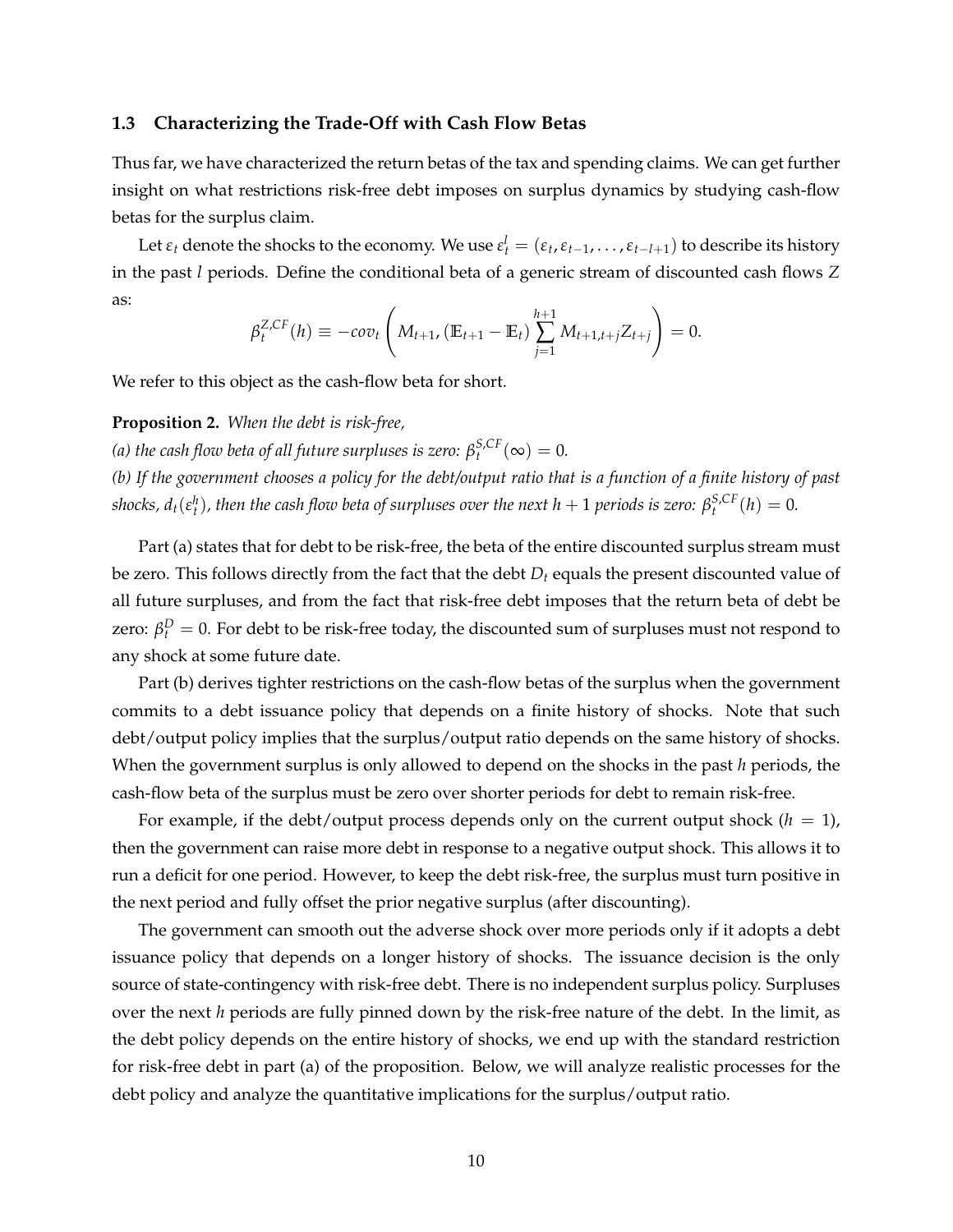# <span id="page-11-0"></span>**2 The Insurance Trade-off in a Benchmark Economy**

We characterize the trade-off between insuring debtholders and taxpayers in a canonical macrofinance model in the tradition of [Breeden](#page-37-14) [\(2005\)](#page-37-14); [Lucas](#page-39-14) [\(1978\)](#page-39-14); [Rubinstein](#page-39-15) [\(1974\)](#page-39-15). We reverseengineer the revenue process *T* that keeps the debt risk-free. We do so under simple spending and debt policies in this section and more complex policies in the next section.

# **2.1 Characterizing the Trade-off**

In the main text, we consider an economy with permanent output shocks and a homoscedastic stochastic discount factor (SDF):

<span id="page-11-2"></span>**Assumption 1.** (a) Let  $Y_t$  and  $y_t = \log Y_t$  denote output and its log. All output shocks are i.i.d. and *permanent:*

$$
y_{t+1} = \mu + y_t + \sigma \varepsilon_{t+1},
$$

*where εt*+<sup>1</sup> *denotes the innovation to output growth that is i.i.d. normally distributed with mean zero and standard deviation one.*

*(b) The log pricing kernel is given by:*

$$
m_{t,t+1} = -\rho - \frac{1}{2}\gamma^2 - \gamma \varepsilon_{t+1}.
$$

*(c) The government only issues one-period real risk-free debt.*

The appendix studies models with transitory output risk and with transitory output risk that is perceived to be permanent. Note that the real one-period risk-free rate in this model is constant and equal to *ρ*.

To build intuition for the general trade-off between insurance of bondholders and taxpayers, we start by considering the simplest case of constant spending/output and debt/output ratio policies.

<span id="page-11-1"></span>**Assumption 2.** (a) The government commits to a constant spending/output ratio  $x = G_t/Y_t$ . *(b)* The government commits to a constant debt/output ratio  $d = D_t/Y_t$ .

Under Assumption [2,](#page-11-1) the government budget constraint implies a counter-cyclical process for tax revenue-to-GDP (the tax rate):

$$
\frac{T_t}{Y_t} = \frac{G_t}{Y_t} - \frac{D_t}{Y_t} + R_{t-1}^f \frac{D_{t-1}}{Y_{t-1}} = x - d (1 - \exp \{-(\mu - \rho + \sigma \varepsilon_t)\}).
$$

To perfectly insure the bondholders by keeping the debt risk-free, the government must make the tax revenue claim counter-cyclical. When the growth rate of output is low, tax revenue needs to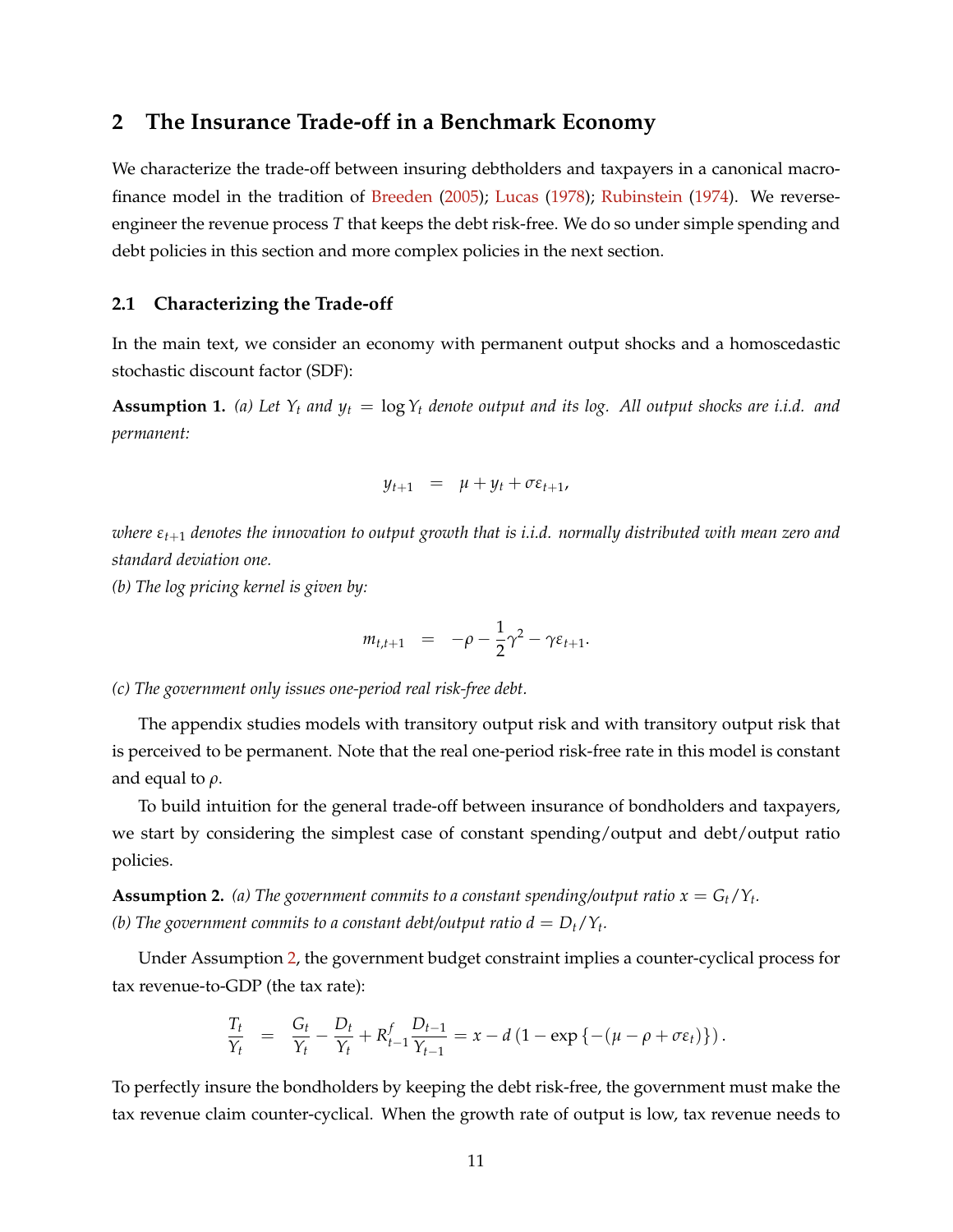increase as a fraction of GDP. Tax rates must rise in recessions. The magnitude of the countercyclical exposure is increasing in the debt-to-GDP ratio *d*.

Similarly, the primary surplus/output ratio is counter-cyclical:

<span id="page-12-0"></span>
$$
s_t = \frac{S_t}{Y_t} = \frac{T_t - G_t}{Y_t} = -d\left(1 - \exp\left\{-\left(\mu - \rho + \sigma \varepsilon_t\right)\right\}\right). \tag{4}
$$

When the growth rate of output exceeds the risk-free rate ( $\mu > \rho$ ), the government runs a primary deficit on average. But whenever there are negative shocks such that *µ* − *ρ* < −*σε*, the government must run a primary surplus.

In this benchmark model, the government cannot run persistent deficits. The conditional autocovariance of the surplus/output ratio is zero:  $cov_t(s_t, s_{t-1}) = 0$ . When  $\sigma \to 0$ , the government always runs deficits. But  $\mu > \rho$  now implies a violation of the TVC, as we show below. This result is more general. With risk-free debt, the autocorrelation of the surpluses tends to zero as the persistence of the debt/output ratio tends to one.

The restrictions on the surplus and tax processes described above were independent on the SDF model. Next, we turn to valuing the debt as the expected present-discounted value of future surpluses.

<span id="page-12-2"></span>**Proposition 3.** *Under Assumptions [1](#page-11-2) and [2,](#page-11-1) (a) if the transversality condition holds and the primary surplus satisfies* [\(4\)](#page-12-0)*, the government debt value is the sum of the values of the surplus strips:*

$$
D_t = \mathbb{E}_t \left[ \sum_{k=1}^{\infty} M_{t,t+k} S_{t+k} \right] = dY_t.
$$

*(b) Proposition [2](#page-10-0) can be simplified to the following measurability constraint:*

$$
(\mathbb{E}_{t+1} - \mathbb{E}_t) \left[ \sum_{k=1}^{\infty} M_{t,t+k} S_{t+k} \right] = 0.
$$

This proposition confirms that the (ex-dividend) value of outstanding debt in period *t* is indeed a constant fraction of output. The proof solves for the price of a claim to a single future surplus realization (a surplus strip), and adding up the surplus strip prices at all horizons. The result in part (a) implies that there is no news about the present discounted value of future surpluses since output is already known at time *t*. [6](#page-12-1)

To see why we cannot simply discount future surpluses at the risk-free rate, even when the

<span id="page-12-1"></span><sup>&</sup>lt;sup>6</sup>[Hansen, Roberds, and Sargent](#page-38-3) [\(1991\)](#page-38-3) discuss a version of this condition that uses the risk-free rate when devising an econometric approach to testing the budget constraint:  $(\mathbb{E}_{t+1} - \mathbb{E}_t) \left[ \sum_{k=1}^{\infty} \exp(-r_{t,t+k}^f) S_{t+k} \right] = 0$ . However, this condition is equivalent to the one in the Proposition, only if the risk-free rate exceeds the growth rate of the economy. If not, this equation may fail even when the condition in Proposition [3](#page-12-2) holds.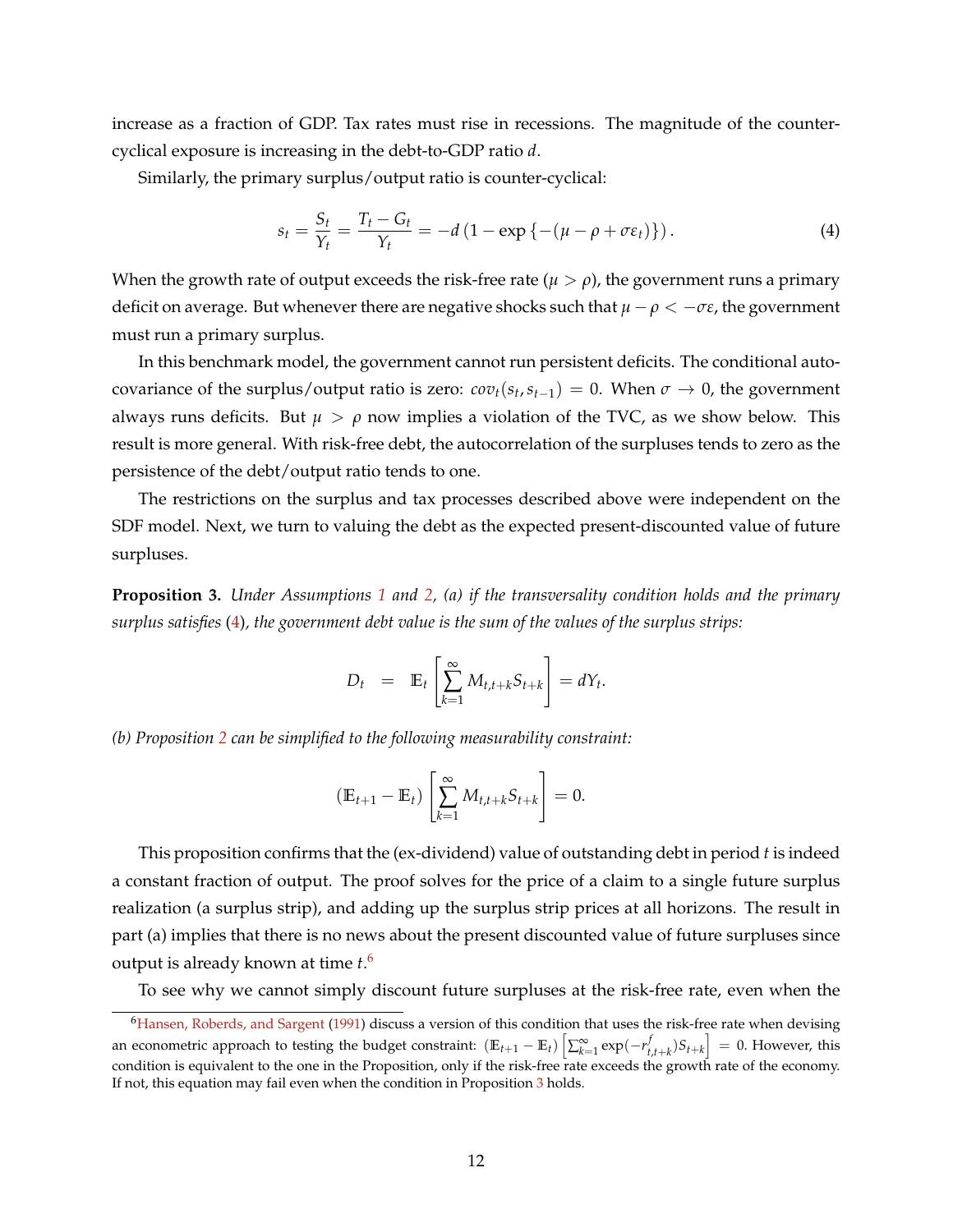debt is risk-free, consider the valuation equation for debt as a function of surplus/output ratios:

$$
D_t = \mathbb{E}_t \left[ \sum_{j=0}^T M_{t,t+j} Y_{t+j} s_{t+j} \right] + \mathbb{E}_t \left[ M_{t,t+T} Y_{t+T} \frac{D_{t+T}}{Y_{t+T}} \right].
$$

The debt/output ratio  $\frac{D_{t+T}}{Y_{t+T}}=d$  is constant. This term  $\mathbb{E}_t\left[M_{t,t+T}Y_{t+T}\right]\to 0$  as  $T\to\infty$ , i.e., the TVC will hold, even if  $\rho < \mu$ . A necessary and sufficient condition is that there is enough permanent, *priced risk in output:*  $γσ > μ − ρ + <sup>1</sup>/<sub>2</sub>σ<sup>2</sup>$ . Note that  $ρ < μ$  implies a violation of TVC as  $σ → 0$ . So, it is not the case that the government can always run deficits when  $\rho < \mu$ , at least not without violating the  $TVC$ .<sup>[7](#page-13-0)</sup> The output risk premium matters even when debt is risk-free. The risk-free rate is not the correct discount rate for surpluses even when the debt is risk-free, in the presence of permanent output shocks. The correct TVC is given by:

$$
\lim_{T\to\infty} \mathbb{E}_t \left[ M_{t,t+T} D_{t+T} \right] = \lim_{T\to\infty} \exp \left\{ T(\mu - \rho + \frac{1}{2} \sigma^2 - \gamma \sigma) \right\} dY_t.
$$

This TVC is satisfied if and only if  $-\rho+\mu+\frac{1}{2}\sigma^2-\gamma\sigma< 0.$  The textbook condition  $\rho< g$  is neither necessary nor sufficient for a TVC violation.

Next, we turn to the main result characterizing the expected return and beta of the tax claim.

<span id="page-13-1"></span>**Proposition 4.** *(a) The ex-dividend values of the spending and revenue claims are given by:*

$$
P_t^G - G_t = x \frac{\xi_1}{1 - \xi_1} Y_t,
$$
  

$$
P_t^T - T_t = \left( d + x \frac{\xi_1}{1 - \xi_1} \right) Y_t,
$$

 $with$   $\xi_1 = \exp\left\{-\rho - \gamma\sigma + \mu + 0.5\sigma^2\right\}$ . (b) The risk premia and betas on the tax claim and the spending *claim satisfy:*

<span id="page-13-2"></span>
$$
\mathbb{E}_{t}\left[R_{t+1}^{T}-R_{t}^{f}\right] = \frac{x \frac{\xi_{1}}{1-\xi_{1}}}{d+x \frac{\xi_{1}}{1-\xi_{1}}} \mathbb{E}_{t}\left[R_{t+1}^{G}-R_{t}^{f}\right],
$$
\n(5)

$$
\beta^T = \frac{x \frac{\xi_1}{1 - \xi_1}}{d + x \frac{\xi_1}{1 - \xi_1}} \beta^G < \beta^G. \tag{6}
$$

The constant *ξ*<sup>1</sup> is the price/dividend ratio of a one-period output strip, a claim to GDP next year. The expected return on this output strip is given by  $E_t\left[R^Y_{t+1}\right]=\frac{\exp(\mu+0.5\sigma^2)}{\exp(-\rho-\gamma\sigma+\mu+0.5\sigma^2)}$  $\frac{\exp(\mu + 0.5\sigma^2)}{\exp(-\rho - \gamma\sigma + \mu + 0.5\sigma^2)} = \exp(\rho +$ *γσ*). Hence, the (log of the multiplicative) output risk premium is constant and equal to *γσ*. Since spending is a constant fraction of output, the risk premium on the spending claim equals that of

<span id="page-13-0"></span><sup>&</sup>lt;sup>7</sup>See [Bohn](#page-37-15) [\(1995\)](#page-37-15) for an early reference on why discounting at the risk-free may fail. However, Bohn (1995) refers to this case as one in which the government runs persistent deficits, while the deficits really are uncorrelated over time.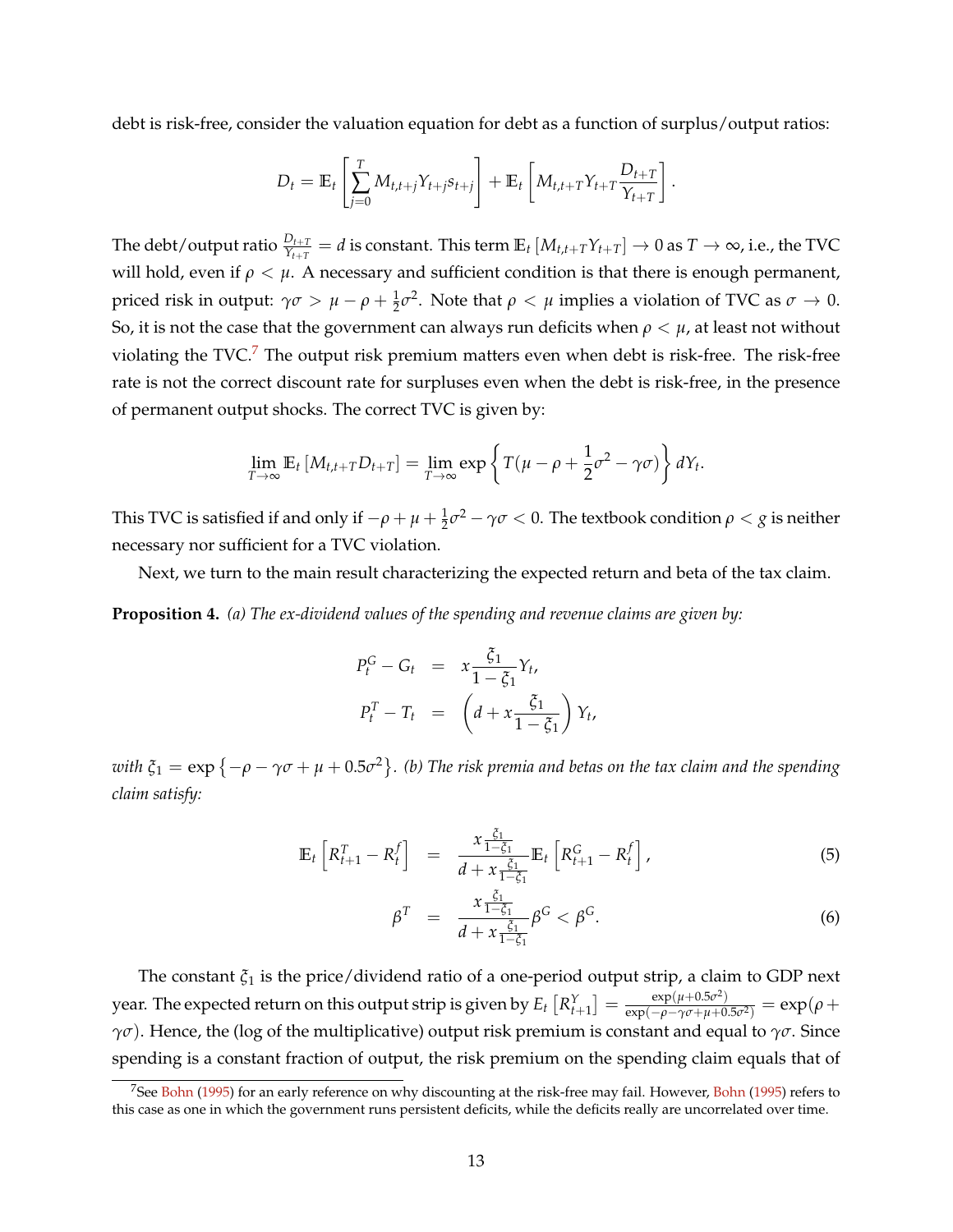the output claim:  $\mathbb{E}[R^G - R^f] = \mathbb{E}[R^Y - R^f].$  The beta of the spending claim equals the beta of the **output claim:**  $β<sup>G</sup> = β<sup>Y</sup> > 0$ .

The investor in government debt is long in a tax revenue claim and short in a spending claim. To make the debt risk-free, as long as the debt/output ratio *d* is positive, we need to render the government tax revenue process safer than the spending process. A positive *d* implies the fraction *x ξ*1 <sup>1</sup>−*ξ*<sup>1</sup> *d*+*x*<sup> $\frac{ξ_1}{1−ξ_1}$ </sup> is between 0 and 1, which requires the return on the tax claim to be less risky than the return on the output claim:  $0 < \beta^T < \beta^\text{Y}$ . When output falls, tax revenues must fall by less. The tax rate increases. In other words, there is no scope to insure taxpayers. As the debt/output ratio *d* increases, the government needs to make the tax revenue increasingly safe. The tax claim is really a portfolio of a claim to government spending and risk-free debt. The larger the debt/output ratio *d*, the safer the tax claim needs to be. As the debt/output ratio approaches infinity, the beta of the tax claim tends to 0.

# **2.2 Quantifying the Trade-off**

Panel A of Table [1](#page-15-1) proposes a calibration of the model that matches basic features of post-war U.S. data. We set *γ* to 1. This parameter measures the maximum Sharpe ratio in the economy. A long asset pricing literature suggests that this is a reasonable value given high average excess returns on a broad set of risky assets. The standard deviation of output is set to  $\sigma = 0.05$ . The growth rate of real GDP is set to its observed value:  $\mu = 3.1\%$ . The real risk-free rate  $\rho$  is set to 2%. Spending accounts for 10% of GDP in post-war data:  $x = 0.10$ . Note that in this calibration features a riskfree rate below the growth rate of output. However, per our discussion above, the TVC is satisfied because  $-\rho + \mu + \frac{1}{2}\sigma^2 - \gamma\sigma = \log(\xi_1) = -0.0418 < 0$ . The government cannot simply roll over the debt. The surpluses need to satisfy tight restrictions.

Figure [1](#page-15-2) plots the risk premia on the tax and the spending claim as we vary the debt/output ratio *d*. The risk premium on the spending claim is 5% per annum. This is also the output risk premium, which we can think of as an unlevered equity premium. By Corollary [4,](#page-13-1) the risk premium on the tax claim is given by  $(5)$ . The risk premium on the tax claim is 5% when  $d = 0$ . It falls to 4% when  $d = 1$ , and close to 3% when  $d = 2$ . As the government becomes more levered, the tax claims needs to become safer for debt to remain risk-free. The scope for taxpayer insurance disappears. This trade-off steepens when we increase the maximum Sharpe ratio *γ* from 1 to 2. When  $\gamma = 2$ , the risk premium on the spending claim is 10% per annum. The risk premium on the tax claim falls to 6% when  $d = 1$  and close to 4% when  $d = 2$ .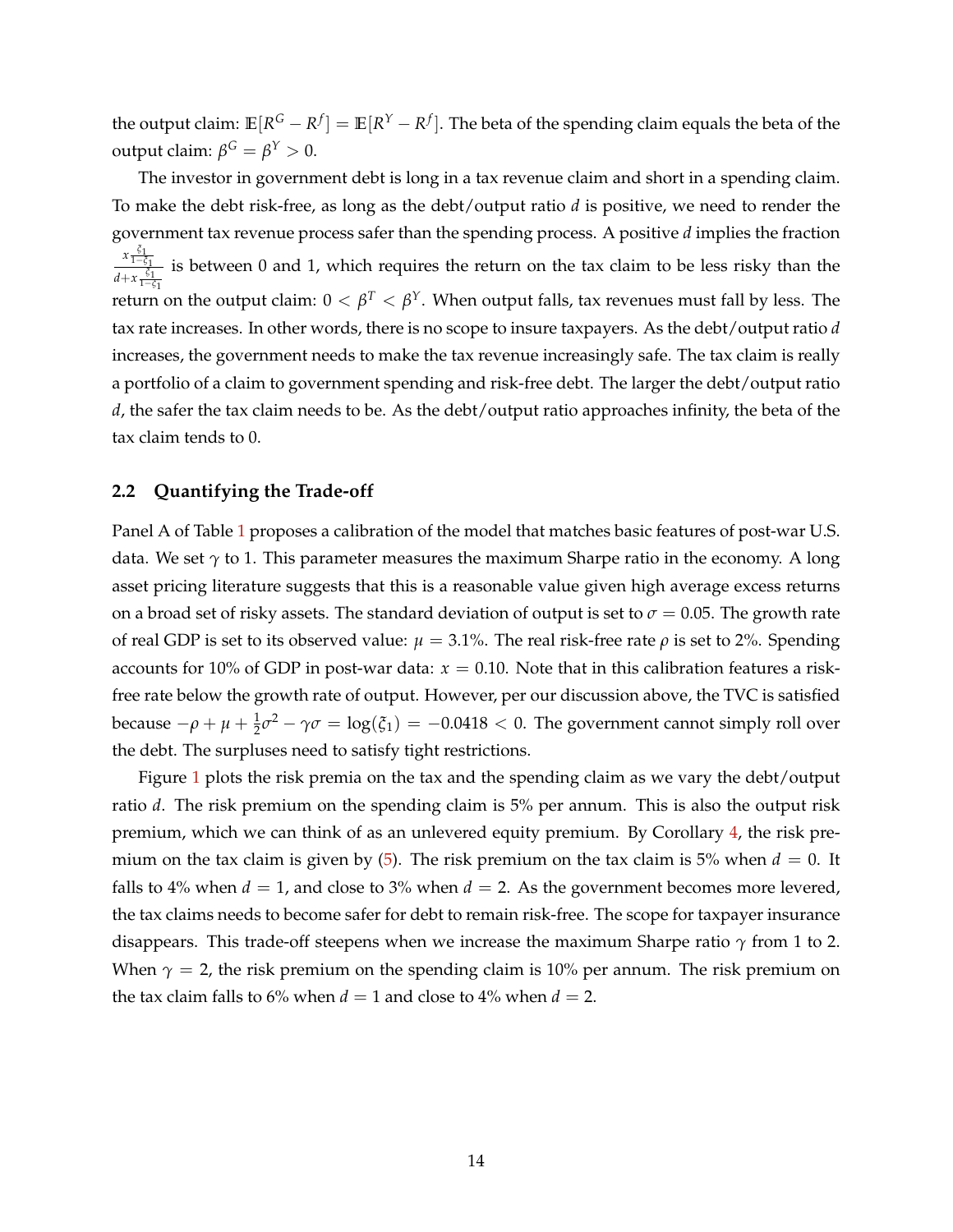## Table 1: Benchmark Calibration

<span id="page-15-1"></span>

| Panel A: Preferences and Output Dynamics                  |                                  |                                                      |  |  |  |  |  |
|-----------------------------------------------------------|----------------------------------|------------------------------------------------------|--|--|--|--|--|
| $\gamma$                                                  | maximum annual Sharpe ratio<br>1 |                                                      |  |  |  |  |  |
|                                                           | $2.0\%$                          | real risk-free rate                                  |  |  |  |  |  |
| и                                                         | $3.1\%$                          | mean of growth rate of output                        |  |  |  |  |  |
| σ                                                         | $5.0\%$                          | std. of growth rate of output                        |  |  |  |  |  |
|                                                           |                                  |                                                      |  |  |  |  |  |
| Panel B: Debt/Output Ratio Dynamics                       |                                  |                                                      |  |  |  |  |  |
| $\lambda$                                                 | $1.94 \times \sigma$             | sensitivity of debt/output to output innovations     |  |  |  |  |  |
| $d = \exp \{\phi_0/(1-\phi_1-\phi_2)\}\$                  | 0.43                             | mean of debt/output                                  |  |  |  |  |  |
| $\phi_1$                                                  | 1.40                             | AR(1) coeff of debt/output                           |  |  |  |  |  |
| $\phi_2$                                                  | $-0.48$                          | $AR(2)$ coeff of debt/output                         |  |  |  |  |  |
|                                                           |                                  |                                                      |  |  |  |  |  |
| Panel C: Government Spending/Output Ratio Dynamics        |                                  |                                                      |  |  |  |  |  |
| $\beta^g$                                                 | $1.53 \times \sigma$             | sensitivity of spending/output to output innovations |  |  |  |  |  |
| $\varphi_1^g$                                             | 0.88                             | $AR(1)$ coeff of spending/output                     |  |  |  |  |  |
| $x = \exp \left\{ \frac{\phi_0^g}{1 - \phi_1^g} \right\}$ | 0.10                             | mean of govt. spending/output                        |  |  |  |  |  |

Figure 1: Risk Premium of T and G Claims with  $\gamma = 1, 2$ 

<span id="page-15-2"></span>The figure plots the implied risk premium of the T and G claims when the debt/output ratio and spending/output ratio are constant. The figure plots two values for the maximum Sharpe ratio *γ* of 1 (−) and *γ* of 2 (+). The other parameters are given in Table [1.](#page-15-1)



# <span id="page-15-0"></span>**3 Model with State-Contingent Debt/Output**

The previous section showed that when the debt/output ratio is constant, there is no scope for insuring taxpayers at any horizon in the presence of permanent output shocks. Next, we allow the government to introduce state-contingent variation in the debt/output ratio. This will create limited opportunities for the government to temporarily insure taxpayers over short horizons.

## **3.1 Characterizing the Trade-Off with Counter-cyclical Debt/Output**

We allow the government to vary the debt/output ratio counter-cyclically.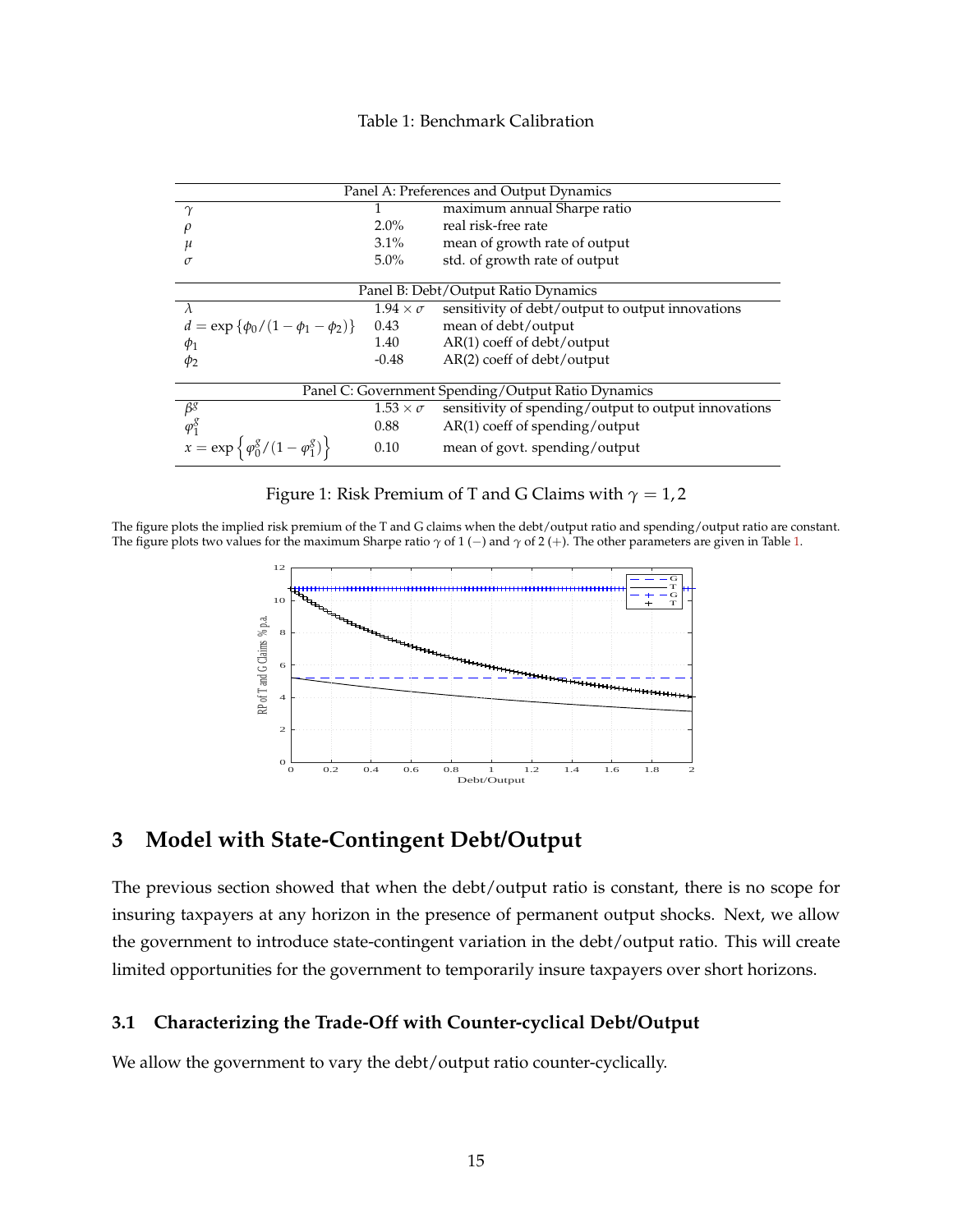<span id="page-16-0"></span>**Assumption 3.** The government commits to a policy for the debt/output ratio  $d_t = D_t/Y_t$  given by:

$$
\log d_t = \sum_{p=1}^P \phi_p \log d_{t-p} + \phi_0 - \lambda \varepsilon_t - \frac{1}{2} \lambda^2,
$$

 $\alpha$  *λ*  $>$  0 so that the debt-output ratio increases in response to a negative output shock  $\varepsilon_t.$ 

The results in Section [1](#page-6-0) still apply and are a straightforward generalization of the results from the simple benchmark model of section [2.](#page-11-0) The value of the spending is unchanged and the value of the revenue claim now depends on the time-varying debt/output ratio *d<sup>t</sup>* :

$$
P_t^G - G_t = x \frac{\xi_1}{1 - \xi_1} Y_t, \qquad P_t^T - T_t = \left( d_t + x \frac{\xi_1}{1 - \xi_1} \right) Y_t.
$$

The tax claim's conditional beta satisfies:

$$
\beta_t^T = \frac{x_{\frac{\xi_1}{1-\xi_1}}}{d_t + x_{\frac{\xi_1}{1-\xi_1}}} \beta_t^G.
$$

Can the government systematically issue more risk-free debt, instead of raising taxes, when the economy is hit by a permanent, adverse shock, in order to break the restriction on insurance of taxpayers? We consider two special cases for the debt/output dynamics.

**Case 1: AR(1)** Assume that the debt/output ratio evolves according to an *AR*(1)-process:

$$
\log d_t = \phi_0 + \phi_1 \log d_{t-1} - \lambda \varepsilon_t - \frac{1}{2} \lambda^2.
$$

There are two sub-cases. First, when  $0 < \phi_1 < 1$ , the debt/output process is mean-reverting. Second, when  $\phi_1 = 1$  and  $\phi_0 = 0$ , the debt/output process is a martingale. In both cases, a positive *λ* means that the debt/output ratio increases when the shock *ε<sup>t</sup>* is negative, implying a counter-cyclical debt policy.

First, we need to make sure the transversality (TVC) is satisfied. How persistent can debt be without violating TVC?

<span id="page-16-1"></span>**Proposition 5.** *Apply Assumptions* [1](#page-11-2) *and* [3](#page-16-0) *with*  $P = 1$ *. (a) when*  $0 < \phi_1 < 1$ *, the TVC condition is satisfied if and only if:* 

$$
\log(\xi_1) = -\rho + \mu + \frac{1}{2}\sigma(\sigma - 2\gamma) < 0.
$$

*(b)* When  $\phi = 1$  *and*  $\phi_0 = 0$ *, then the TVC condition is satisfied if and only if:* 

$$
\log(\xi_1) + \lambda(\gamma - \sigma) = -\rho + \mu + \frac{1}{2}\sigma(\sigma - 2\gamma) + \lambda(\gamma - \sigma) < 0.
$$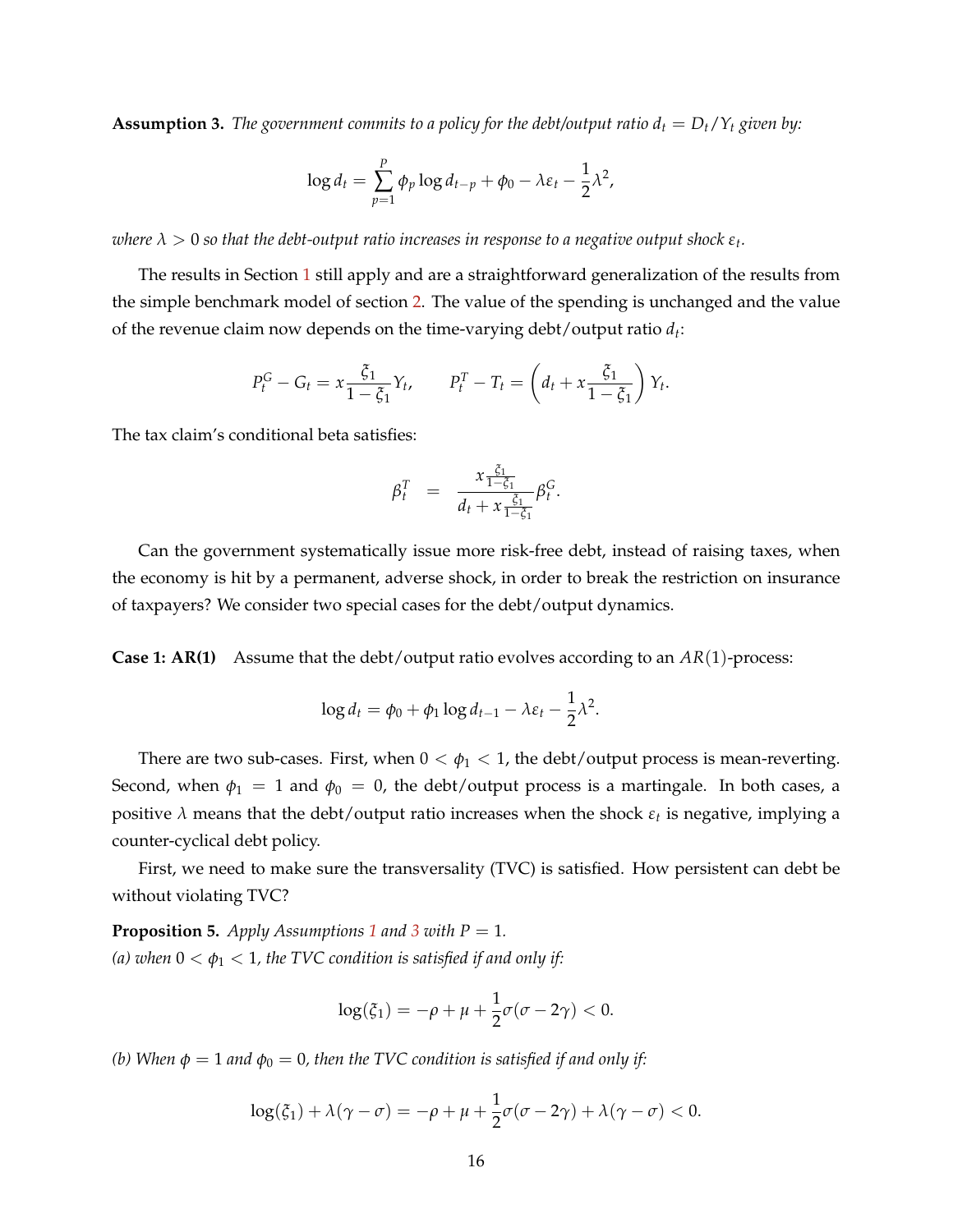For the case of  $0 < \phi_1 < 1$ , the TVC is satisfied whenever the price-dividend ratio of a claim to next period's output is less than one. That is, when investors are willing to pay less than *Y<sup>t</sup>* today for a claim to  $Y_{t+1}$ . This requires the discount rate to exceed the growth rate of GDP (modulo a Jensen adjustment). This condition can be satisfied even when  $\rho < \mu$ , as long as the risk premium *γσ* is large enough.

For the case where  $\phi_1 = 1$ , the same condition ensures that the TVC is satisfied when the government does not pursue counter-cyclical stabilization ( $\lambda = 0$ ). If the government does pursue counter-cyclical stabilization ( $\lambda > 0$ ), then the TVC is only satisfied if

$$
\gamma \sigma - \lambda (\gamma - \sigma) > -\rho + \mu + \frac{1}{2} \sigma^2 \Leftrightarrow \lambda < \frac{\rho + \gamma \sigma - \mu - \frac{1}{2} \sigma^2}{\gamma - \sigma}.
$$

The left-hand side of the first inequality is now lower than before when the Sharpe ratio of the economy exceeds the volatility of output ( $\gamma > \sigma$ ). When debt issuance is sufficiently countercyclical,  $\lambda > \sigma$ , the expression on the left-hand side is decreasing in the economy's maximum Sharpe ratio *γ*. For high enough *γ*, the TVC is violated. Intuitively, when investors are risk averse enough, the insurance provided by the counter-cyclical debt issuance policy is so valuable that the price of a claim to the debt outstanding in the distant future  $d_{t+T}Y_{t+T}$  fails to converge to zero. This claim is a terrific hedge. This is the first important insight contributed by asset pricing theory. If output is subject to permanent, priced risk and we want to rule out arbitrage opportunities then there have to be limits to the government's ability to pursue counter-cyclical debt issuance. This bound on  $\lambda$  is shown in the second inequality. When the government exceeds this bound, it has granted itself an arbitrage opportunity.

**Case 2: AR(2)** As we show below, a better description of the debt/output ratio is the data is an AR(2) process:

<span id="page-17-0"></span>
$$
\log d_t = \phi_0 + \phi_1 \log d_{t-1} + \phi_2 \log d_{t-2} - \lambda \varepsilon_t - \frac{1}{2} \lambda^2. \tag{7}
$$

When the roots of the characteristic equation  $1 - \phi_1 z - \phi_2 z^2 \,=\, 0$  lie outside the unit circle, the debt/output process is mean-reverting. The result of part (a) of Proposition [5](#page-16-1) applies. If one or both roots are smaller than one, the result in part (b) of Proposition [5](#page-16-1) applies.

**Response of the Surplus to Adverse Shock** We can compute the impulse-response functions (IRF) of the surpluses with respect to an output shock in closed form when the government issues risk-free debt. These moments are particularly informative because these do not depend on the properties of the SDF.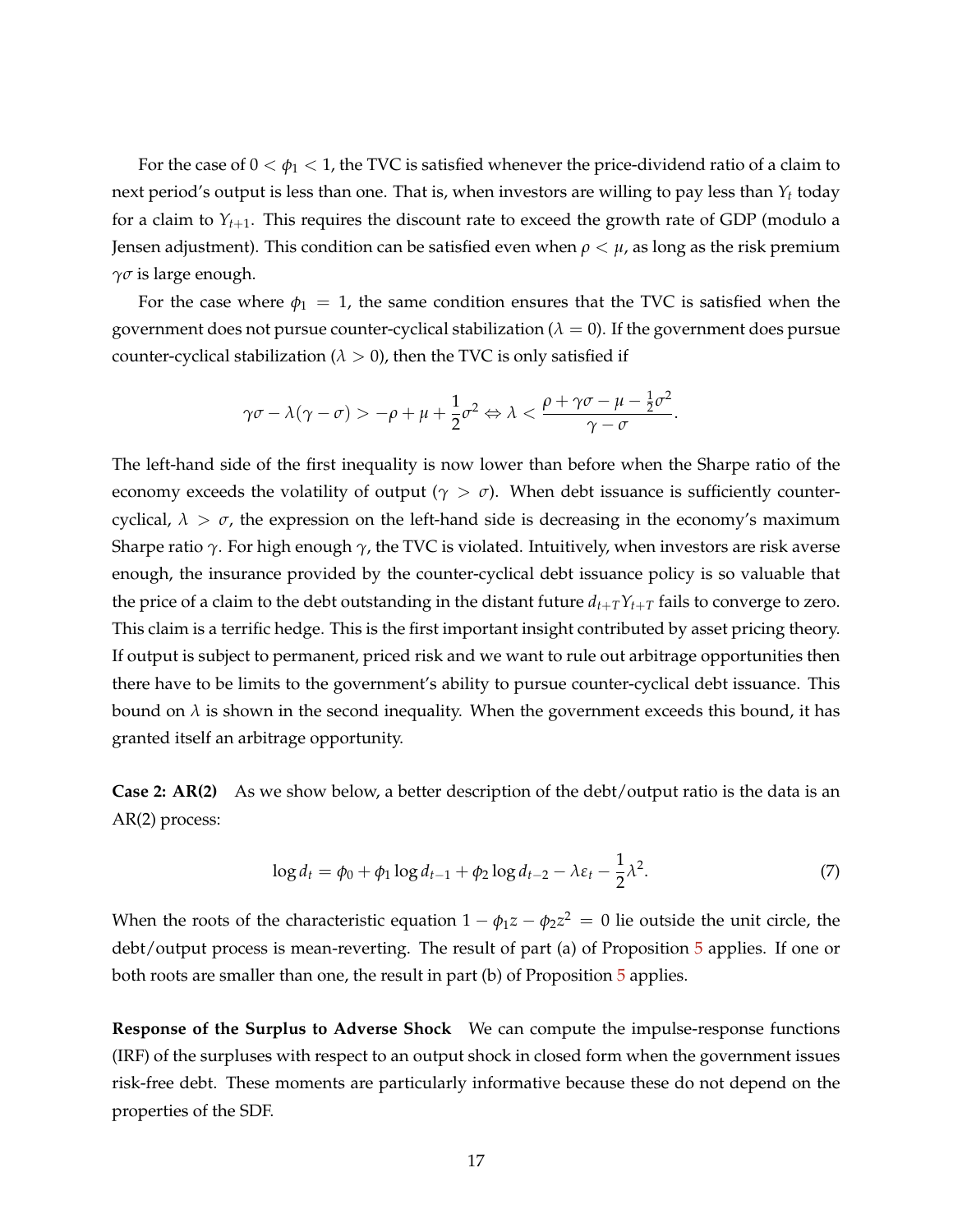We start from the following expressions for the surplus/output ratios in period  $t + j$  for  $j \ge 1$ :

$$
s_{t+j} = \frac{S_{t+j}}{Y_{t+j}} = d_{t+j-1} \exp(\rho - \mu - \sigma \varepsilon_{t+j}) - d_{t+j}.
$$

If we assume that the risk-free rate equals the growth rate of the economy ( $\mu = \rho$ ), we obtain closed-form expression for the IRF of the surplus with respect to an output shock.

<span id="page-18-0"></span>**Proposition 6.** *Under If Assumptions* [1](#page-11-2) *and* [3](#page-16-0) *hold, the debt is risk-free, the TVC is satisfied, and*  $\rho = \mu$ , *(a) when the debt/output ratio follows an AR*(1) *process, the IRF of the surplus/output ratio is given by:*

$$
\frac{\partial \frac{S_{t+j}}{S_{t+j}}}{\partial \varepsilon_{t+1}} = (\lambda - \sigma)d, \text{ for } j = 1,
$$
  
=  $\lambda \phi_1^{j-1}(\phi_1 - 1)d, \text{ for } j > 1.$ 

*(b) when the debt/output ratio follows an AR*(2) *process, the IRF of the surplus output ratio is given by:*

$$
\frac{\partial \frac{S_{t+j}}{Y_{t+j}}}{\partial \varepsilon_{t+1}} = (\lambda - \sigma)d, \text{ for } j = 1,
$$
  
=  $\lambda(\phi_1 - 1)d, \text{ for } j = 2,$   
=  $\lambda(\psi_{j-1} - \psi_{j-2})d, \text{ for } j > 2.$ 

 $\omega$ *kere*  $\psi_i = \phi_1 \psi_{i-1} + \phi_2 \psi_{i-2}, j > 2; \psi_2 = \phi_2 + \phi_1 \psi_1; \psi_1 = \phi_1.$ 

*(c) When the debt/output ratio follows an AR(3) process, the IRF of the surplus output ratio is given by:*

$$
\frac{\partial \frac{S_{t+j}}{Y_t}}{\partial \varepsilon_{t+1}} = (\lambda - \sigma)d, \text{ for } j = 1,
$$
  
\n
$$
= \lambda(\phi_1 - 1)d, \text{ for } j = 2,
$$
  
\n
$$
= \lambda(\psi_2 - \psi_1)d, \text{ for } j = 3,
$$
  
\n
$$
= \lambda(\psi_{j-1} - \psi_{j-2})d, \text{ for } j > 3.
$$

where  $\psi_i = \phi_1 \psi_{i-1} + \phi_2 \psi_{i-2} + \phi_3 \psi_{i-3}$ ,  $j > 3$ ;  $\psi_3 = \phi_3 + \phi_2 \psi_1 + \phi_1 \psi_2$ ;  $\psi_2 = \phi_2 + \phi_1 \psi_1$ ;  $\psi_1 = \phi_1$ .

For an  $AR(1)$ , in the empirically relevant case where  $\lambda > \sigma$ , the initial response of the surplus is positive. That is, a negative shock to output is countered with a large enough government debt issuance that the surplus in the initial period can be negative, without jeopardizing the risk-free nature of the debt. However, the surplus response must be negative starting in the second year. That is, the deficit from year 1 reverses to a surplus already in year 2. Surpluses remain in the years that follow. As the persistence of the debt/output process  $\phi_1$  increases, the IRF converges to zero after year 1.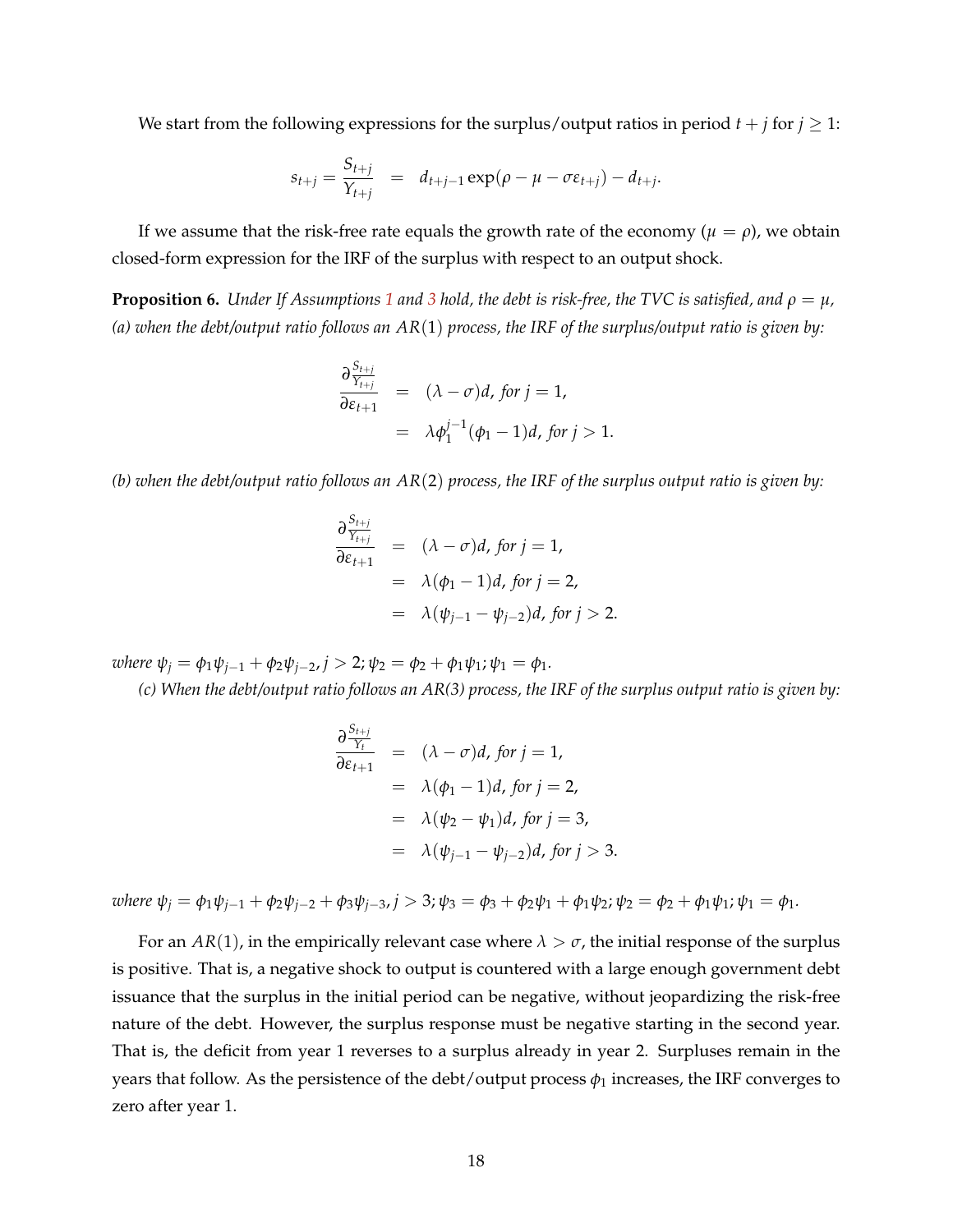For an  $AR(2)$ , by choosing  $\phi_1 > 1$ , the government can run a deficit in the year of the shock as well as in the following year. In year 3, the IRF equals  $\lambda(\psi_2 - \psi_1) = \lambda(\phi_2 + \phi_1(\phi_1 - 1))$ . This expression can be positive or negative depending on parameter values but is smaller than the response in year 2. In other words, the government's ability to run a third year of deficits in response to the negative output shock is either limited or gone. The IRF flips sign in year 3 or 4. The government must revert to running surpluses as the ACFs decline:  $\psi_{j-1} < \psi_{j-2}$ .

With higher-order, highly persistent *AR*(*p*) models for debt/output, the government is able to run deficits for longer before a reversal. For example, for an AR(3), there is an additional year of deficits possible while keeping debt risk-free. These deficits must be made up by several years of surpluses afterwards. The surplus dynamics can display more pronounced hump-shaped IRFs. However, as shown below, there is no evidence of higher-order  $AR(p)$  dynamics (i.e.,  $p > 2$ ) in the observed US debt/output process.

**Persistence of the Surplus** The auto-covariance of the surplus/output ratio is defined as follows:

$$
cov_t(s_{t+1}, s_{t+j}) = \mathbb{E}_t[s_{t+1} s_{t+j}] - \mathbb{E}_t[s_{t+1}] \mathbb{E}_t[s_{t+j}].
$$

Closed-form expressions for the auto-covariances of the surplus/output ratio are given in section [D](#page-48-0) of the Appendix. In the case of an  $AR(1)$ , we show that the conditional autocovariance declines to zero as we increase the persistence of the debt/output process.  $\lim_{\phi_1 \to 1} cov_t(s_{t+1}, s_{t+1}) = 0$ . This is not surprising. Recall that in the case of a constant debt/output ratio considered in the previous section, surplus/output ratios were uncorrelated at all horizons.

**Predictability of the Surplus** When debt is risk-free, an increase in debt today needs to be followed by higher future surpluses. For the realistic case of an AR(2) process for debt/output, those surpluses must begin 2-3 years after the initial increase in debt. In the model, the debt/output ratio should be a strong predictor of future surpluses. We study this predictability relationship in the model and contrast it to that in the data.

In sum, insisting on debt to be risk-free imposes tight constraints on how much and how long the government can run deficits in response to an adverse shock, on the persistence of the surplus/output ratio, and on the predictability of future surplus/output ratios by the current debt/output ratio.

## **3.2 Quantifying the Trade-Off with Counter-cyclical Debt/Output**

**Persistence of Debt/Output and Surplus/Output in the Data** The top left panel of Figure [2](#page-20-0) plots the sample autocorrelation function (ACF) of the log government debt/output ratio as a function of the number of annual lags. The top right panel plots the partial autocorrelation function (PACF).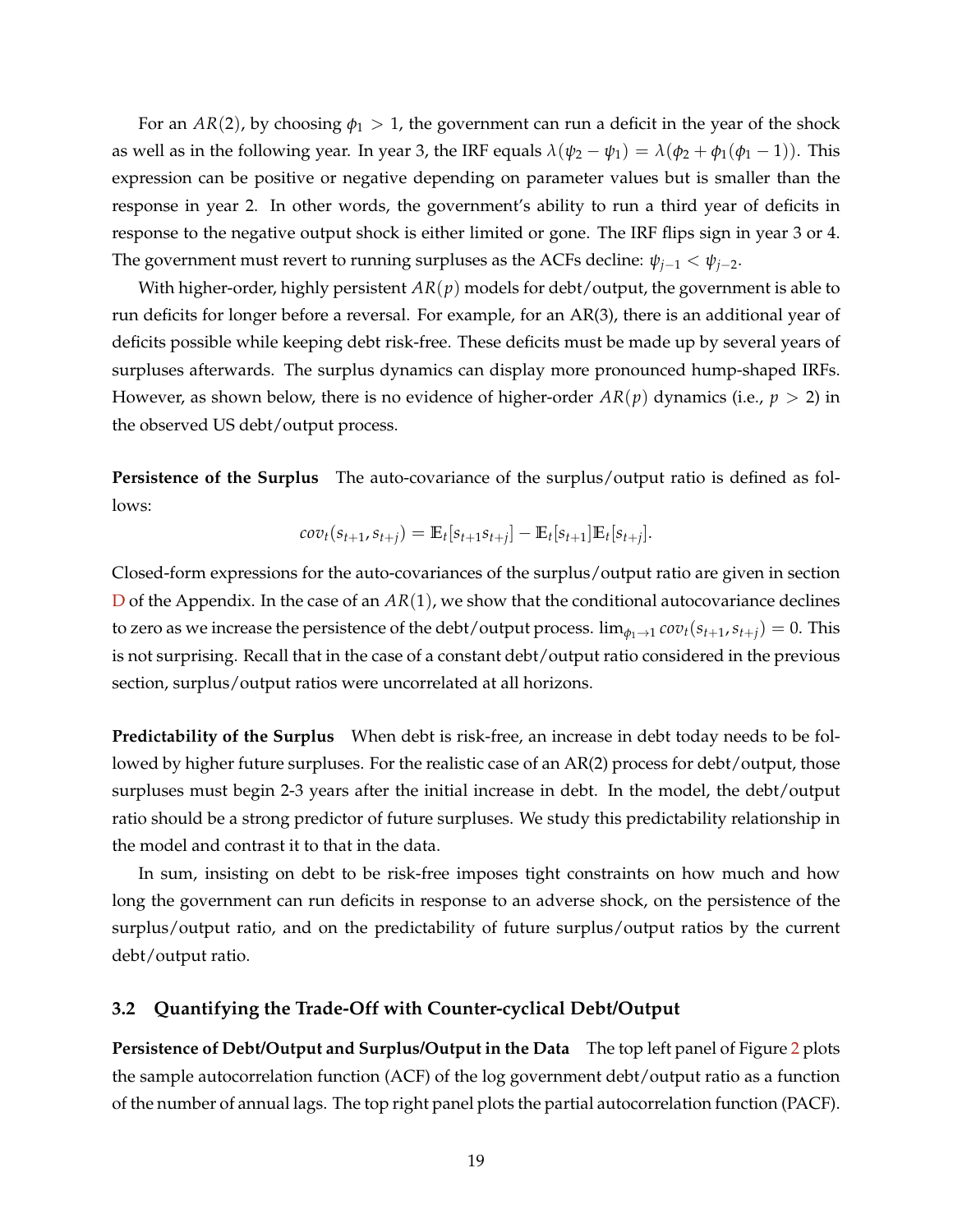They are estimated on the post-war U.S. sample (1947–2019). The PACF function indicates that an AR(2) process fits the data well. Lags beyond two years in the PACF are not statistically different from zero. The point estimates for  $\phi_1$  and  $\phi_2$  are 1.40 and -0.48, respectively. Both roots lie outside the unit circle (1.66 and 1.25), so that the debt/output process is stationary. While the AR(2) is our preferred specification, if we were to fit an AR(1), the point estimate for  $\phi_1$  would be 0.986.

We set  $\phi_0$  to match the unconditional mean of the debt/output ratio of 0.43. Finally, we set  $\lambda = 1.953 \times \sigma$  equal to match the slope coefficient in a regression of the debt/output ratio innovations on GDP growth in the post-war U.S. sample. A one percentage point increase in GDP growth lowers the debt/output ratio by 1.95 percentage points. We report the calibration of the spending/output ratio in Panel C of Table [1.](#page-15-1)



Figure 2: Autocorrelation in Data

<span id="page-20-0"></span>The figure plots the sample autocorrelation of the U.S. log government debt/output ratio, the U.S. government surplus/output ratio, the tax/output ratio and the spending/output ratio against GDP. Sample is 1947—2019. Annual data.

Given our values of  $\sigma = 0.05$ ,  $\gamma = 1$ , and  $\lambda = 1.96\sigma = 0.098$ , we have  $\gamma\sigma - \lambda(\gamma - \sigma) < 0$ . If debt/output were non-stationary (have roots inside the unit circle), then this much countercyclicality would result in a violation of the TVC condition. The coefficient *λ* would need to remain below 0.85*σ*, which is only half of its empirical value, for the TVC to be satisfied in this case. Once we exceed this upper bound, the value of outstanding debt explodes. To be clear, the data suggest that the debt/output ratio is stationary, in which case the TVC is satisfied irrespective of the value for  $\lambda$ . The parameter restriction in part (a) of Proposition [5](#page-16-1) is satisfied. This is the case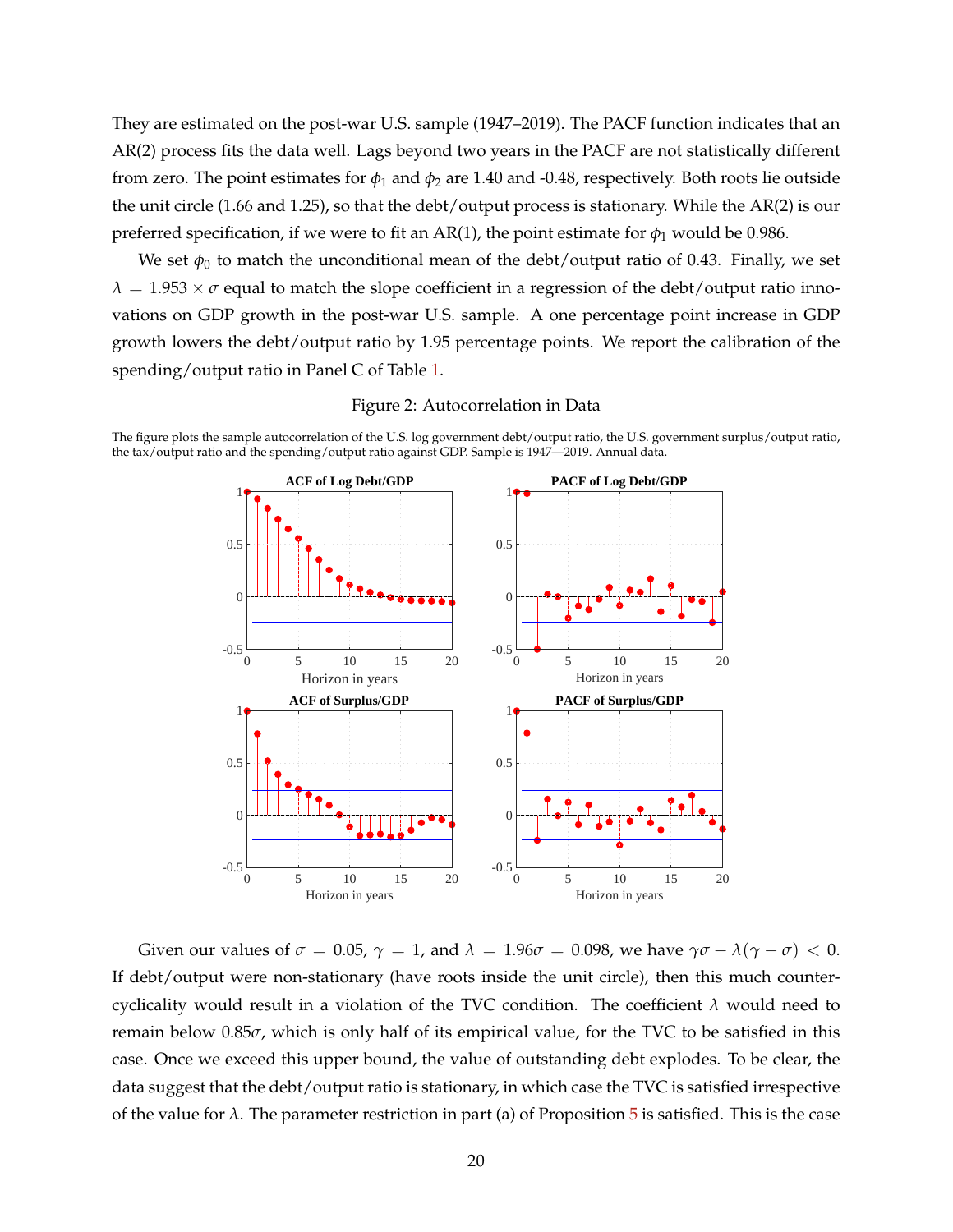despite the risk-free interest rate being below the growth rate of output, because the risk premium *γσ* is large enough.

The second row of Figure [2](#page-20-0) plots the sample ACF and PACF for the primary surplus/output ratio in the data. The dynamics of surplus/output are well described by an AR(1). The surplus is quite persistent, with an *AR*(1) coefficient around 0.81.

We now show that the risk-free debt model cannot simultaneously match the high persistence of the debt/output ratio and that of the surplus/output ratio.

**IRF for Surplus in Model** The top left panel of Figure [3](#page-22-0) plots the response of the surplus/output ratio to a negative shock to output, when debt/output follows an AR(1) process. The graph assumes that  $\rho = \mu$ , as in Proposition [6.](#page-18-0) Each line corresponds to a different autocorrelation  $\phi_1$ ranging from 0.25 to 0.99. The top right panel plots the response of the debt/output ratio. Upon impact, the debt/output ratio increases by about 4% from its mean. After that, the rate of meanreversion is governed by  $\phi_1$ . In the least persistent case ( $\phi = 0.25$ ), the government runs a large surplus after the initial period deficit to bring the debt back down quickly. In the most persistent debt case ( $\phi = 0.99$ ), the initial deficit is followed by a reversal in the next period as the surplus jumps to just above its long-run value of  $\bar s=0$  and then slowly converges to  $\bar s$  from above. $^8$  $^8$  In sum, when the debt/output ratio follows an *AR*(1) and the debt is risk-free, there can be no S-shaped response of the surplus/output ratio to the output shock.

Panel B of Figure [3](#page-22-0) plots the IRF when debt/ouput follows an AR(2), our preferred empirical specification. We vary  $\phi_1$  from 1.1 to 1.4 and choose  $\phi_2$  to match the first-order autocorrelation of debt/output. With  $\phi_1 = 1.1$ , the IRF looks similar to the  $AR(1)$  case with  $\phi_1$  close to 1. However, with  $\phi_1 = 1.4$  and  $\phi_2 = -0.48$ , the point estimates from the data, the IRF for the surplus/output ratio displays a hump-shaped pattern. Consistent with the results in Proposition [6,](#page-18-0) a state-contingent and persistent debt issuance policy enables the government to delay the fiscal adjustment. The deficit/output ratio in the year of the shock is followed by an even larger deficit in year 2. However, the deficit must shrink dramatically in year 3 and turn into a surplus starting in year 4 and beyond. The surplus eventually converges back to  $\bar{s} = 0$  from above. Keeping debt risk-free still imposes severe restrictions on the size of the S-shaped surplus dynamics. Running sizeable deficits for more than two years is incompatible with risk-free debt.

[Bohn](#page-37-2) [\(1998\)](#page-37-2); [Canzoneri, Cumby, and Diba](#page-37-4) [\(2001\)](#page-37-4); [Cochrane](#page-37-5) [\(2019,](#page-37-5) [2020\)](#page-38-5) find evidence of Sshaped dynamics in the U.S. surplus/output ratios. These authors argue that such surplus dynamics are consistent with budget balance. Our results show that the S-shaped surplus dynamics in the data violate the risk-free debt condition. Governments cannot defer running a surplus for more than 2 years after output declines, if they want to keep the debt risk-free.

<span id="page-21-0"></span><sup>&</sup>lt;sup>8</sup>Note that when *ρ* < *μ*, the government can run a small steady-state deficit  $\bar{s} = -d(1 - \exp(\rho - \mu))$  < 0.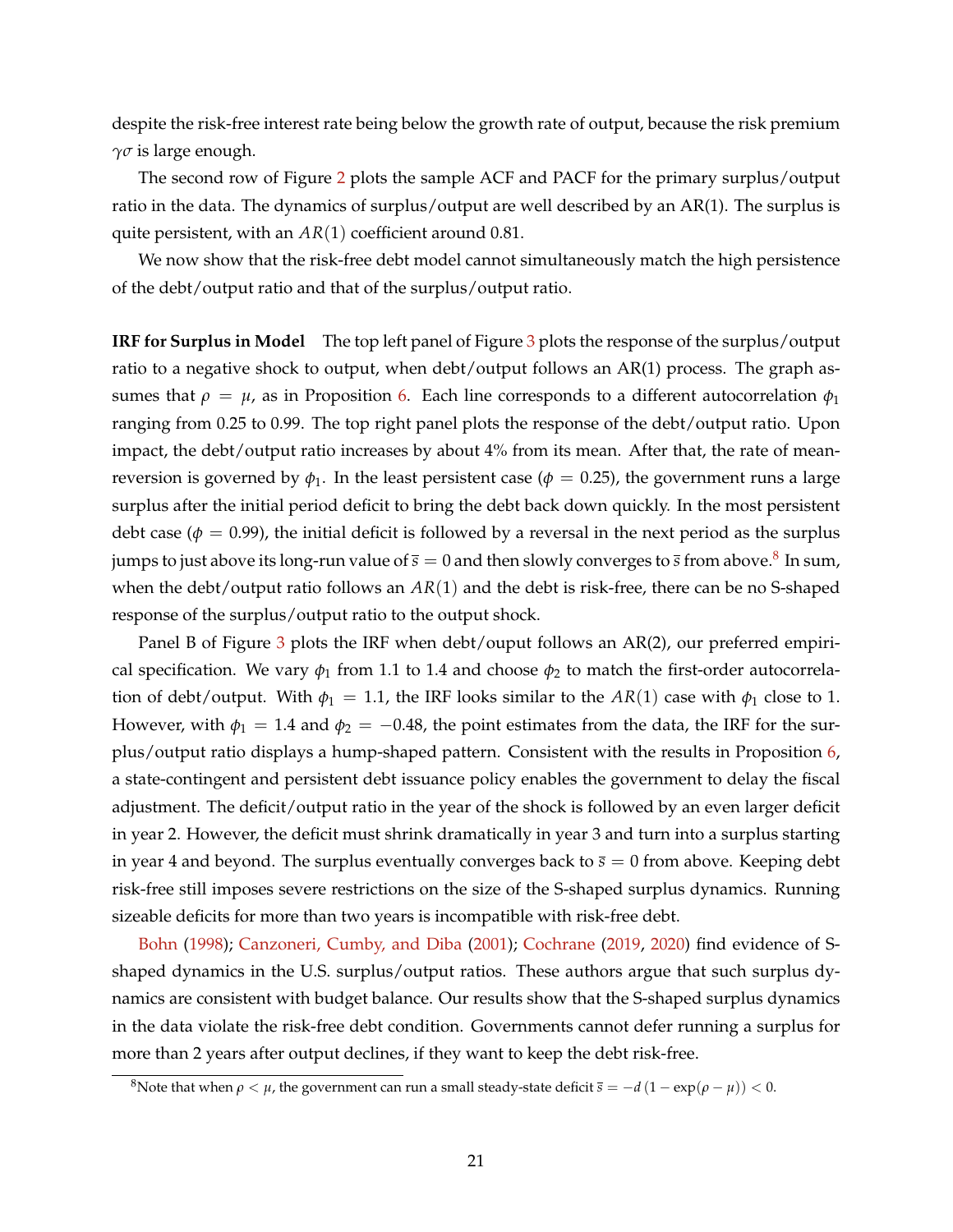#### Figure 3: IRF of Surplus/Output and Debt/Output in Model

<span id="page-22-0"></span>The figure plots the IRF of *S*/*Y* and *D*/*Y* for an *AR*(1) (top panel) and an *AR*(2) (bottom panel). In Panel B, *φ*<sup>2</sup> is chosen to match the first-order autocorrelation. The graph assumes that  $\rho = \mu$ . The other parameters are given in Table [1.](#page-15-1)



**Persistence of Surplus/Output in Model** Figure [4](#page-23-0) plots the ACF and PACF of the debt/output and surplus/output ratios implied by the model of risk-free debt. Panel A is for the case where debt/output follows an AR(1) with the estimated persistence  $\phi_1 = 0.985$ . Panel B is for the case where debt/output follows an AR(2) with the estimated coefficients  $\phi_1 = 1.4$  and  $\phi_2 = -0.48$ . The ACF and PACF for debt/output match the data by construction. As argued above, the AR(2) fits the ACF and PACF of the observed debt/output ratio the closest.

The key observation is that insisting on risk-free debt produces counter-factual ACF and PACF for the surplus/output ratio. In particular, the model cannot replicate the strong autocorrelation in surplus/output observed in the data. In the case of the AR(1), the ACF is zero from horizon 1 onwards. In the case of the AR(2), the ACF converges much too quickly to zero, compared to the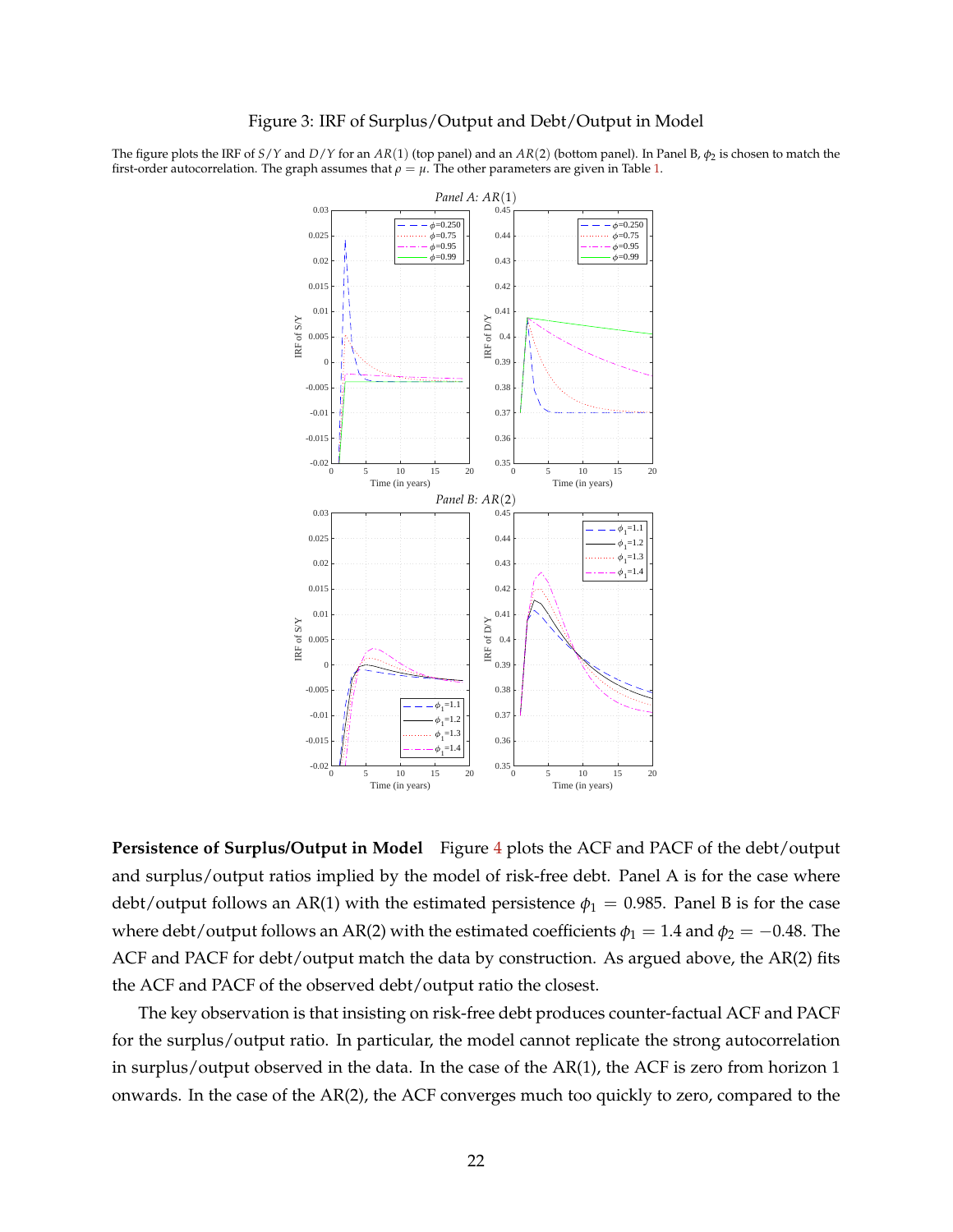observed one plotted in the second row of Figure [2.](#page-20-0) The ACF is no longer different from zero past two years, while in the data the ACF remains significantly positive for five years. Furthermore, the model produces a PACF(2) coefficient of -0.5, which is larger in absolute value than the one estimated in the data.

#### Figure 4: Autocorrelation in Model

<span id="page-23-0"></span>Panel A plots the ACF and PACF of *S*/*Y* and *D*/*Y* for an  $AR(1)$  with parameters  $\phi_1 = 0.985$  and  $\phi_2 = 0$ . Panel B plots the ACF and PACF of *S*/*Y* and *D*/*Y* for an *AR*(2). The parameters are listed in Table [1.](#page-15-1)



**Predictability of Surplus/Output** Table [2](#page-24-0) reports the results for the predictability regressions;

$$
s_{t+j} = a_j + b_j d_t + e_{t+j}
$$
  

$$
s_{t+j} = a_j + b_j d_t + c_j s_t + e_{t+j}
$$

for horizons  $j = 1$  through  $j = 5$ . The results for the data are in Panel A while the results for the AR(2) model are in Panel B.

In the model, the debt/GDP ratio has strong forecasting power for future surplus/output ratios, with a positive sign, even when we control for lagged surplus/output ratios. The  $R^2$  is 25%-26% at the five-year horizon. At horizons up to 2 years, the lagged surplus/output ratio also forecasts future surplus/output ratios with a positive sign. After 2 years, the lagged surplus/output ratio has no incremental forecasting power over and above that of the lagged debt/output ratio.

In contrast, in the data, the lagged debt/output ratio has no predictive power for future surpluses. Lagged surpluses are much better predictors and substantially increase the regression *R* 2 .

The model is unable to generate the predictability patterns in the data. It generates too much predictability by debt/output and too little predictability by the lagged surplus/output ratio. The latter is not surprising in light of our earlier finding that a model with risk-free debt generates a much faster decay in the ACF of surplus/output than what we see in the data.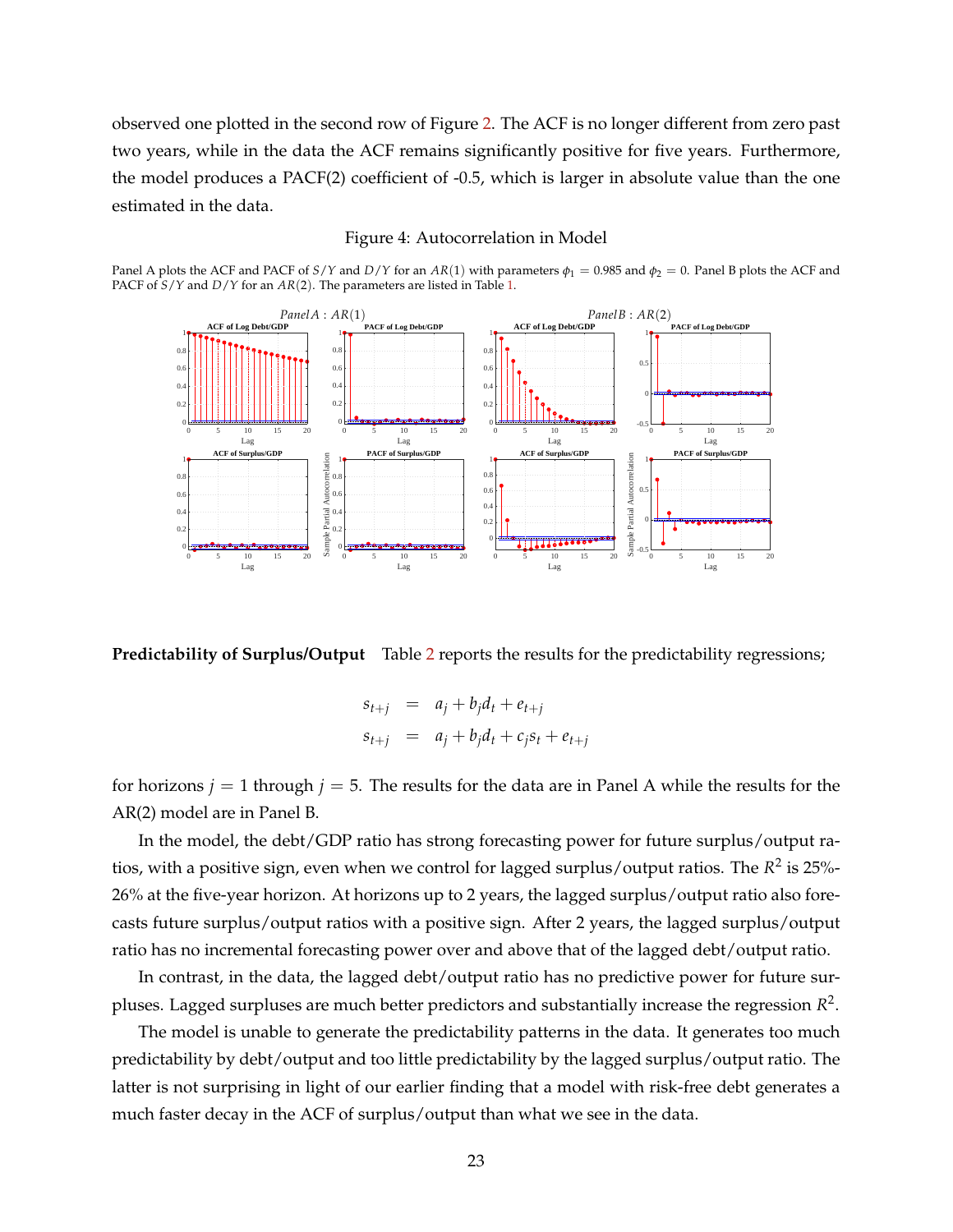#### Table 2: Forecasting Surplus/Output Ratios

<span id="page-24-0"></span>Panel A is for post-war annual U.S. data (1947-2019). Panel B is for a 10,000 period simulation of the AR(2) model with parameters given in Table [1.](#page-15-1) We forecast the primary surplus/output ratios two to five years hence with the current debt/output ratio and the current surplus/output ratio. The table reports the regression coefficients and  $R^2$  statistics for  $s_{t+j} = a_j + b_j d_t + c_j s_t + e_{t+j}$ . Horizon *j* 1 2 3 4 5

| Panel A: U.S. Data                       |                 |           |         |          |         |  |  |  |
|------------------------------------------|-----------------|-----------|---------|----------|---------|--|--|--|
|                                          | Specification 1 |           |         |          |         |  |  |  |
| $b_i$                                    | $-0.031$        | $-0.0099$ | 0.013   | 0.023    | 0.028   |  |  |  |
| [s.e.]                                   | [0.023]         | [0.025]   | [0.03]  | [0.031]  | [0.03]  |  |  |  |
| $R^2$                                    | 0.043           | 0.0041    | 0.006   | 0.018    | 0.024   |  |  |  |
|                                          | Specification 2 |           |         |          |         |  |  |  |
| $b_i$                                    | 0.0085          | 0.018     | 0.036   | 0.042    | 0.044   |  |  |  |
| [s.e.]                                   | [0.01]          | [0.015]   | [0.019] | [0.02]   | [0.021] |  |  |  |
| $c_i$                                    | 0.81            | 0.57      | 0.47    | 0.37     | 0.33    |  |  |  |
| [s.e.]                                   | [0.087]         | [0.13]    | [0.12]  | [0.11]   | [0.10]  |  |  |  |
| $R^2$                                    | 0.64            | 0.30      | 0.21    | 0.15     | 0.13    |  |  |  |
| Panel B: AR(2) Model with Risk-free Debt |                 |           |         |          |         |  |  |  |
|                                          | Specification 1 |           |         |          |         |  |  |  |
| $b_i$                                    | 0.0629          | 0.117     | 0.132   | 0.127    | 0.114   |  |  |  |
| $R^2$                                    | 0.0781          | 0.271     | 0.342   | 0.316    | 0.254   |  |  |  |
|                                          | Specification 2 |           |         |          |         |  |  |  |
| $b_i$                                    | 0.0701          | 0.12      | 0.132   | 0.126    | 0.112   |  |  |  |
| $c_i$                                    | 0.695           | 0.265     | 0.045   | $-0.055$ | $-0.11$ |  |  |  |
| $R^2$                                    | 0.560           | 0.342     | 0.345   | 0.319    | 0.266   |  |  |  |

**Covariance of Tax and Spending with GDP** Finally, we compare the covariance of tax revenue/output with output growth in model and data. Given a process for spending/output, the surplus/ouput ratio implies a tax revenue/output ratio from the government's budget constraint. To make the model's implications for tax revenues as comparable to the data as possible, we posit a realistic process for spending/output. Specifically, we assume that the government commits to a policy for the spending/output ratio  $x_t = G_t/Y_t$  given by:

<span id="page-24-1"></span>
$$
\log x_t = \varphi_0^g + \varphi_1^g \log x_{t-1} - b_g \varepsilon_t - \frac{1}{2} b_g^2. \tag{8}
$$

When  $b_g > 0$ , the spending/output ratio rises in response to a negative output shock. We estimate  $(\varphi_0^g)$  $\frac{g}{0}$ ,  $\varphi_0^g$ 0 , *β g* ) from the post-war U.S. data. The parameter estimates are reported in Panel C of Table [1.](#page-15-1) Spending/output is counter-cyclical in the data. A 1% point decline in output coincides with a 1.53% point increase in the spending/output ratio. The persistence of spending/output matches that in the data with an AR(1) coefficient of 0.88. With this spending process in hand, we compute the model-implied tax revenue/output.

The bottom right panel of Figure [5](#page-26-0) plots the covariance of tax revenue/output with output growth divided by the variance of output growth, the tax revenue beta, in the model. The beta is estimated from a 10,000 period simulation of the *AR*(2)-model for the debt/output ratio. It calculates the beta over horizons ranging from 1 to 50 years. The bottom left panel plots the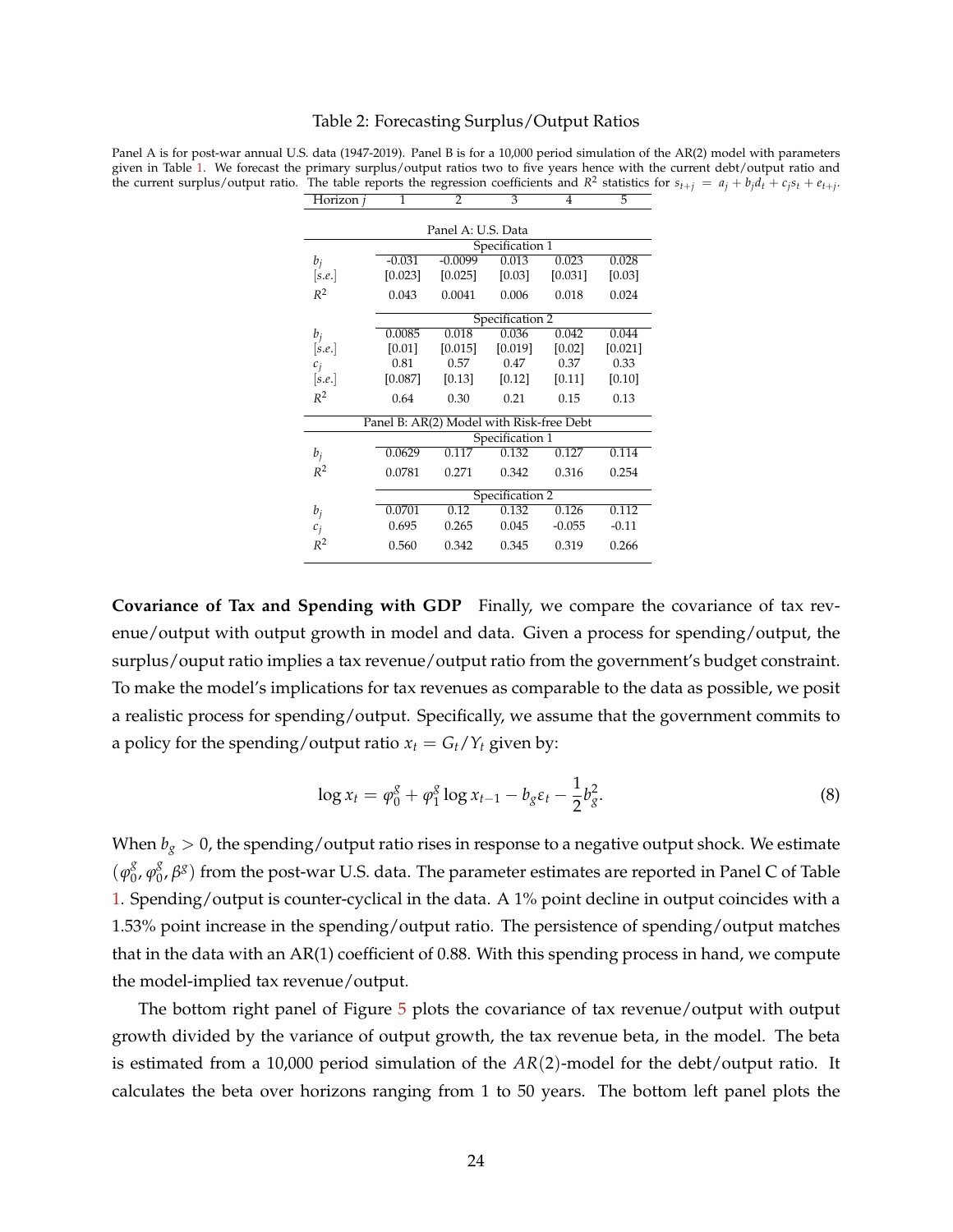government spending betas. The main result is that the tax betas drop below the spending betas at longer horizons, to ensure that the debt is risk-free.

This property of tax revenues is counterfactual. In post-war U.S. data, the tax revenue beta is always above the spending beta at each horizon, as shown in the top right panel of Figure [5.](#page-26-0) The tax beta converges to 1 from above at horizons around 10 years. In the data, tax revenues are too risky at longer horizons for the debt to be risk-free.

The tax and spending betas shown here are covariances with GDP growth, in contrast with the return betas. Cash flow betas have the advantage that they do not depend on the SDF.

# <span id="page-25-0"></span>**4 The Riskiness of the Surplus Claim Across Maturities**

How much smoothing can the government achieve by issuing more debt in response to bad shocks? It depends on the horizon. This section characterizes the trade-off at different frequencies using the cash-flow betas of the surplus and tax revenues. In the presence of permanent shocks, the government can only insure taxpayers over a limited period of time. This period can be extended by imputing more persistence (higher-order dynamics) into the debt/output process.

When debt is risk-free, the cash-flow beta of the surplus for any given horizon *h* is fully determined by the dynamics of the debt/output ratio. We consider the case where debt/ouput follows an AR(2) with negative exposure to the current output shock. This is the process favored by the historical data.

<span id="page-25-1"></span>**Proposition 7.** *Under Assumptions [1](#page-11-2) and [3,](#page-16-0) when debt is risk-free and debt/output follows* [\(7\)](#page-17-0)*, the cashflow beta of the discounted surpluses over h periods is given by beta of future debt issuance h periods from now:*

$$
\beta_t^{S,CF}(h) = -cov_t \left( M_{t+1}, (\mathbb{E}_{t+1} - \mathbb{E}_t) \sum_{j=1}^h M_{t+1,t+j} S_{t+j} \right)
$$
  
\n
$$
= cov_t (M_{t+1}, (\mathbb{E}_{t+1} - \mathbb{E}_t) M_{t+1,t+h} D_{t+h})
$$
  
\n
$$
= E_t [M_{t+1}] E_t [M_{t+1,t+h} d_{t+h} Y_{t+h}] (exp \{ \gamma (\psi_{h-1} \lambda - \sigma) \} - 1).
$$
  
\nsign  $\left( \beta_t^{S,CF}(h) \right) = sign (\gamma (\psi_{h-1} \lambda - \sigma))$ 

*where*  $\psi_j = \phi_1 \psi_{j-1} + \phi_2 \psi_{j-2}, j > 2; \psi_2 = \phi_2 + \phi_1 \psi_1; \psi_1 = \phi_1; \psi_0 = 1.$ 

The risk properties of the government surpluses over a given horizon are completely determined by riskiness of the debt issuance process, as long as the debt is risk-free. The cash-flow beta of the surplus at various horizons does not depend on the spending and tax revenue dynamics.

Analogously, we define the cash-flow beta of discounted government spending and of tax revenues.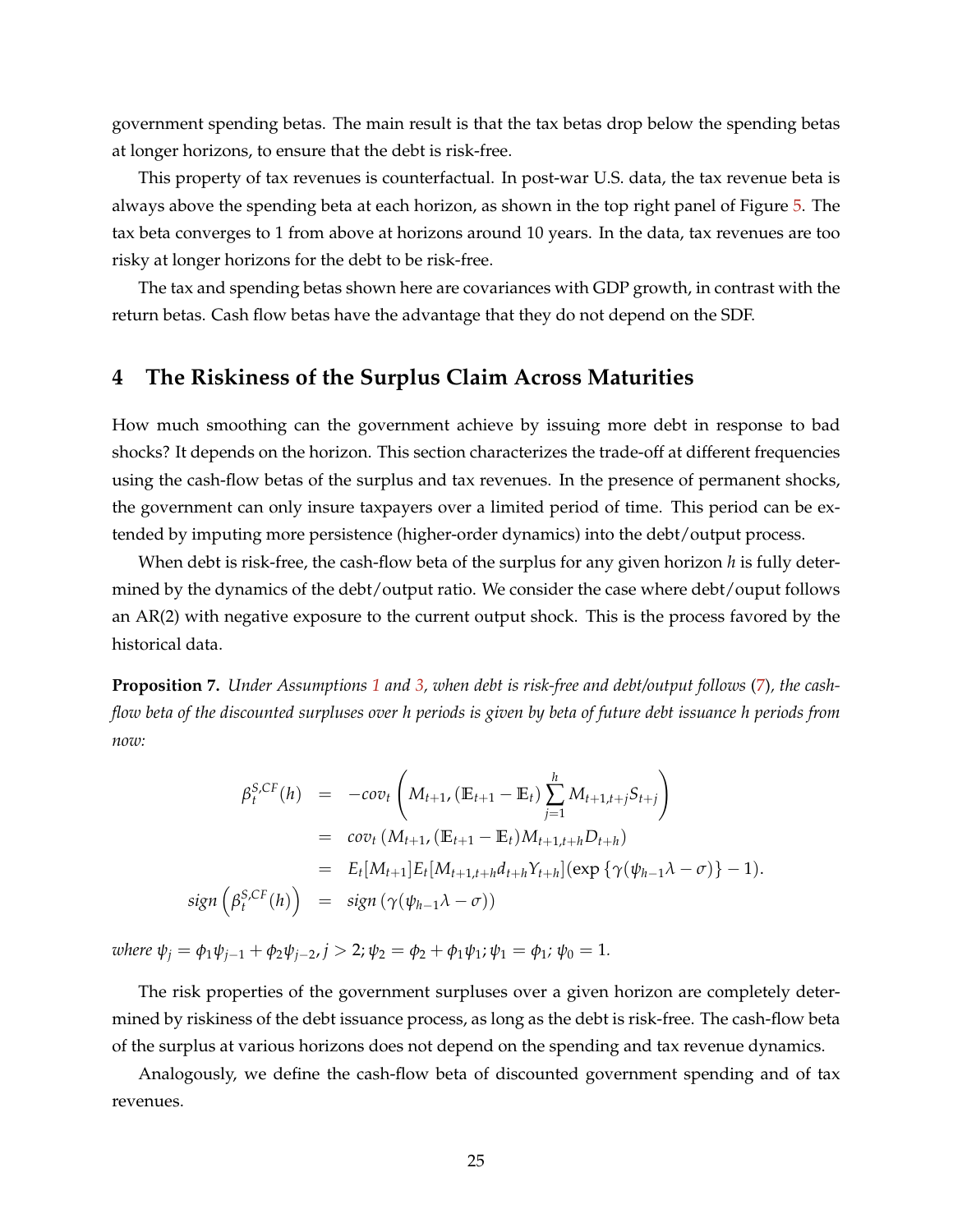## Figure 5: GDP Growth Betas of U.S. Tax Revenue and Spending

<span id="page-26-0"></span>Betas in regression of log U.S. spending *G* growth and log tax revenue *T* growth over horizon *j* on GDP growth over horizon *j*. Panel A: Data. Sample is 1947—2019. Annual data. The plot shows 2 standard error bands. s.e. generated by 30,000 bootstrapped samples by drawing jointly with replacement from the  $4 \times 1$  vector of innovations in the AR models for  $(\log d_t, x_t, \log \tau_t, \log g_t)$ . We draw vectors of innovations. Panel B: Model-simulated data with Risk-free Debt. Benchmark calibration in Table [1.](#page-15-1)



**Corollary 2.** *Under Assumptions [1](#page-11-2) and [3,](#page-16-0) and when debt is risk-free and debt/output follows an AR*(2)*, the cash flow beta of spending and taxes have to satisfy the following restrictions:*

$$
\beta_t^{G,CF}(h) = -\omega v_t \left( M_{t+1}, (\mathbb{E}_{t+1} - \mathbb{E}_t) \sum_{j=1}^h M_{t+1,t+j} G_{t+j} \right)
$$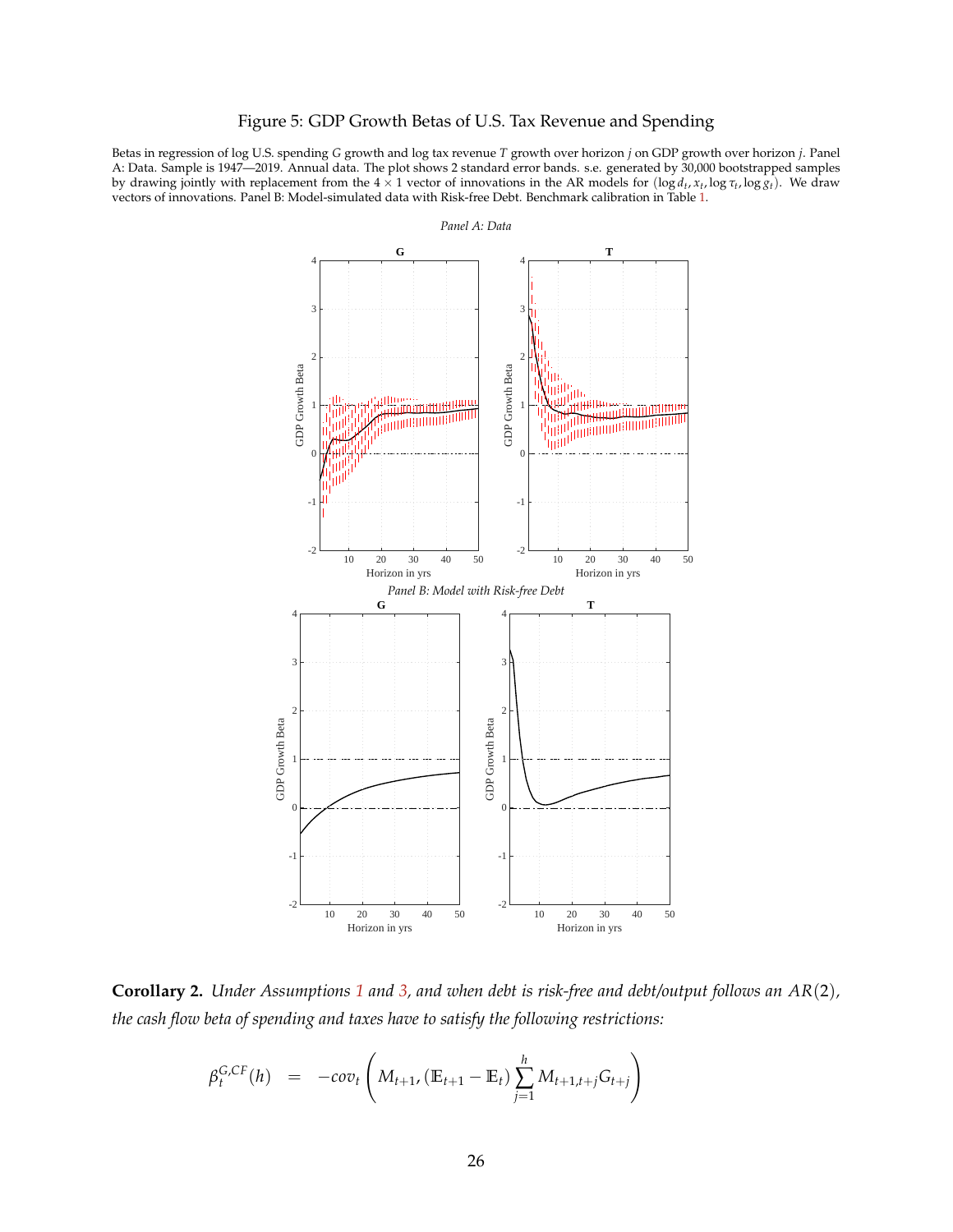$$
= E_t[M_{t+1}]E_t[M_{t+1,t+h}x_{t+h}\gamma_{t+h}](\exp\left\{\gamma(\varphi_g^{h-1}b_g - \sigma)\right\} - 1).
$$
  
\n
$$
\beta_t^{T,CF}(h) = -\omega v_t \left(M_{t+1}, (\mathbb{E}_{t+1} - \mathbb{E}_t) \sum_{j=1}^h M_{t+1,t+j} T_{t+j}\right)
$$
  
\n
$$
= E_t[M_{t+1}]E_t[M_{t+1,t+h}d_{t+h}\gamma_{t+h}](\exp\left\{\gamma(\psi_{h-1}\lambda - \sigma)\right\} - 1)
$$
  
\n
$$
+ E_t[M_{t+1}]E_t[M_{t+1,t+h}x_{t+h}\gamma_{t+h}](\exp\left\{\gamma(\varphi_g^{h-1}b_g - \sigma)\right\} - 1).
$$

The properties of the  $\beta_t^{G,CF}(h)$  depend on the persistence and cyclicality of the exogenous spending/GDP process in equation [\(8\)](#page-24-1). The properties of  $\beta_t^{T,CF}(h)$  depend on the risk properties of both the debt claim and the spending claim.

## **4.1 Constant debt/output**

When debt/output is constant,  $\lambda = 0$ , and proposition [7](#page-25-1) simplifies to:

$$
\beta_t^{S,CF}(h) = \mathbb{E}_t[M_{t+1}]\mathbb{E}_t[M_{t+1,t+h}dY_{t+h}](\exp\{-\gamma\sigma\}-1).
$$

The cash-flow beta of the surplus is negative at all horizons since  $\gamma\sigma > 1$ . In bad times, the surplus/output ratio goes up. When spending/output is constant (or also goes up), tax revenues/output must go up. The government cannot insure taxpayers against adverse output shocks. Rather, the taxpayers insure the bondholders.

The top panel of Figure [6](#page-28-0) plots the cash-flow beta of the cumulative discounted surplus,  $\beta_t^{S,CF}(h)$ , divided by  $\mathbb{E}_t[M_{t+1}]$ . This ratio can be interpreted as the risk premium on a claim to cumulative surpluses over the next *h* periods. The negative risk premium indicates that surpluses are a hedge. Since taxpayers are short the surplus claim, their tax-minus-transfer liability is risky.

This risk premium on cumulative surpluses is inversely related to the risk premium on a debt strip, which is positive and constant at all horizons. This debt strip risk premium is plotted in the right panel of Figure [6.](#page-28-0) When the debt/output ratio is constant, the debt strip has the same risk as the output strip at all horizons. To offset the output risk in debt, the risk premium on the surplus has to be negative.

The middle plots the risk premium on each individual surplus strip,

$$
-cov_t(M_{t+1}, (\mathbb{E}_{t+1}-E_t)M_{t+1,t+h}S_{t+h})/\mathbb{E}_t[M_{t+1}].
$$

When debt/output is constant and there is not possibility ro raise the debt in response to an adverse shock, the surplus/output ratio must rise on impact. This makes the one-period surplus claim a hedge, with a negative risk premium of -3.75%. The year-2 surplus claim in contrast earns a small positive risk premium, reflecting the underlying output risk. The cumulative risk premium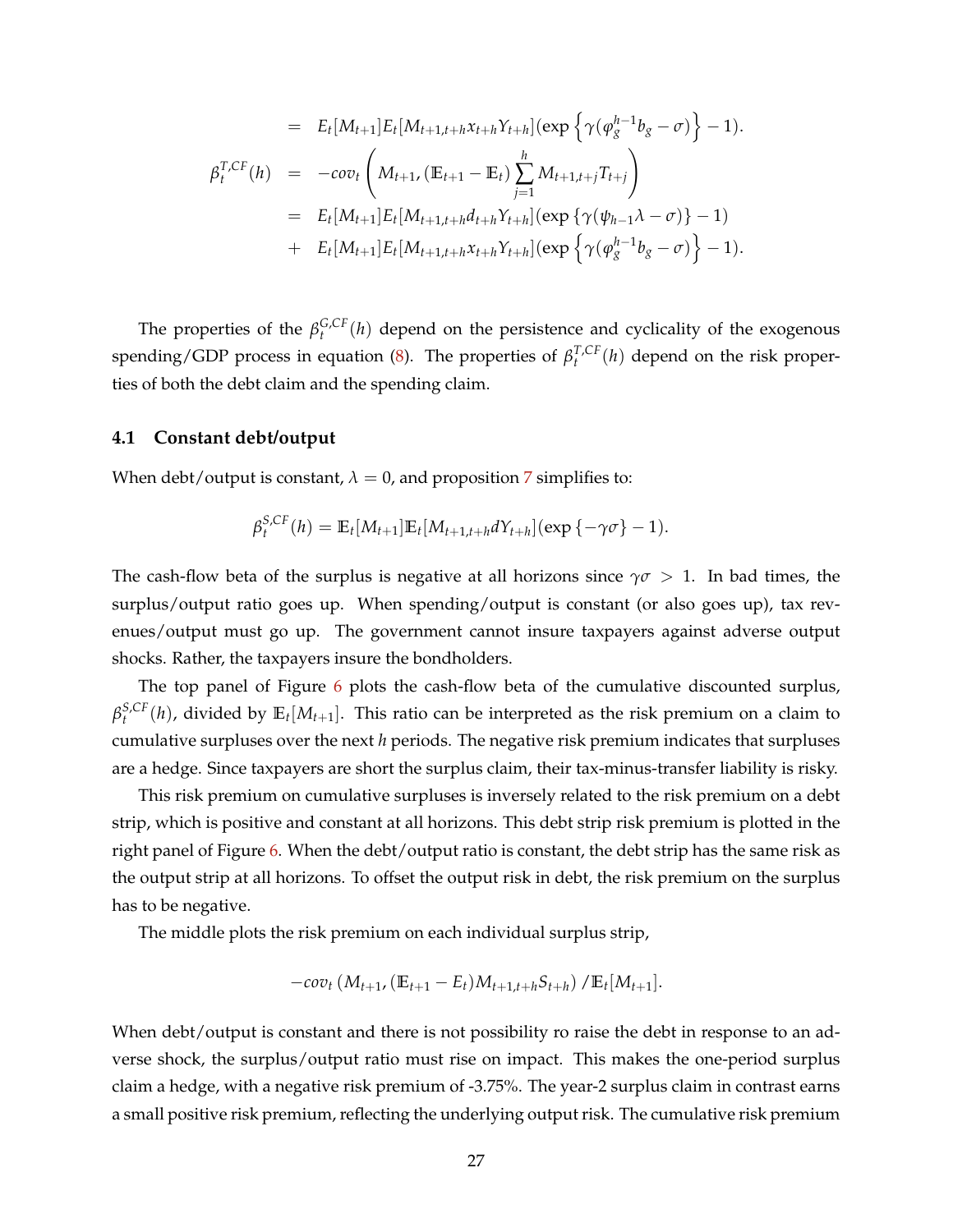<span id="page-28-0"></span>The figure plots the risk premium of cumulative discounted cash flows (left panel) against the horizon. The right panel plots the risk premium on the debt strips. The parameters are given in Table [1,](#page-15-1) except that here  $\lambda = 0$ .



in the left panel is the sum of the individual strip risk premia in the right panel.

As  $h \to \infty$ , the sum of discounted surpluses converges to the current value of debt  $D_t$ . Insisting on risk-free debt ( $\beta_t^D = 0$ ) implies that  $\beta_t^{S,CF}(h) \to 0$ . The red line in the left panel converges to zero from below for large *h*.

The solid black line plot the cash-flow beta of the spending claim scaled by **E***<sup>t</sup>* [*Mt*+1]. It is the risk premium on a claim to cumulative spending. Since the spending/output dynamics are exogenously given, the spending beta does not depend on the debt policy. The countercyclical nature of spending/output makes the risk premium negative at short horizons. At longer horizons, the spending risk premium turns positive reflecting the output risk in the spending claim, since the spending/output ratio is stationary.

The extent of taxpayer insurance is captured by  $\beta_t^{T,CF}(h)$ . The blue dashed line in Figure [6](#page-28-0) plots  $\beta_t^{T,CF}(h)$  scaled by  $\mathbb{E}_t[M_{t+1}]$ . It is the risk premium on a claim to the next *h* periods of tax revenue. When this risk premium is negative, taxpayers are providing insurance to the government rather than receiving insurance. The risk premium is negative until year 13 for our parameters. It then turns positive. The positive risk premium on longer-dated tax strips reflects cointegration between tax revenues and output and a positive risk premium for output risk.

Note that the tax beta  $\beta_t^{T,CF}(h)$  in the left panel is below the spending beta  $\beta_t^{G,CF}(h)$  at all hori-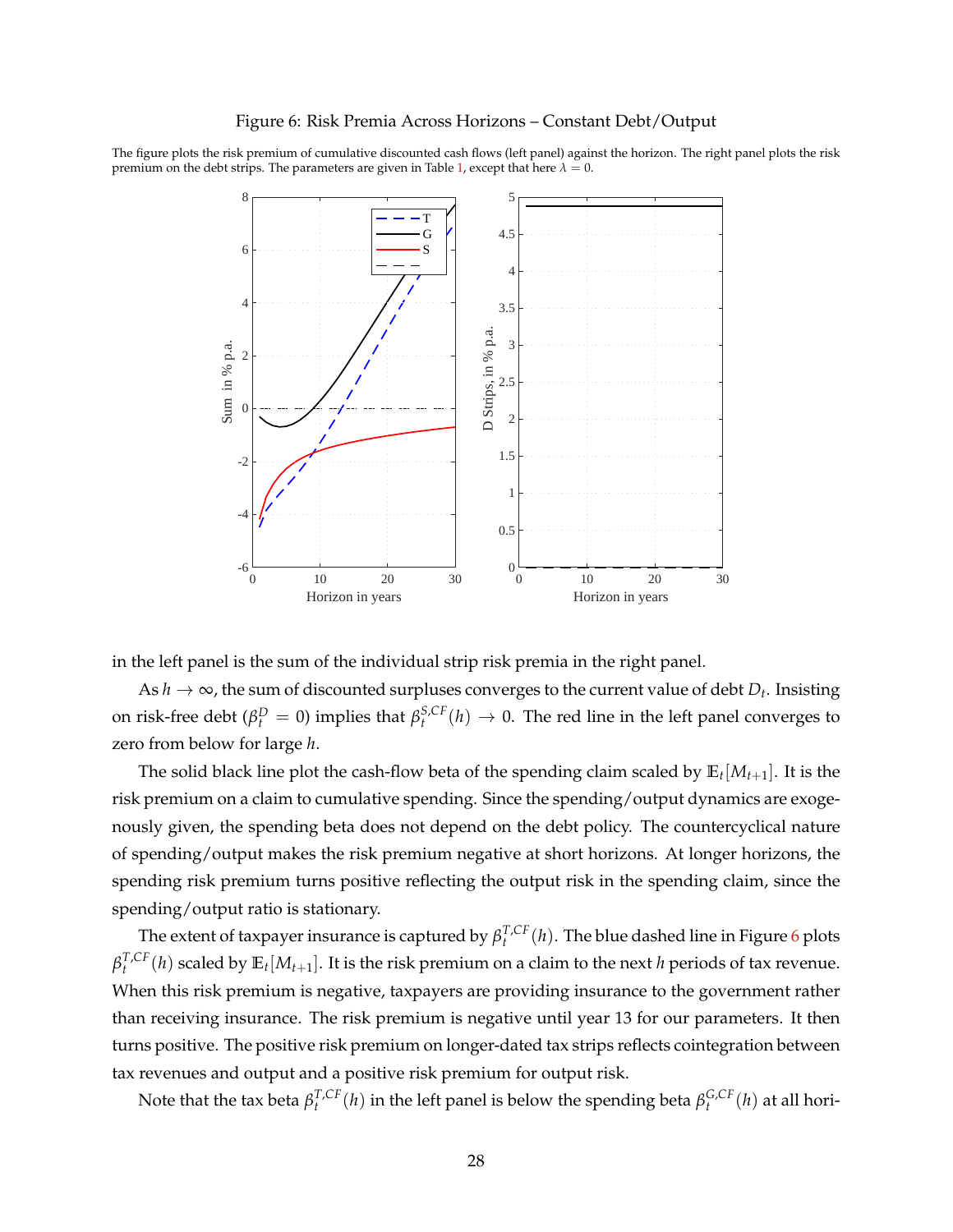zons. As  $h \to \infty$ , these cash-flow betas converge to the return betas  $β_t^T$  and  $β_t^G$ . As we discussed in Corollary 1,  $\beta_t^T < \beta_t^G$  was the condition to keep the debt risk-free.

# **4.2 AR(1) for debt/output**

The sign and magnitude of the cash-flow beta of the surplus is now governed by  $\gamma(\phi_1^{h-1}\lambda-\sigma)$ . This term has a natural economic interpretation. 1 – exp  $\{\gamma(\phi^{j-1}\lambda-\sigma)\}$  is the risk premium of a *h*-period debt strip with payoff *Yt*+*hdt*+*<sup>h</sup>* . The cumulative surplus can be risky over a horizon *h* only if this is offset by the safety of debt issuance at time  $t + h$ .

If  $\lambda \leq 0$ , and debt/output is pro-cyclical,  $\beta_t^{S,CF}(h) < 0$  at all horizons. We are back in the previous case. In other words, the government cannot insure taxpayers by running deficits in bad times over any horizon.

In the empirically relevant case of  $\lambda > \sigma > 0$ , the initial  $\beta_t^{S,CF}(1) > 0$ . By issuing more debt in response to an adverse shock, the government prevents the tax rate and the surplus from going up. This provides insurance to the taxpayers  $\beta_t^{T,CF}(1) > 0$ . The one-period debt strip has a negative risk premium due to the counter-cyclical nature of debt issuance. The initial points  $(h = 1)$  in the three panels of Figure [7](#page-29-0) show the magnitudes.



<span id="page-29-0"></span>The figure plots the risk premium of cumulative discounted cash flows,  $\beta_t^{i,CF}(h)/\mathbb{E}_t[M_{t+1}]$ , in the left panel against the horizon *h*. The right panel plots the risk premium on the debt strips:  $1 - \exp\{\gamma(\phi^{h-1}\lambda - \sigma)\}$ . The AR(1) coefficient for debt/output is  $\phi_1 = 0.75$ . The other parameters are as in Table [1.](#page-15-1)

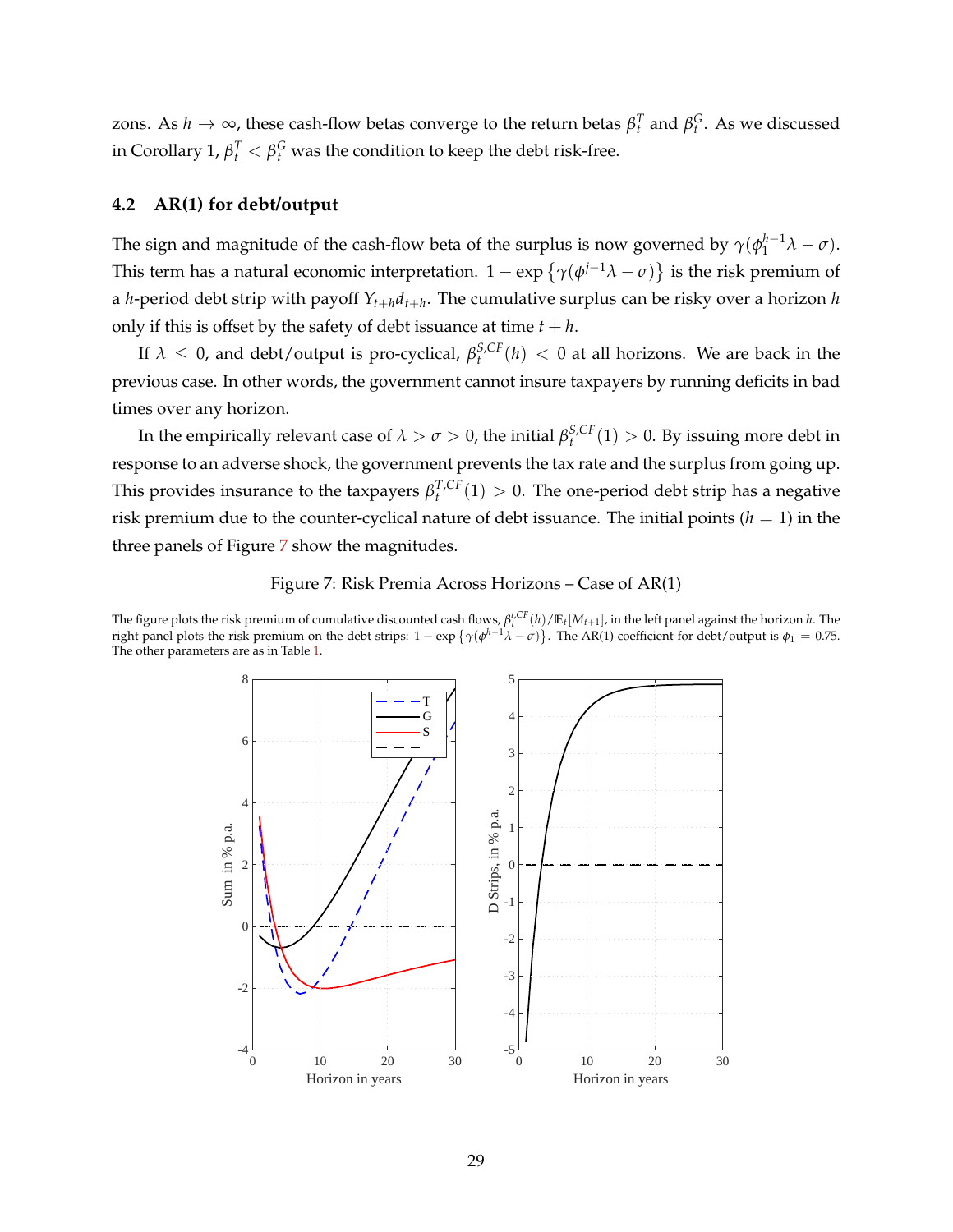However, due to its AR(1) nature, the debt/output ratio starts to revert back to its mean the very next period. The two-period surplus risk premium depends on  $\gamma(\phi_1 \lambda - \sigma)$  which is still positive but not as large as the one-period risk premium since  $\phi_1 < 1$ . Conversely, the two-period debt strip risk premium is not as negative as the one-period debt strip risk premium. As the middle panel indicates, the risk premium on the strip that pays the annual surplus two years from now is negative. The same is true for the two-year tax strip.

The surplus beta  $\beta_t^{S,CF}(h)$  inherits the dynamics of the  $AR(1)$  process for the debt/output ratio and starts to decline right away. As *h* increases, the surplus beta eventually switches signs. This occurs at the first time *h* that  $\phi^{h-1}λ < σ$ . If the rate of mean-reversion in debt is high ( $\phi_1$  is small), this switch occurs sooner. If the debt/output ratio is more persistent, the sign switch occurs later.

Given the counter-cyclical nature of government spending, the tax beta  $\beta_t^{T,CF}(h)$  crosses over into negative territory sooner. There is only a very limited amount of taxpayer insurance that the government can provide when debt is risk-free and follows AR(1) dynamics.

As the right panel shows, the risk premium on the debt strip increases with the horizon. As  $h \to \infty$ , it converges to the risk premium on a long-dated output strip. Again, this reflects the fact that debt is co-integrated with output. It is common in the literature to assume that this risk premium is zero at long horizons, because this allows discounting at the risk-free rate. In the presence of permanent shocks, this is incorrect. Similarly, the risk premia on the long-dated T-strip and G-strip also converge to risk premium on the long-dated output strip of 5% as  $h \to \infty$ .

When output shocks are i.i.d. and permanent, far-out surpluses are risky as they inherit the permanent output risk. Medium-term surpluses must be safe and have negative risk premia to offset both the positive risk premium of the short-run surpluses (insurance provision) and the positive risk premium of the long-run surpluses (output risk). Equivalently, the cash-flow betas of the tax strip must be below those of the spending strip at medium horizons. The pushes the cash-flow beta of the tax claim below that of the spending claim. The cash-flow beta at  $h = \infty$  is the return beta, and so  $β_t^T < β_t^G$  ensures that  $β_t^D = 0$ . Permanent output risk rules out insurance provision to taxpayers over long horizons.

#### **4.3 AR(2) for debt/output**

In our preferred case of an AR(2) for debt/output, the sign of the cash flow beta of the surplus is determined by  $\gamma(\psi_{i-1}\lambda - \sigma)$ . If  $\lambda > \sigma$ , the initial surplus beta is positive. The second beta is larger since  $\psi_1 = \phi_1 > 1$ . The third beta remains positive and is larger than the second beta if  $\psi_2 > \psi_1$  or  $\phi_1(\phi_1 - 1) + \phi_2 > 0$ . This condition is satisfied for  $\phi_1 = 1.40$  and  $\phi_2 = -0.48$ . For these parameter values, the fourth beta is lower than the third, the fifth lower tan the fourth, etc. Eventually this beta crosses over into negative territory. The left panel of Figure [8](#page-31-0) shows this occurs around year 9. The cash-flow beta for tax revenue follows a similar pattern. The cash-flow betas inherit the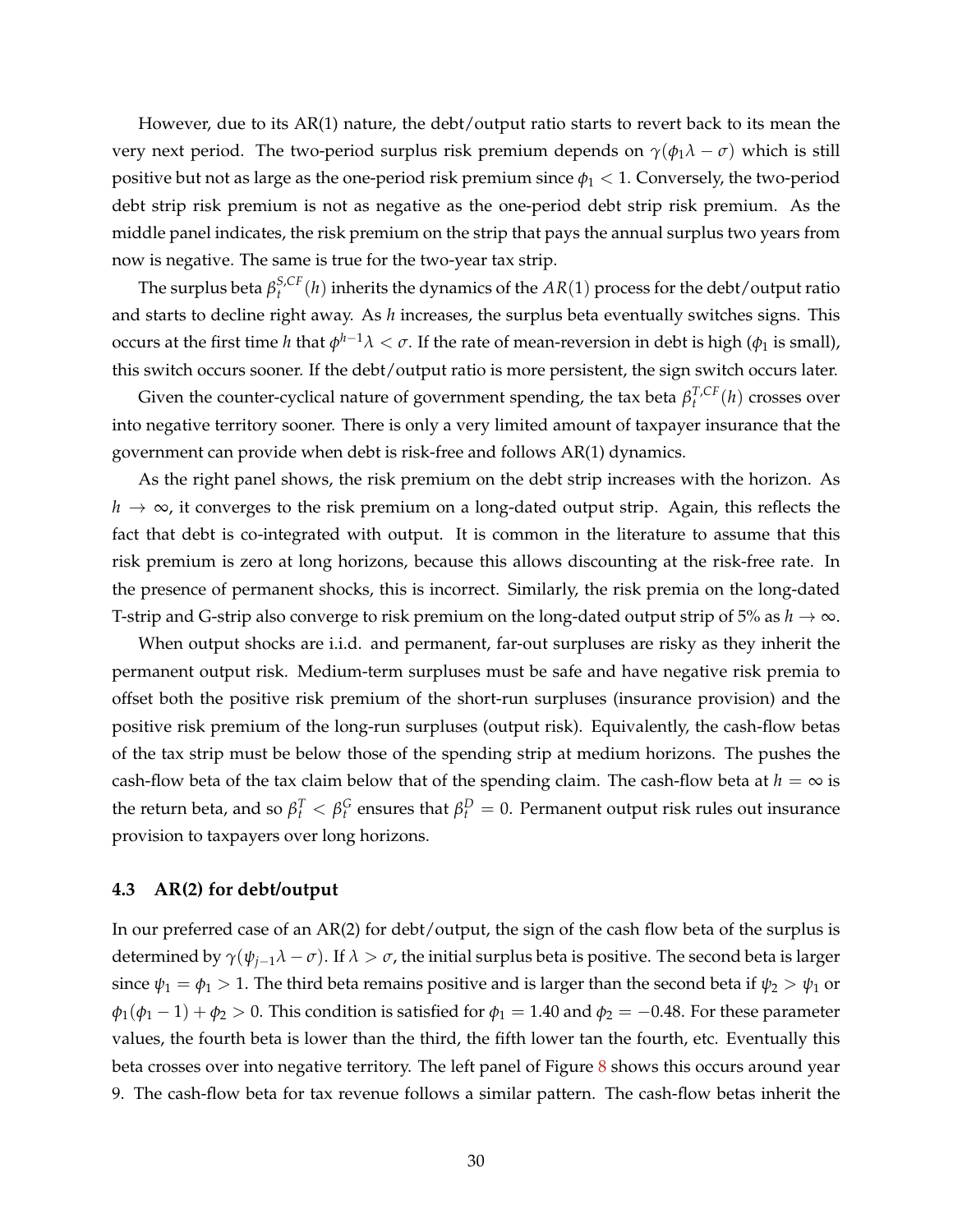hump-shaped pattern from the debt/output ratio.

The middle panel shows that the one-year surplus strip earns a risk premium of 4% per annum. The risk premium on the two-year strip is already much lower and the three year surplus strip has a risk premium near zero. Surplus strip risk premia fall until horizon 7 and then continue to rise. They eventually turn small and positive so as to push the cumulative surplus risk premium towards zero from below. The negative surplus beta is needed to offset the permanent output risk in the debt.

## Figure 8: Risk Premia Across Horizons – AR(2) for Debt/Ouput

<span id="page-31-0"></span>The figure plots the risk premium contribution of cumulative discounted cash flows (left panel) against the horizon. The right panel plots the risk premium on the debt strips:  $-(exp(-\gamma(\sigma - \psi_{i-1}\lambda)) - 1)$ . Benchmark calibration in Table [1.](#page-15-1)



What allows the government to provide temporary insurance to taxpayers is a debt issuance policy with more history dependence. Risk premia on debt strips, shown in the right panel, are more negative than in the AR(1) model and remain negative for longer (9 versus 3 years). The slow expansion and repayment of the debt in response to an adverse shock allows the government to postpone fiscal rectitude. But as *h* increases, this expression  $\gamma(\sigma - \psi_{i-1}\lambda)$  turns positive and converges to  $\gamma\sigma$ , the risk premium on the output strip.

Section  $C$  of the appendix develops a version of the model without permanent shocks. This model produces radically different implications, but has counterfactual asset pricing implications.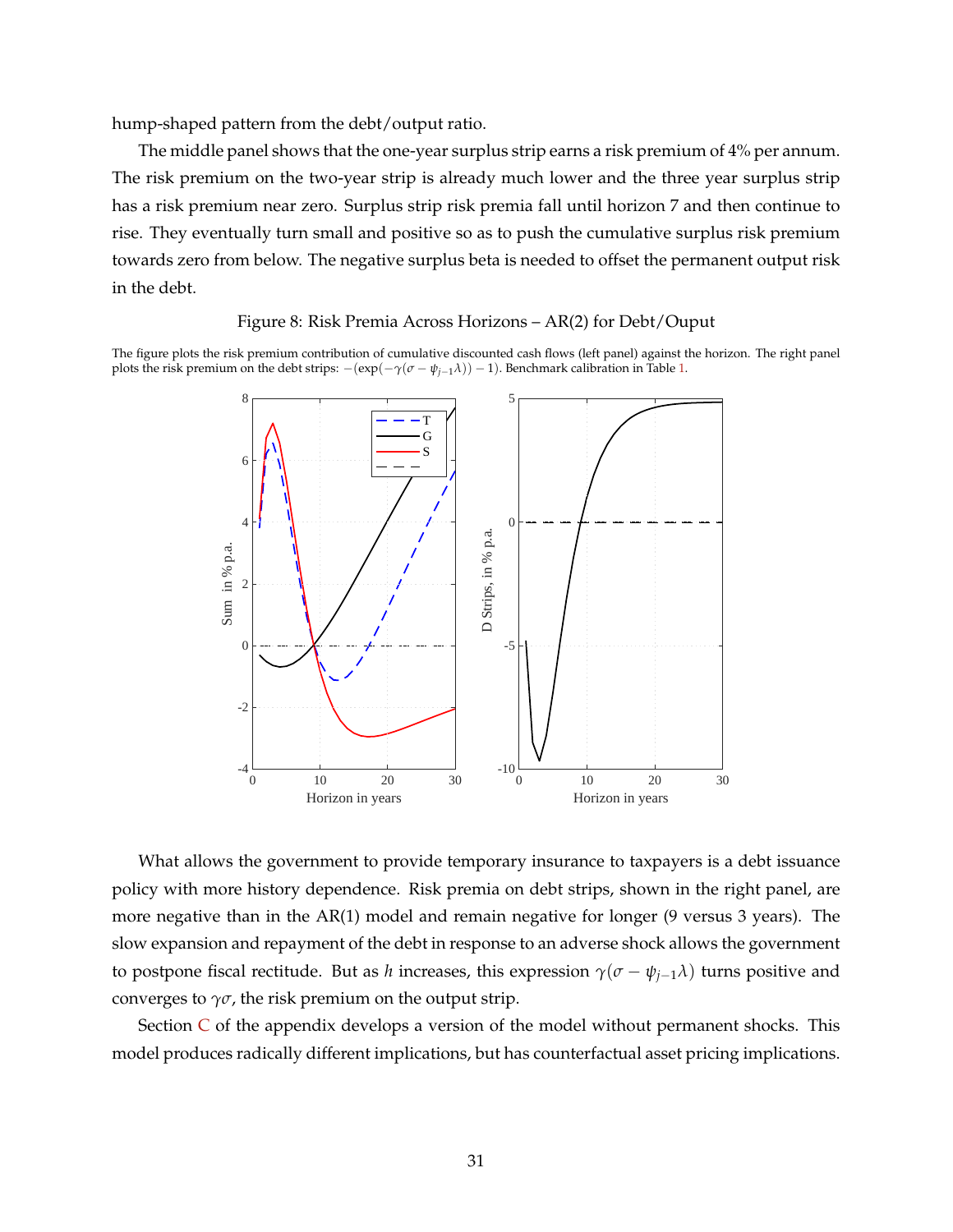# **4.4 Counter-cyclical Spending**

The government insures transfer recipients by spending a larger fraction of GDP in recession. The counter-cyclical nature of spending further constraints the government in navigating the trade-off between insurance of bondholders and taxpayers. Figure [9](#page-32-0) plots scaled cash-flow betas for spending,  $\beta_t^{G,CF}(h)/\mathbb{E}_t[M_{t+1}]$ , in the top panel, and the implied tax revenue betas,  $\beta_t^{T,CF}(h)/\mathbb{E}_t[M_{t+1}]$ , in the right panel for a range of values of the cyclicality of spending *bg*. As government spending becomes more counter-cyclical, the risk premium on the spending claim declines. The risk premium on the tax claim has to decline as well in order to keep the government debt risk-free. As the tax claim becomes safer, taxpayers face a riskier tax liability proposition. As the governments provides more insurance to transfer recipients, this reduces the scope for insurance of taxpayers. When spending is acyclical (blue line), the tax claim inherits the risk properties of the surplus claim.

## Figure 9: Varying the Counter-cyclicality of Spending

<span id="page-32-0"></span>This figure plots the scaled cash-flow beta of spending  $\beta_t^{G,CF}(h)/\mathbb{E}_t[M_{t+1}]$  in the top panel and the implied tax revenue betas,  $\beta_t^{T,CF}(h)/\mathbb{E}_t[M_{t+1}]$ , in the bottom panel for a range of values of the cyclicality of spending  $b_g$ .



## **4.5 Debt Persistence**

To provide more intertemporal smoothing, the government can increase the persistence of the debt/output process. This allows the government to spread out the adjustment further over time.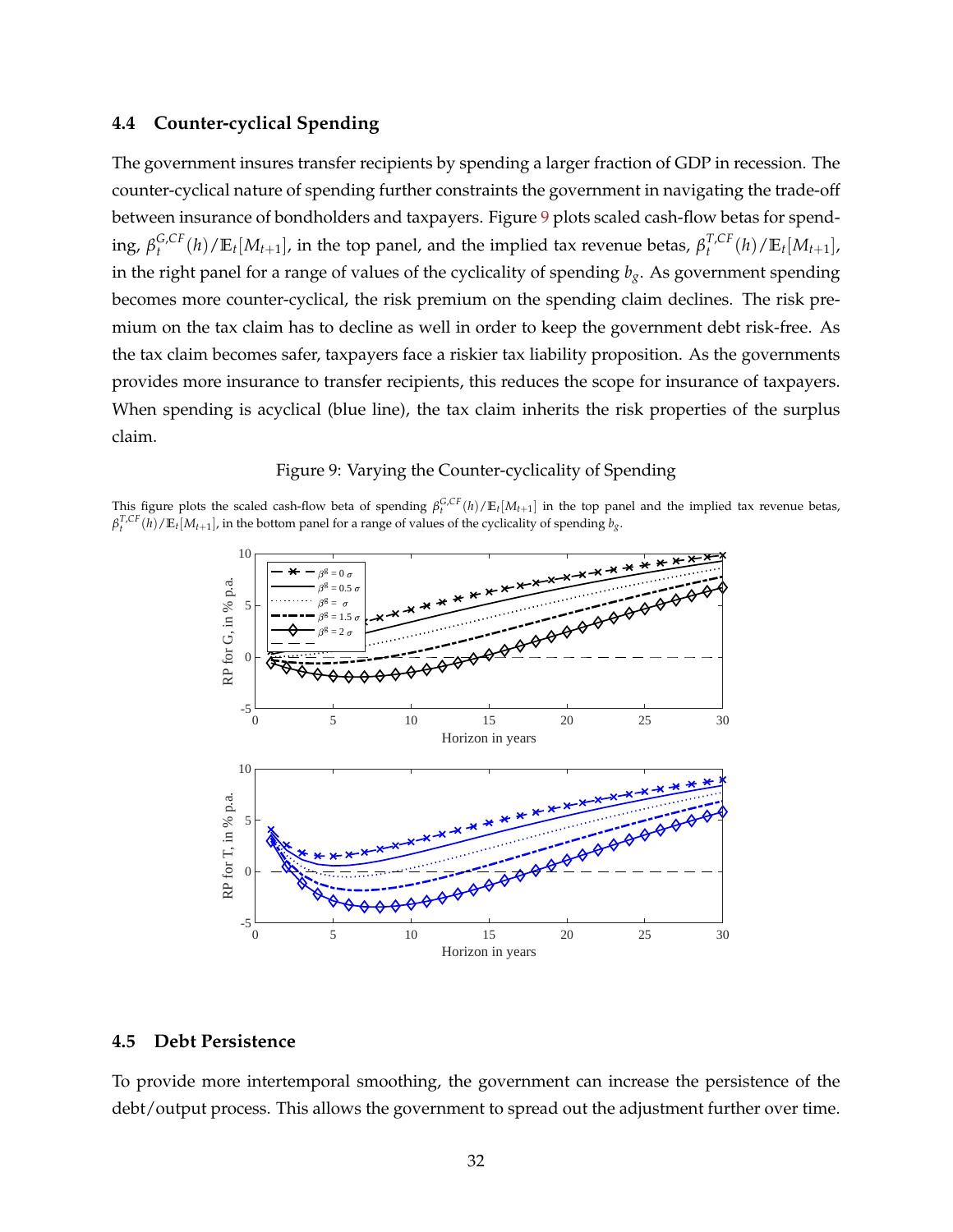When  $\phi = 0.90$  (dash-dotted line), we have to increase the horizon beyond 40 years to see the risk premium on the total surplus go to zero, as shown in the top panel of Figure [10.](#page-33-0) This allows for a riskier surplus in the first year, and a smaller downward adjustment in the risk premium in the following years (see bottom panel). However, even in the case of  $\phi = 0.90$ , the risk premium flips signs in year 2.

As the government increases the persistence of the debt/output process to 0.99, The government almost imputes a unit root to the debt/output ratios and seems to escape the trade-off between insuring taxpayers and bondholders. As a result of the near-unit-root, the TVC is quasi violated in our calibration, given that the market price of risk *γ* is large. To visualize this, we plot the following fraction:  $E_t[M_{t+k}D_{t+k}]/D_t$ , the tail value of debt as a percentage of the debt outstanding today. For  $j = 50$ , the fraction is 150%. Under the risk-neutral measure, investors expect the debt to increase faster than the risk-free rate; the government increases the debt/output ratio along paths characterized by adverse aggregate histories, because  $\lambda > 0$ . For  $j = 100$ , the fraction is 100%. This means that the expected value of debt 100 years from now accounts for the entire value of the debt (and the value of the first 100 years of surpluses for 0%).

<span id="page-33-0"></span>Figure 10: Horizon Decomp. of Risk Premium on Govt. Surpluses and Debt Persistence

The figure plots the tail value at *t* of the debt expected at *t* + *j* as a fraction of debt today. AR(1) with *φ* between 0.5 and 0.99. Other Parameters–Benchmark calibration in Table [1.](#page-15-1)

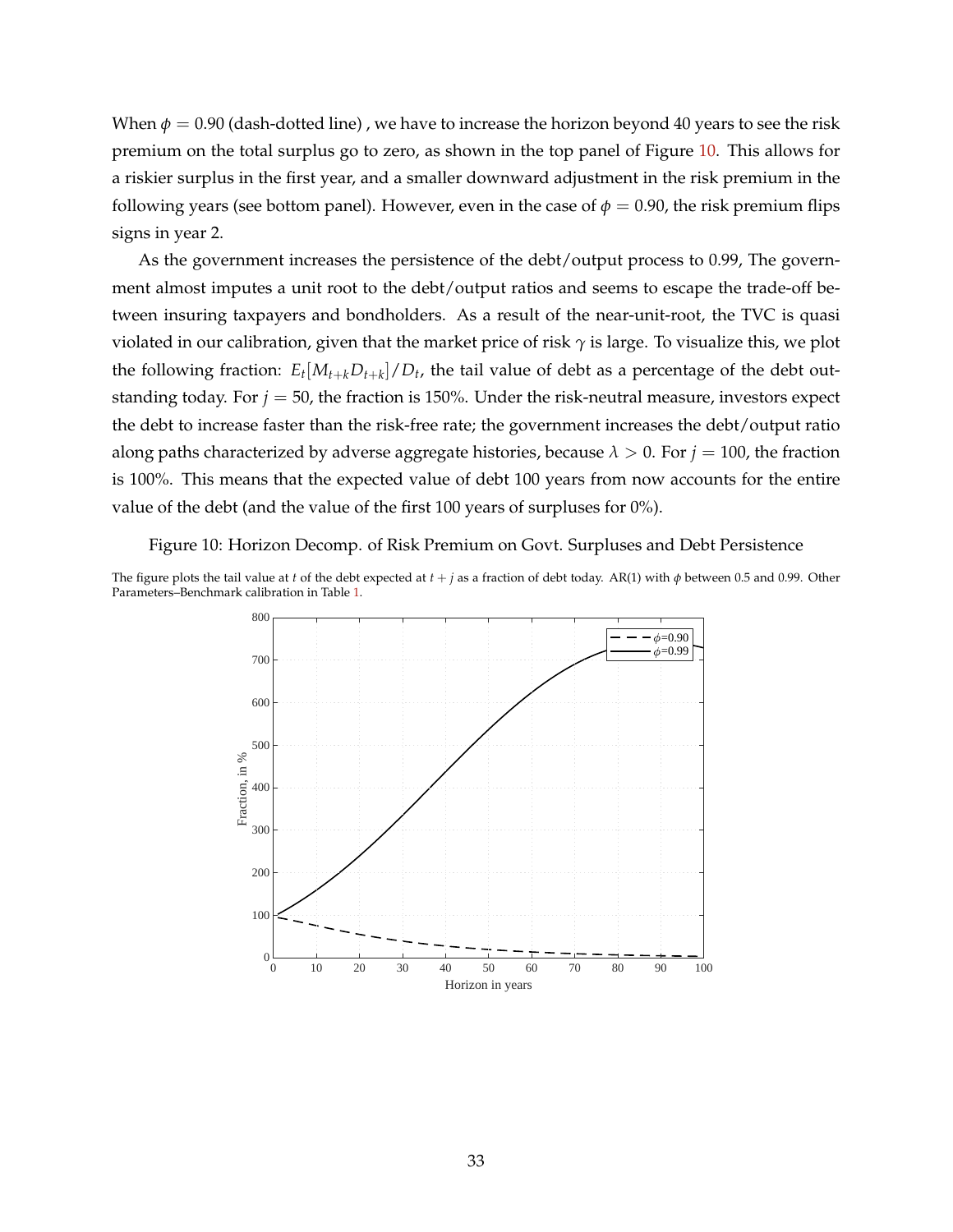# <span id="page-34-0"></span>**5 Revisiting the Trade-off when Debt Earns Convenience Yields**

When the transversality conditions holds, and there are no arbitrage opportunities in debt markets, there is only one way to relax this trade-off between insurance of bondholders and taxpayers. Some governments are endowed with the ability to see Treasurys at prices that exceed their fair market value. In other words, investors earn convenience yields on their debt holdings. Typically, the debt then serves the role of a special, safe assets for domestic or foreign investors.

Our analysis begins with a reduced-form characterization of the convenience yield.<sup>[9](#page-34-1)</sup> In discrete time, the convenience yield  $\lambda_t$  is defined as a wedge in the investors' Euler equation:

$$
\mathbb{E}_t\left[M_{t,t+1}R_t\right] = \exp(-\lambda_t). \tag{9}
$$

The following proposition shows that the convenience yield can be interpreted as an additional seigniorage revenue to the government.

**Proposition 8.** *In the absence of arbitrage opportunities, the value of the government debt equals:*

$$
B_t = \sum_{h=0}^H Q_{t-1}^{h+1} P_t^h = \mathbb{E}_t \left[ \sum_{j=0}^\infty M_{t,t+j} (T_{t+j} + (1 - e^{-\lambda_{t+j}}) D_{t+j} - G_{t+j}) \right] = P_t^T + P_t^{\lambda} - P_t^G,
$$

*provided that a transversality condition holds.*

The seigniorage revenue is  $(1-e^{-\lambda_{t+j}})D_{t+j}$ , which is exactly the amount of interest the government does not need to pay due to the convenience yield. The value of government debt reflects the value of all future convenience yields earned on future debt. We refer to this value as the Treasury's seignorage revenue:

$$
P_t^{\lambda} = \mathbb{E}_t \left[ \sum_{j=0}^{\infty} M_{t,t+j} (1 - e^{-\lambda_{t+j}}) D_{t+j} \right].
$$

The government debt portfolio return is the return on a portfolio that goes long in the tax claim and short in the spending claim:

$$
\mathbb{E}_{t}\left[R_{t+1}^{D} - R_{t}^{f}\right] = \frac{P_{t}^{T} - T_{t}}{B_{t} - S_{t}}\mathbb{E}_{t}\left[R_{t+1}^{T} - R_{t}^{f}\right] + \frac{P_{t}^{\lambda} - T_{t}}{B_{t} - S_{t}}\mathbb{E}_{t}\left[R_{t+1}^{\lambda} - R_{t}^{f}\right] - \frac{P_{t}^{G} - G_{t}}{B_{t} - S_{t}}\mathbb{E}_{t}\left[R_{t+1}^{G} - R_{t}^{f}\right],
$$

where  $R_{t+1}^D$ ,  $R_{t+1}^T$ ,  $R_{t+1}^{\lambda}$  and  $R_{t+1}^G$  are the holding period returns on the bond portfolio, the tax claim, the seignorage claim, and the spending claim, respectively. We take government spending

<span id="page-34-1"></span><sup>&</sup>lt;sup>9</sup>See [Liu, Schmid, and Yaron](#page-39-8) [\(2019\)](#page-39-8) for a structural model of convenience yields and fiscal policy.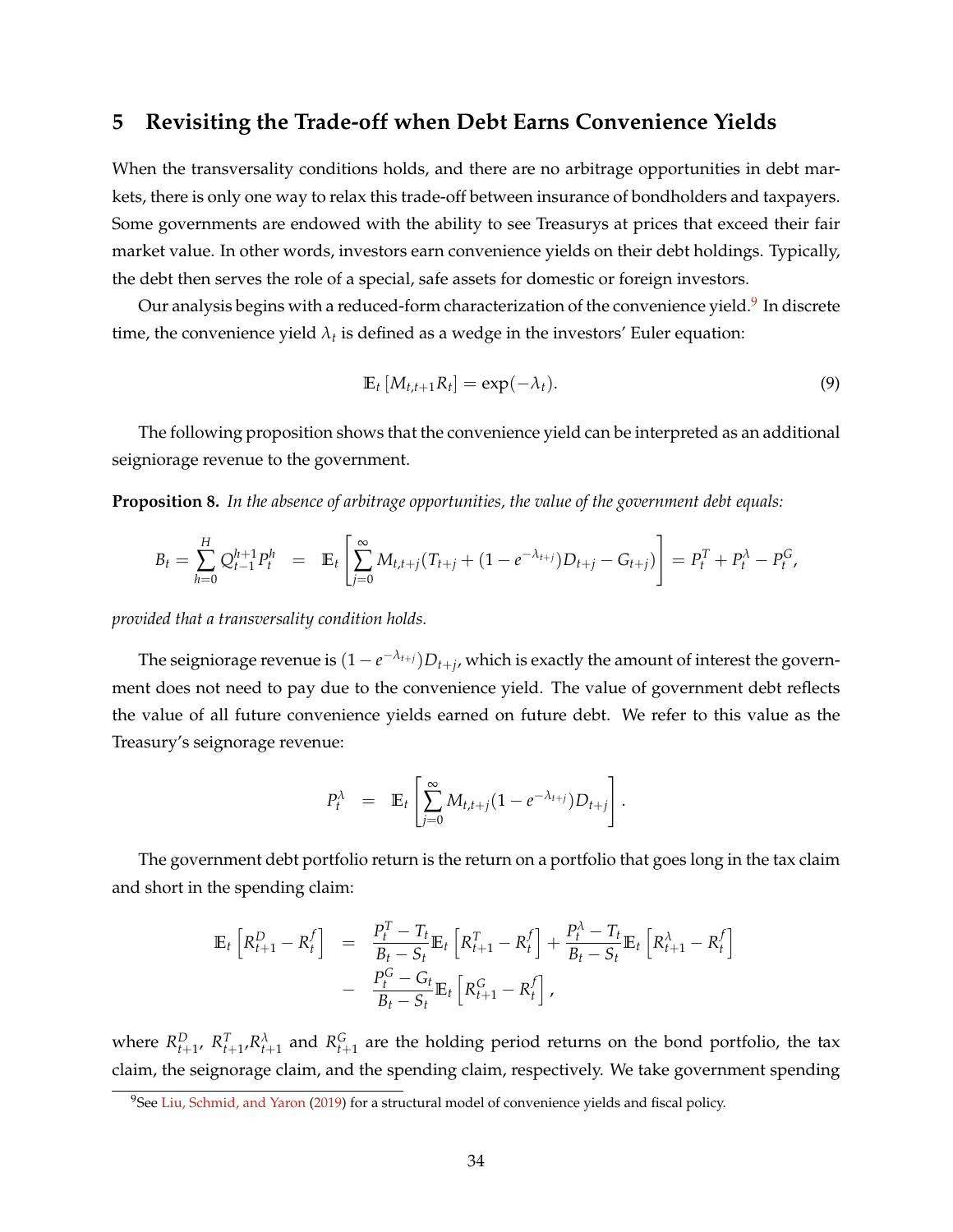process, and the debt return process as exogenously given, and we explore the implications for the properties of the tax claim.

**Constant Spending/Output Ratio** Let's take a simple benchmark. If we assume that the spend- $\log$  / output ratio is constant and  $\beta_t^Y = \beta_t^G$ . We define  $K_t = (1 - e^{-\lambda_t})D_t$  to be seignorage revenue. Suppose that the (convenience yield) seignorage process has a zero beta. If the government wants risk-free debt, then the implied beta of the tax revenue process

$$
\beta_t^T = \frac{P_t^G - G_t}{D_t + (P_t^G - G_t) - (P_t^{\lambda} - K_t)} \gg \frac{P_t^G - G_t}{D_t + (P_t^G - G_t)},
$$

which exceeds the beta of the tax revenue without seignorage. If the seignorage revenue is sufficiently counter-cyclical, then the government can insure both taxpayers and bondholders at the same time.

[Krishnamurthy and Vissing-Jorgensen](#page-39-16) [\(2012\)](#page-39-16) estimate convenience yields on U.S. Treasurys of around 75 bps. These convenience yields are counter-cylical. Using the deviations from CIP in Treasury markets, [Jiang, Krishnamurthy, and Lustig](#page-38-11) [\(2018a](#page-38-11)[,b\)](#page-38-15); [Koijen and Yogo](#page-39-9) [\(2019\)](#page-39-9) estimate convenience yields that foreign investors derive from their holdings of dollar safe assets; these estimates exceed 200 bps.

We can characterize the sensitivity of the average tax rate to aggregate output growth in closed form.

<span id="page-35-0"></span>**Assumption 4.** The government commits to a constant spending/output ratio  $x = G_t/Y_t$ , and a mean*reverting process for the log tax/output ratio*  $\tau_t = \log(T_t/Y_t)$  *with a constant sensitivity to output innovations β τ :*

$$
\Delta \tau_{t+1} = \theta(\bar{\tau} - \tau_t) + \beta_{\tau} \sigma \varepsilon_{t+1}.
$$

**Corollary 3.** *Under Assumptions [1](#page-11-2) and [4,](#page-35-0) for the debt to be conditionally risk-free, the sensitivity of the average tax rate needs to satisfy:*

$$
\beta_{\tau} = \frac{1}{1+q_{\tau}} \left( \frac{P_t^G - G_t - (1 + (1+q_{\kappa})\beta_{\kappa})(P_t^{\lambda} - K_t)}{D_t + (P_t^G - G_t) - (P_t^{\lambda} - K_t)} - 1 \right).
$$

If  $\beta_\kappa\ll-\frac{1}{1+q_\kappa}$ , then the counter-cyclical convenience yields increase the sensitivity of tax rates to output innovations. For example, we can have a constant average tax rate and risk-free debt when:

$$
\beta_{\kappa} = -\frac{1}{1 + q_{\kappa}} \frac{D_t}{P_t^{\lambda} - K_t}
$$

Consider the case in which the government runs zero primary surpluses in all future states of the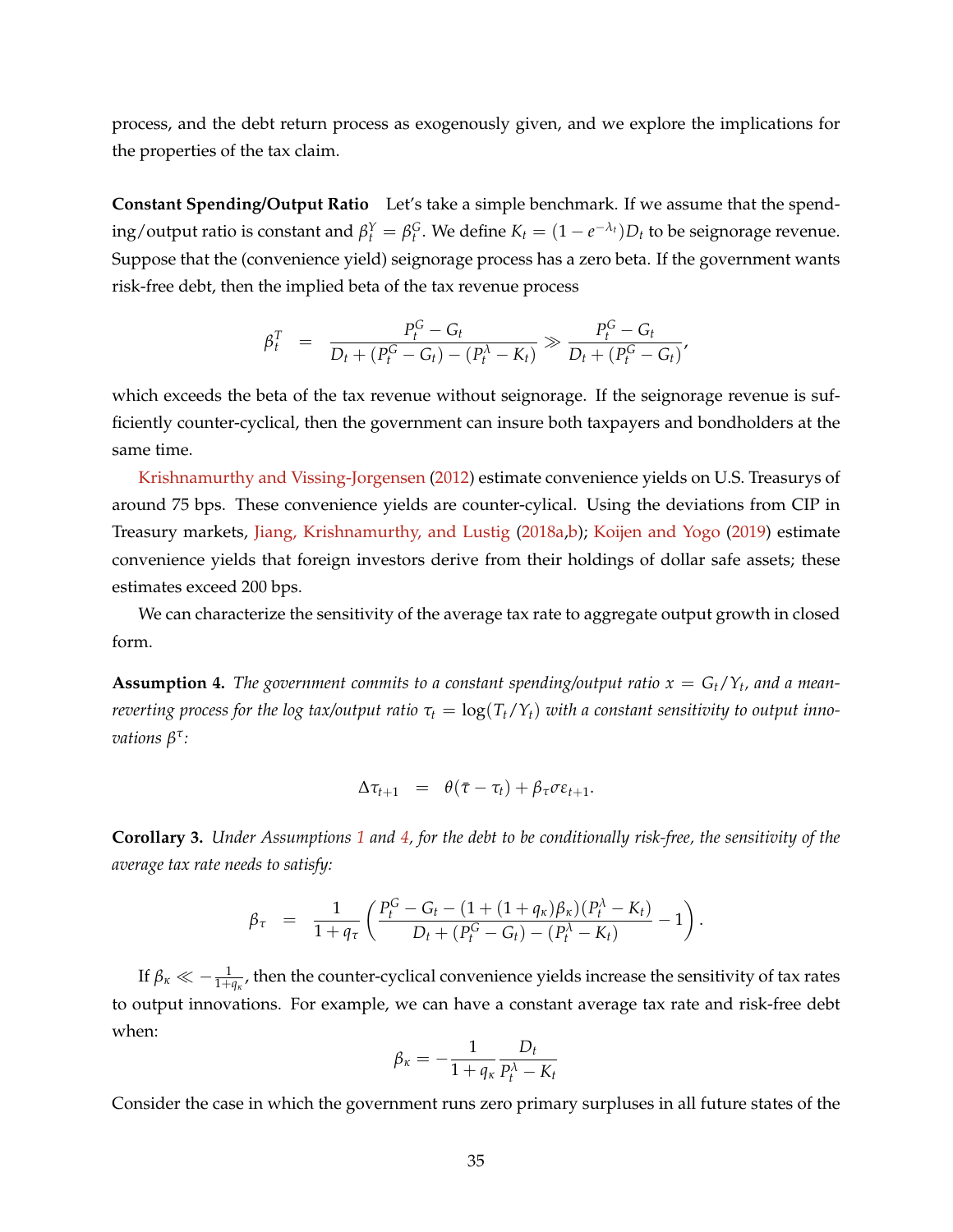world:  $D_t = P_t^{\lambda} - K_t$ . In this case, the average tax rate is constant if  $\beta_{\kappa} = -\frac{1}{1+q_{\kappa}}$ . This is  $-1$  in the random walk case with  $\theta = 0$ . Please see section [A](#page-40-0) of the Appendix for details.

### **6 Conclusion**

The government engineers risk-free debt by choosing the exposure of the tax claim to output risk judiciously. The more debt outstanding, the lower this exposure must become, the more output risk must be borne by the taxpayer. There is no scope for insurance of taxpayers over long horizons in the presence of permanent, priced shocks to output. The only way the government can provide insurance to tax payers over long horizons while keeping the debt risk-free is by saving or by earning a large convenience yield on its debt.

### **References**

- Aguiar, M., M. Amador, H. Hopenhayn, and I. Werning, 2019, "Take the short route: Equilibrium default and debt maturity," *Econometrica*.
- Aguiar, M., and G. Gopinath, 2006, "Defaultable debt, interest rates and the current account," *J. Int. Econ.*, 69(1), 64–83.
- Aiyagari, S. R., A. Marcet, T. J. Sargent, and J. Seppalä, 2002, "Optimal Taxation without State-Contingent Debt," *Journal of Political Economy*, 110(6), 1220–1254.
- <span id="page-36-1"></span>Alvarez, F., and U. Jermann, 2005, "Using Asset Prices to Measure the Measure the Persistence of the Marginal Utility of Wealth.," *Econometrica*, (4), 1977–2016.
- Angeletos, G.-M., 2002, "Fiscal Policy with Noncontingent Debt and the Optimal Maturity Structure\*," *The Quarterly Journal of Economics*, 117(3), 1105–1131.
- Arellano, C., 2008, "Default Risk and Income Fluctuations in Emerging Economies," *Am. Econ. Rev.*, 98(3), 690–712.
- Arellano, C., and A. Ramanarayanan, 2012, "Default and the Maturity Structure in Sovereign Bonds," *J. Polit. Econ.*, 120(2), 187–232.
- <span id="page-36-3"></span>Backus, D., N. Boyarchenko, and M. Chernov, 2018, "Term structures of asset prices and returns," *J. financ. econ.*, 129(1), 1–23.
- <span id="page-36-2"></span>Bansal, R., and A. Yaron, 2004, "Risks for the Long Run: A Potential Resolution of Asset Prizing Puzzles," *The Journal of Finance*, 59, 1481–1509.
- <span id="page-36-0"></span>Barro, R. J., 1979, "On the determination of the public debt," *J. Polit. Econ.*, 87(5, Part 1), 940–971.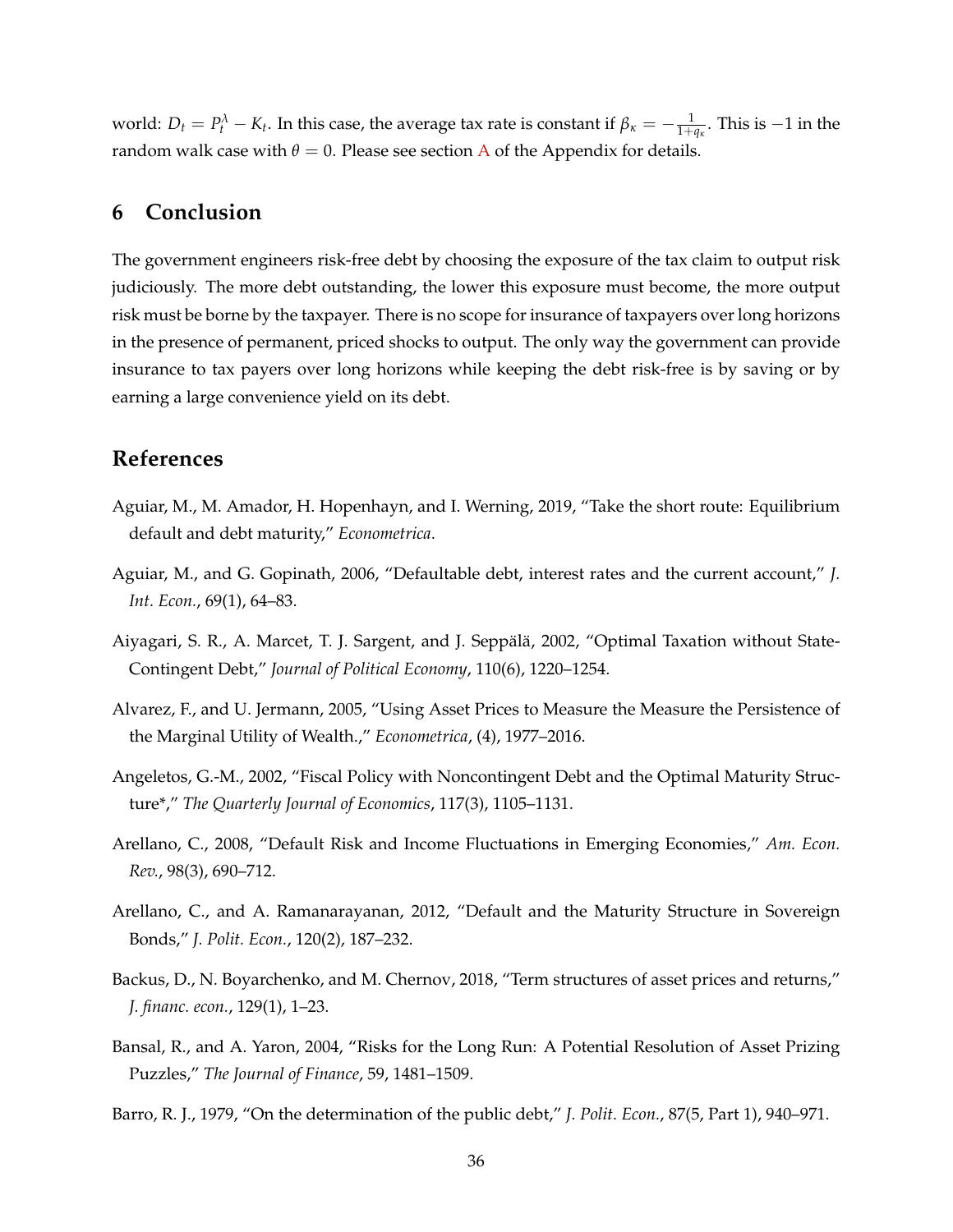- Bhandari, A., D. Evans, M. Golosov, and T. J. Sargent, 2017, "Fiscal policy and debt management with incomplete markets," *Q. J. Econ.*, 132(2), 617–663.
- Bianchi, J., P. Ottonello, and I. Presno, 2019, "Fiscal Stimulus under Sovereign Risk," .
- Blanchard, O. J., and M. Watson, 1982, "Bubbles, rational expectations, and financial markets," in *Crises in the Economic and Financial Structure*, ed. by P. Wachtel. Lexington Books.
- Bohn, H., 1995, "The Sustainability of Budget Deficits in a Stochastic Economy," *J. Money Credit Bank.*, 27(1), 257–271.
- , 1998, "The behavior of US public debt and deficits," *the Quarterly Journal of economics*, 113(3), 949–963.
- $\frac{1}{1}$ , 2007, "Are stationarity and cointegration restrictions really necessary for the intertemporal budget constraint?," *Journal of Monetary Economics*, 54(7), 1837 – 1847.
- <span id="page-37-0"></span>Borovička, J., L. P. Hansen, and J. Scheinkman, 2016, "Misspecified Recovery," Journal of Finance, 71(6), 2493–2544.
- Borri, N., and A. Verdelhan, 2011, "Sovereign Risk Premia," .
- Breeden, D. T., 2005, "An Intertermporal Asset Pricing Model With Stochastic Consumption and Investment Opportunities," in *Theory of Valuation*. WORLD SCIENTIFIC, pp. 53–96.
- Brunnermeier, M., S. Merkel, and Y. Sannikov, 2020, "The Fiscal Theory of Price Level with a Bubble," .
- Buera, F., and J. P. Nicolini, 2004, "Optimal maturity of government debt without state contingent bonds," *Journal of Monetary Economics*, 51(3), 531 – 554.
- Bulow, J., and K. Rogoff, 1989, "Sovereign Debt: Is to Forgive to Forget?," *Am. Econ. Rev.*, 79(1), 43–50.
- Caballero, R. J., E. Farhi, and P.-O. Gourinchas, 2008, "An Equilibrium Model of "Global Imbalances" and Low Interest Rates," *American Economic Review*, 98(1), 358–93.
- Caballero, R. J., and A. Krishnamurthy, 2009, "Global Imbalances and Financial Fragility," *American Economic Review*, 99(2), 584–88.
- Canzoneri, M. B., R. E. Cumby, and B. T. Diba, 2001, "Is the Price Level Determined by the Needs of Fiscal Solvency?," *Am. Econ. Rev.*, 91(5), 1221–1238.

Cochrane, J. H., 2019, "The Fiscal Roots of Inflation," .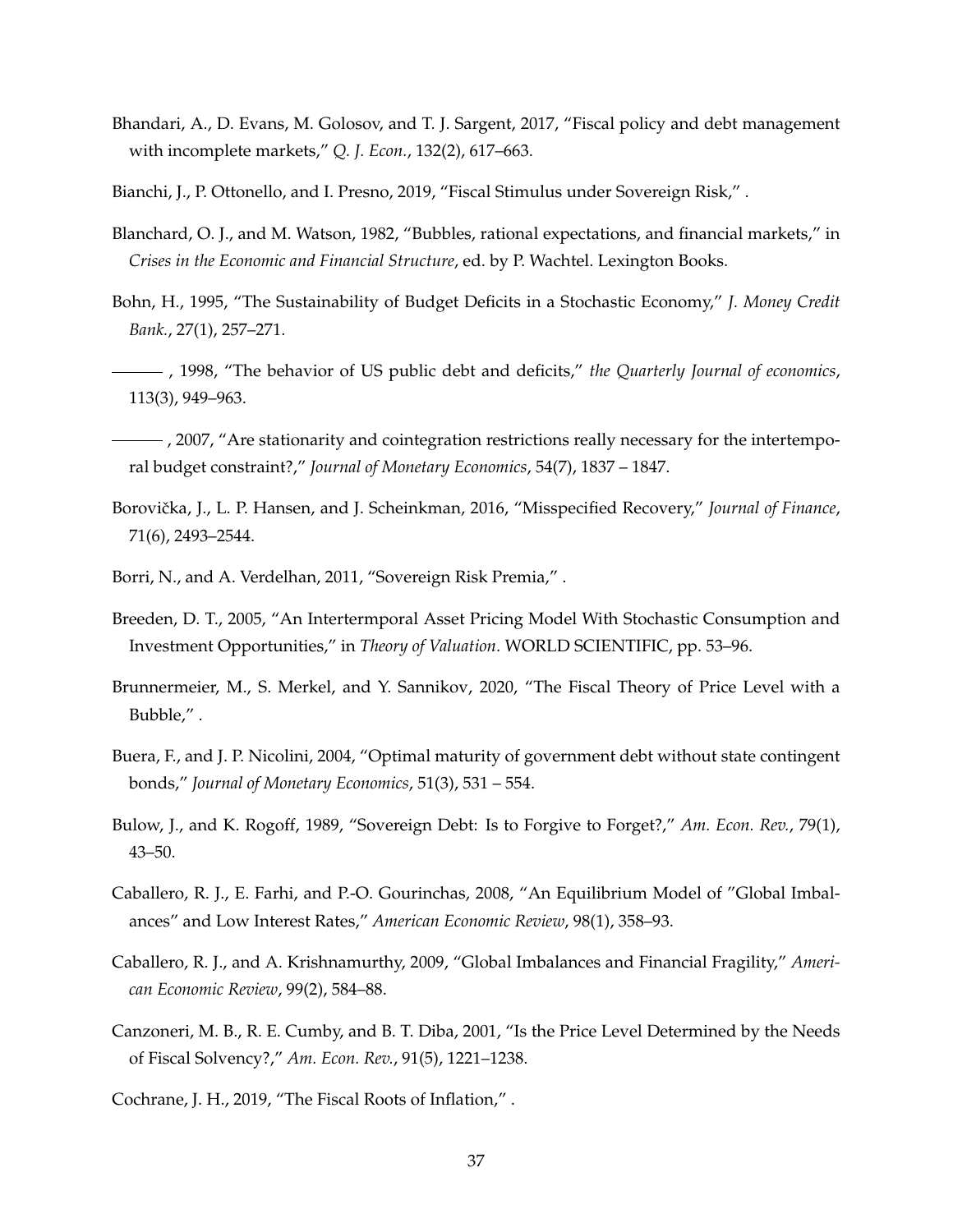, 2020, "A Fiscal Theory of Monetary Policy with Partially-Repaid Long-Term Debt," .

- DeMarzo, P., Z. He, and F. Tourre, 2019, "Sovereign debt ratchets and welfare destruction," in *Midwest Finance Association 2019 Annual Meeting*. pbcsf.tsinghua.edu.cn.
- Diamond, P. A., 1965, "National Debt in a Neoclassical Growth Model," *Am. Econ. Rev.*, 55(5), 1126–1150.
- Eaton, J., and M. Gersovitz, 1981, "Debt with Potential Repudiation: Theoretical and Empirical Analysis," *Rev. Econ. Stud.*, 48(2), 289–309.
- Gopinath, G., and J. C. Stein, 2018, "Banking, Trade, and the Making of a Dominant Currency," working paper, Harvard University.
- Gourinchas, P.-O., and H. Rey, 2007, "International financial adjustment," *Journal of political economy*, 115(4), 665–703.
- Hall, G. J., and T. J. Sargent, 2011, "Interest Rate Risk and Other Determinants of Post-WWII US Government Debt/GDP Dynamics," *American Economic Journal: Macroeconomics*, 3(3), 192–214.
- Hamilton, J. D., and M. A. Flavin, 1986, "On the Limitations of Government Borrowing: A Framework for Empirical Testing," *The American Economic Review*, 76(4), 808–819.
- Hansen, L. P., W. Roberds, and T. J. Sargent, 1991, *Time Series Implications of Present Value Budget Balance*Westview Press, vol. Rational Expectations Econometrics, chap. 5.
- <span id="page-38-0"></span>Hansen, L. P., and J. Scheinkman, 2009, "Long-Term Risk: An Operator Approach," *Econometrica*, 77 (1), 177–234.
- He, Z., A. Krishnamurthy, and K. Milbradt, 2018, "A Model of Safe Asset Determination," *American Economic Review*.
- Jiang, Z., 2019, "Fiscal Cyclicality and Currency Risk Premia," working paper.
- Jiang, Z., A. Krishnamurthy, and H. Lustig, 2018a, "Foreign Safe Asset Demand and the Dollar Exchange Rate," .
- , 2018b, "Foreign Safe Asset Demand for US Treasurys and the Dollar," *AEA Papers and Proceedings*, 108, 537–541.
- Jiang, Z., A. Krishnamurthy, and H. Lustig, 2019, "Dollar safety and the global financial cycle," *Available at SSRN 3328808*.
- <span id="page-38-1"></span>Jiang, Z., H. Lustig, S. Van Nieuwerburgh, and M. Z. Xiaolan, 2019, "The U.S. Public Debt Valuation Puzzle," NBER Working Paper 26583.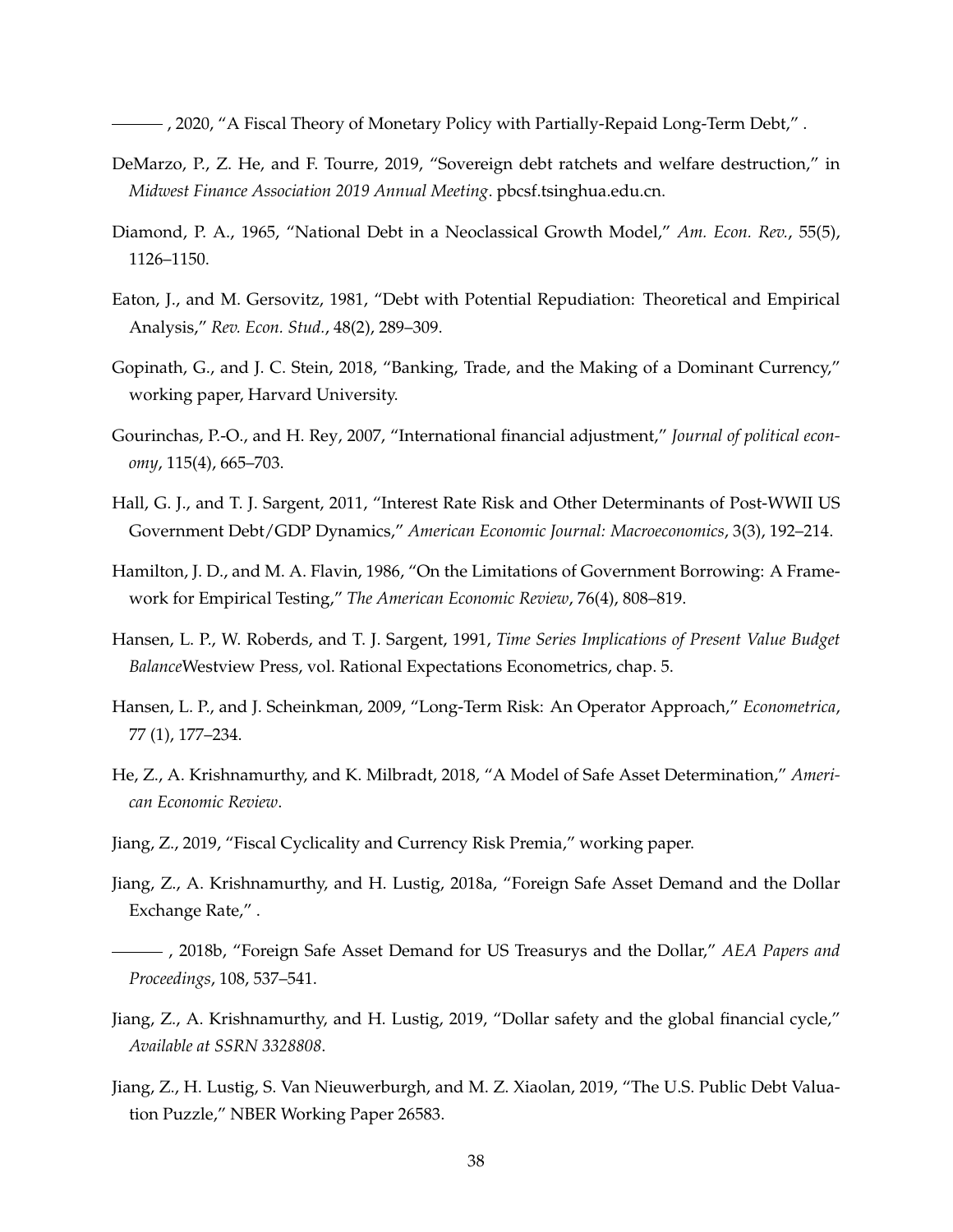Koijen, R. S. J., and M. Yogo, 2019, "Exchange Rates and Asset Prices in a Global Demand System," .

- Krishnamurthy, A., and H. N. Lustig, 2019, "Mind the Gap in Sovereign Debt Markets: The U.S. Treasury basis and the Dollar Risk Factor," .
- Krishnamurthy, A., and A. Vissing-Jorgensen, 2012, "The aggregate demand for treasury debt," *Journal of Political Economy*, 120(2), 233–267.
- Krueger, D., and H. Lustig, 2010, "When is market incompleteness irrelevant for the price of aggregate risk (and when is it not)?," *J. Econ. Theory*, 145(1), 1–41.
- Liu, Y., L. Schmid, and A. Yaron, 2019, "The risks of safe assets," in *2019 Meeting Papers*.
- Lucas, R. E., 1978, "Asset Prices in an Exchange Economy," *Econometrica*, 46(6), 1429–1445.
- Lucas, R. E., and N. L. Stokey, 1983, "Optimal fiscal and monetary policy in an economy without capital," *Journal of Monetary Economics*, 12(1), 55 – 93.
- Lustig, H., C. Sleet, and S¸. Yeltekin, 2008, "Fiscal hedging with nominal assets," *Journal of Monetary Economics*, 55(4), 710 – 727.
- Maggiori, M., 2017, "Financial Intermediation, International Risk Sharing, and Reserve Currencies," *American Economic Review*, 107(10), 3038–71.
- Meyer, J., C. M. Reinhart, and C. Trebesch, 2019, "Sovereign Bonds since Waterloo," .
- Mian, A. R., L. Straub, and A. Sufi, 2020a, "Indebted Demand," .
- , 2020b, "The Saving Glut of the Rich and the Rise in Household Debt," .
- Rubinstein, M., 1974, "An aggregation theorem for securities markets," *J. financ. econ.*, 1(3), 225– 244.
- Samuelson, P. A., 1958, "An Exact Consumption-Loan Model of Interest with or without the Social Contrivance of Money," *J. Polit. Econ.*, 66(6), 467–482.
- Trehan, B., and C. E. Walsh, 1988, "Common trends, the government's budget constraint, and revenue smoothing," *J. Econ. Dyn. Control*, 12(2), 425–444.
- , 1991, "Testing Intertemporal Budget Constraints: Theory and Applications to U. S. Federal Budget and Current Account Deficits," *J. Money Credit Bank.*, 23(2), 206–223.
- Werning, I., 2015, "Incomplete Markets and Aggregate Demand," .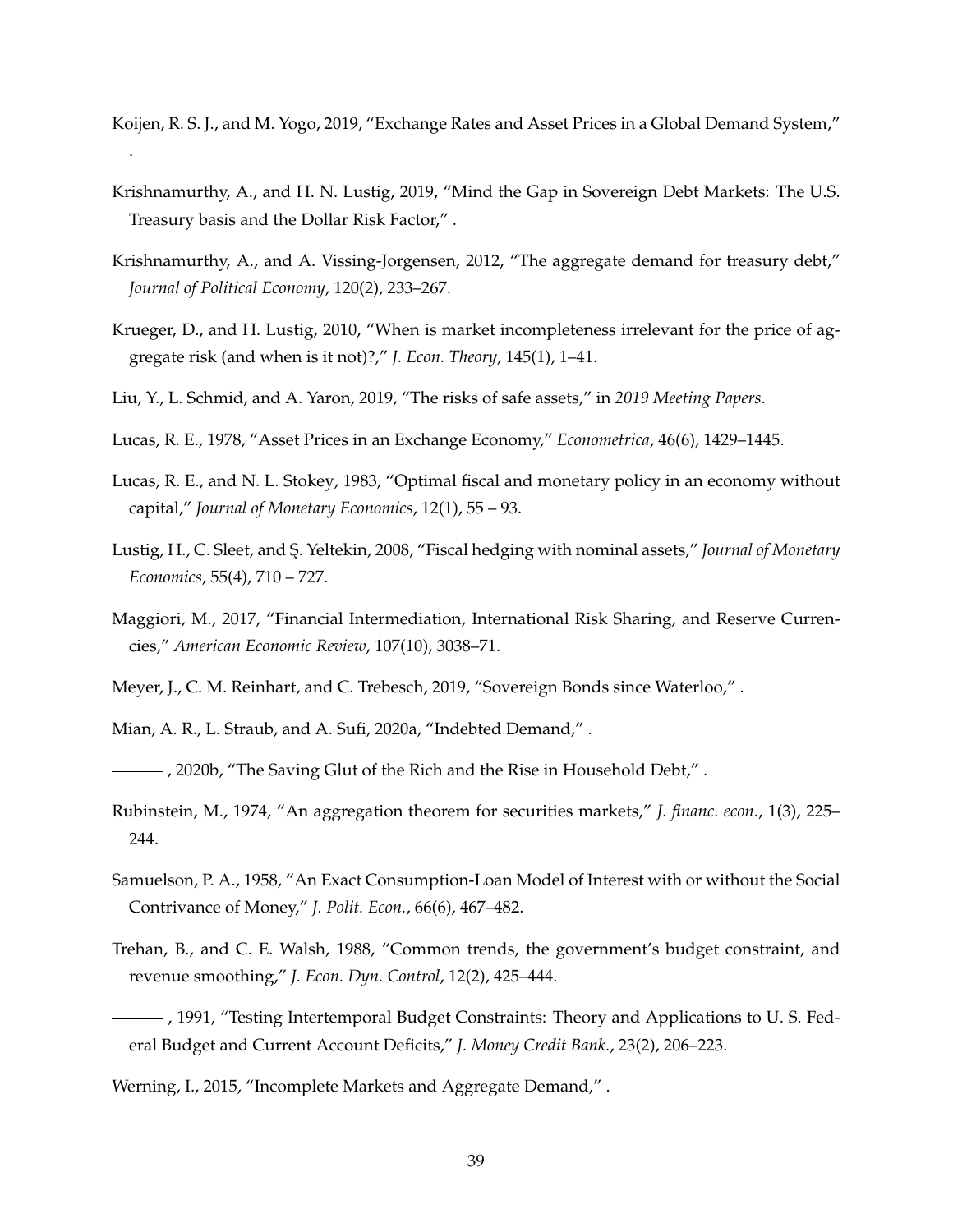# <span id="page-40-0"></span>**A Risky Debt**

In general, when we specify exogenous processes for taxes and spending, the implied debt is risky. This section derives more general characterizations of the risk-return trade-off, by specifying exogenous processes for taxes and spending, and allowing for arbitrary mean-reversion in the tax rate, and risky debt. This approach is more common in the literature. We will do this in a continuous time version of our model.

Let  $y_t$  denote log of real GDP. Let  $\tau_t$  denote the log tax-to-gdp ratio and let  $g_t$  denote the log spending-to-gdp ratio. We specify exogenous processes for *both spending and taxes*:

$$
dy_t = \mu dt + \sigma dZ_t,
$$
  
\n
$$
d\tau_t = \theta(\bar{\tau} - \tau_t)dt + \beta_{\tau}\sigma dZ_t,
$$
  
\n
$$
dg_t = \theta(\bar{g} - g_t)dt + \beta_g\sigma dZ_t,
$$

where *θ* governs the degree of persistence in *τ* and *g*. Importantly, this specification does not allow the government to choose a tax process that is more risky in the short run, but less risky at intermediate horizons (See for example Figure [8.](#page-31-0))

Then  $T_t = \exp(\tau_t + y_t)$  and  $G_t = \exp(g_t + y_t)$ . Let  $B_t$  denote the real value of debt. Let  $P_t^{\tau}$  denote the present value of the claim on tax and  $P_t^g$  denote the present value of the claim on spending. Let  $M_t$  denote the SDF. The asset pricing equations are

$$
0 = \mathcal{A}[M_t T_t dt + d(M_t P_t^{\tau})],
$$
  
\n
$$
0 = \mathcal{A}[M_t G_t dt + d(M_t P_t^{\mathcal{S}})],
$$
  
\n
$$
0 = \mathcal{A}[M_t (T_t - G_t) dt + d(M_t B_t)].
$$

Note: The last equation can be thought of as the continuous-time version of the government budget condition.

<span id="page-40-1"></span>**Proposition 9.** *When the TVC holds, the value of the debt equals the price of a claim to tax revenue minus the price of a claim to spending:*

$$
B_t = P_t^{\tau} - P_t^g.
$$

Let  $M_t$  denote the cumulative SDF, and let  $m_t$  denote its log. We assume

$$
dm_t = -(r + \frac{1}{2}\gamma^2)dt - \gamma dZ_t,
$$
  

$$
dM_t = -M_t r dt - M_t \gamma dZ_t.
$$

We conjecture that the tax claim and the spending claim are priced according to:

$$
P_t^{\tau} = f_{\tau}(\tau_t)T_t
$$
  

$$
P_t^g = f_g(g_t)G_t.
$$

The debt/GDP ratio is given by:  $\frac{B_t}{Y_t} = f_\tau(\tau_t)\tau_t - f_g(g_t)g_t$ . Then, we conjecture  $f_\tau(\tau_t) = \exp(p_\tau + q_\tau \tau_t)$  and  $f_g(g_t) = \exp(p_g + q_g g_t).$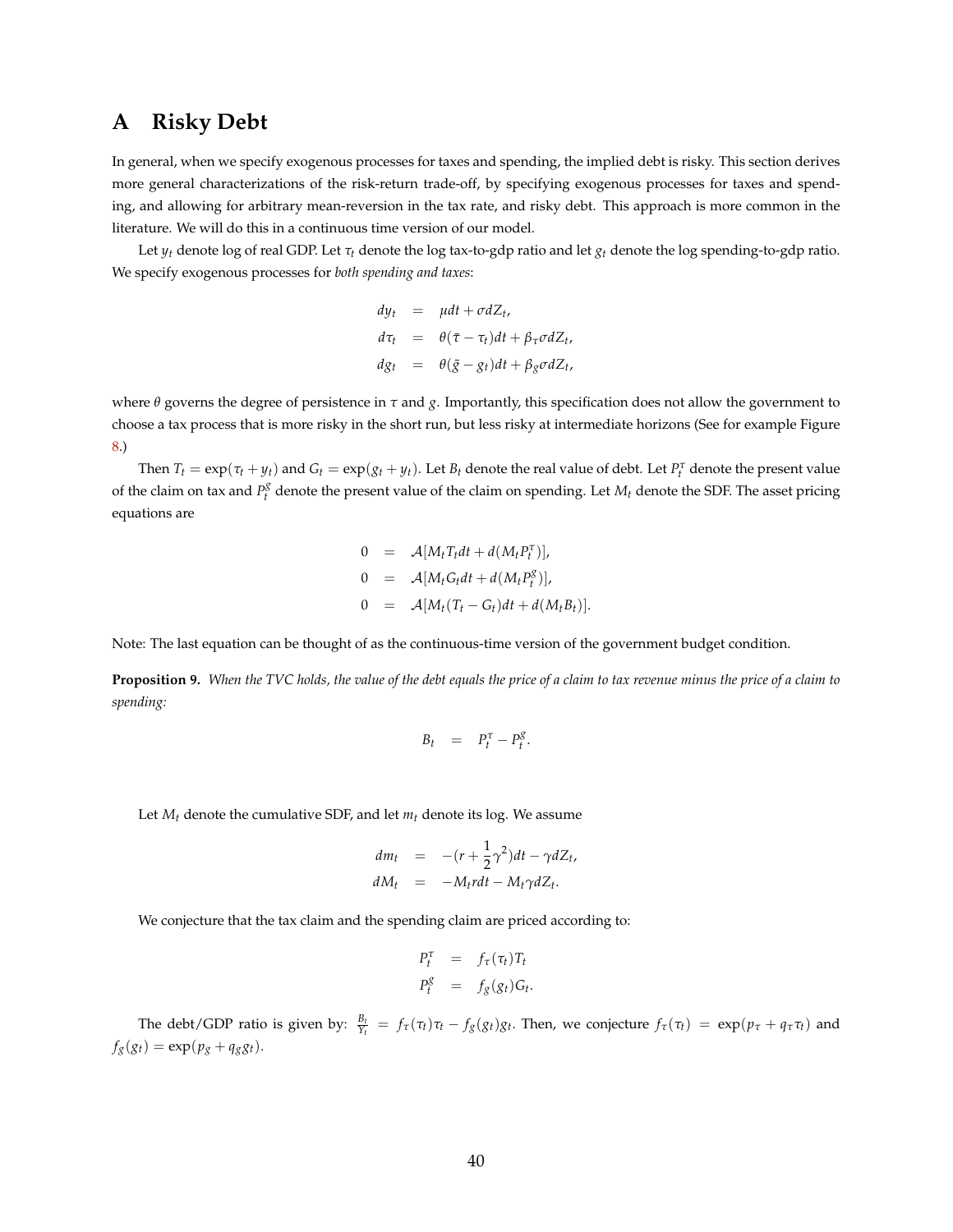<span id="page-41-0"></span>**Proposition 10.** *When*  $\theta > 0$ *, the risk exposure of the debt return is* 

$$
[r_t^B, dM_t] = -\frac{M_t \gamma \sigma}{B_t} (T_t f_\tau (1 + (1 + q_\tau) \beta_\tau) - G_t f_g (1 + (1 + q_g) \beta_g)),
$$
  
where  $q_\tau = -\frac{\theta}{\kappa_1^T \theta + (1 - \kappa_1^T)},$   
 $q_g = -\frac{\theta}{\kappa_1^g \theta + (1 - \kappa_1^g)}.$ 

*κ*<sup>*τ*</sup></sup><sub>1</sub> and *κ*<sup>*g*</sup><sub>1</sub>  $\frac{8}{1}$  are the constants that are very close to 1 from the Campbell-Shiller approximation:

$$
\begin{array}{ccc} \kappa_1^{\tau} & = & \displaystyle \frac{1}{1+\exp(\overline{P_t^{\tau}/T_t})} \\ \kappa_1^g & = & \displaystyle \frac{1}{1+\exp(\overline{P_t^g}/G_t)} \end{array}
$$

**Random Walk Cash Flows** We start with the simplest case in which spending and tax revenue follow a random walk ( $\theta = 0$ ). In this case  $q_\tau = q_g = 0$ , and the debt/output ratio is non-stationary. The risk exposure of the debt claim is

$$
[r_t^B, dM_t] = -M_t \gamma \frac{1}{B_t} (f_\tau T_t (1 + \beta_\tau) - f_g G_t (1 + \beta_g)) \sigma,
$$
  
where  $f_\tau$  =  $(r - \mu - \frac{1}{2} (1 + \beta_\tau)^2 \sigma^2 + \gamma (1 + \beta_\tau) \sigma)^{-1},$   
 $f_g$  =  $(r - \mu - \frac{1}{2} (1 + \beta_g)^2 \sigma^2 + \gamma (1 + \beta_g) \sigma)^{-1}.$ 

Risk-free debt is a knife-edge case. The debt is risk-free if and only if

$$
(B_t + P_t^g)(1 + \beta_\tau) = P_t^\tau(1 + \beta_\tau) = P_t^g(1 + \beta_g).
$$

Even when allowing for a non-stationary debt/output ratio, the government has to implement a counter-cyclical tax policy if it wants to keep the debt risk-free. For example, when *β<sup>g</sup>* = 0, i.e. spending is a constant fraction of GDP, this equation requires that the loading of the average tax rate on the output shock satisfy:

$$
\beta_{\tau} = \frac{f_{g}g_{t}}{d_{t} + f_{g}g_{t}} - 1,
$$

which is negative as long as  $d_t = f_\tau \tau_t - f_g g_t > 0$ . So, risk-free debt implies countercyclical taxation. This result confirms [Barro](#page-36-0) [\(1979\)](#page-36-0)'s conjecture that tax rates inherit the random walk property of output and spending if the debt is to be risk-free. As the debt/output ratio increases, the  $\beta_{\tau}$  converges to -1. When the government insures transfer recipients by spending more in recessions, and hence choosing *β<sup>g</sup>* < 0, then *β<sup>τ</sup>* will have to be even more negative.

Even when debt is risky, there may still be a random walk component in the tax rates. The only way to eliminate this random walk component is to set  $\beta_\tau = 0$ , which would imply that the instantaneous covariance equals that of the output claim:

$$
-\frac{M_t\gamma\sigma}{B_t}\left(T_tf_\tau\left(1+(1+q_\tau)\beta_\tau\right)-G_tf_g\left(1+(1+q_g)\beta_g\right)\right)=-M_t\gamma\sigma
$$

Hence, if we want to completely eliminate the random walk component in taxes, then the debt becomes an unlevered equity claim.

More generally,  $[r_t^B,dM_t]$  is decreasing in  $\beta_\tau$ . This formula highlights the trade-off between insuring the taxpayers and insuring the debtholders. If the government wants to smooth the tax burden by increasing  $\beta_{\tau}$ , the debt will be riskier because the instantaneous covariance  $[r_t^B, dM_t]$  decreases.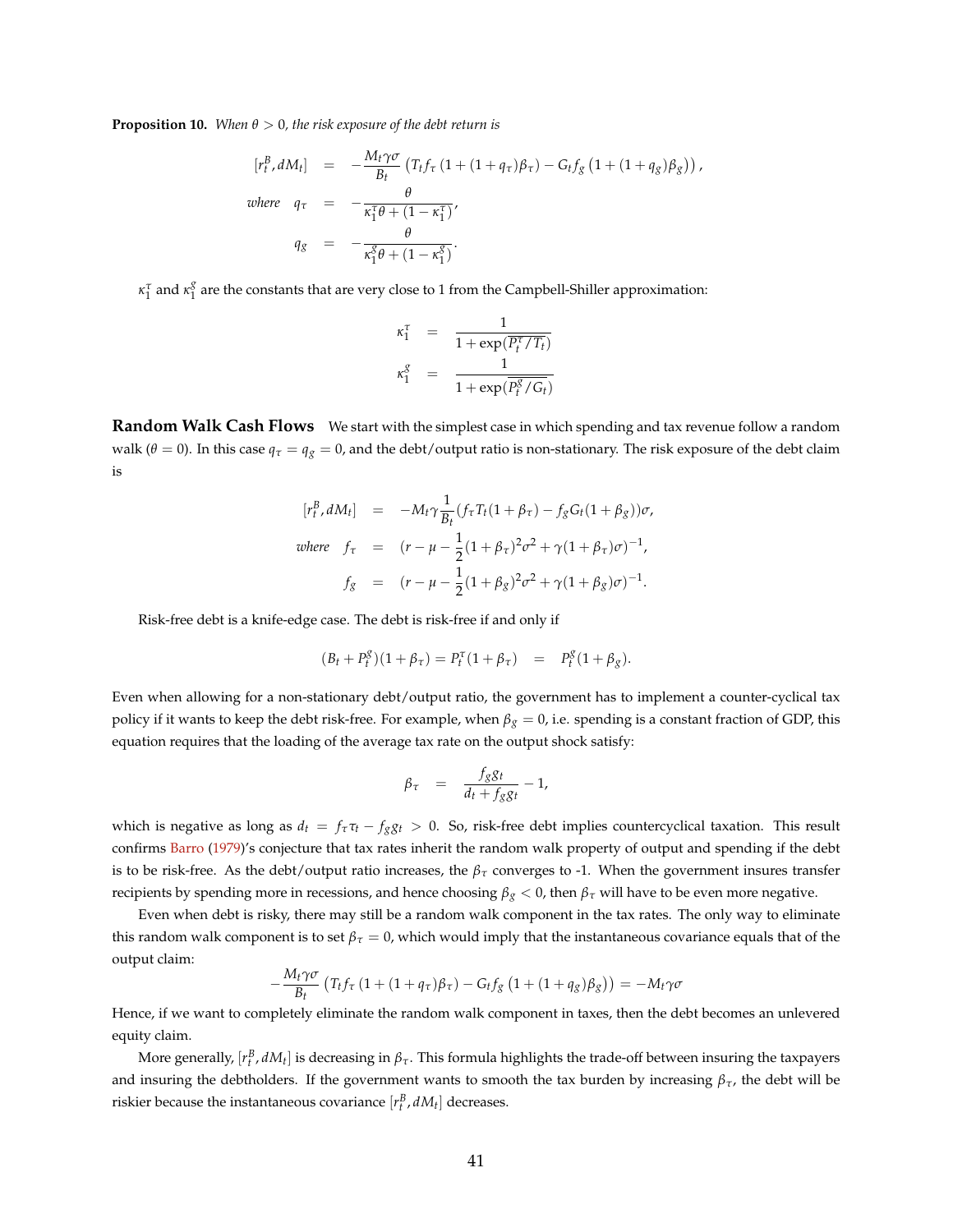**Mean-Reverting Cash Flows** We consider the case in which  $\theta > 0$ . Since  $1 + q_\tau > 0$  and  $1 + q_g > 0$ , the same intuition applies:  $[r_t^B, dM_t]$  is decreasing in  $\beta_{\tau}$ , implying a trade-off between insuring the taxpayers and insuring the debtholders. The debt is risk-free if and only if the following condition is satisfied:

$$
(f_{g}g_{t} + d_{t}) (1 + (1 + q_{\tau})\beta_{\tau}) = g_{t}f_{g} (1 + (1 + q_{g})\beta_{g}).
$$

For example, when  $\beta_g = 0$ , i.e. spending is a constant fraction of GDP, the sensitivity of the average tax rate to the output shock is given by:

$$
\beta_{\tau} = \frac{1}{1 + q_{\tau}} \left( \frac{f_{g} g_{t}}{d_{t} + f_{g} g_{t}} - 1 \right),
$$

which is negative as long as  $d_t = f_\tau \tau_t - f_g g_t > 0$ . All else equal, mean reversion renders the tax rate even more countercylical, because  $\frac{1}{1+q_\tau}>1$ , when  $\theta>0$ . The higher  $\theta$ , the larger this ratio. To get the tax rate revert back to its mean faster, the tax rate has to be more counter-cylical. So, the government can eliminate the random walk in taxes but only by forcing tax payers to insure the rest of the economy even more against aggregate shocks. So, risk-free debt implies countercyclical taxation.

**General Model with Convenience Yield** Now, move on to a general model with convenience yield. The Euler equation is

$$
0 = \mathcal{A}[M_t B_t \lambda_t dt + M_t (T_t - G_t) dt + d(M_t B_t)],
$$

We define  $K_t = B_t \lambda_t$  as the flow benefit of convenience yield generated by the government debt, define  $\kappa_t = K_t / Y_t$ as the conv yield-to-gdp ratio, and assume

$$
d\kappa_t = \theta(\bar{\kappa} - \kappa_t)dt + \beta_{\kappa}\gamma dZ_t.
$$

Then the debt value can be solved from

$$
0 = \mathcal{A}[M_t(T_t + K_t - G_t)dt + d(M_t B_t)].
$$

Similarly, we let  $P_t^{\tau}$  denote the present value of the claim on convenience yield. Then

$$
P_t^{\tau} = f_{\kappa}(\kappa_t) K_t,
$$

where  $f_k(\kappa_t) = \exp(p_k + q_k \kappa_t)$ .

<span id="page-42-0"></span>**Proposition 11.** *When*  $\theta > 0$ *, the risk exposure of the debt return is* 

$$
[r_t^B, dM_t] = -\frac{M_t \gamma \gamma}{B_t} (f_\tau T_t (1 + (1 + q_\tau) \beta_\tau) + f_\kappa K_t (1 + (1 + q_\kappa) \beta_\kappa) - f_g G_t (1 + (1 + q_g) \beta_g)).
$$

To produce risk-free debt (i.e.  $[r_t^B, dM_t] = 0$ ), we need

$$
f_{\tau}T_t(1 + (1 + q_{\tau})\beta_{\tau}) + f_{\kappa}K_t(1 + (1 + q_{\kappa})\beta_{\kappa}) = f_gG_t(1 + (1 + q_g)\beta_g)
$$

A countercyclical convenience yield stream (negative *βκ*) helps generate a countercyclical spending stream (negative  $\beta_g$ ), thereby partially alleviating the pressure for tax to be countercyclical.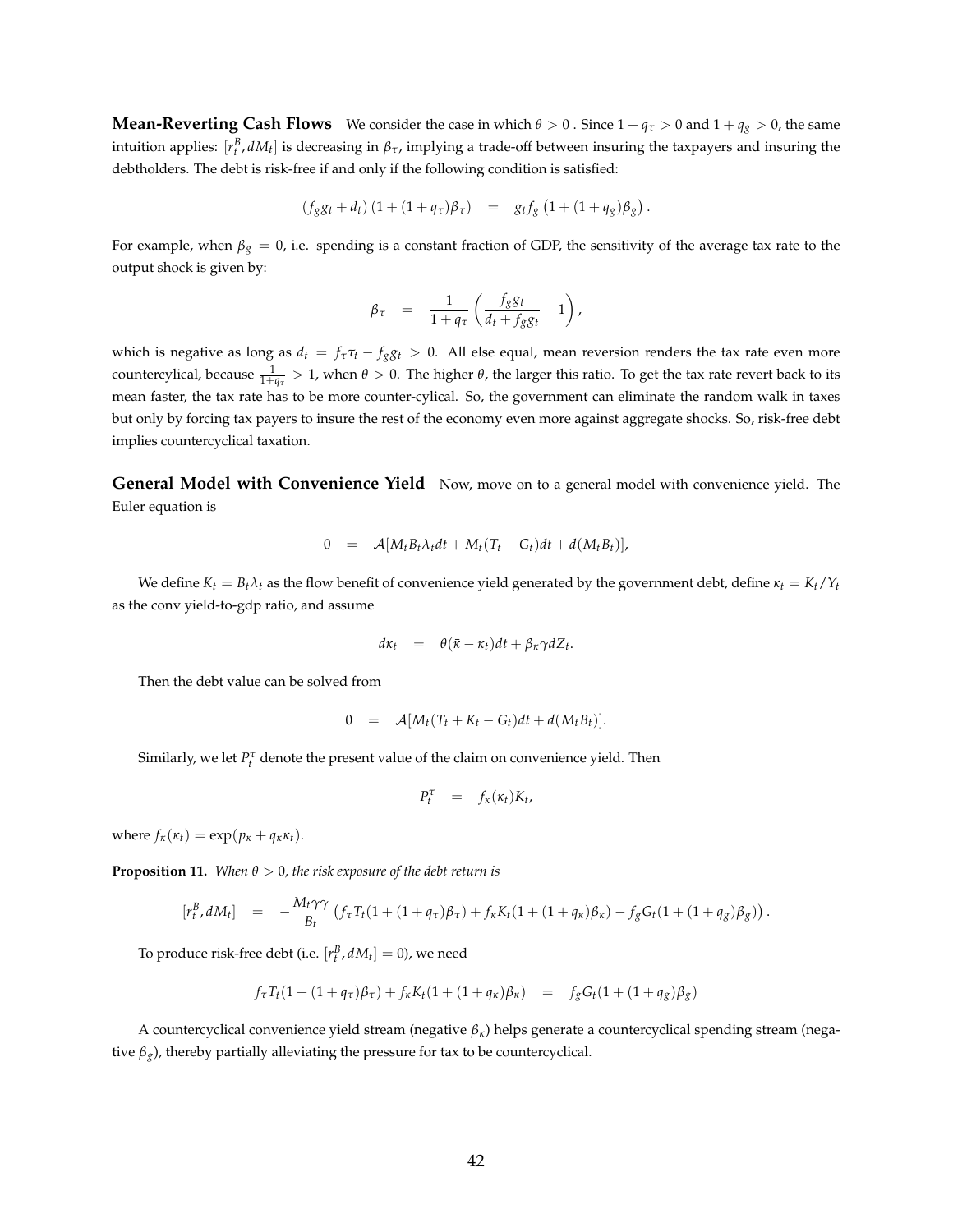### **B Return Betas and Cash Flows**

What is the relation between the return betas and the cash flow betas? Well, in this simple case, with constant debt/output and constant spending/output ratios, there is a one-to-one mapping:

<span id="page-43-0"></span>**Corollary 4.** *The expected returns can be expressed as a function of the cash flow betas:*

$$
\mathbb{E}_{t}\left[R_{t+1}^{T} - R_{t}^{f}\right] = \frac{x}{d(1-\xi_{1}) + x\xi_{1}} \frac{-cov_{t}(M_{t+1}, Y_{t+1}/Y_{t})}{E_{t}(M_{t+1})},
$$
\n
$$
= \frac{x}{d(1-\xi_{1}) + x\xi_{1}} exp(\mu + \frac{1}{2}\sigma^{2})(1 - exp(-\gamma\sigma))
$$
\n
$$
\mathbb{E}_{t}\left[R_{t+1}^{G} - R_{t}^{f}\right] = \frac{1}{\xi_{1}} \frac{-cov_{t}(M_{t+1}, Y_{t+1}/Y_{t})}{E_{t}(M_{t+1})}
$$
\n
$$
= \frac{1}{\xi_{1}} exp(\mu + \frac{1}{2}\sigma^{2})(1 - exp(-\gamma\sigma)),
$$

 $where \xi_1 = \exp(-\rho - \gamma \sigma + \mu + 0.5\sigma^2).$ 

# **C Quantifying the Trade-off in Model with Transitory Output Shocks**

Next, we consider the impact of transitory shocks to the level of output, but we, in a first pass, we keep our original pricing kernel with permanent shocks to the level of marginal utility. We call this the goldilocks economy. In this setting, the government can insure taxpayers at all horizons while keeping the debt risk-free.

#### **C.1 Permanent Shocks to Marginal Utility**

**Assumption 5.** *(a) The shocks to output are transitory:*

$$
y_{t+1} = \xi_0 + \xi y_t + \sigma \varepsilon_{t+1}
$$

*where εt*+<sup>1</sup> *still denotes the innovation to output growth that is normally distributed and i.i.d.*

*(b) The log pricing kernel is*

$$
m_{t,t+1} = -\rho - \frac{1}{2}\gamma^2 - \gamma \varepsilon_{t+1}.
$$

This asset pricing model is fundamentally misspecified. This pricing kernel does not reflect the mean-reversion in output and hence cannot be micro-founded. However, we use this model as an expositional device. In this setting, the government faces no trade-off between insuring taxpayers and bondholders. When there are no permanent shocks to output, but the pricing kernel does not reflect this, then the government can insure taxpayers over all horizons.

**Proposition 12.** *The cash flow beta of the surpluses over j periods is given by:*

$$
cov_t\left(M_{t+1}, (\mathbb{E}_{t+1} - \mathbb{E}_t)\sum_{k=1}^j M_{t+1,t+k} S_{t+k}\right)
$$
  
= 
$$
-E_t[M_{t+1}]E_t[M_{t+1,t+j}d_{t+j}Y_{t+j}](exp(-\gamma(\xi^{j-1}\sigma - \phi^{j-1}\lambda)) - 1)
$$

 $\omega$ hen  $j \geq 2$ . The sign of the cash flow covariance is sign  $\left(\gamma(\xi^{j-1}\sigma - \phi^{j-1}\lambda\right)$ .

Hence, the sign of the cash flow covariance is determined by the sign of *γ*(*σξk*−<sup>1</sup> − *φ <sup>k</sup>*−1*λ*). As before, this is the risk premium on a debt strip, and compensates investors for output risk. Because the innovations are temporary, the output component of this risk premium converges to zero. The transitory nature of output risk broadens the scope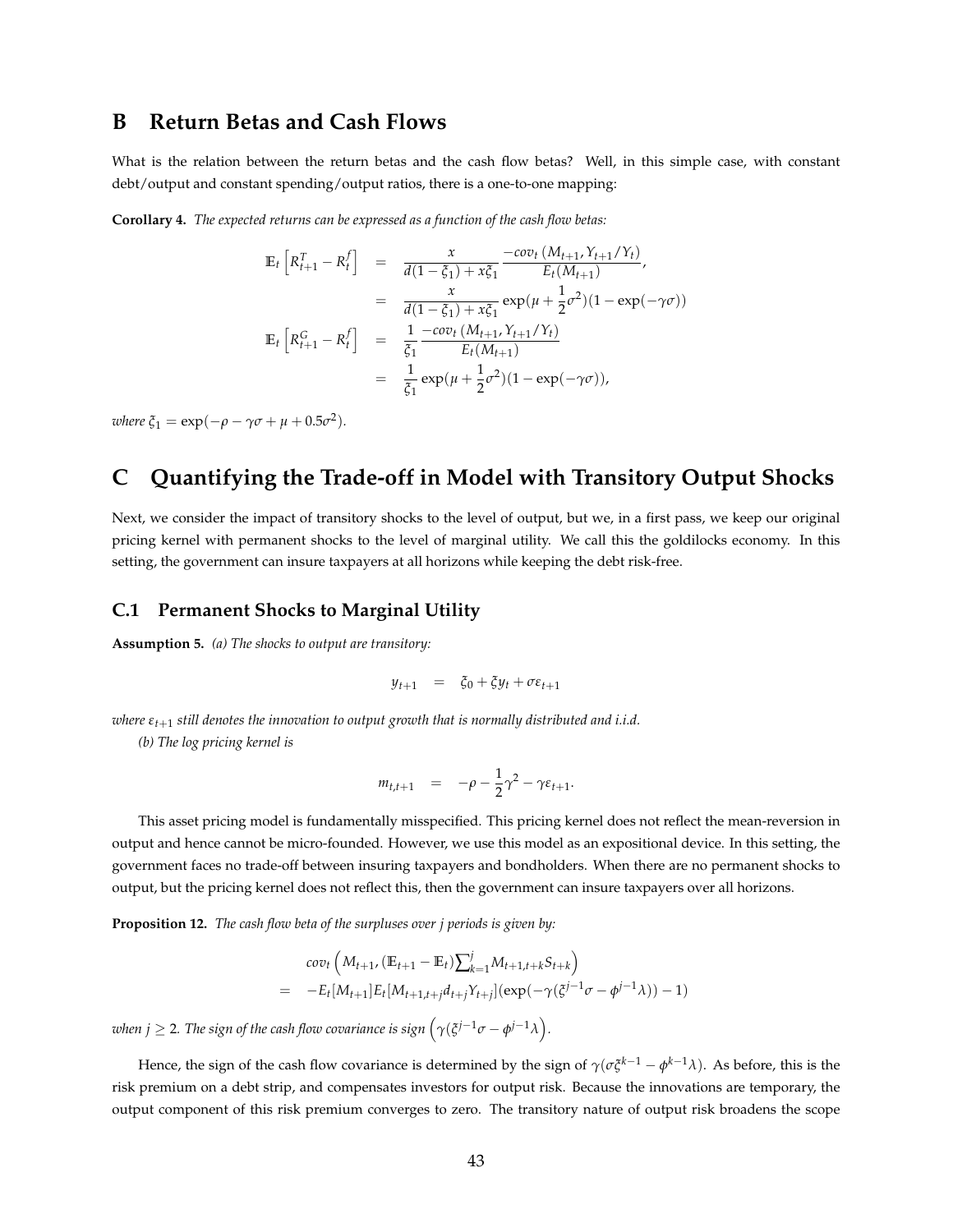for insurance of taxpayers. As we consider  $\zeta \to 1$ , we revert back to the expression derived in the benchmark model: *γ*(*σ* − *φ*<sup>*k*−1</sup>*λ*). If *λ* > *σ*, the initial covariance is negative. If the rate of mean-reversion in output is higher than in the debt/output ratio, *φ* > *ξ*, the covariance stays negative for all *j*. As a result, the government can now insure taxpayers at all horizons. This was not feasible in the case of permanent innovations.

**Corollary 5.** *The cash flow beta of taxes have to satisfy the following restriction.*

$$
cov_t\left(M_{t+1}, (\mathbb{E}_{t+1} - \mathbb{E}_t)\sum_{k=1}^j M_{t+1,t+k}T_{t+k}\right)
$$
  
= 
$$
-E_t[M_{t+1}]E_t[M_{t+1,t+j}d_{t+j}\gamma_{t+j}](exp(-\gamma(\zeta^{j-1}\sigma - \phi^{j-1}\lambda)) - 1)
$$
  
+ 
$$
cov_t\left(M_{t+1}, (\mathbb{E}_{t+1} - \mathbb{E}_t)\sum_{k=1}^j M_{t+1,t+k}G_{t+k}\right).
$$

**Quantitative Implications** We return to our calibrated economy. Figure [11](#page-44-0) plots the risk premium contributions of the surpluses over different horizons for the benchmark calibration:

$$
-cov_t \left( M_{t+1}, (\mathbb{E}_{t+1} - \mathbb{E}_t) \sum_{k=1}^j M_{t+1,t+k} S_{t+k} \right) / \mathbb{E}_t[M_{t+1}]
$$
  
=  $E_t[M_{t+1,t+j}d_{t+j}Y_{t+j}] (exp(-\gamma(\xi^{j-1}\sigma - \phi^{j-1}\lambda)) - 1)$ 

However, the output process no longer has a unit root. We start by considering the case in which  $\phi = \xi$ . At all horizons, the tax claim is risky, contributing positive risk premium across all horizons, because *λ* exceeds *σ*. The tax claim is also risky across all horizons. In this goldilocks scenario, the government can insure taxpayers at all horizons. *γ*(*σξk*−<sup>1</sup> − *φ <sup>k</sup>*−1*λ*) is positive across all horizons.

#### Figure 11: Risk Premium on Govt. Cash Flows with Transitory Shocks

<span id="page-44-0"></span>The figure plots the risk premium contribution of cumulative discounted cash flows (top panel) and the strips (middle panel) against<br>the horizon. The bottom panel plots the risk premium on the debt strips:  $-(\exp(-\gamma(\sigma \xi^{j-1$ *ξ* is 0.75. Other parameters–Benchmark calibration in Table [1.](#page-15-0)



Figure  $11$  plots the risk premium on the debt strips, which pay off  $d_{t+k}Y_{t+k}$ , given by

$$
\gamma(\sigma \xi^{k-1} - \phi^{k-1} \lambda) \approx -(\exp(-\gamma(\sigma \xi^{k-1} - \phi^{k-1} \lambda)) - 1).
$$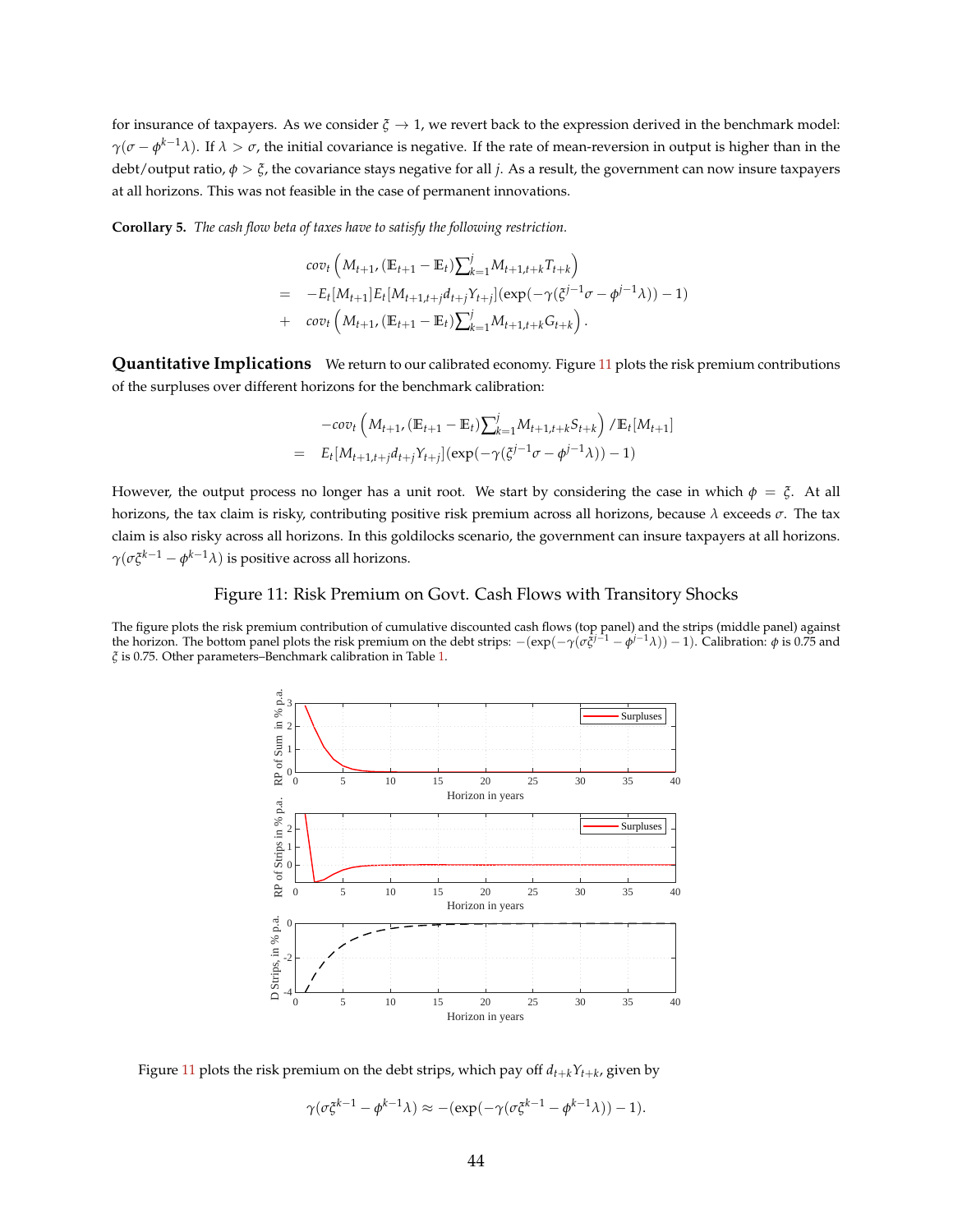Given that *λ* exceeds *σ*, the risk premium on the debt strips are uniformly negative. These are the mirror image of the surplus risk premium in the top panel of Figure [11.](#page-44-0) As  $j \to \infty$ , this debt strip risk premium converges to the risk premium on the output strips, 0%, because the output innovations are transitory, and the pricing kernel does not have a transitory component which contributes interest rate risk. Why can the government insure taxpayers over long horizons (by delivering a risky tax claim)? Because the debt strip risk premium are negative at all horizons.

Of course, insurance of taxpayers only works if the governments commits to a debt policy that is at least as persistent as the output process ( $\phi > \xi$ ). Figure [12](#page-45-0) plots the risk premia contributions when the output shocks are close to a unit root, but the debt/output ratio reverts back to the mean at a faster rate. In this case, the government has to produce safer surplus claims over longer horizons.

#### Figure 12: Risk Premium on Govt. Cash Flows with Transitory Shocks

<span id="page-45-0"></span>The figure plots the risk premium contribution of cumulative discounted cash flows (top panel) and the strips (bottom panel) against the horizon. Calibration: *φ* is 0.75 and *ξ* is 0.98. Other parameters–Benchmark calibration in Table [1.](#page-15-0)

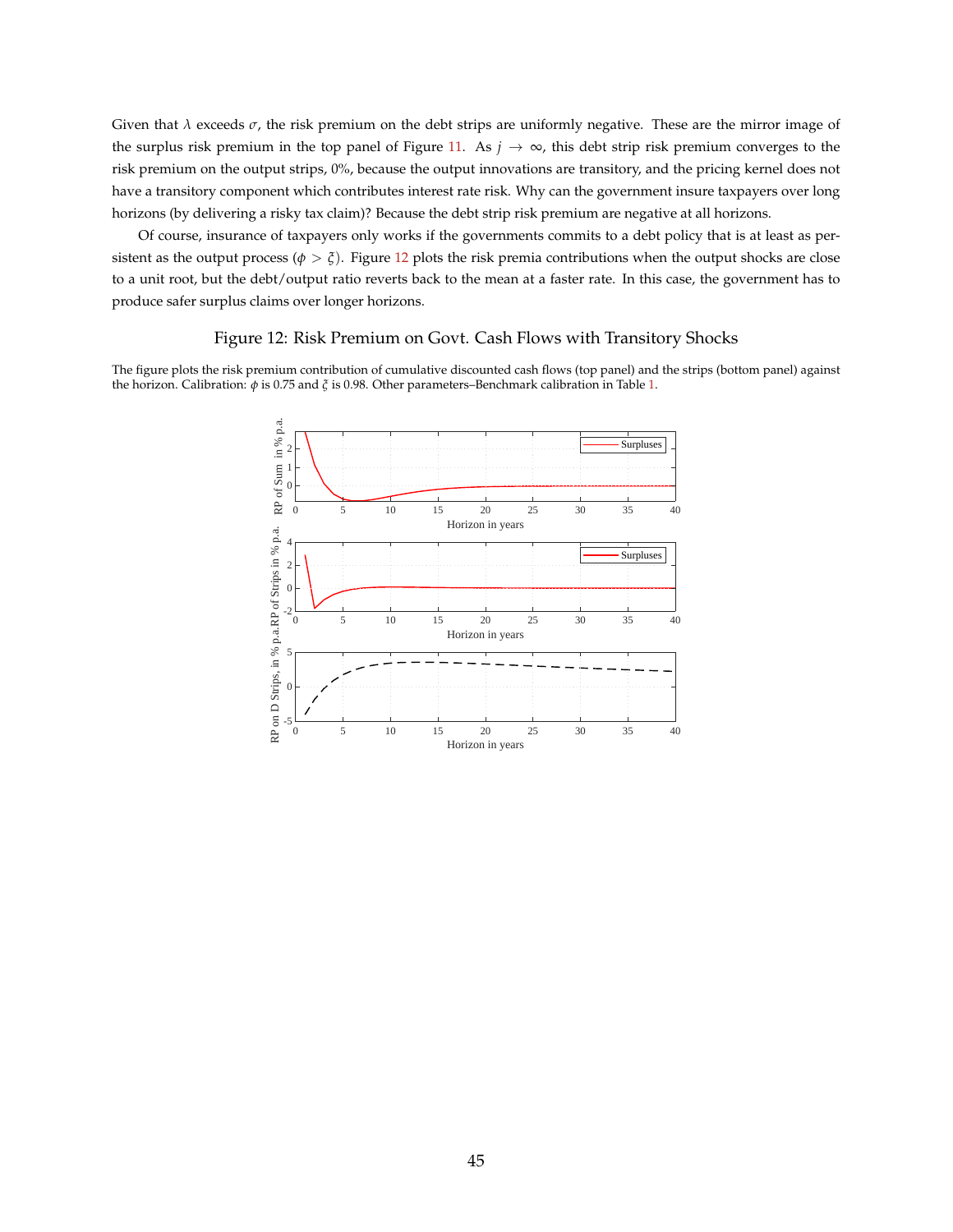#### **C.2 Transitory Shocks to Marginal Utility**

Next, we consider an internally consistent model: we shut down permanent shocks to the level of output, as well as to marginal utility.

**Assumption 6.** *(a) The shocks to output are transitory:*

$$
y_{t+1} = \xi_0 + \xi y_t + \sigma \varepsilon_{t+1}
$$

*where εt*+<sup>1</sup> *still denotes the innovation to output growth that is normally distributed and i.i.d.*

*(b) The log pricing kernel is*

$$
m_{t,t+1} = -\rho - \frac{1}{2}\gamma^2 - \gamma \frac{\sigma \varepsilon_{t+1} + (\xi - 1)y_t}{\sigma}
$$

.

When shocks to output are transitory, most asset pricing models predict that there are no permanent shocks to the marginal utility of wealth. This specific modification of the pricing kernel is motivated by the fact that if the agent's consumption is equal to the output and has CRRA preference with a relative risk aversion of *γ*/*σ*, the marginal utility growth is  $m_{t,t+1} = -\tilde{\rho} - \gamma/\sigma(\xi_0 + (\xi - 1)y_t + \sigma \varepsilon_{t+1})$ . In this case, the marginal utility of wealth can be written as:

$$
\Lambda_{t+1} = \exp(-\tilde{\rho}(t+1) - (\gamma/\sigma)y_{t+1}).
$$

There are no permanent shocks to the marginal utility of wealth. Given this pricing kernel, the log of the risk-free rate is given by:

$$
r_t^f = \rho + \gamma \frac{(\xi - 1)y_t}{\sigma}.
$$

Note that this model has counterfactual asset pricing implications. In the model, the interest rate risk will make the long bond the riskiest asset in the economy. Modern asset pricing has consistently found that permanent cash flow shocks receive a high price of risk in the market (e.g., [Alvarez and Jermann,](#page-36-1) [2005;](#page-36-1) [Hansen and Scheinkman,](#page-38-0) [2009;](#page-38-0) [Bansal and Yaron,](#page-36-2) [2004;](#page-36-2) Borovička, Hansen, and Scheinkman, [2016;](#page-37-0) [Backus, Boyarchenko, and Chernov,](#page-36-3) [2018\)](#page-36-3). This model has no permanent priced risk, except when *ξ* = 1. In that case, we recover the pricing kernel in our benchmark model.

When there are no permanent shocks to output and the pricing kernel, then the government can insure taxpayers over longer horizons.

<span id="page-46-0"></span>**Proposition 13.** *The cash flow beta of the surpluses over j periods is given by:*

$$
cov_t\left(M_{t+1}, (\mathbb{E}_{t+1} - \mathbb{E}_t)\sum_{k=1}^j M_{t+1,t+k} S_{t+k}\right)
$$
  
= 
$$
-E_t[M_{t+1}]E_t[M_{t+1,t+j}d_{t+j}Y_{t+j}](exp(-\gamma(\xi^{j-1}\sigma - \phi^{j-1}\lambda + \frac{\gamma}{\sigma}(1 - \xi^{j-1}))) - 1)
$$

*when j*  $\geq$  2. *The sign of the cash flow covariance is sign*  $(\gamma(\xi^{j-1}\sigma - \phi^{j-1}\lambda + \frac{\gamma}{\sigma}(1 - \xi^{j-1}))$ *.* 

Hence, the sign of the cash flow covariance is determined by the sign of  $\gamma(\sigma\xi^{k-1} - \phi^{k-1}\lambda + \frac{\gamma}{\sigma}(1 - \zeta^{k-1}))$ . As before, this is the risk premium on a debt strip. The first component, *γ*(*ξ <sup>j</sup>*−1*σ* − *φ <sup>j</sup>*−1*λ*), compensates for output risk. The second component,  $\frac{\gamma}{\sigma}(1-\xi^{j-1})$ , compensates for interest rate risk. Because the innovations are temporary, the output component of this risk premium converges to zero. The interest rate risk does not converge to zero; the long bond is the riskiest asset in an economy with only transitory risk. The transitory nature of output risk broadens the scope for insurance of taxpayers, but this is counteracted by interest rate risk. As we consider  $\xi \to 1$ , we revert back to the expression derived in the benchmark model:  $\gamma(\sigma-\phi^{k-1}\lambda)$ . The interest rate risk term disappears.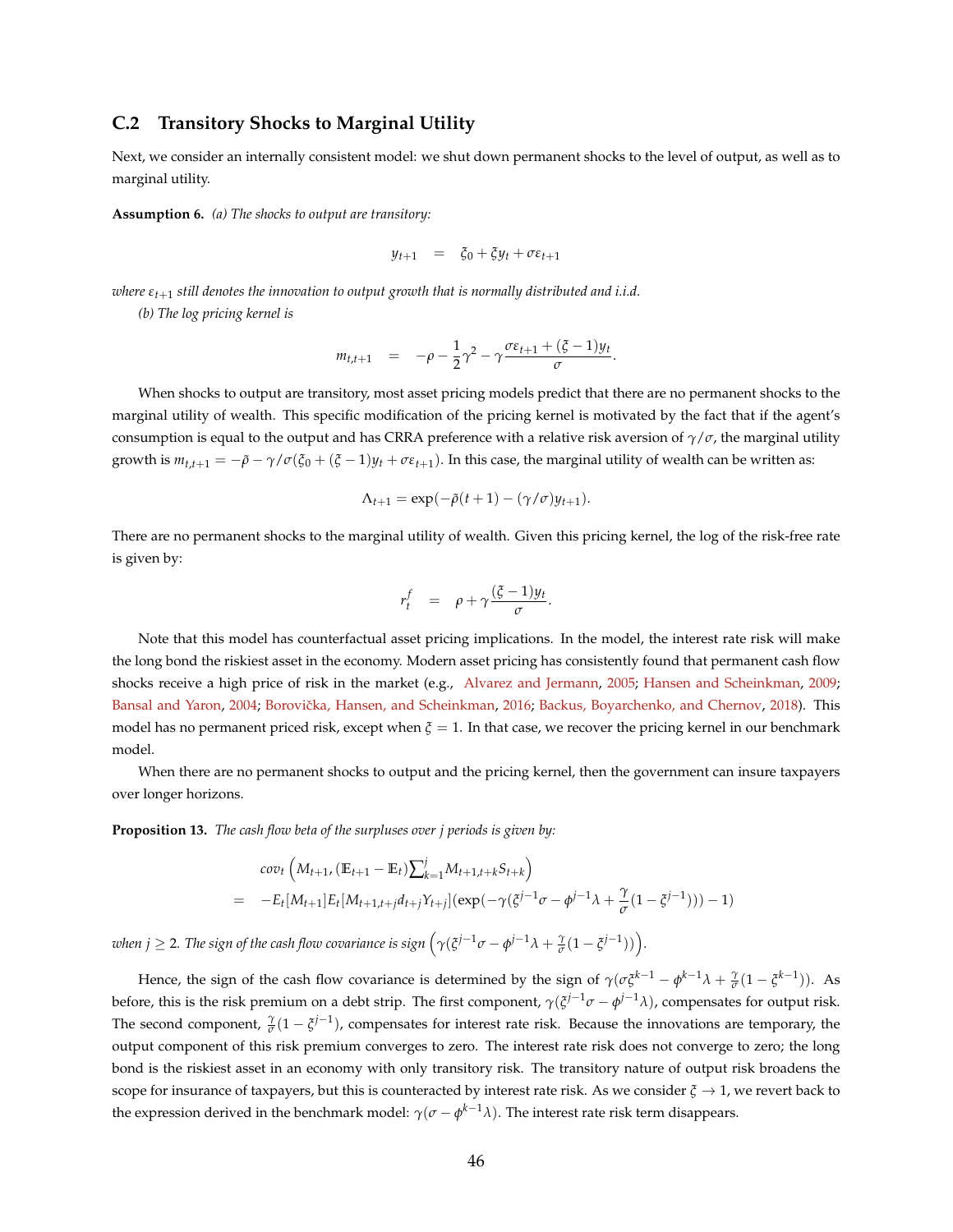<span id="page-47-1"></span>**Corollary 6.** *The cash flow beta of taxes have to satisfy the following restriction.*

$$
cov_t\left(M_{t+1}, (\mathbb{E}_{t+1} - \mathbb{E}_t)\sum_{k=1}^j M_{t+1,t+k} T_{t+k}\right)
$$
  
= 
$$
-E_t[M_{t+1}]E_t[M_{t+1,t+j}d_{t+j}Y_{t+j}](exp(-\gamma(\xi^{j-1}\sigma - \phi^{j-1}\lambda + \frac{\gamma}{\sigma}(1 - \xi^{j-1}))) - 1)
$$
  
+ 
$$
cov_t\left(M_{t+1}, (\mathbb{E}_{t+1} - \mathbb{E}_t)\sum_{k=1}^j M_{t+1,t+k} G_{t+k}\right).
$$

*which can be restated as:*

$$
cov_t\left(M_{t+1}, (\mathbb{E}_{t+1} - \mathbb{E}_t) \sum_{k=1}^j M_{t+1,t+k} T_{t+k}\right)
$$
  
= 
$$
-\mathbb{E}_t[M_{t+1}]\mathbb{E}_{t+1}[M_{t+1,t+j}Y_{t+j}]exp(\frac{1-\phi^j}{1-\phi}(\phi_0 - \frac{1}{2}\lambda^2) + \sum_{k=1}^{j-1}((\gamma - \sigma)\xi^{k-1}\phi^{k-1}\lambda + \frac{1}{2}(\phi^{k-1}\lambda)^2)
$$
  
+ 
$$
\phi^j \log d_t - \phi^{j-1}\lambda((\sigma - \gamma)\xi^{j-1} + \gamma) + \frac{1}{2}(\phi^{j-1}\lambda)^2)(exp(-\gamma(\xi^{j-1}\sigma - \phi^{j-1}\lambda + \frac{\gamma}{\sigma}(1 - \xi^{j-1}))) - 1)
$$
  
+ 
$$
cov_t\left(M_{t+1}, (\mathbb{E}_{t+1} - \mathbb{E}_t)\sum_{k=1}^j M_{t+1,t+k} G_{t+k}\right).
$$

**Quantitative Model Implications** We return to our calibrated economy. Figure [13](#page-47-0) plots the risk premium contributions of the surpluses over different horizons *j* for the benchmark calibration:

$$
-cov_t \left( M_{t+1}, (\mathbb{E}_{t+1} - \mathbb{E}_t) \sum_{k=1}^j M_{t+1,t+k} S_{t+k} \right) / \mathbb{E}_t [M_{t+1}]
$$
  
=  $E_t [M_{t+1,t+j} d_{t+j} Y_{t+j}] (exp(-\gamma (\xi^{j-1} \sigma - \phi^{j-1} \lambda + \frac{\gamma}{\sigma} (1 - \xi^{j-1}))) - 1)$ 

However, the output process no longer has a unit root. At short horizons, the tax claim is safe, contributing negative risk premium, but the tax claim turns risky over horizons that exceed 10 years.

### Figure 13: Risk Premium on Govt. Cash Flows with Transitory Shocks

<span id="page-47-0"></span>The figure plots the risk premium contribution of cumulative discounted cash flows (top panel) and the strips (middle panel) against the horizon. Calibration: *φ* is 0.75. Other parameters–Benchmark calibration in Table [1.](#page-15-0)

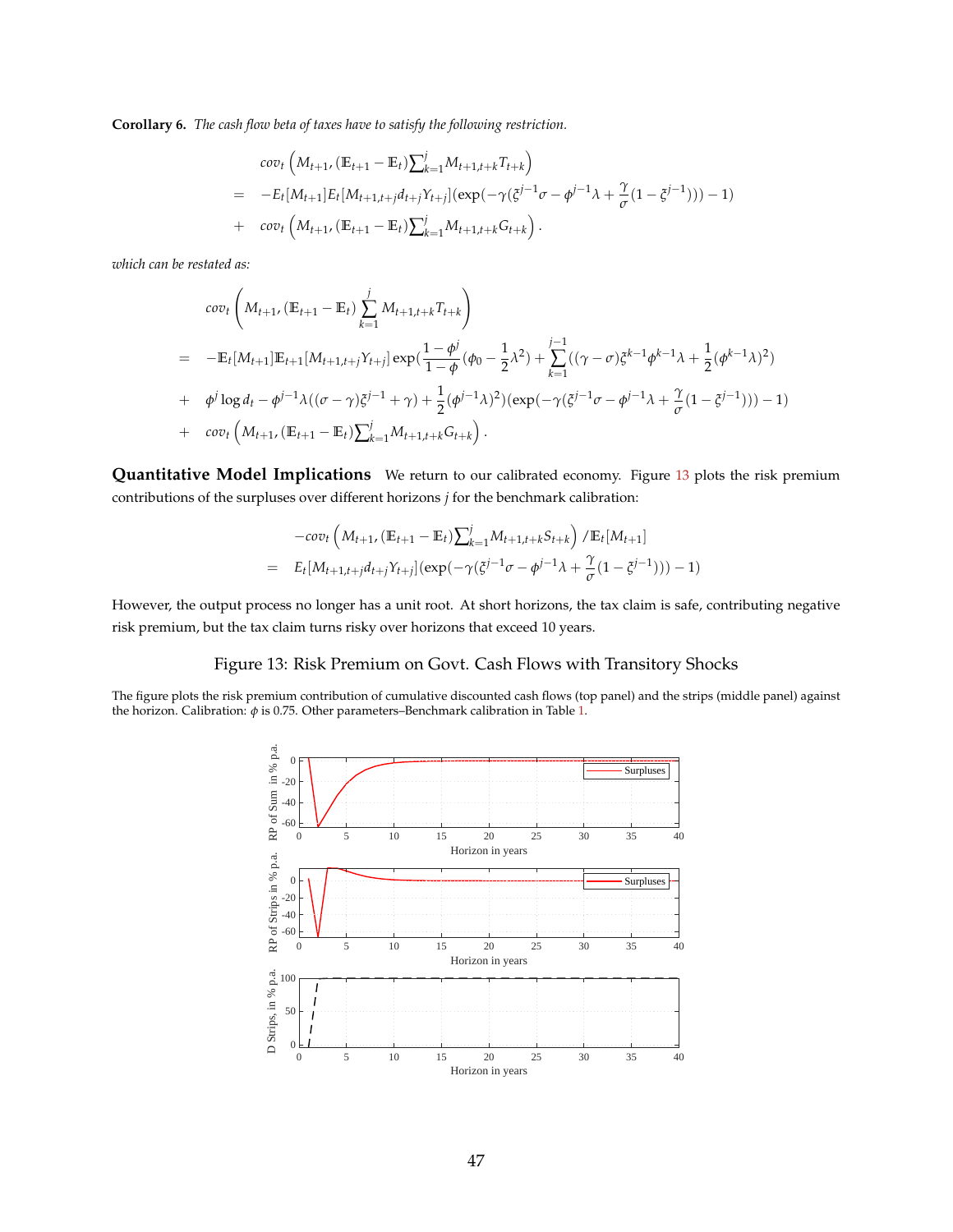# **D Autocovariances**

#### **D.1 Permanent Shocks**

**Corollary 7.** *The conditional autocovariances of the surplus/output ratios are*

$$
cov_t(s_{t+1}, s_{t+j})
$$
\n
$$
= \exp(2\rho - 2\mu + \sigma^2) \exp\left((1 + \phi^{j-1})(\log d_t - \frac{\phi_0 - .5\lambda^2}{1 - \phi}) + 2\frac{\phi_0 - .5\lambda^2}{1 - \phi} + \frac{1}{2}\lambda^2 \frac{1 - \phi^{2(j-1)}}{1 - \phi^2}\right)
$$
\n
$$
\times (\exp(\sigma\lambda\phi^{j-2}) - 1)
$$
\n
$$
- \exp(\rho - \mu + .5\sigma^2) \exp\left((\phi + \phi^{j-1})(\log d_t - \frac{\phi_0 - .5\lambda^2}{1 - \phi}) + 2\frac{\phi_0 - .5\lambda^2}{1 - \phi} + \frac{1}{2}\lambda^2 \frac{1 - \phi^{2(j-1)}}{1 - \phi^2} + \frac{1}{2}\lambda^2\right)
$$
\n
$$
\times (\exp(\lambda^2\phi^{j-2}) - 1)
$$
\n
$$
- \exp(\rho - \mu + .5\sigma^2) \exp\left((1 + \phi^j)(\log d_t - \frac{\phi_0 - .5\lambda^2}{1 - \phi}) + 2\frac{\phi_0 - .5\lambda^2}{1 - \phi} + \frac{1}{2}\lambda^2 \frac{1 - \phi^{2j}}{1 - \phi^2}\right)
$$
\n
$$
\times (\exp(\sigma\lambda\phi^{j-1}) - 1)
$$
\n
$$
+ \exp\left((\phi + \phi^j)(\log d_t - \frac{\phi_0 - .5\lambda^2}{1 - \phi}) + 2\frac{\phi_0 - .5\lambda^2}{1 - \phi} + \frac{1}{2}\lambda^2 \frac{1 - \phi^{2j}}{1 - \phi^2} + \frac{1}{2}\lambda^2\right) (\exp(\lambda^2\phi^{j-1}) - 1),
$$

*and the conditional variance of the surplus/output ratio is*

$$
var_t(s_{t+1}) = \exp(2\rho - 2\mu + \sigma^2) \exp(2\log d_t)(\exp(\sigma^2) - 1)
$$
  
- 2 exp(\rho - \mu + .5\sigma^2) exp ((1 + \phi)(\log d\_t - \frac{\phi\_0 - .5\lambda^2}{1 - \phi}) + 2\frac{\phi\_0 - .5\lambda^2}{1 - \phi} + \frac{1}{2}\lambda^2)  
× (exp(\lambda\sigma) - 1)  
+ exp(2\phi(\log d\_t - \frac{\phi\_0 - .5\lambda^2}{1 - \phi}) + 2\frac{\phi\_0 - .5\lambda^2}{1 - \phi} + \lambda^2) (exp(\lambda^2) - 1)

### **D.2 Transitory Shocks**

**Corollary 8.** *In the presence of transitory shocks, (a) the conditional autocovariances of the surplus/output ratios are*

$$
cov_t(s_{t+1}, s_{t+j}) = \exp(2\rho - 2\psi_0 + \sigma^2) d_t \exp(-( \psi - 1) y_t) \mathbb{E}_t[d_{t+j-1} \exp(-( \psi - 1) y_{t+j-1})]
$$
  
\n
$$
\times (\exp(\sigma \phi^{j-2} (\lambda + (\psi - 1)\sigma)) - 1)
$$
  
\n
$$
- \exp(\rho - \psi_0 + .5\sigma^2) \mathbb{E}_t[d_{t+1}] \mathbb{E}_t[d_{t+j-1} \exp(-( \psi - 1) y_{t+j-1})]
$$
  
\n
$$
\times (\exp(\lambda \phi^{j-2} (\lambda + (\psi - 1)\sigma)) - 1)
$$
  
\n
$$
- \exp(\rho - \psi_0 + .5\sigma^2) d_t \exp(-( \psi - 1) y_t) \mathbb{E}_t[d_{t+j}] (\exp(\sigma \lambda \phi^{j-1}) - 1)
$$
  
\n
$$
+ \mathbb{E}_t[d_{t+1}] \mathbb{E}_t[d_{t+j}] (\exp(\lambda^2 \phi^{j-1}) - 1)
$$

*where the conditional forecasts are*

$$
\mathbb{E}_{t}[d_{t+j}] = \exp\left(\phi^{j}(\log d_{t} - \frac{\phi_{0} - .5\lambda^{2}}{1 - \phi}) + \frac{\phi_{0} - .5\lambda^{2}}{1 - \phi} + \frac{1}{2}\lambda^{2}\frac{1 - \phi^{2j}}{1 - \phi^{2}}\right)
$$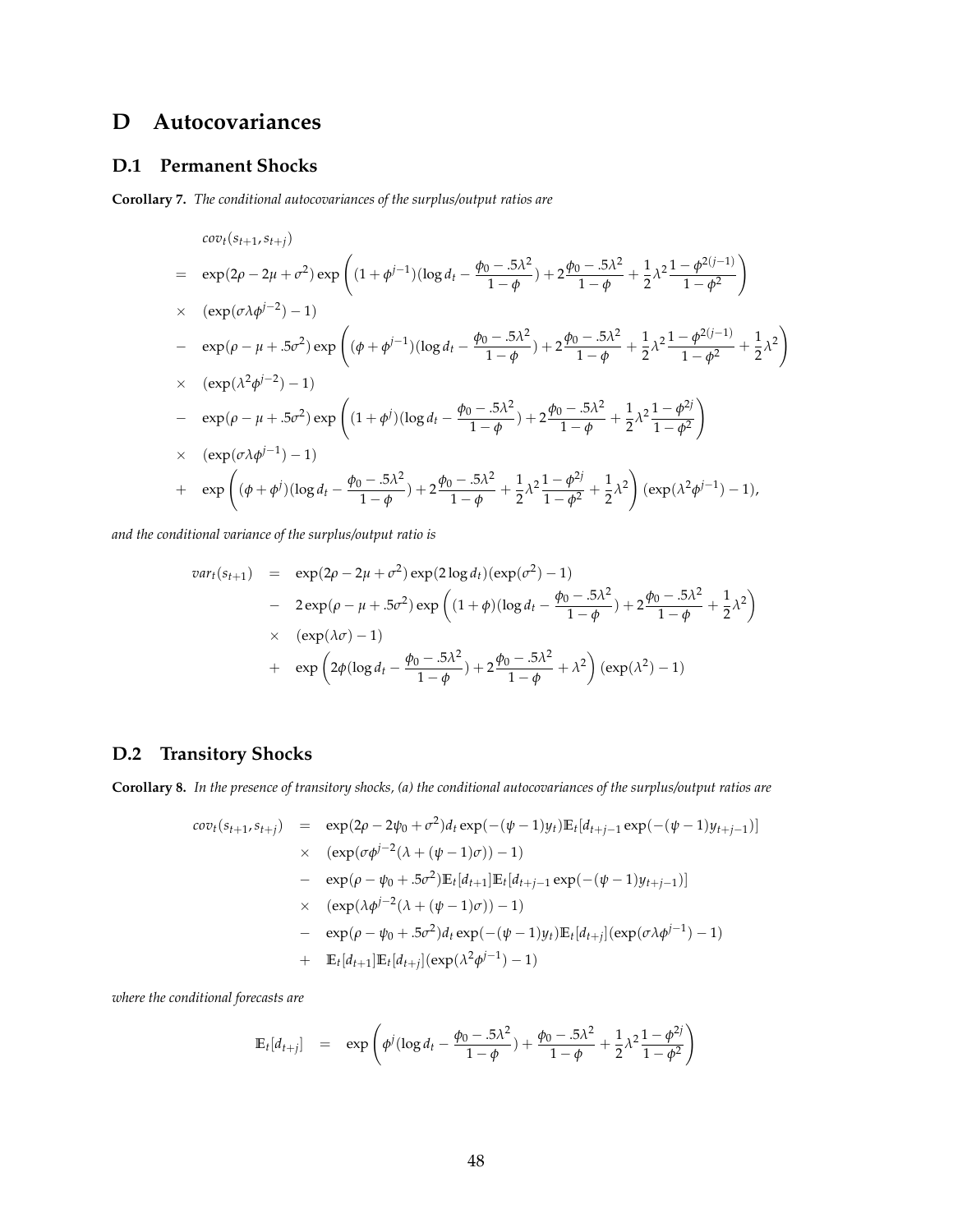$$
\begin{split} &\mathbb{E}_{t}[\exp(\log d_{t+j-1} - (\psi - 1)y_{t+j-1})] \\ &= \exp\left(\phi^{j-1}(\log d_{t} - \frac{\phi_{0} - .5\lambda^{2}}{1 - \phi}) + \frac{\phi_{0} - .5\lambda^{2}}{1 - \phi} - (\psi - 1)\psi^{j-1}(y_{t} - \frac{\psi_{0}}{1 - \psi}) - (\psi - 1)\frac{\psi_{0}}{1 - \psi}\right. \\ &\left. + \frac{1}{2}\sum_{k=0}^{j-2}(\phi^{k}\lambda + \psi^{k}(\psi - 1)\sigma)^{2}\right) \end{split}
$$

*(b) The conditional variance of the surplus/output ratio is*

$$
var_t(s_{t+1}) = \exp(2\rho - 2\psi_0 + \sigma^2) \exp(2\log d_t - 2(\psi - 1)y_t)(\exp(\sigma^2) - 1)
$$
  
-  $2 \exp(\rho - \psi_0 + .5\sigma^2) \exp\left((1 + \phi)(\log d_t - \frac{\phi_0 - .5\lambda^2}{1 - \phi}) + 2\frac{\phi_0 - .5\lambda^2}{1 - \phi} + \frac{1}{2}\lambda^2 - (\psi - 1)y_t\right)$   
 $\times (\exp(\lambda\sigma) - 1)$   
+  $\exp\left(2\phi(\log d_t - \frac{\phi_0 - .5\lambda^2}{1 - \phi}) + 2\frac{\phi_0 - .5\lambda^2}{1 - \phi} + \lambda^2\right)(\exp(\lambda^2) - 1)$ 

# **E Proofs**

# **E.1 Proof of Eq. [\(1\)](#page-6-0) in [Jiang, Lustig, Van Nieuwerburgh, and Xiaolan](#page-38-1) [\(2019\)](#page-38-1)**

Proof. All objects in this appendix are in nominal terms but we drop the superscript <sup>\$</sup> for ease of notation. The government faces the following one-period budget constraint:

$$
G_t - T_t + Q_{t-1}^1 = \sum_{h=1}^H (Q_t^h - Q_{t-1}^{h+1}) P_t^h,
$$

where  $G_t$  is total nominal government spending,  $T_t$  is total nominal government revenue,  $Q_t^h$  is the number of nominal zero-coupon bonds of maturity *h* outstanding in period *t* each promising to pay back \$1 at time  $t + h$ , and  $P_t^h$  is today's price for a *h*-period zero-coupon bond with \$1 face value. A unit of *h* + 1-period bonds issued at *t* − 1 becomes a unit of *h*-period bonds in period *t*. That is, the stock of bonds evolves of each maturity evolves according to  $Q_t^h=Q_{t-1}^{h+1}+\Delta Q_t^h$ . Note that this notation can easily handle coupon-bearing bonds. For any bond with deterministic cash-flow sequence, we can write the price (present value) of the bond as the sum of the present values of each of its coupons.

The left-hand side of the budget constraint denotes new financing needs in the current period, due to primary deficit *G* − *T* and one-period debt from last period that is now maturing. The right hand side shows that the money is raised by issuing new bonds of various maturities. Alternatively, we can write the budget constraint as total expenses equalling total income:

$$
G_t + Q_{t-1}^1 + \sum_{h=1}^H Q_{t-1}^{h+1} P_t^h = T_t + \sum_{h=1}^H Q_t^h P_t^h,
$$

We can now iterate the budget constraint forward. The period *t* constraint is given by:

$$
T_t - G_t = Q_{t-1}^1 - Q_t^1 P_t^1 + Q_{t-1}^2 P_t^1 - Q_t^2 P_t^2 + Q_{t-1}^3 P_t^2 - Q_t^3 P_t^3
$$
  
+ 
$$
\cdots - Q_t^H P_t^H + Q_{t-1}^{H+1} P_t^H.
$$

Consider the period- $t + 1$  constraint,

$$
T_{t+1} - G_{t+1} = Q_t^1 - Q_{t+1}^1 P_{t+1}^1 + Q_t^2 P_{t+1}^1 - Q_{t+1}^2 P_{t+1}^2 + Q_t^3 P_{t+1}^2 - Q_{t+1}^3 P_{t+1}^3
$$
  

$$
+ \cdots - Q_{t+1}^H P_{t+1}^H + Q_t^{H+1} P_{t+1}^H.
$$

*and*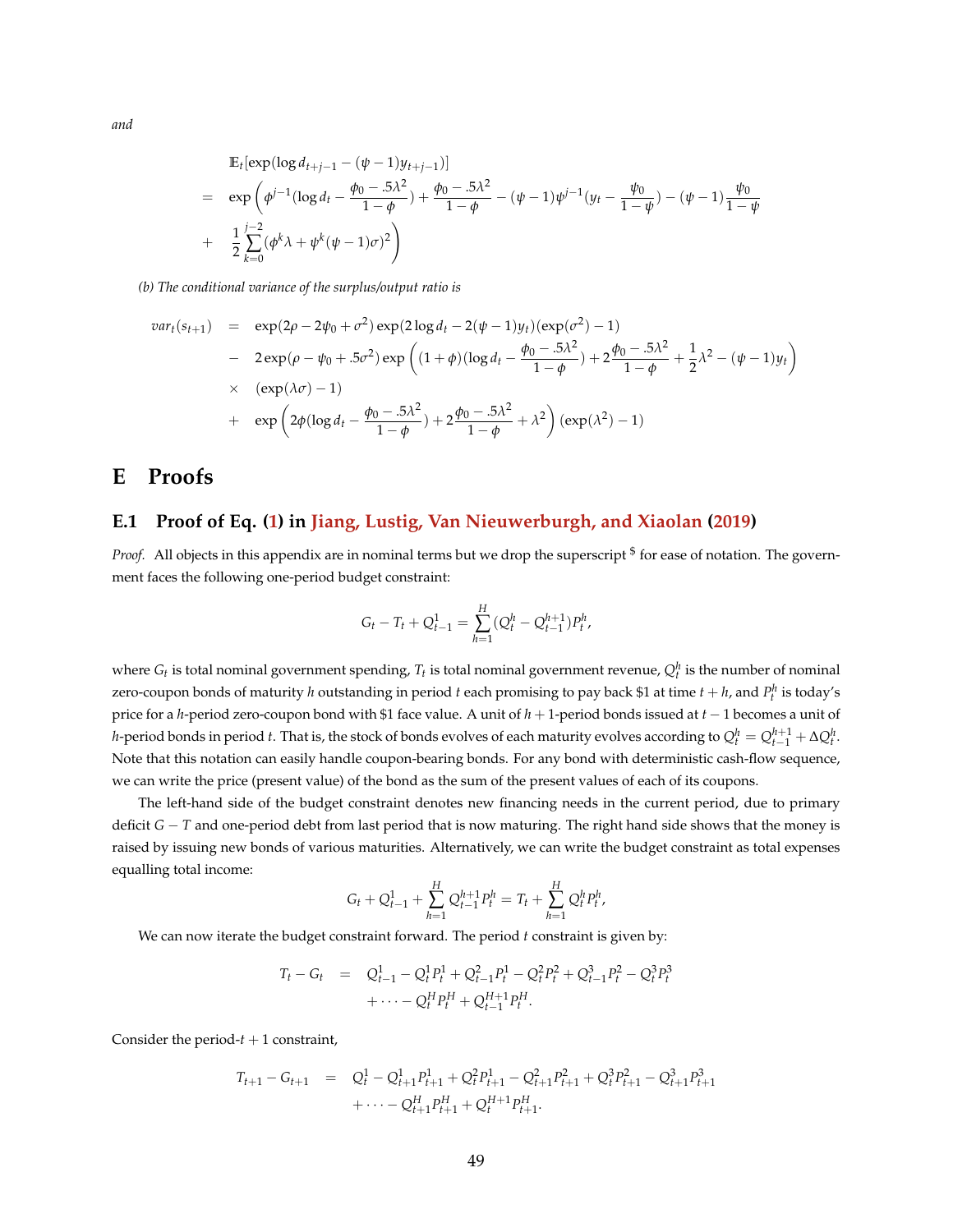multiply both sides by *Mt*+<sup>1</sup> , and take expectations conditional on time *t*:

$$
\mathbb{E}_{t} \left[ M_{t+1}(T_{t+1} - G_{t+1}) \right] = Q_{t}^{1} P_{t}^{1} - \mathbb{E}_{t} [Q_{t+1}^{1} M_{t+1} P_{t+1}^{1}] + Q_{t}^{2} P_{t}^{2} - \mathbb{E}_{t} [Q_{t+1}^{2} M_{t+1} P_{t+1}^{2}] + Q_{t}^{3} P_{t}^{3}
$$

$$
- \mathbb{E}_{t} [Q_{t+1}^{3} M_{t+1} P_{t+1}^{3}] + \cdots + Q_{t}^{H} P_{t}^{H}
$$

$$
- \mathbb{E}_{t} [Q_{t+1}^{H} M_{t+1} P_{t+1}^{H}] + Q_{t}^{H+1} P_{t}^{H+1},
$$

where we use the asset pricing equations  $\mathbb{E}_t[M_{t+1}] = P_t^1$ ,  $\mathbb{E}_t[M_{t+1}P_{t+1}^1] = P_t^2$ ,  $\cdots$ ,  $\mathbb{E}_t[M_{t+1}P_{t+1}^{H-1}] = P_t^H$ , and  $\mathbb{E}_t[M_{t+1}P_{t+1}^H] = P_t^{H+1}.$ 

Consider the period  $t + 2$  constraint, multiplied by  $M_{t+1}M_{t+2}$  and take time-t expectations:

$$
\mathbb{E}_{t}[M_{t+1}M_{t+2}(T_{t+2}-G_{t+2})] = \mathbb{E}_{t}[Q_{t+1}^{1}M_{t+1}P_{t+1}^{1}] - \mathbb{E}_{t}[Q_{t+2}^{1}M_{t+1}M_{t+2}P_{t+2}^{1}] + \mathbb{E}_{t}[Q_{t+1}^{2}M_{t+1}P_{t+1}^{2}]
$$
  
\n
$$
- \mathbb{E}_{t}[Q_{t+2}^{2}M_{t+1}M_{t+2}P_{t+2}^{2}] + \mathbb{E}_{t}[Q_{t+1}^{3}M_{t+1}P_{t+1}^{3}] - \cdots
$$
  
\n
$$
+ \mathbb{E}_{t}[Q_{t+1}^{H}M_{t+1}P_{t+1}^{H}] - \mathbb{E}_{t}[Q_{t+2}^{H}M_{t+1}M_{t+2}P_{t+2}^{H}]
$$
  
\n
$$
+ \mathbb{E}_{t}[Q_{t+1}^{H+1}M_{t+1}P_{t+1}^{H+1}],
$$

where we used the law of iterated expectations and  $\mathbb{E}_{t+1}[M_{t+2}] = P_{t+1}^1$ ,  $\mathbb{E}_{t+1}[M_{t+2}P_{t+2}^1] = P_{t+1}^2$ , etc.

Note how identical terms with opposite signs appear on the right-hand side of the last two equations. Adding up the expected discounted surpluses at  $t$ ,  $t + 1$ , and  $t + 2$  we get:

$$
T_t - G_t + \mathbb{E}_t [M_{t+1}(T_{t+1} - G_{t+1})] + \mathbb{E}_t [M_{t+1}M_{t+2}(T_{t+2} - G_{t+2})] = \sum_{h=0}^H Q_{t-1}^{h+1} P_t^h +
$$
  
-
$$
\mathbb{E}_t [Q_{t+2}^1M_{t+1}M_{t+2}P_{t+2}^1] - \mathbb{E}_t [Q_{t+2}^2M_{t+1}M_{t+2}P_{t+2}^2] - \cdots - \mathbb{E}_t [Q_{t+2}^HM_{t+1}M_{t+2}P_{t+2}^H].
$$

Similarly consider the one-period government budget constraints at times  $t + 3$ ,  $t + 4$ , etc. Then add up all oneperiod budget constraints. Again, the identical terms appear with opposite signs in adjacent budget constraints. These terms cancel out upon adding up the budget constraints. Adding up all the one-period budget constraints until horizon  $t + J$ , we get:

$$
\sum_{h=0}^{H} Q_{t-1}^{h+1} P_t^h = \mathbb{E}_t \left[ \sum_{j=0}^{J} M_{t,t+j} (T_{t+j} - G_{t+j}) \right] + \mathbb{E}_t \left[ M_{t,t+J} \sum_{h=1}^{H} Q_{t+j}^h P_{t+j}^h \right]
$$

where we used the cumulate SDF notation  $M_{t,t+j} = \prod_{i=0}^{j} M_{t+i}$  and by convention  $M_{t,t} = M_t = 1$  and  $P_t^0 = 1$ . The market value of the outstanding government bond portfolio equals the expected present discount value of the surpluses over the next *J* years plus the present value of the government bond portfolio that will be outstanding at time *t* + *J*. The latter is the cost the government will face at time  $t + J$  to finance its debt, seen from today's vantage point.

We can now take the limit as  $J \rightarrow \infty$ :

$$
\sum_{h=0}^{H} Q_{t-1}^{h+1} P_t^h = \mathbb{E}_t \left[ \sum_{j=0}^{\infty} M_{t,t+j} (T_{t+j} - G_{t+j}) \right] + \lim_{J \to \infty} \mathbb{E}_t \left[ M_{t,t+J} \sum_{h=1}^{H} Q_{t+J}^h P_{t+J}^h \right].
$$

We obtain that the market value of the outstanding debt inherited from the previous period equals the expected presentdiscounted value of the primary surplus stream  $\{T_{t+j} - G_{t+j}\}$  plus the discounted market value of the debt outstanding in the infinite future.

Consider the TVC:

$$
\lim_{J\to\infty}\mathbb{E}_t\left[M_{t,t+J}\sum_{h=1}^H Q_{t+J}^h P_{t+J}^h\right]=0.
$$

which says that while the market value of the outstanding debt may be growing as time goes on, it cannot be growing faster than the stochastic discount factor. Otherwise there is a government debt bubble.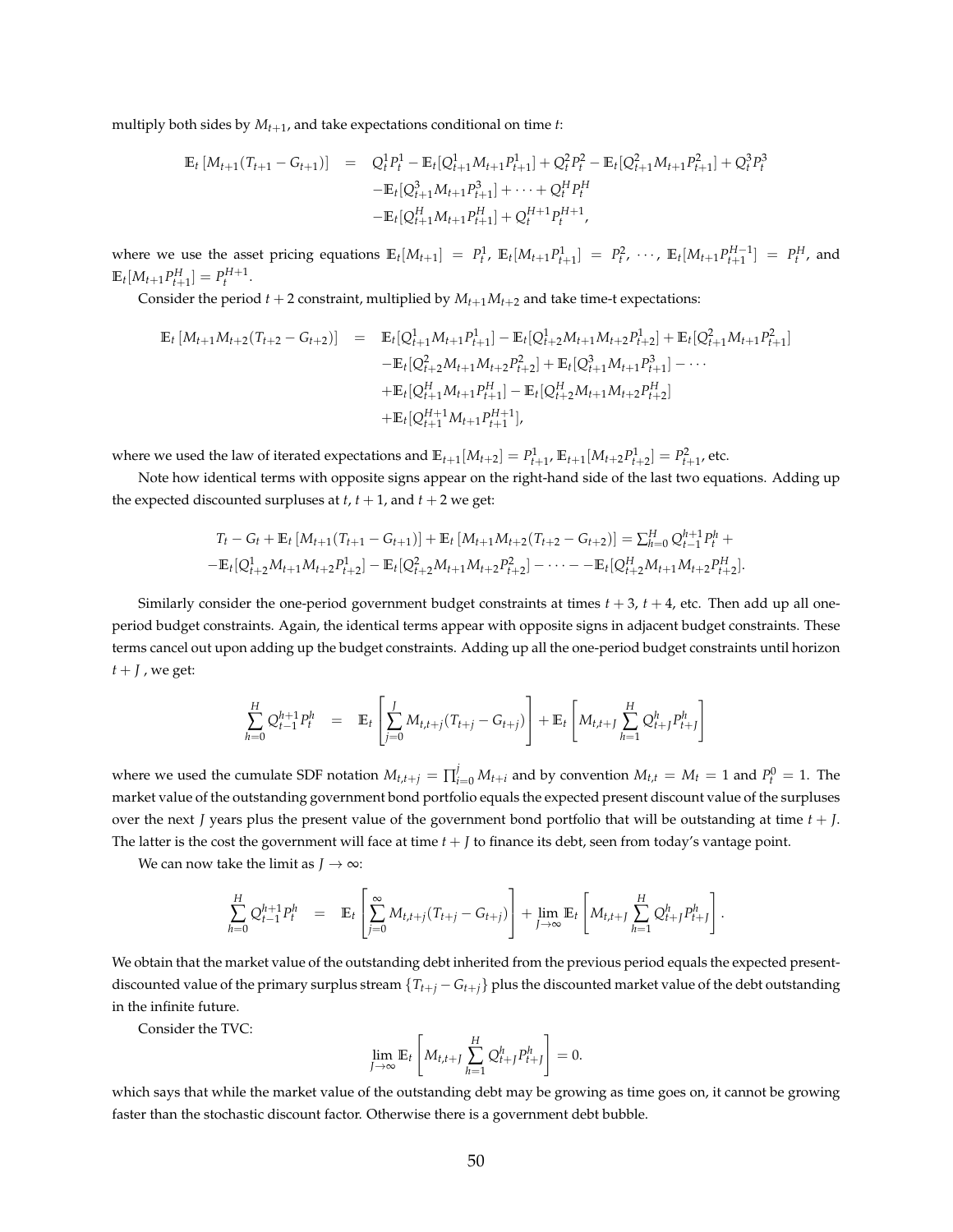If the TVC is satisfied, the outstanding debt today, *Bt* , reflects the expected present-discounted value of the current and all future primary surpluses:

$$
B_t = \sum_{h=0}^H Q_{t-1}^{h+1} P_t^h = \mathbb{E}_t \left[ \sum_{j=0}^\infty M_{t,t+j} (T_{t+j} - G_{t+j}) \right].
$$

This is equation [\(1\)](#page-6-0) in the main text.

#### **E.2 Proof of Proposition [1](#page-8-0)**

*Proof.* From the investor's Euler equation  $\mathbb{E}_t[M_{t+1}(R_{t+1}^i-R_t^f)]=0$ , we know that the expected excess return on the tax claim, spending claim, and debt claims are given by

$$
\mathbb{E}_{t}\left[R_{t+1}^{T} - R_{t}^{f}\right] = \frac{-cov_{t}\left(M_{t+1}, R_{t+1}^{T}\right)}{\mathbb{E}_{t}[M_{t+1}]} = \frac{-cov_{t}\left(M_{t+1}, R_{t+1}^{T}\right)}{var_{t}[M_{t+1}]} \frac{var_{t}[M_{t+1}]}{\mathbb{E}_{t}[M_{t+1}]} = \beta_{t}^{T} \lambda_{t},
$$
\n
$$
\mathbb{E}_{t}\left[R_{t+1}^{G} - R_{t}^{f}\right] = \frac{-cov_{t}\left(M_{t+1}, R_{t+1}^{G}\right)}{\mathbb{E}_{t}[M_{t+1}]} = \frac{-cov_{t}\left(M_{t+1}, R_{t+1}^{G}\right)}{var_{t}[M_{t+1}]} \frac{var_{t}[M_{t+1}]}{\mathbb{E}_{t}[M_{t+1}]} = \beta_{t}^{G} \lambda_{t},
$$
\n
$$
\mathbb{E}_{t}\left[R_{t+1}^{D} - R_{t}^{f}\right] = \frac{-cov_{t}\left(M_{t+1}, R_{t+1}^{D}\right)}{\mathbb{E}_{t}[M_{t+1}]} = \frac{-cov_{t}\left(M_{t+1}, R_{t+1}^{D}\right)}{var_{t}[M_{t+1}]} \frac{var_{t}[M_{t+1}]}{\mathbb{E}_{t}[M_{t+1}]} = \beta_{t}^{D} \lambda_{t}.
$$

| _ |  |
|---|--|
|   |  |
|   |  |
|   |  |
|   |  |
|   |  |

#### **E.3 Proof of Proposition [2](#page-10-0)**

*Proof.* Part (a) is proven in the text. What follows is the proof for part (b). Consider a government that only issues risk-free debt. Note that the surplus at  $t + 1$  is given by the government budget constraint:

$$
S_{t+1} = d_t Y_t R_t^f - d_{t+1} Y_{t+1},
$$

and the surplus at  $t + 2$  is given by:

$$
S_{t+2} = d_{t+1}Y_{t+1}R_{t+1}^f - d_{t+2}Y_{t+2}.
$$

**Debt Policy depends on current shock** Suppose the government commits to an arbitrary perturbation of the debt/output ratio at each date t+k, *dt*+*<sup>k</sup>* , by an amount ∆*t*+*<sup>k</sup>* (*εt*+*<sup>k</sup>* ) which only depends on the shock realization in the current period. Then the new surplus at  $t + 1$  is:

$$
\tilde{S}_{t+1} = d_t Y_t R_t^f - (d_{t+1} + \Delta_{t+1}(\varepsilon_{t+1})) Y_{t+1},
$$

and the new surplus at  $t + 2$  is given by:

$$
\tilde{S}_{t+2} = R_{t+1}^f (d_{t+1} + \Delta_{t+1}(\varepsilon_{t+1})) Y_{t+1} - (d_{t+2} + \Delta_{t+2}(\varepsilon_{t+2})) Y_{t+2}.
$$

The sum of the discounted perturbed surpluses is:

$$
\begin{array}{rcl}\n\tilde{S}_{t+1} + \mathbb{E}_{t+1}[M_{t+1,t+2}\tilde{S}_{t+2}] & = & d_t Y_t R_t^f - \mathbb{E}_{t+1}[M_{t+1,t+2}(d_{t+2} + \Delta_{t+2}(\varepsilon_{t+2}))Y_{t+2}] \\
& = & S_{t+1} + \mathbb{E}_{t+1}[M_{t+1,t+2}S_{t+2}] - \mathbb{E}_{t+1}[M_{t+1,t+2}\Delta_{t+2}(\varepsilon_{t+2})Y_{t+2}]\n\end{array}
$$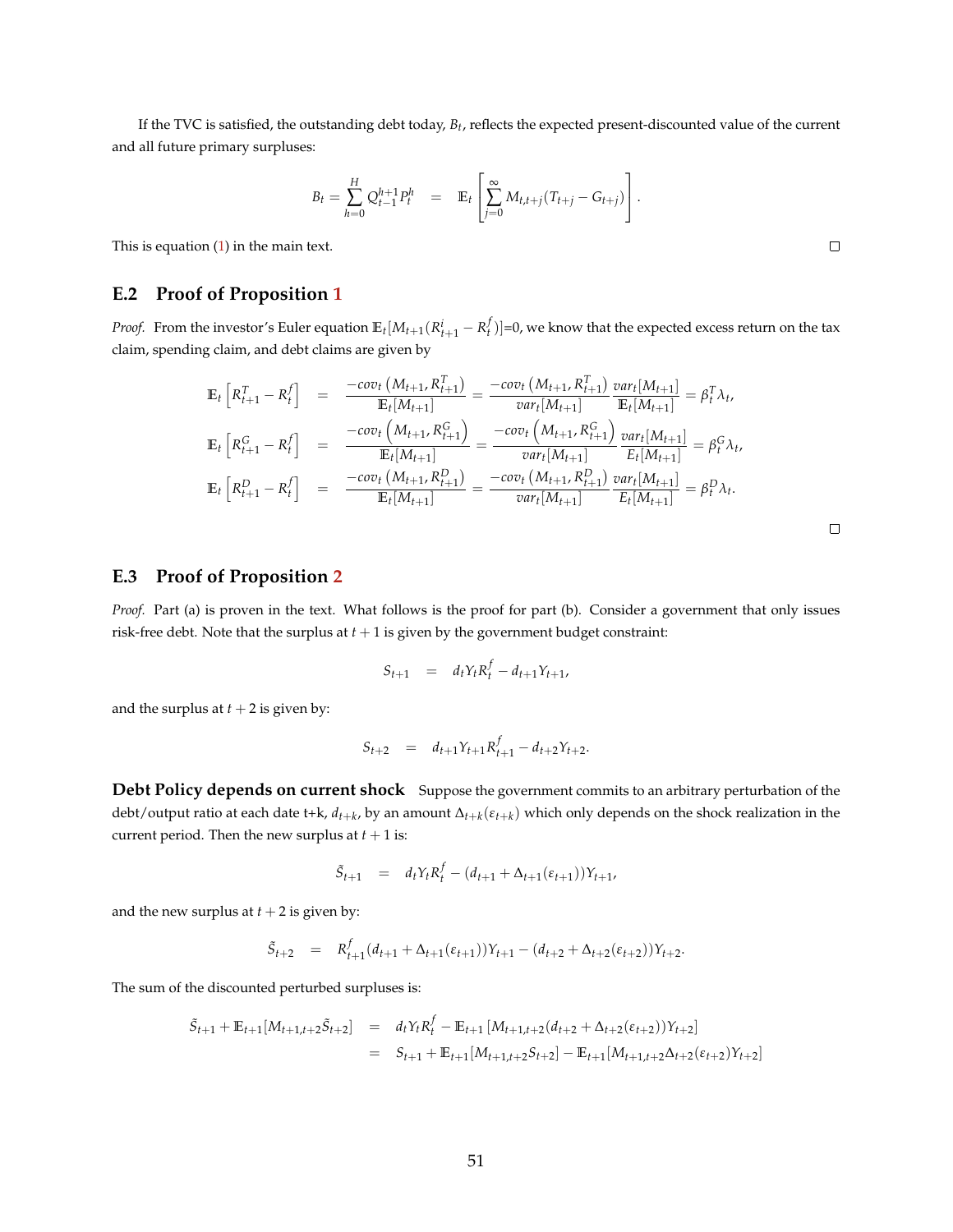The innovation in the discounted surpluses is unchanged

$$
(\mathbb{E}_{t+1} - \mathbb{E}_t)(\tilde{S}_{t+1} + \mathbb{E}_{t+1}[M_{t+1,t+2}\tilde{S}_{t+2}]) = (\mathbb{E}_{t+1} - \mathbb{E}_t)(S_{t+1} + \mathbb{E}_{t+1}[M_{t+1,t+2}\tilde{S}_{t+2}])
$$

because

$$
(\mathbb{E}_{t+1} - \mathbb{E}_t)[M_{t+1,t+2}\Delta_{t+2}(\varepsilon_{t+2})Y_{t+2}] = 0.
$$

The last statement follows from the fact that  $\Delta_{t+2}$  only depends on  $\varepsilon_{t+2}$  on not on  $\varepsilon_{t+1}$ . Moreover, the discounted surplus summed over periods  $t + 1$  and  $t + 2$  does not change in response to a shock at time  $t + 1$ :

$$
(\mathbb{E}_{t+1} - \mathbb{E}_t)(S_{t+1} + \mathbb{E}_{t+1}[M_{t+1,t+2}S_{t+2}]) = 0
$$

because

$$
(\mathbb{E}_{t+1} - \mathbb{E}_t)[M_{t+1,t+2}d_{t+2}(\varepsilon_{t+2})Y_{t+2}] = 0.
$$

The debt issuance policy at time  $t + 2$  only depends on  $\varepsilon_{t+2}$  on not on  $\varepsilon_{t+1}$ . This argument readily extends to the sum of any number of future discounted surplus terms.

**Debt Policy depends on current and one-period lagged shock** Next, suppose the government commits to an arbitrary perturbation of  $d_{t+k}$  by  $\Delta_{t+k}(\epsilon_{t+k}^2)$ , where  $\epsilon_{t+k}^2 \equiv (\epsilon_{t+k}, \epsilon_{t+k-1})$ . Then we know that the new surpluses at  $t + 1$ ,  $t + 2$ , and  $t + 3$  are given by:

$$
\begin{array}{rcl}\n\tilde{S}_{t+1} & = & R_t^f d_t Y_t - (d_{t+1} + \Delta_{t+1}(\varepsilon_{t+1}^2)) Y_{t+1}, \\
\tilde{S}_{t+2} & = & R_{t+1}^f (d_{t+1} + \Delta_{t+1}(\varepsilon_{t+1}^2)) Y_{t+1} - (d_{t+2} + \Delta_{t+2}(\varepsilon_{t+2}^2)) Y_{t+2}, \\
\tilde{S}_{t+3} & = & R_{t+2}^f (d_{t+2} + \Delta_{t+2}(\varepsilon_{t+2}^2)) Y_{t+2}) - (d_{t+3} + \Delta_{t+3}(\varepsilon_{t+3}^2)) Y_{t+3}.\n\end{array}
$$

The discounted sum of surpluses under the new and the old debt issuance policy are:

$$
\tilde{S}_{t+1} + \mathbb{E}_{t+1}[M_{t+1,t+2}\tilde{S}_{t+2}] + \mathbb{E}_{t+2}[M_{t+1,t+3}\tilde{S}_{t+3}] = S_{t+1} + \mathbb{E}_{t+1}[M_{t+1,t+2}\tilde{S}_{t+2}] + \mathbb{E}_{t+2}[M_{t+2,t+3}\tilde{S}_{t+3}]] - \mathbb{E}_{t}[M_{t+1,t+3}\Delta_{t+3}(\varepsilon_{t+3},\varepsilon_{t+2})Y_{t+3}]
$$

The last term does not depend on  $\varepsilon_{t+1}$ 

$$
(\mathbb{E}_{t+1} - \mathbb{E}_t)[M_{t+1,t+3}\Delta_{t+3}(\varepsilon_{t+3}, \varepsilon_{t+2})Y_{t+3}] = 0.
$$

Hence, the innovation in the discounted surpluses summed over three years is unchanged:

$$
(\mathbb{E}_{t+1}-\mathbb{E}_t)(\tilde{S}_{t+1}+\mathbb{E}_{t+1}[M_{t+1,t+2}\tilde{S}_{t+2}])+\mathbb{E}_{t+1}[M_{t+1,t+3}\tilde{S}_{t+3}])=(\mathbb{E}_{t+1}-\mathbb{E}_t)(S_{t+1}+\mathbb{E}_{t+1}[M_{t+1,t+2}S_{t+2}]+\mathbb{E}_{t+1}[M_{t+1,t+3}S_{t+3}]).
$$

Furthermore, the news in this discounted sum of surpluses is zero

$$
(\mathbb{E}_{t+1} - \mathbb{E}_t)(S_{t+1} + \mathbb{E}_{t+1}[M_{t+1,t+2}S_{t+2}] + \mathbb{E}_{t+1}[M_{t+1,t+3}S_{t+3}]) = 0.
$$

because

$$
(\mathbb{E}_{t+1} - \mathbb{E}_t)[M_{t+1,t+3}d_{t+3}(\varepsilon_{t+3}, \varepsilon_{t+2})Y_{t+3}] = 0.
$$

In other words, if there is a shock at time *t* + 1, then the debt issuance policy and the surplus dynamics respond to this shock but the cumulative discounted surplus measured over periods  $t + 1$  to  $t + 3$  does not.

The general result for a debt policy with limited history dependence,  $\Delta_{t+k}(\varepsilon_{t+k}^h)$ ), follows by induction.  $\Box$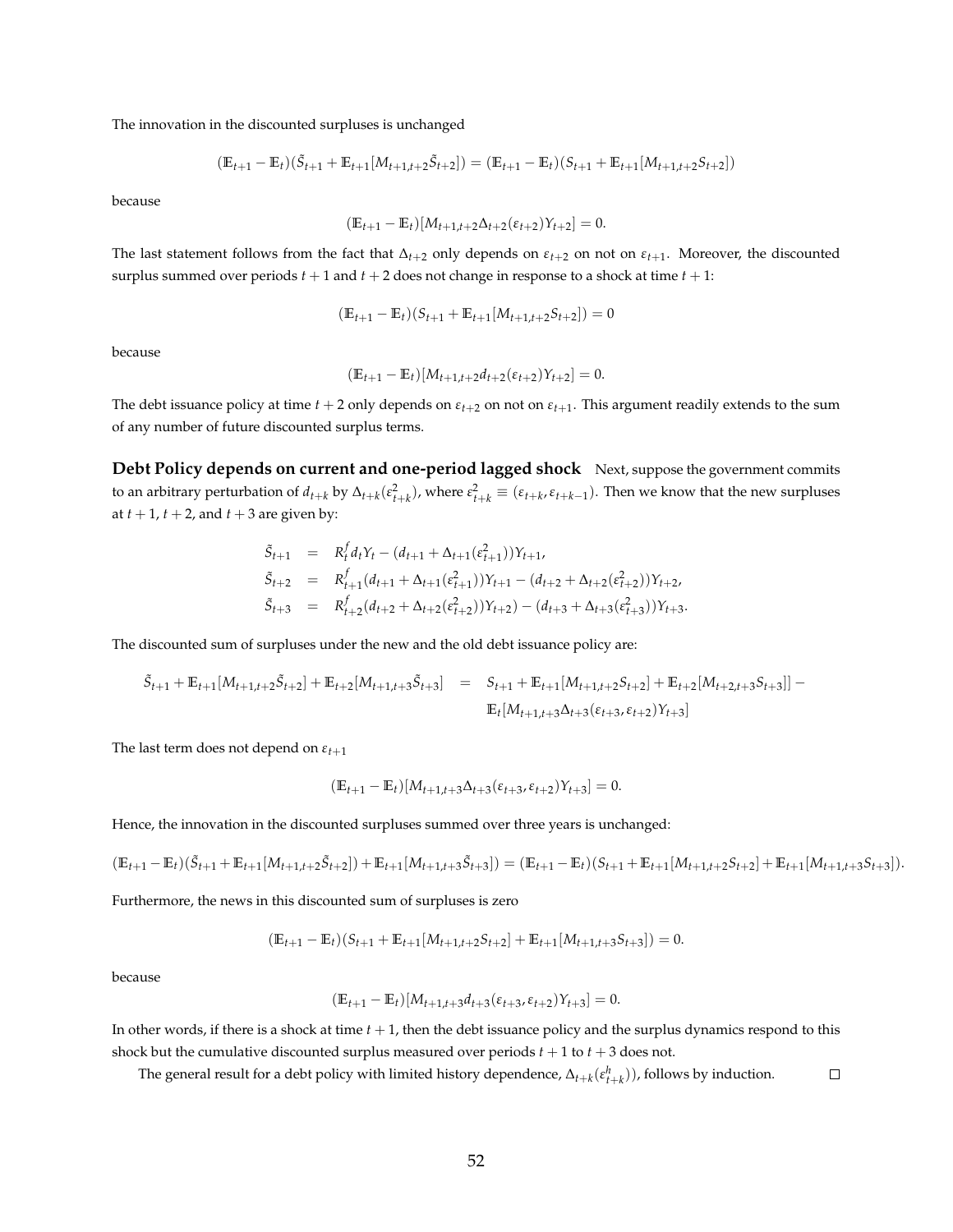### **E.4 Proof of Proposition [3](#page-12-0)**

*Proof.* We start from the one-period budget constraint:

$$
T_t = G_t - (D_t - R_{t-1}^f D_{t-1}).
$$

With TVC,

$$
R_{t-1}^f D_{t-1} = S_t + D_t = S_t + \frac{R_t^f D_t}{R_t^f} = S_t + \mathbb{E}_t[\exp(m_{t,t+1})R_t^f D_t],
$$
  
=  $S_t + \mathbb{E}_t[\exp(m_{t,t+1})(S_{t+1} + \exp(m_{t+1,t+2})R_{t+1}^f D_{t+1})] = \mathbb{E}_t[\sum_{k=0}^{\infty} M_{t,t+k}S_{t+k}].$ 

So, this implies that we can state the value of outstanding debt at *t*:

$$
R_t^f D_t = \mathbb{E}_{t+1} \left[ \sum_{k=0}^{\infty} \exp(m_{t+1,t+1+k}) S_{t+1+k} \right] = \mathbb{E}_{t+1} \left[ \sum_{k=1}^{\infty} \exp(m_{t+1,t+k}) S_{t+k} \right]
$$
  

$$
D_t = \mathbb{E}_t \left[ \exp(m_{t,t+1}) \right] \mathbb{E}_{t+1} \left[ \sum_{k=1}^{\infty} \exp(m_{t+1,t+k}) S_{t+k} \right]
$$

Note that *Dt* is *t*-measurable,

$$
D_t = \mathbb{E}_t[\sum_{k=1}^{\infty} M_{t,t+k} S_{t+k}],
$$

and the measurability condition for risk-free debt is satisfied:

$$
(\mathbb{E}_{t+1} - \mathbb{E}_t) [\sum_{k=1}^{\infty} M_{t,t+k} S_{t+k}] = 0.
$$

Conjecture the pricing of the surplus strip is

$$
\mathbb{E}_t \left[ M_{t,t+k} Y_{t+k} \right] = \xi_k Y_t \tag{10}
$$

for  $k \geq 0$ . Then the pricing of the first spending strip is

$$
\mathbb{E}_{t} \left[ \exp(m_{t,t+1}) Y_{t+1} \right] = \exp(-\rho - \frac{1}{2}\gamma^{2} + \mu + \frac{1}{2}(\gamma - 1)^{2}) Y_{t},
$$
  

$$
\xi_{1} Y_{t} = \exp(-\rho - \frac{1}{2}\gamma^{2} + \mu + \frac{1}{2}(\gamma - \sigma)^{2}) Y_{t}.
$$

Similarly, the pricing of the second spending strip is

$$
\mathbb{E}_{t} \left[ \exp(m_{t,t+2}) Y_{t+2} \right] = \mathbb{E}_{t} \left[ \exp(m_{t,t+1}) \mathbb{E}_{t+1} \left[ \exp(m_{t+1,t+2}) Y_{t+2} \right] \right],
$$
\n
$$
= \mathbb{E}_{t} \left[ \exp(m_{t,t+1}) \xi_{1} Y_{t+1} \right],
$$
\n
$$
\xi_{2} Y_{t} = \xi_{1} \mathbb{E}_{t} \left[ \exp(m_{t,t+1} + \mu + \varepsilon_{t+1}) \right] Y_{t},
$$
\n
$$
= \xi_{1} \exp(-\rho - \frac{1}{2} \gamma^{2} + \mu + \frac{1}{2} (\gamma - \sigma)^{2}) Y_{t}.
$$

The price of the output strips is given by

$$
\begin{array}{rcl}\n\mathbb{E}_t \left[ M_{t,t+k} Y_{t+k} \right] & = & \xi_k Y_t, \text{ where} \\
\zeta_k & = & \xi_{k-1} \exp(-\rho - \frac{1}{2}\gamma^2 + \mu + \frac{1}{2}(\gamma - \sigma)^2), k \ge 1\n\end{array}
$$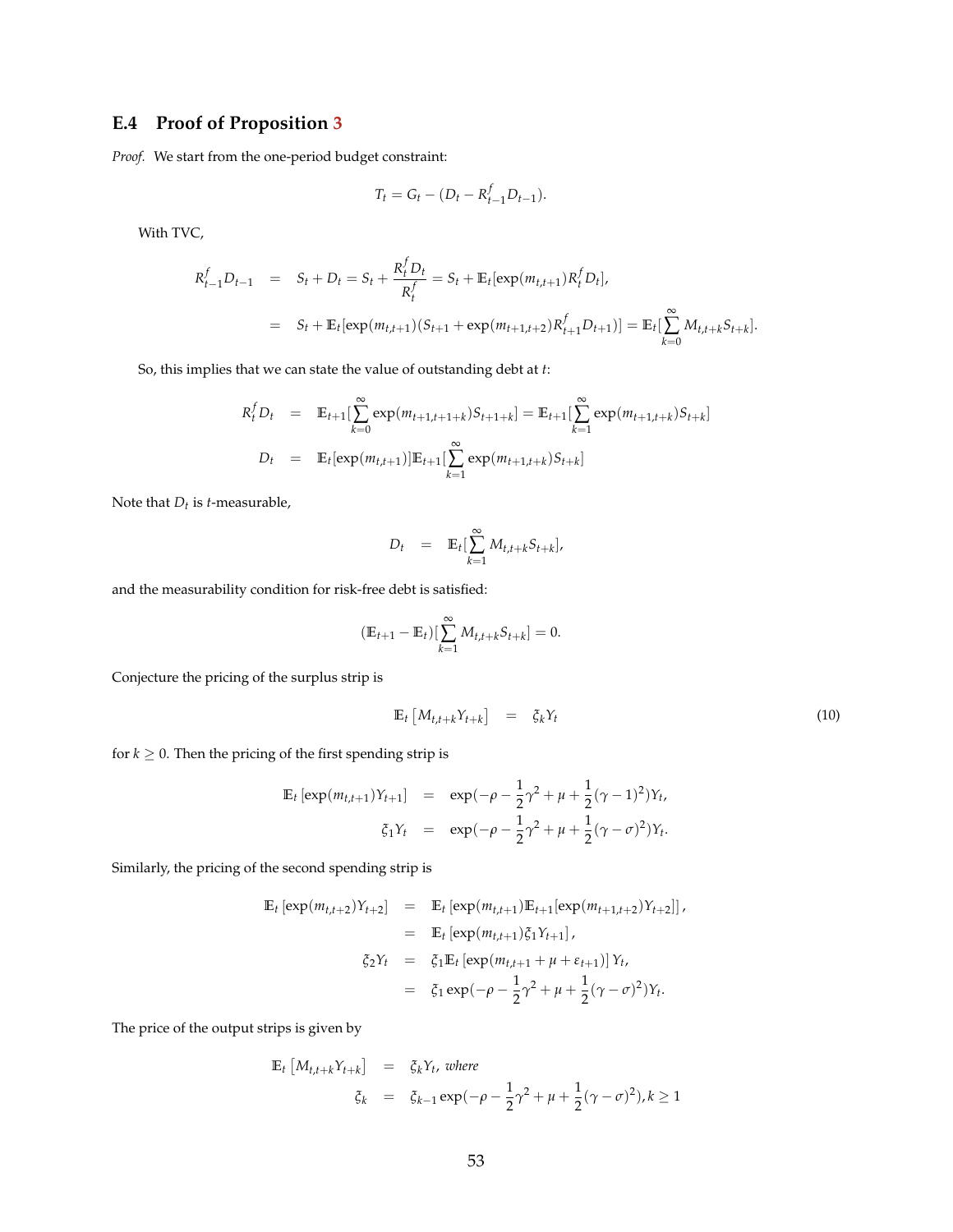$$
\xi_1
$$
 =  $\exp(-\rho - \frac{1}{2}\gamma^2 + \mu + \frac{1}{2}(\gamma - \sigma)^2).$ 

We define a *k*-period surplus strip as a claim to *St*+*<sup>k</sup>* . The price of the surplus strips is given by

$$
\begin{array}{rcl}\n\mathbb{E}_{t}\left[M_{t,t+k}S_{t+k}\right] & = & \chi_{k}Y_{t}, \text{ where} \\
\chi_{k} & = & \chi_{k-1}\exp(-\rho - \frac{1}{2}\gamma^{2} + \mu + \frac{1}{2}(\gamma - \sigma)^{2}), \\
\chi_{1} & = & d\left[1 - \exp(-\rho - \frac{1}{2}\gamma^{2} + \mu + \frac{1}{2}(\gamma - \sigma)^{2})\right].\n\end{array}
$$

To replicate safe debt, we short *dYt* risky strips to output next period, and we take a similarly sized long position in the risk-free. We implement the same strategy for all future output strips. Note that we cannot simply price these strips off the risk-free yield curve, even though the entire debt is risk-free.

The pricing of the first surplus strip is

$$
\mathbb{E}_{t} \left[ \exp(m_{t,t+1})S_{t+1} \right] = \mathbb{E}_{t} \left[ \exp(m_{t,t+1})\{-dY_{t+1} \left(1 - R_{t}^{f} \exp[-(\mu + \varepsilon_{t+1})]\right) \} \right],
$$
  
\n
$$
= -d\mathbb{E}_{t} \left[ \exp(m_{t,t+1})Y_{t+1} \right] + dY_{t}R_{t}^{f} \mathbb{E}_{t} \left[ \exp(m_{t,t+1}) \right],
$$
  
\n
$$
= -d\mathbb{E}_{t} \left[ \exp(m_{t,t+1})Y_{t+1} \right] + dY_{t},
$$
  
\n
$$
= -d\exp(-\rho - \frac{1}{2}\gamma^{2} + \mu + \frac{1}{2}(\gamma - \sigma)^{2})Y_{t} + dY_{t},
$$
  
\n
$$
= \left[ 1 - \exp(-\rho - \frac{1}{2}\gamma^{2} + \mu + \frac{1}{2}(\gamma - \sigma)^{2}) \right] dY_{t}.
$$
  
\n
$$
\chi_{1}Y_{t} = \left[ 1 - \exp(-\rho - \frac{1}{2}\gamma^{2} + \mu + \frac{1}{2}(\gamma - \sigma)^{2}) \right] dY_{t}.
$$

Similarly, the pricing of the second surplus strip is

$$
\begin{array}{rcl}\n\mathbb{E}_t \left[ \exp(m_{t,t+2}) S_{t+2} \right] & = & \mathbb{E}_t \left[ \exp(m_{t,t+1}) \mathbb{E}_{t+1} \left[ \exp(m_{t+1,t+2}) S_{t+2} \right] \right], \\
& = & \mathbb{E}_t \left[ \exp(m_{t,t+1}) \chi_1 Y_{t+1} \right], \\
& \chi_2 Y_t & = & \chi_1 \mathbb{E}_t \left[ \exp(m_{t,t+1} + \mu + \sigma \epsilon_{t+1}) \right] Y_t, \\
& = & \chi_1 \exp(-\rho - \frac{1}{2} \gamma^2 + \mu + \frac{1}{2} (\gamma - \sigma)^2) Y_t.\n\end{array}
$$

We short a risky strip to output 2 periods from now, and go long in the risk-free. The problem then becomes solving the fixed-point problem for the sequence *z<sup>k</sup>* :

$$
\chi_2 = \chi_1 \exp(-\rho - \frac{1}{2}\gamma^2 + \mu + \frac{1}{2}(\gamma - \sigma)^2),
$$
  
\n
$$
\chi_k = \chi_{k-1} \exp(-\rho - \frac{1}{2}\gamma^2 + \mu + \frac{1}{2}(\gamma - \sigma)^2).
$$

This fixed-point problem has a unique solution:

$$
\sum_{k=1}^{\infty} \chi_k = \chi_1(1 + K + K^2 + \ldots) = \frac{1}{1 - K}\chi_1 = d,
$$

where  $K = \exp(-\rho - \frac{1}{2}\gamma^2 + \mu + \frac{1}{2}(\gamma - \sigma)^2)$ . We also have the following TVC:

$$
\lim_{j\to\infty} \mathbb{E}_t \left[ m_{t,t+j} D_{t+j} \right] = \lim_{j\to\infty} d \mathbb{E}_t \left[ m_{t,t+j} Y_{t+j} \right] = 0.
$$

 $\Box$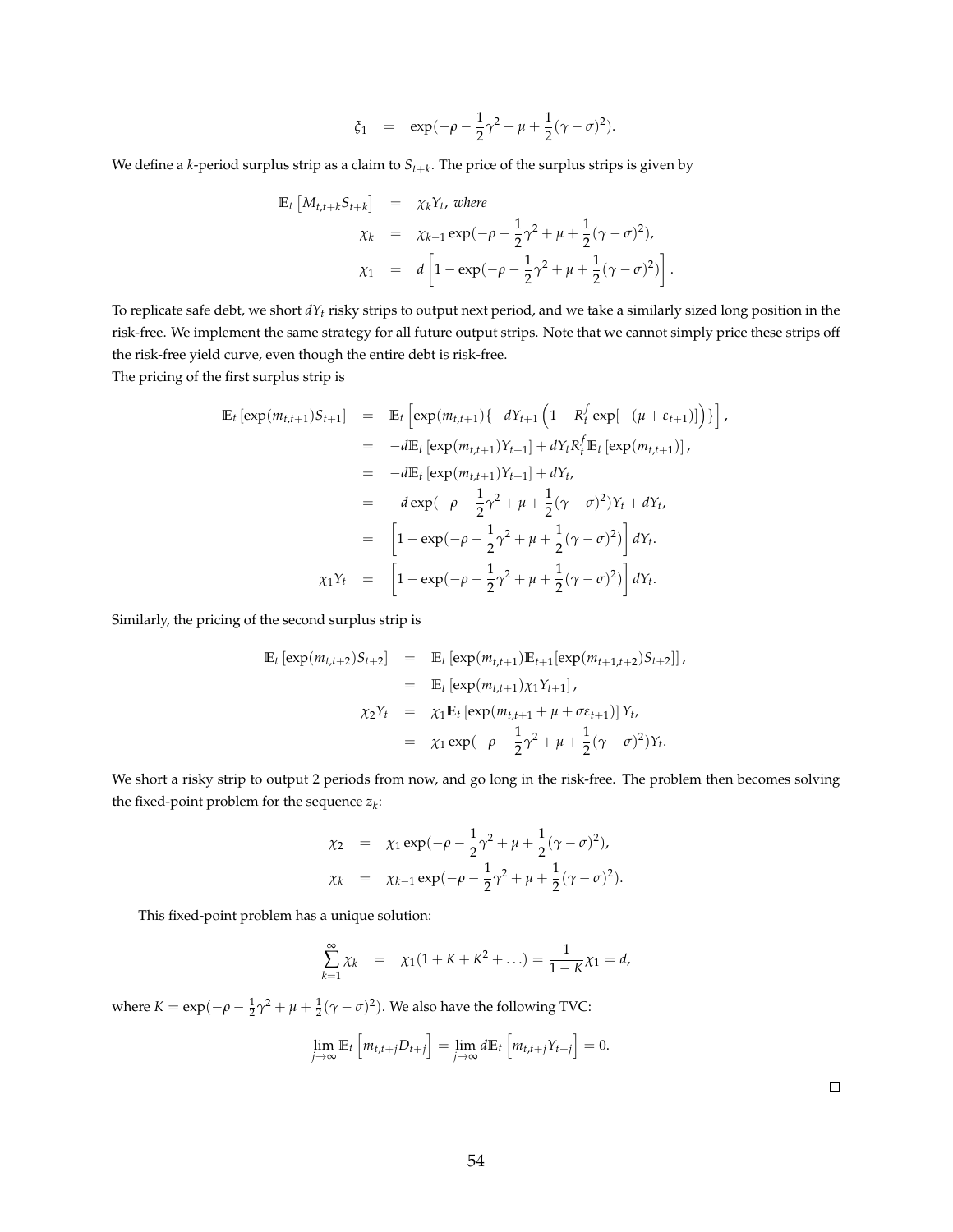### **E.5 Proof of Corollary [4](#page-13-0)**

*Proof.* From the gross risk-free rate xpression  $R_{t+1}^f = \exp(\rho)$  and the one-period government budget constraint, we get that:

$$
\frac{T_t}{Y_t} = x - d \left( 1 - R_{t-1}^f \frac{Y_{t-1}}{Y_t} \right),
$$

we have that the return on the tax claim can be stated as:

$$
R_{t+1}^T = \frac{P_{t+1}^T}{P_t^T - T_t} = \frac{(d + x \frac{\xi_1}{1 - \xi_1})Y_{t+1} + (x - d \left(1 - R_t^f \frac{Y_t}{Y_{t+1}}\right))Y_{t+1}}{(d + x \frac{\xi_1}{1 - \xi_1})Y_t}
$$
\n
$$
= \frac{x \frac{1}{1 - \xi_1}Y_{t+1}}{(d + x \frac{\xi_1}{1 - \xi_1})Y_t} + \frac{d \exp(\rho)}{(d + x \frac{\xi_1}{1 - \xi_1})}.
$$

Similarly, the return on the spending claim can be stated as:

$$
R_{t+1}^{G} = \frac{P_{t+1}^{G}}{P_{t}^{G} - G_{t}} = \frac{x \frac{\xi_{1}}{1 - \xi_{1}} Y_{t+1} + x Y_{t+1}}{x \frac{\xi_{1}}{1 - \xi_{1}} Y_{t}},
$$
  

$$
= \frac{x \frac{1}{1 - \xi_{1}} Y_{t+1}}{x \frac{\xi_{1}}{1 - \xi_{1}} Y_{t}}.
$$

Armed with these expressions, we get the following expression for the covariance:

$$
cov(R_{t+1}^T, M_{t,t+1}) = \frac{x \frac{\xi_1}{1-\xi_1}}{(d+x \frac{\xi_1}{1-\xi_1})} cov(R_{t+1}^G, M_{t,t+1}),
$$

which also translates to

$$
\mathbb{E}_t\left[R_{t+1}^T - R_t^f\right] = \frac{x \frac{\xi_1}{1-\xi_1}}{d+x \frac{\xi_1}{1-\xi_1}} \mathbb{E}_t\left[R_{t+1}^Y - R_t^f\right].
$$

#### **E.6 Proof of Proposition [5:](#page-16-0) Case of** *AR*(1)

*Proof.* From

$$
T_t = G_t - (D_t - R_{t-1}^f D_{t-1}).
$$

This implies that:

$$
\frac{T_t}{Y_t} = x - \left(d_t - R_{t-1}^f d_{t-1} \frac{Y_{t-1}}{Y_t}\right)
$$
  
= 
$$
x - \left(d_t - R_{t-1}^f d_{t-1} \exp[-(\mu + \sigma \epsilon_t)]\right).
$$

Assume that the debt/output ratio evolves according to a martingale process:  $d_t = d_{t-1} \exp(-\lambda \varepsilon_t - (1/2)\lambda^2)$ . To guarantee risk-free debt, the tax process has to satisfy

$$
\frac{T_t}{Y_t} = x - d_{t-1} \left( d_{t-1}^{\phi-1} \exp(\phi_0 - \lambda \varepsilon_t - (1/2)\lambda^2) - R_{t-1}^f \frac{Y_{t-1}}{Y_t} \right),
$$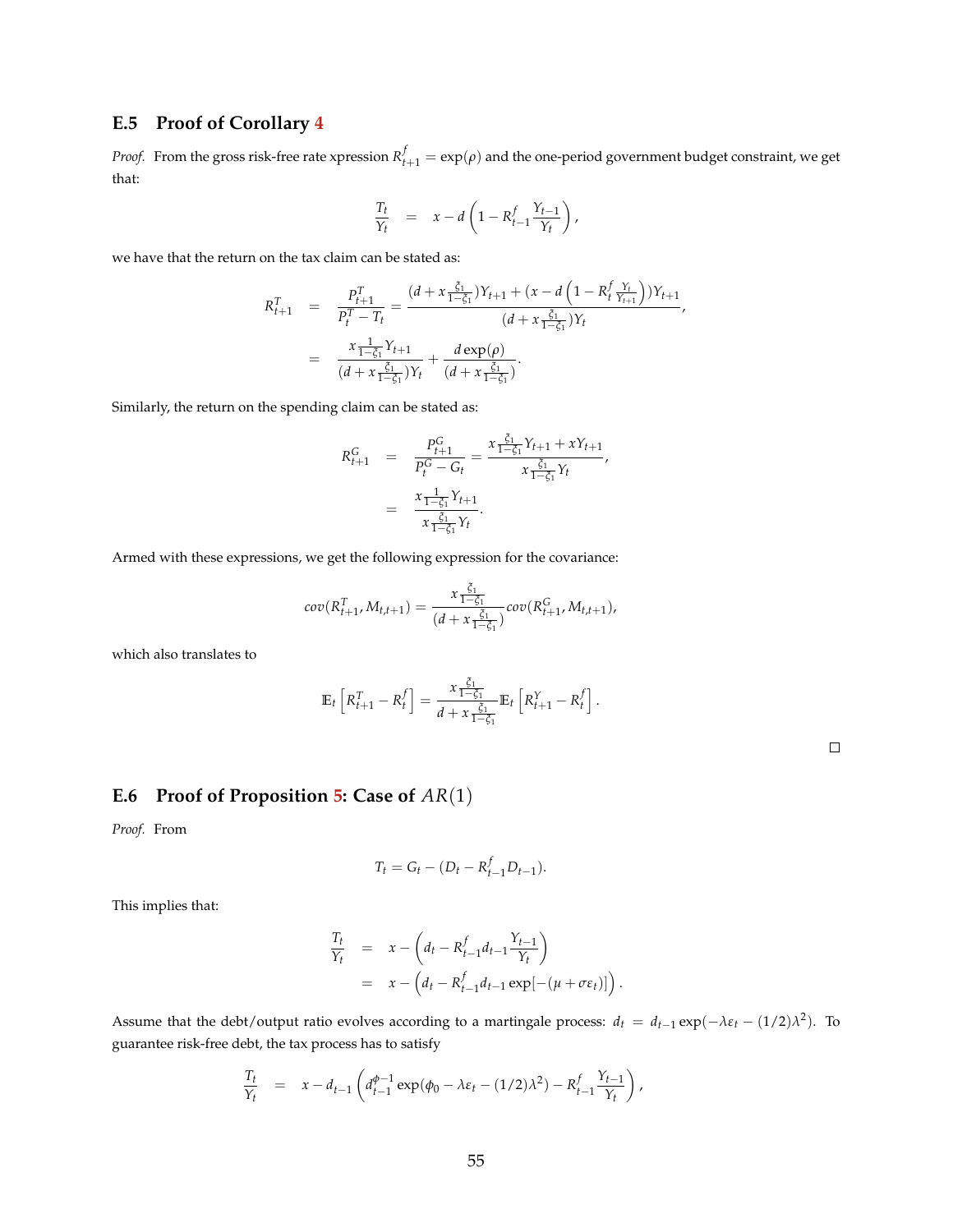$$
= x - d_{t-1} \left( d_{t-1}^{\phi-1} \exp(\phi_0 - \lambda \varepsilon_t - (1/2)\lambda^2) - R_{t-1}^f \exp[-(\mu + \sigma \varepsilon_t)] \right).
$$

The surplus process that results is given by:

$$
\frac{S_t}{Y_t} = d_{t-1} R_{t-1}^f \exp[-(\mu + \sigma \varepsilon_t)] - d_{t-1}^\phi \exp(\phi_0 - \lambda \varepsilon_t - \frac{1}{2} \lambda^2).
$$

We conjecture that the price of the surplus strips is given by:

$$
\mathbb{E}_t \left[ M_{t,t+k} S_{t+k} \right] = (\chi_{k,t} - \psi_{k,t}) Y_t.
$$

The pricing of the first surplus strip is

$$
\begin{split} \mathbb{E}_{t} \left[ \exp(m_{t,t+1}) S_{t+1} \right] &= \mathbb{E}_{t} \left[ \exp(m_{t,t+1}) \{ -Y_{t+1} \left( d_{t+1} - R_{t}^{f} d_{t} \exp[-(\mu + \sigma \varepsilon_{t+1})] \right) \} \right], \\ &= \mathbb{E}_{t} \left[ -\exp(\phi \log d_{t} + m_{t,t+1} + \phi_{0} - \lambda \varepsilon_{t+1} - \frac{1}{2} \lambda^{2}) Y_{t+1} \right] + d_{t} Y_{t}, \\ &= -\exp(\phi \log d_{t} + \phi_{0} - \rho - \frac{1}{2} (\gamma^{2} + \lambda^{2}) + \mu + \frac{1}{2} (\gamma + \lambda - \sigma)^{2}) Y_{t} + d_{t} Y_{t}, \\ &(\chi_{1,t} - \psi_{1,t}) Y_{t} &= \left[ d_{t} - \exp(\phi_{0} + \phi \log d_{t} - \rho - \frac{1}{2} (\gamma^{2} + \lambda^{2}) + \mu + \frac{1}{2} (\gamma + \lambda - \sigma)^{2}) \right] Y_{t}. \end{split}
$$

So, we define:

$$
(\chi_{1,t})Y_t = d_tY_t, (\psi_{1,t})Y_t = \exp(\phi_0 + \phi \log d_t - \rho - \frac{1}{2}(\gamma^2 + \lambda^2) + \mu + \frac{1}{2}(\gamma + \lambda - \sigma)^2)Y_t.
$$

Similarly the pricing of the *k*-th surplus strip is

$$
\mathbb{E}_{t} \left[ M_{t,t+k} S_{t+k} \right] = \mathbb{E}_{t} \left[ \exp(m_{t,t+1}) \mathbb{E}_{t+1} [\exp(m_{t+1,t+k}) S_{t+k}] \right],
$$
  

$$
(\chi_{k,t} - \psi_{k,t}) Y_{t} = \mathbb{E}_{t} \left[ \exp(m_{t,t+1}) (\chi_{k-1,t+1} - \psi_{k-1,t+1}) Y_{t+1} \right],
$$

where the  $\chi'$ s are defined by the following recursion:

$$
\chi_{2,t}Y_t = \mathbb{E}_t \left[ \exp(m_{t,t+1}) \chi_{1,t+1} Y_{t+1} \right],
$$
  
\n
$$
\chi_{2,t} = \mathbb{E}_t \left[ \exp(-\rho - \frac{1}{2} \gamma^2 - \gamma \varepsilon_{t+1}) \exp(-\lambda \varepsilon_{t+1} - \frac{1}{2} \lambda^2) \exp(\mu + \sigma \varepsilon_{t+1}) \right] \exp(\phi \log d_t + \phi_0),
$$
  
\n
$$
= \exp(\phi_0 + \phi \log d_t - \rho - \frac{1}{2} (\gamma^2 + \lambda^2) + \mu + \frac{1}{2} (\gamma + \lambda - \sigma)^2),
$$

and where the *ψ*'s are defined by the following recursion:

$$
\psi_{2,t}Y_t = \mathbb{E}_t \left[ \exp(m_{t,t+1})\psi_{1,t+1}Y_{t+1} \right],
$$
  
\n
$$
\psi_{2,t} = \mathbb{E}_t \left[ \exp(-\rho - \frac{1}{2}\gamma^2 - \gamma \varepsilon_{t+1} + \phi_0 + \phi \log d_{t+1} - \rho - \frac{1}{2}(\gamma^2 + \lambda^2) + g + \frac{1}{2}(\gamma + \lambda - \sigma)^2 + \mu + \sigma \varepsilon_{t+1}) \right],
$$
  
\n
$$
\psi_{2,t} = \exp(-2\rho + \phi_0 + \phi\phi_0 + \phi^2 \log d_t - \frac{1}{2}(\gamma^2 + \phi\lambda^2),
$$
  
\n
$$
- \frac{1}{2}(\gamma^2 + \lambda^2) + 2g + \frac{1}{2}(\gamma + \lambda - \sigma)^2 + \frac{1}{2}(\gamma + \lambda\phi - \sigma)^2),
$$
  
\n
$$
= \psi_{1,t} \exp(-\rho + \phi\phi_0 + (\phi^2 - \phi) \log d_t - \frac{1}{2}(\gamma^2 + \phi\lambda^2) + \mu + \frac{1}{2}(\gamma + \lambda\phi - \sigma)^2).
$$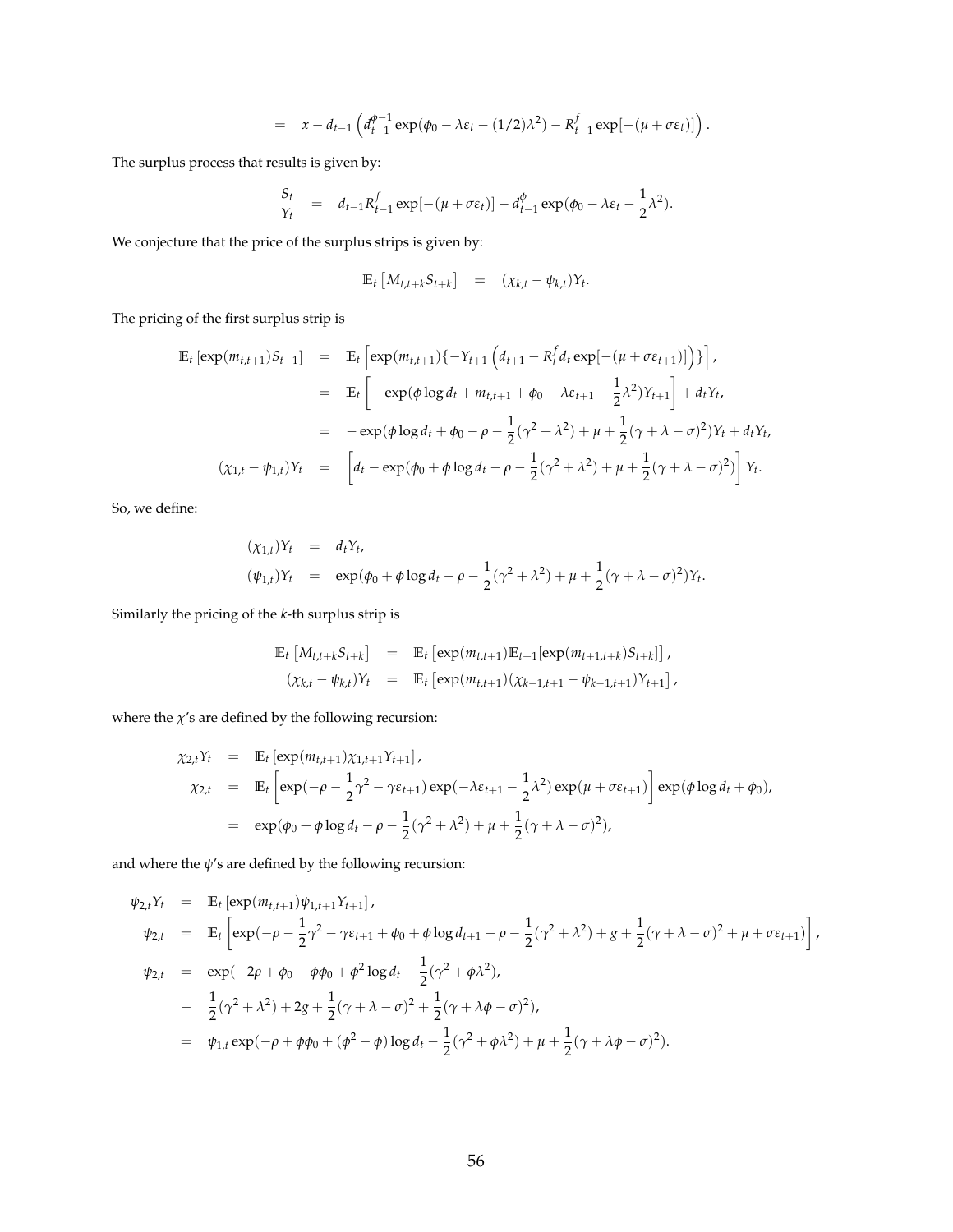Finally, we note that  $\chi_{k+1,t} = \psi_{k,t}$ , so that implies that:

$$
\sum_{k=1}^{\infty} \mathbb{E}_t \left[ M_{t,t+k} S_{t+k} \right] = \chi_{1,t} Y_t = D_t,
$$

For some  $0 < \phi < 1$ , we have that

$$
\mathbb{E}_{t}[\exp(m_{t,t+1})D_{t+1}] = \mathbb{E}_{t}[\exp(m_{t,t+1})Y_{t+1}d_{t+1}],
$$
  
\n
$$
= d_{t}^{\phi}\mathbb{E}_{t}[\exp(m_{t,t+1} - \lambda \varepsilon_{t+1} - \frac{1}{2}\lambda^{2})Y_{t+1}],
$$
  
\n
$$
= d_{t}^{\phi}\exp(\phi_{0} - \rho - \frac{1}{2}(\gamma^{2} + \lambda^{2}) + \mu + \frac{1}{2}(\gamma + \lambda - \sigma)^{2})Y_{t},
$$
  
\n
$$
= \exp(\kappa_{1})\exp(\phi \log d_{t})Y_{t},
$$

where we used the debt/output dynamics. Define  $\kappa_1 = \phi_0 - \rho - \frac{1}{2}(\gamma^2 + \lambda^2) + \mu + \frac{1}{2}(\gamma + \lambda - \sigma)^2$ .

$$
\mathbb{E}_{t}[\exp(m_{t,t+2})D_{t+2}] = \mathbb{E}_{t}[\exp(m_{t,t+1})\mathbb{E}_{t+1}[\exp(m_{t+1,t+2})D_{t+2}]],
$$
  
\n
$$
= \mathbb{E}_{t}[\exp(m_{t,t+1})\exp(\kappa_{1})\exp(\phi\log d_{t+1})Y_{t+1}],
$$
  
\n
$$
= \mathbb{E}_{t}[\exp(m_{t,t+1})\exp(\kappa_{1})\exp(\phi^{2}\log d_{t} + \phi\phi_{0} - \phi\lambda\varepsilon_{t+1} - \frac{1}{2}\phi\lambda^{2})\exp(\mu + \sigma\varepsilon_{t+1})]Y_{t},
$$
  
\n
$$
= \exp(\kappa_{1} + \kappa_{2})\exp(\phi^{2}\log d_{t})Y_{t}.
$$

Define *κ*<sub>2</sub> = *φφ*<sub>0</sub> − *ρ* −  $\frac{1}{2}(\gamma^2 + \phi \lambda^2) + g + \frac{1}{2}(\gamma + \phi \lambda - \sigma)^2$ . Then:

$$
\lim_{j \to \infty} \mathbb{E}_t[\exp(m_{t,t+j})D_{t+j}] = \lim_{j \to \infty} \exp(\sum_{k=1}^j \kappa_k) \exp(\phi^j \log d_t)Y_t,
$$
  
\n
$$
= \lim_{j \to \infty} \exp(\frac{\phi_0}{1-\phi} - \rho j - \frac{1}{2}(\gamma^2 j + \frac{\lambda^2}{1-\phi}) + \mu j + \sum_{k=1}^j \frac{1}{2}(\gamma + \lambda \phi^{k-1} - \sigma)^2)Y_t,
$$
  
\n
$$
= \lim_{j \to \infty} \exp(\frac{\phi_0}{1-\phi} - \rho j - \frac{1}{2}(\gamma^2 j + \frac{\lambda^2}{1-\phi}) + \mu j + j\frac{1}{2}(\gamma - \sigma)^2 + C)Y_t,
$$

which is 0 if and only if  $-\rho + \mu + \frac{1}{2} \sigma (\sigma - 2\gamma) < 0$ . This equality does not depend on *φ* and *λ*. So, this case is similar to the i.i.d. debt case  $φ = 0$ . When  $λ = 0$ ,  $d_t = exp(φ_0)$  is a constant. Now, assume  $φ = 1$ . Then  $κ_j = φ_0 - ρ - \frac{1}{2}(γ^2 +$  $\lambda^2)+\mu+\frac{1}{2}(\gamma+\lambda-\sigma)^2$ , and  $\lim_{j\to\infty}\mathbb{E}_t[\exp(m_{t,t+j})D_{t+j}]=\lim_{j\to\infty}\exp(\sum_{k=1}^j\kappa_k)\exp(\log d_t)Y_t$ , which is 0 if and only if  $\phi_0 - \rho - \frac{1}{2}(\gamma^2 + \lambda^2) + \mu + \frac{1}{2}(\gamma + \lambda - \sigma)^2 < 0.$ 

$$
\Box
$$

#### **E.7 Proof of Proposition [5:](#page-16-0) Case of** *AR*(2)

*Proof.* From

$$
T_t = G_t - (D_t - R_{t-1}^f D_{t-1}).
$$

This implies that:

$$
S_t = - (d_t Y_t - R_{t-1}^f d_{t-1} Y_{t-1}),
$$
  
=  $d_{t-1} R_{t-1}^f Y_{t-1} - \exp(\phi_0 + \phi_1 \log d_{t-1} + \phi_2 \log d_{t-2} - \lambda \varepsilon_t - \frac{1}{2} \lambda^2) Y_t.$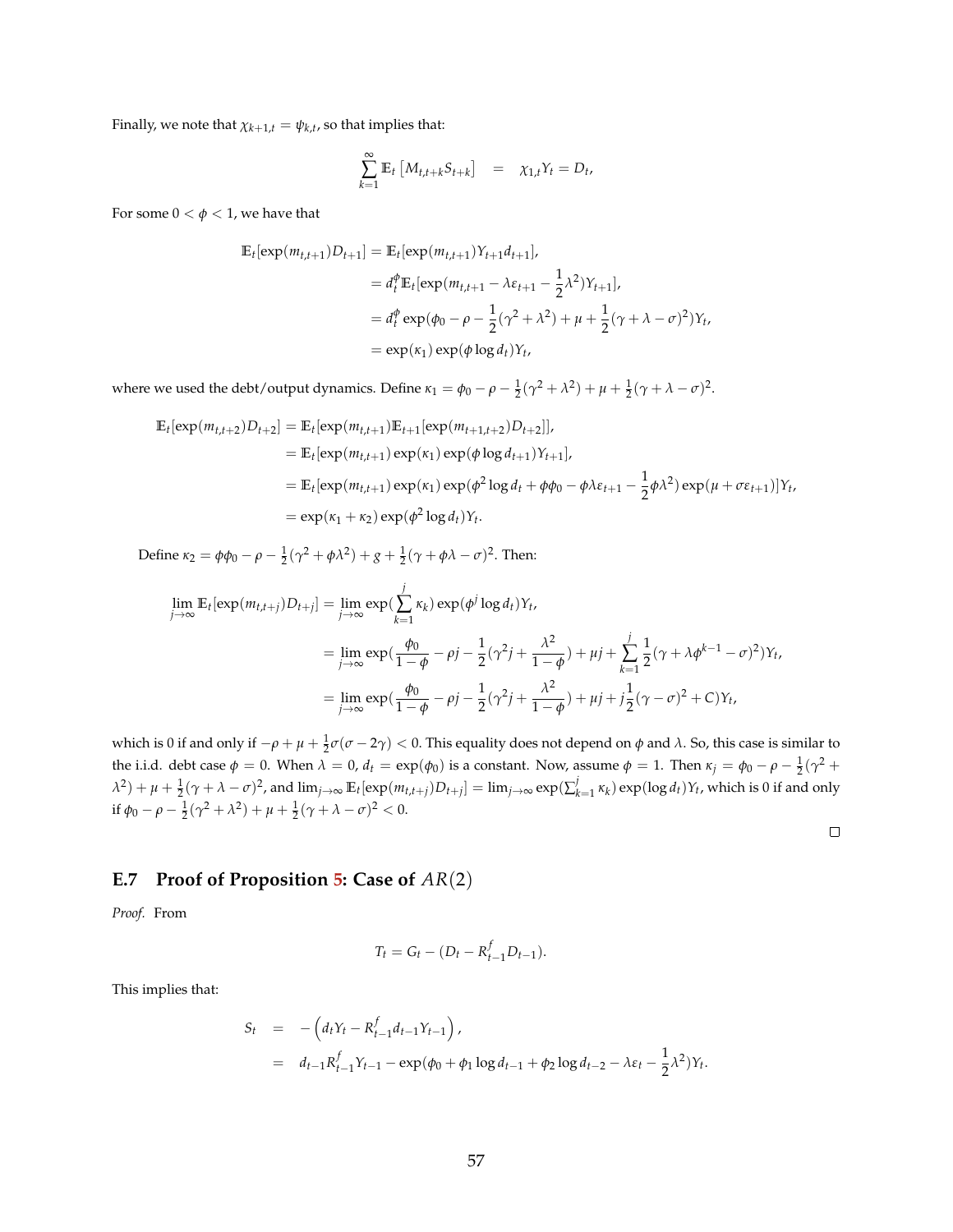Conjecture the price of the surplus strips is given by

$$
\mathbb{E}_t \left[ M_{t,t+k} S_{t+k} \right] = (\chi_{k,t} - \psi_{k,t}) Y_t.
$$

The pricing of the first surplus strip is

$$
\mathbb{E}_{t} \left[ \exp(m_{t,t+1})S_{t+1} \right] = \mathbb{E}_{t} \left[ \exp(m_{t,t+1})\{-Y_{t+1}\left(d_{t+1} - R_{t}^{f}d_{t} \exp[-(\mu + \sigma \varepsilon_{t+1})]\right)\}\right],
$$
\n
$$
= \mathbb{E}_{t} \left[ -\exp(\phi_{1} \log d_{t} + \phi_{2} \log d_{t-1} + m_{t,t+1} + \phi_{0} - \lambda \varepsilon_{t+1} - \frac{1}{2}\lambda^{2})Y_{t+1} \right] + d_{t}Y_{t},
$$
\n
$$
= -\exp(\phi_{1} \log d_{t} + \phi_{2} \log d_{t-1} + \phi_{0} - \rho - \frac{1}{2}(\gamma^{2} + \lambda^{2}) + \mu + \frac{1}{2}(\gamma + \lambda - \sigma)^{2})Y_{t} + d_{t}Y_{t},
$$
\n
$$
(\chi_{1,t} - \psi_{1,t})Y_{t} = \left[ d_{t} - \exp(\phi_{0} + \phi_{1} \log d_{t} + \phi_{2} \log d_{t-1} - \rho - \frac{1}{2}(\gamma^{2} + \lambda^{2}) + \mu + \frac{1}{2}(\gamma + \lambda - \sigma)^{2}) \right]Y_{t}.
$$

We define

$$
(\chi_{1,t})Y_t = d_tY_t,
$$
  
\n
$$
(\psi_{1,t})Y_t = \exp(\phi_0 + \phi_1 \log d_t + \phi_2 \log d_{t-1} - \rho - \frac{1}{2}(\gamma^2 + \lambda^2) + \mu + \frac{1}{2}(\gamma + \lambda - \sigma)^2)Y_t.
$$

Similarly the pricing of the *k*-th surplus strip is

$$
\mathbb{E}_{t} \left[ M_{t,t+k} S_{t+k} \right] = \mathbb{E}_{t} \left[ \exp(m_{t,t+1}) \mathbb{E}_{t+1} [\exp(m_{t+1,t+k}) S_{t+k}] \right],
$$
  

$$
(\chi_{k,t} - \psi_{k,t}) Y_{t} = \mathbb{E}_{t} \left[ \exp(m_{t,t+1}) (\chi_{k-1,t+1} - \psi_{k-1,t+1}) Y_{t+1} \right],
$$

where the  $\chi$ 's are defined by the following recursion:

$$
\chi_{2,t}Y_t = \mathbb{E}_t \left[ \exp(m_{t,t+1}) \chi_{1,t+1} Y_{t+1} \right],
$$
  
\n
$$
\chi_{2,t} = \mathbb{E}_t \left[ \exp(-\rho - \frac{1}{2}\gamma^2 - \gamma \varepsilon_{t+1}) \exp(-\lambda \varepsilon_{t+1} - \frac{1}{2}\lambda^2) \exp(\mu + \sigma \varepsilon_{t+1}) \right] \exp(\phi_1 \log d_t + \phi_2 \log d_{t-1} + \phi_0),
$$
  
\n
$$
= \exp(\phi_0 + \phi_1 \log d_t + \phi_2 \log d_{t-1} - \rho - \frac{1}{2}(\gamma^2 + \lambda^2) + \mu + \frac{1}{2}(\gamma + \lambda - \sigma)^2).
$$

and the  $\psi$ 's are defined by the following recursion:

$$
\psi_{2,t}Y_t = \mathbb{E}_t \left[ \exp(m_{t,t+1}) \psi_{1,t+1} Y_{t+1} \right],
$$
  
\n
$$
\psi_{2,t} = \mathbb{E}_t \left[ \exp(-\rho - \frac{1}{2} \gamma^2 - \gamma \varepsilon_{t+1} + \phi_0 + \phi_1 \log d_{t+1} + \phi_2 \log d_t - \rho - \frac{1}{2} (\gamma^2 + \lambda^2) + \mu + \frac{1}{2} (\gamma + \lambda - \sigma)^2 + \mu + \sigma \varepsilon_{t+1}) \right],
$$
  
\n
$$
\psi_{2,t} = \exp(-2\rho + \phi_0 + \phi_1 \phi_0 + (\phi_1^2 + \phi_2) \log d_t + \phi_1 \phi_2 \log d_{t-1} - \frac{1}{2} (\gamma^2 + \phi_1 \lambda^2),
$$
  
\n
$$
- \frac{1}{2} (\gamma^2 + \lambda^2) + 2\mu + \frac{1}{2} (\gamma + \lambda - \sigma)^2 + \frac{1}{2} (\gamma + \lambda \phi_1 - \sigma)^2).
$$

We note that  $\chi_{k+1,t} = \psi_{k,t}$ , so this expression can be simplified as follows:

$$
\sum_{k=1}^{\infty} \mathbb{E}_t \left[ M_{t,t+k} S_{t+k} \right] = \chi_{1,t} Y_t = D_t
$$
  

$$
d_t = \exp(\phi_1 \log d_{t-1} + \phi_2 \log d_{t-2} + \phi_0 - \lambda \varepsilon_t - \frac{1}{2} \lambda^2).
$$

 $\mathbb{E}_t[\exp(m_{t,t+1})D_{t+1}] = \mathbb{E}_t[\exp(m_{t,t+1})Y_{t+1}d_{t+1}],$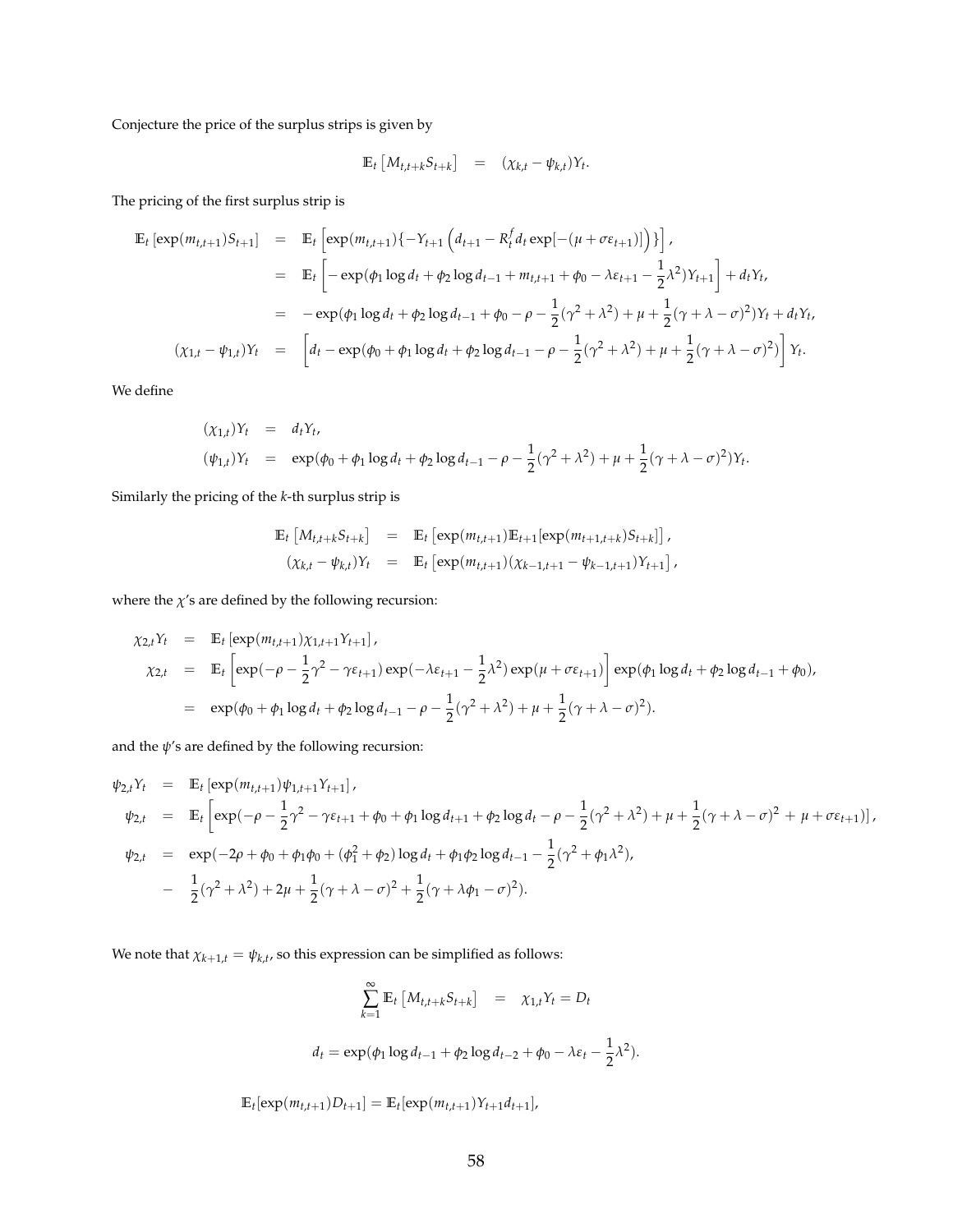$$
= d_t^{\phi} \mathbb{E}_t[\exp(m_{t,t+1} - \lambda \varepsilon_{t+1} - \frac{1}{2} \lambda^2) Y_{t+1}],
$$
  
\n
$$
= d_t^{\phi} \exp(\phi_0 - \rho - \frac{1}{2} (\gamma^2 + \lambda^2) + \mu + \frac{1}{2} (\gamma + \lambda - \sigma)^2) Y_t,
$$
  
\n
$$
= \exp(\kappa_1) \exp(\phi_1 \log d_t + \phi_2 \log d_{t-1}) Y_t,
$$

Define  $\kappa_1 = \phi_0 - \rho + \frac{1}{2}(\gamma^2 + \lambda^2) + \mu + \frac{1}{2}(\gamma + \lambda - \sigma)^2$ .

$$
\mathbb{E}_{t}[\exp(m_{t,t+2})D_{t+2}] = \mathbb{E}_{t}[\exp(m_{t,t+1})\mathbb{E}_{t+1}[\exp(m_{t+1,t+2})D_{t+2}]]
$$
\n
$$
= \mathbb{E}_{t}[\exp(m_{t,t+1})\exp(\kappa_{1})\exp(\phi_{1}\log d_{t+1} + \phi_{2}\log d_{t})Y_{t+1}],
$$
\n
$$
= \mathbb{E}_{t}[\exp(m_{t,t+1})\exp(\kappa_{1})\exp((\phi_{1}^{2} + \phi_{1}\phi_{2} + \phi_{2})\log d_{t} + \phi_{1}\phi_{0} - \phi_{1}\lambda\varepsilon_{t+1} - \frac{1}{2}\phi_{1}\lambda^{2})\exp(\mu + \sigma\varepsilon_{t+1})]Y_{t},
$$
\n
$$
= \exp(\kappa_{1} + \kappa_{2})\exp((\phi_{1}^{2} + \phi_{1}\phi_{2} + \phi_{2})\exp(\log d_{t})Y_{t}.
$$

Define 
$$
\kappa_2 = \phi_1 \phi_0 - \rho - \frac{1}{2} (\gamma^2 + \phi_1 \lambda^2) + \mu + \frac{1}{2} (\gamma + \phi_1 \lambda - \sigma)^2
$$
.

$$
\lim_{j \to \infty} \mathbb{E}_{t}[\exp(m_{t,t+j})D_{t+j}] = \lim_{j \to \infty} \exp(\sum_{k=1}^{j} \kappa_{k}) \exp(\psi_{j} \log d_{t})Y_{t},
$$
\n
$$
= \lim_{j \to \infty} \exp(\frac{\phi_{0}}{1 - \phi_{1} - \phi_{2}} - \rho_{j} - \frac{1}{2}(\gamma^{2}j + \frac{\lambda^{2}}{1 - \phi_{1} - \phi_{2}}) + \mu_{j} + \sum_{k=1}^{j} \frac{1}{2}(\gamma + \lambda \psi_{k-1} - \sigma)^{2})Y_{t},
$$
\n
$$
= \lim_{j \to \infty} \exp(\frac{\phi_{0}}{1 - \phi_{1} - \phi_{2}} - \rho_{j} - \frac{1}{2}(\gamma^{2}j + \frac{\lambda^{2}}{1 - \phi_{1} - \phi_{2}}) + \mu_{j} + j\frac{1}{2}(\gamma - \sigma)^{2} + C)Y_{t},
$$

which is 0 if and only if  $-\rho + \mu + \frac{1}{2} \sigma$  (*σ* − 2 $\gamma$ ) < 0. This equality does not depend on *φ* and *λ*. So this case is similar to the i.i.d. debt case  $\phi = 0$ . More extremely, when  $\lambda = 0$ ,  $d_t = \exp(\phi_0)$  is a constant. Now, assume  $\phi = 1$ . Then

$$
\kappa_j = \phi_0 - \rho - \frac{1}{2}(\gamma^2 + \lambda^2) + \mu + \frac{1}{2}(\gamma + \lambda - \sigma)^2,
$$

and  $\lim_{j\to\infty} \mathbb{E}_t[\exp(m_{t,t+j})D_{t+j}] = \lim_{j\to\infty} \exp(\sum_{k=1}^j \kappa_k) \exp(\log d_t)Y_t$ , which is 0 if and only if  $\phi_0 - \rho - \frac{1}{2}(\gamma^2 + \lambda^2)$  +  $\Box$  $\mu + \frac{1}{2}(\gamma + \lambda - \sigma)^2 < 0.$ 

### **E.8 Proof of Proposition [6](#page-18-0) : Case of** *AR*(1)

*Proof.* When the log of the debt/output process follows an *AR*(1), the surplus/output ratio is given by:

$$
\frac{S_{t+1}}{Y_{t+1}} = \exp(r_t^f - g - \sigma \varepsilon_{t+1} - \sum_{j=0}^{\infty} \phi^j \lambda \varepsilon_{t-j} + \frac{\phi_0 - \frac{1}{2}\lambda^2}{1-\phi}) - \exp(+\phi(-\sum_{j=0}^{\infty} \phi^j \lambda \varepsilon_{t-j} + \frac{\phi_0 - \frac{1}{2}\lambda^2}{1-\phi}) + \phi_0 - \lambda \varepsilon_{t+1} - \frac{1}{2}\lambda^2).
$$

We assume that  $r_t^f = g$ . This expression for the surplus/output ratio can be restated as:

$$
\frac{S_{t+1}}{Y_{t+1}} = \exp(-\sigma \varepsilon_{t+1} - \sum_{j=0}^{\infty} \phi^j \lambda \varepsilon_{t-j} + \frac{\phi_0 - \frac{1}{2} \lambda^2}{1 - \phi}) - \exp(-\sum_{j=0}^{\infty} \phi^j \lambda \varepsilon_{t+1-j} + \frac{\phi_0 - \frac{1}{2} \lambda^2}{1 - \phi}).
$$

Next, we compute the derivative of the surplus/output ratio at  $t + 1$ :

$$
\frac{\partial \frac{S_{t+1}}{Y_{t+1}}}{\partial \varepsilon_{t+1}} = (\lambda) \exp(g + \sigma \varepsilon_{t+1} - \sum_{j=0}^\infty \phi^j \lambda \varepsilon_{t+1-j} + \frac{\phi_0 - \frac{1}{2} \lambda^2}{1-\phi}) - \sigma \exp(-\sigma \varepsilon_{t+1} - \sum_{j=0}^\infty \phi^j \lambda \varepsilon_{t-j} + \frac{\phi_0 - \frac{1}{2} \lambda^2}{1-\phi}).
$$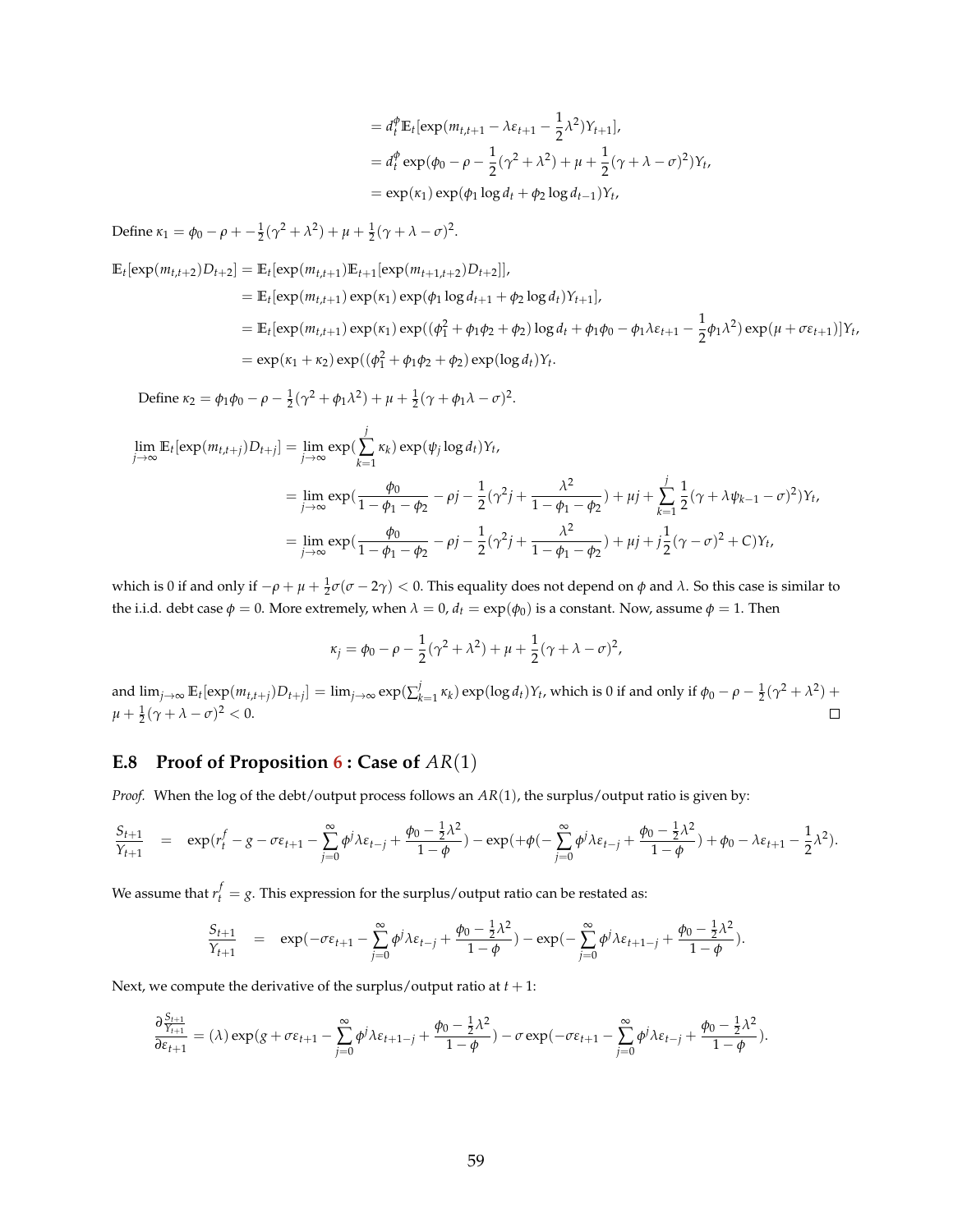We evaluate this derivative at  $\varepsilon_{t+j} = 0$  to obtain:

$$
\frac{\partial \frac{S_{t+1}}{Y_{t+1}}}{\partial \varepsilon_{t+1}} = + (\lambda - \sigma) \exp(\frac{\phi_0 - \frac{1}{2}\lambda^2}{1 - \phi}).
$$

Next, we compute the derivative of the surplus/output ratio at  $t + 2$ . The surplus/output ratio at  $t + 2$  is given by:

$$
\frac{S_{t+2}}{Y_{t+2}} = -\lambda \exp(-\sum_{j=0}^{\infty} \phi^j \lambda \varepsilon_{t+1-j} + \frac{\phi_0 - \frac{1}{2} \lambda^2}{1-\phi}) + \lambda \phi \exp(\sigma \varepsilon_{t+1} - \sum_{j=0}^{\infty} \phi^j \lambda \varepsilon_{t+2-j} + \frac{\phi_0 - \frac{1}{2} \lambda^2}{1-\phi}).
$$

We evaluate this derivative at  $\varepsilon_{t+j} = 0$  to obtain:

$$
\frac{\partial \frac{S_{t+2}}{Y_{t+2}}}{\partial \varepsilon_{t+1}} = -\lambda \exp(\frac{\phi_0 - \frac{1}{2}\lambda^2}{1-\phi}) + \lambda \phi \exp(\frac{\phi_0 - \frac{1}{2}\lambda^2}{1-\phi}).
$$

This generalizes to the following expression. For  $j \geq 2$ , we obtain:

$$
\frac{\partial \frac{S_{t+j}}{Y_{t+j}}}{\partial \varepsilon_{t+1}} = -\lambda \phi^{j-1} \exp(\frac{\phi_0 - \frac{1}{2}\lambda^2}{1-\phi}) + \lambda \phi^j \exp(\frac{\phi_0 - \frac{1}{2}\lambda^2}{1-\phi}).
$$

Assume  $r^f = g$ . Then we obtain the IRF:

$$
\frac{\partial \frac{S_{t+j}}{Y_{t+j}}}{\partial \varepsilon_{t+1}} = \lambda \phi^{j-1}(\phi - 1)d, j > 1,
$$
  

$$
\frac{\partial \frac{S_{t+1}}{Y_{t+j}}}{\partial \varepsilon_{t+1}} = (\lambda - \sigma)d, j = 1.
$$

### **E.9 Proof of Proposition [6:](#page-18-0) Case of** *AR*(2)

*Proof.* We use  $\psi(L)$  to denote the infinite MA representation of the debt/output process. We assume that  $r_t^f=g$ . When the log of the debt/output process follows an *AR*(2), the surplus/output ratio is given by:

$$
\frac{S_{t+1}}{Y_{t+1}} = \exp(-\sigma \varepsilon_{t+1} - \sum_{j=0}^{\infty} \rho^j \lambda \varepsilon_{t-j} + \overline{d}) - \exp(+\overline{d} + \phi_1(-\sum_{j=0}^{\infty} \psi_j \lambda \varepsilon_{t-j}) + \phi_2(-\sum_{j=0}^{\infty} \psi_j \lambda \varepsilon_{t-1-j}) - \lambda \varepsilon_{t+1} - \frac{1}{2} \lambda^2).
$$

Next, we compute the derivative of the surplus/output ratio at  $t + 1$ , and we evaluate this derivative at  $\varepsilon_{t+j} = 0$ :

$$
\frac{\partial \frac{S_{t+1}}{Y_{t+1}}}{\partial \varepsilon_{t+1}} = + (\lambda - \sigma) \exp(\overline{d})).
$$

The surplus/output ratio at  $t + 2$  is given by:

$$
\frac{S_{t+2}}{Y_{t+2}} = \exp(-\sigma \varepsilon_{t+2} - \sum_{j=0}^{\infty} \rho^j \lambda \varepsilon_{t+1-j} + \overline{d}) - \exp(+\overline{d} + \phi_1(-\sum_{j=0}^{\infty} \psi_j \lambda \varepsilon_{t+1-j}) + \phi_2(-\sum_{j=0}^{\infty} \psi_j \lambda \varepsilon_{t-j}) - \lambda \varepsilon_{t+2} - \frac{1}{2} \lambda^2).
$$

We evaluate this derivative at  $\varepsilon_{t+j} = 0$  to obtain:

$$
\frac{\partial \frac{S_{t+2}}{Y_{t+2}}}{\partial \varepsilon_{t+1}} = -\lambda \exp(\overline{d}) + \lambda(\phi_1) \exp(\overline{d})).
$$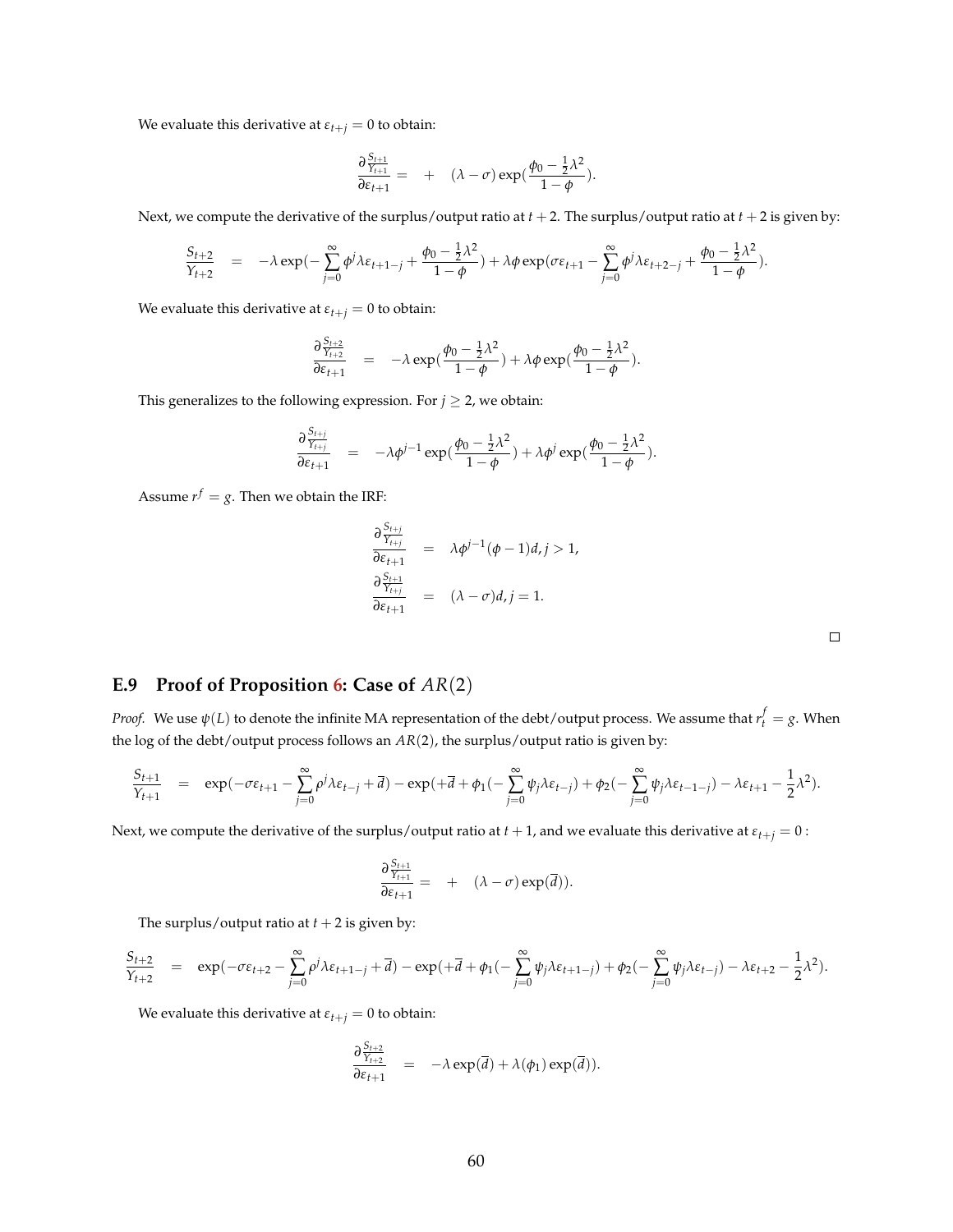The surplus/output ratio at  $t + 3$  is given by:

$$
\frac{S_{t+3}}{Y_{t+3}} = \exp(-\sigma \varepsilon_{t+3} - \sum_{j=0}^{\infty} \psi_j \lambda \varepsilon_{t+2-j} + \overline{d}) - \exp(\overline{d} + \phi_1(-\sum_{j=0}^{\infty} \psi_j \lambda \varepsilon_{t+2-j}) + \phi_2(-\sum_{j=0}^{\infty} \psi_j \lambda \varepsilon_{t+1-j}) - \lambda \varepsilon_{t+3} - \frac{1}{2} \lambda^2).
$$

We evaluate this derivative at  $\varepsilon_{t+j} = 0$  to obtain:

$$
\frac{\partial \frac{S_{t+3}}{Y_{t+3}}}{\partial \varepsilon_{t+1}} = -\psi_1 \lambda \exp(\overline{d}) + \lambda (\phi_1 \psi_1 + \phi_2) \exp(\mu + \overline{d}).
$$

This generalizes to the following expression. For  $j > 2$ , we obtain:

$$
\frac{\partial \frac{S_{t+j}}{\gamma_{t+j}}}{\partial \varepsilon_{t+1}} = -\lambda \psi_{j-1} \exp(+\overline{d})) + \lambda \psi_j \exp(\overline{d})).
$$

Assume  $r^f = \mu$ . Then we obtain the IRF:

$$
\frac{\partial \frac{S_{t+j}}{Y_{t+j}}}{\partial \varepsilon_{t+1}} = (\lambda - \sigma) \exp(\overline{d}), \text{ for } j = 1,
$$
  
\n
$$
= \lambda(\phi_1 - 1) \exp(\overline{d}), \text{ for } j = 2,
$$
  
\n
$$
= \lambda(\psi_{j-1} - \psi_{j-2}) \exp(\overline{d}), \text{ for } j > 2.
$$

#### **E.10 Proof of Proposition [6:](#page-18-0) Case of AR(3)**

*Proof.* We use *ψ*(*L*) to denote the infinite MA representation of the debt/output process. We assume that the risk-free rate equals the growth rate of the economy. When the log of the debt/output process follows an AR(3), the surplus/output ratio is given by:

$$
\frac{S_{t+1}}{Y_{t+1}} = \exp(-\sigma \varepsilon_{t+1} - \sum_{j=0}^{\infty} \rho^j \lambda \varepsilon_{t-j} + \overline{d})
$$
  
- 
$$
\exp(+\overline{d} + \phi_1(-\sum_{j=0}^{\infty} \psi_j \lambda \varepsilon_{t-j}) + \phi_2(-\sum_{j=0}^{\infty} \psi_j \lambda \varepsilon_{t-1-j} + \phi_3(-\sum_{j=0}^{\infty} \psi_j \lambda \varepsilon_{t-2-j}) - \lambda \varepsilon_{t+1} - \frac{1}{2} \lambda^2).
$$

Next, we compute the derivative of the surplus/output ratio at  $t + 1$ , and we evaluate this derivative at  $\varepsilon_{t+j} = 0$ :

$$
\frac{\partial \frac{S_{t+1}}{Y_{t+1}}}{\partial \varepsilon_{t+1}} = + (\lambda - \sigma) \exp(\overline{d})).
$$

The surplus/output ratio at  $t + 2$  is given by:

$$
\frac{S_{t+2}}{Y_{t+2}} = \exp(-\sigma \varepsilon_{t+2} - \sum_{j=0}^{\infty} \rho^j \lambda \varepsilon_{t+1-j} + \overline{d})
$$
  
- 
$$
\exp(\overline{d} + \phi_1(-\sum_{j=0}^{\infty} \psi_j \lambda \varepsilon_{t+1-j}) + \phi_2(-\sum_{j=0}^{\infty} \psi_j \lambda \varepsilon_{t-j}) + \phi_3(-\sum_{j=0}^{\infty} \psi_j \lambda \varepsilon_{t-1-j}) - \lambda \varepsilon_{t+2} - \frac{1}{2} \lambda^2).
$$

We evaluate this derivative at  $\varepsilon_{t+j} = 0$  to obtain:

$$
\frac{\partial \frac{S_{t+2}}{Y_{t+2}}}{\partial \varepsilon_{t+1}} = -\lambda \exp(\overline{d})) + \lambda(\phi_1) \exp(\overline{d})).
$$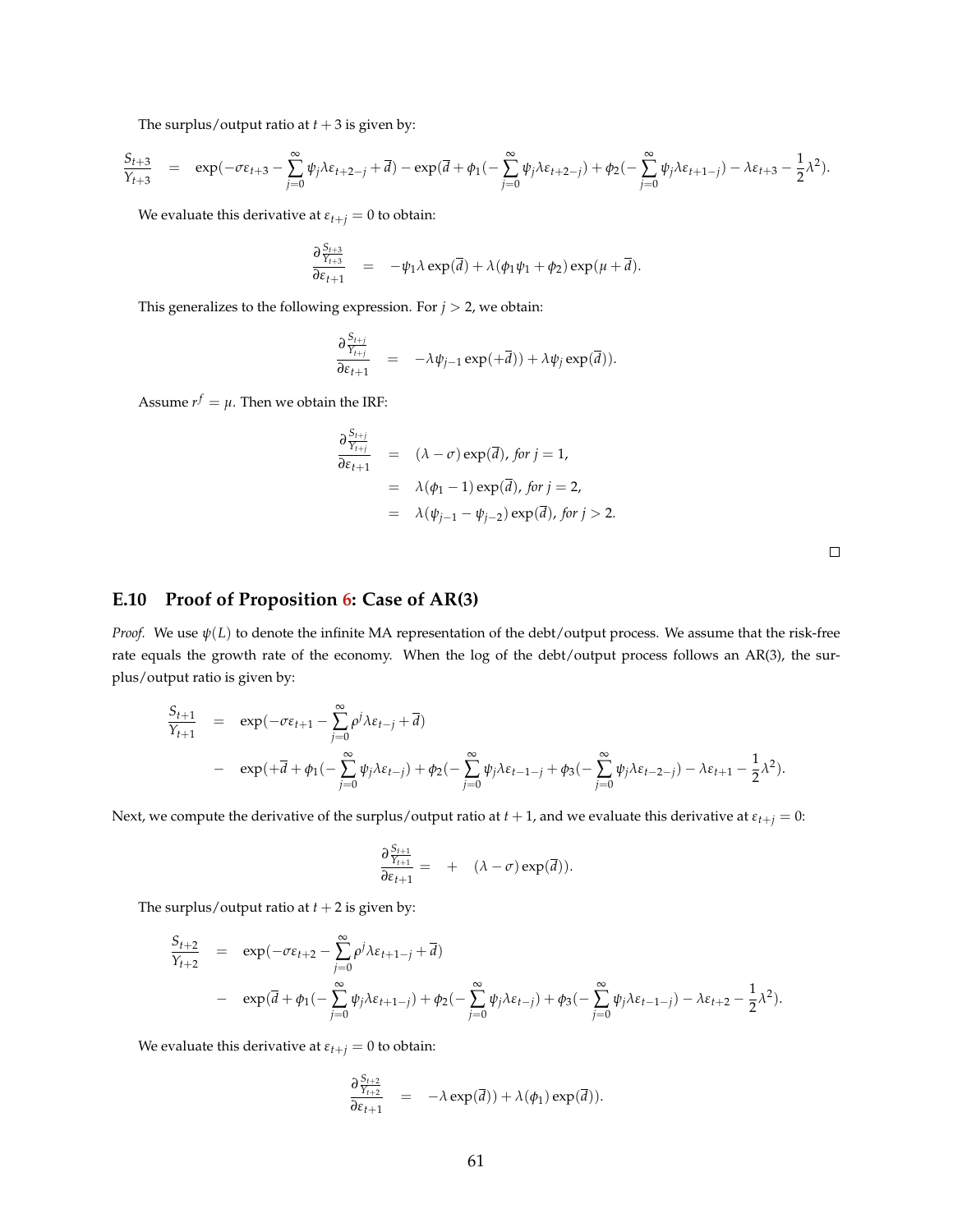The surplus/output ratio at  $t + 3$  is given by:

$$
\frac{S_{t+3}}{Y_{t+3}} = \exp(-\sigma \varepsilon_{t+3} - \sum_{j=0}^{\infty} \psi_j \lambda \varepsilon_{t+2-j} + \overline{d})
$$
  
- 
$$
\exp(\overline{d} + \phi_1(-\sum_{j=0}^{\infty} \psi_j \lambda \varepsilon_{t+2-j}) + \phi_2(-\sum_{j=0}^{\infty} \psi_j \lambda \varepsilon_{t+1-j} + \phi_3(-\sum_{j=0}^{\infty} \psi_j \lambda \varepsilon_{t-j}) - \lambda \varepsilon_{t+3} - \frac{1}{2} \lambda^2).
$$

We evaluate this derivative at  $\varepsilon_{t+j} = 0$  to obtain:

$$
\frac{\partial \frac{S_{t+3}}{Y_{t+3}}}{\partial \varepsilon_{t+1}} = -\psi_1 \lambda \exp(\overline{d}) + \lambda (\phi_1 \psi_1 + \phi_2) \exp(\mu + \overline{d}).
$$

We evaluate this derivative at  $\varepsilon_{t+j} = 0$  to obtain:

$$
\frac{\partial \frac{S_{t+4}}{Y_{t+4}}}{\partial \varepsilon_{t+1}} = -\rho_2 \lambda \exp(\overline{d}) + \lambda (\phi_1 \rho_2 + \phi_2 \psi_1 + \phi_3) \exp(\mu + \overline{d}).
$$

This generalizes to the following expression. For  $j > 2$ , we obtain:

$$
\frac{\partial \frac{S_{t+j}}{Y_{t+j}}}{\partial \varepsilon_{t+1}} = -\lambda \psi_{j-1} \exp(\overline{d}) + \lambda \psi_j \exp(\mu + \overline{d}).
$$

Assume  $r^f = \mu$ . Then we obtain the IRF:

$$
\frac{\partial \frac{S_{t+j}}{\gamma_{t+j}}}{\partial \varepsilon_{t+1}} = (\lambda - \sigma) \exp(\overline{d}), \text{ for } j = 1,
$$
  
\n
$$
= \lambda(\phi_1 - 1) \exp(\overline{d}), \text{ for } j = 2,
$$
  
\n
$$
= \lambda(\phi_1 \psi_1 + \phi_2 - \psi_1) \exp(\overline{d}), \text{ for } j = 3,
$$
  
\n
$$
= \lambda(\psi_{j-1} - \psi_{j-2}) \exp(\overline{d}), \text{ for } j > 3.
$$

## **E.11 Proof of Proposition [7:](#page-25-0) Case of** *AR(1)*

*Proof.* As a result, we can solve for an expression of the log debt/output ratio as a function of the past shocks:

$$
\log d_t = -\sum_{j=0}^{\infty} \phi^j \lambda \varepsilon_{t-j} + \frac{\phi_0 - \frac{1}{2} \lambda^2}{1 - \phi}.
$$

Consider a government that only issues risk-free debt. Note that the surplus at  $t + 1$  is given by:

$$
S_{t+1} = d_t Y_t \exp(r_t^f) - \exp(\phi \log d_t + \phi_0 - \lambda \varepsilon_{t+1} - \frac{1}{2} \lambda^2) Y_{t+1}.
$$

We get the following expression for the covariance:

$$
cov_t(M_{t+1}, S_{t+1}) = cov_t(M_{t+1}, -d_{t+1}Y_{t+1})
$$
  
=  $-E_t[M_{t+1}d_{t+1}Y_{t+1}] + E_t[M_{t+1}]E_t[d_{t+1}Y_{t+1}]$   
=  $-exp(-\rho - \frac{1}{2}\gamma^2 + \frac{1}{2}(\gamma + \lambda - \sigma)^2 + \mu + y_t + \phi \log d_t + \phi_0 - \frac{1}{2}\lambda^2)$   
+  $exp(-\rho)exp(\frac{1}{2}(\lambda - \sigma)^2 + \mu + y_t + \phi \log d_t + \phi_0 - \frac{1}{2}\lambda^2)$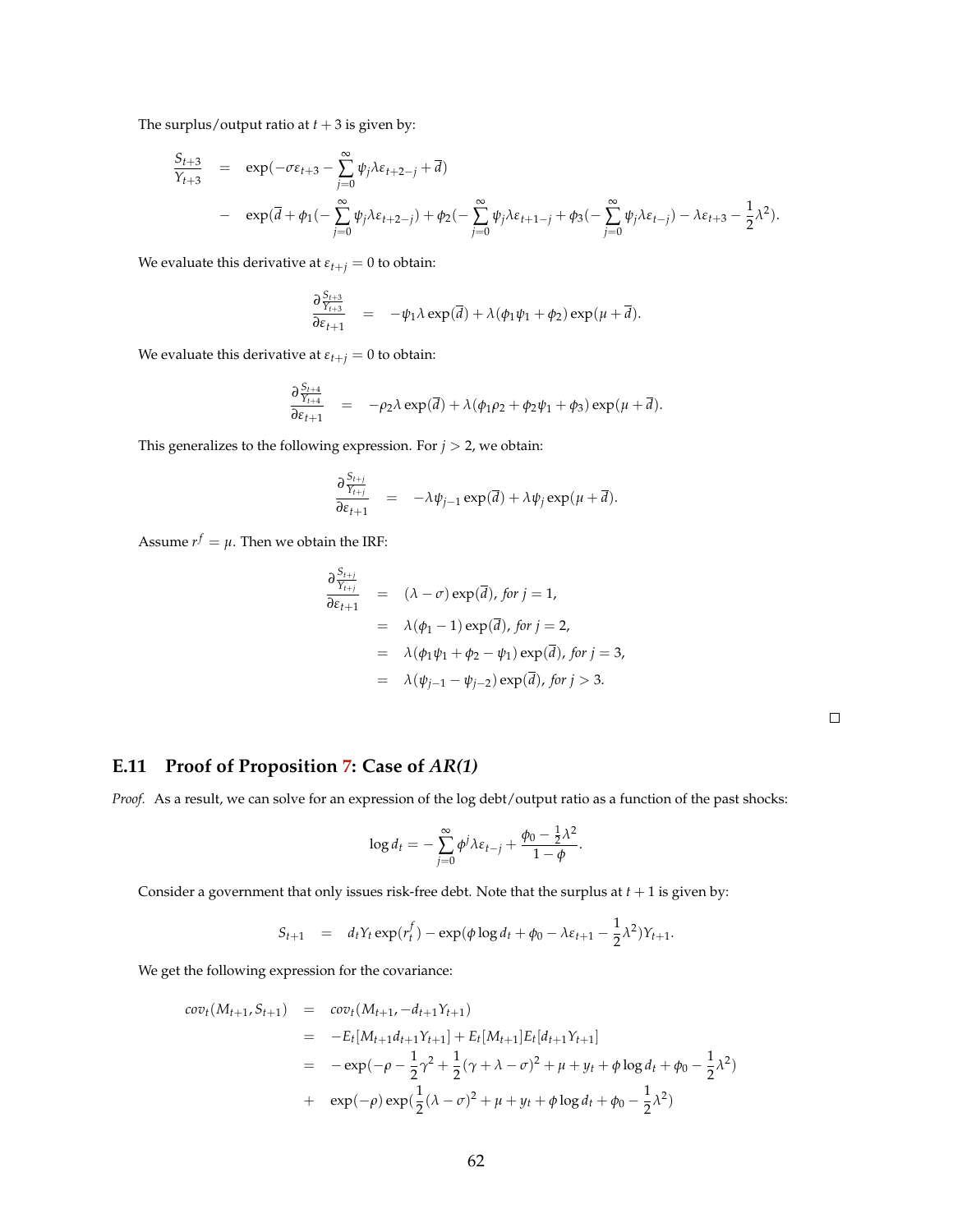$$
= -(\exp(-\frac{1}{2}\gamma^2 + \frac{1}{2}(\gamma + \lambda - \sigma)^2 - \frac{1}{2}(\lambda - \sigma)^2) - 1)E_t[M_{t+1}]E_t[d_{t+1}Y_{t+1}]
$$
  
= 
$$
-E_t[M_{t+1}]E_t[d_{t+1}Y_{t+1}](\exp(-\gamma(\sigma - \lambda)) - 1).
$$

By the same token, we get the following expression for the covariance of the discounted surpluses over two periods:

$$
cov_t(M_{t+1}, S_{t+1} + E_{t+1}[M_{t+1,t+2}S_{t+2})]
$$
  
= 
$$
cov_t(M_{t+1}, -E_{t+1}[M_{t+1,t+2}d_{t+2}Y_{t+2}])
$$
  
= 
$$
-E_t[M_{t+1}]E_{t+1}[M_{t+1,t+2}d_{t+2}Y_{t+2}](exp(-\gamma(\sigma - \phi \lambda)) - 1)
$$

Check the proof of Prop. [2](#page-10-0) to see why the sum of the discounted surpluses drop out, and only the debt issuance term remains. We get the following expression for the covariance of the discounted surpluses over *j* periods:

$$
cov_t(M_{t+1}, \sum_{k=1}^j E_{t+1}[M_{t+1,t+j}S_{t+j}])
$$
  
= 
$$
cov_t(M_{t+1}, -E_{t+1}[M_{t+1,t+j}d_{t+j}Y_{t+j}])
$$
  
= 
$$
-E_t[M_{t+1}]E_{t+1}[M_{t+1,t+j}d_{t+j}Y_{t+j}](exp(-\gamma(\sigma-\phi^{j-1}\lambda))-1).
$$

 $\Box$ 

#### **E.12 Proof of Proposition [7:](#page-25-0) case of** *AR(2)*

*Proof.* We use *ψ*(*L*) to denote the infinite MA representation of the debt/output process. As a result, we can solve for an expression of the log debt/output ratio as a function of the past shocks:

$$
\log d_t = -\sum_{j=0}^{\infty} \psi_j \lambda \varepsilon_{t-j} + \frac{\phi_0 - \frac{1}{2} \lambda^2}{1 - \phi_1 - \phi_2}.
$$

where  $\psi_j = \phi_1 \psi_{j-1} + \phi_2 \psi_{j-2}$ . Consider a government that only issues risk-free debt. Note that the surplus at  $t+1$  is given by:

$$
S_{t+1} = d_t Y_t \exp(r_t^f) - \exp(+\phi_1 \log d_t + \phi_2 \log d_{t-1} + \phi_0 - \lambda \varepsilon_{t+1} - \frac{1}{2} \lambda^2) Y_{t+1}.
$$

As a result, we get the following expression for the covariance:

$$
cov_t(M_{t+1}, S_{t+1}) = cov_t(M_{t+1}, -d_{t+1}Y_{t+1})
$$
  
\n
$$
= -E_t[M_{t+1}d_{t+1}Y_{t+1}] + E_t[M_{t+1}]E_t[d_{t+1}Y_{t+1}]
$$
  
\n
$$
= -exp(-\rho - \frac{1}{2}\gamma^2 + \frac{1}{2}(\gamma + \lambda - \sigma)^2 + \mu + y_t + \phi_1 \log d_t + \phi_2 \log d_{t-1} + \phi_0 - \frac{1}{2}\lambda^2)
$$
  
\n
$$
+ exp(-\rho) exp(\frac{1}{2}(\lambda - \sigma)^2 + \mu + y_t + \phi_1 \log d_t + \phi_2 \log d_{t-1} + \phi_0 - \frac{1}{2}\lambda^2)
$$
  
\n
$$
= -(exp(-\frac{1}{2}\gamma^2 + \frac{1}{2}(\gamma + \lambda - \sigma)^2 - \frac{1}{2}(\lambda - \sigma)^2) - 1)E_t[M_{t+1}]E_t[d_{t+1}Y_{t+1}]
$$
  
\n
$$
= -E_t[M_{t+1}]E_t[d_{t+1}Y_{t+1}] (exp(-\gamma(\sigma - \lambda)) - 1).
$$

By the same token, we get the following expression for the covariance of the discounted surpluses over two periods:

$$
cov_t(M_{t+1}, S_{t+1} + E_{t+1}[M_{t+1,t+2}S_{t+2})]
$$
  
= 
$$
cov_t(M_{t+1}, -E_{t+1}[M_{t+1,t+2}d_{t+2}Y_{t+2}])
$$
  
= 
$$
-E_t[M_{t+1}]E_{t+1}[M_{t+1,t+2}d_{t+2}Y_{t+2}](exp(-\gamma(\sigma - \psi_1\lambda)) - 1)
$$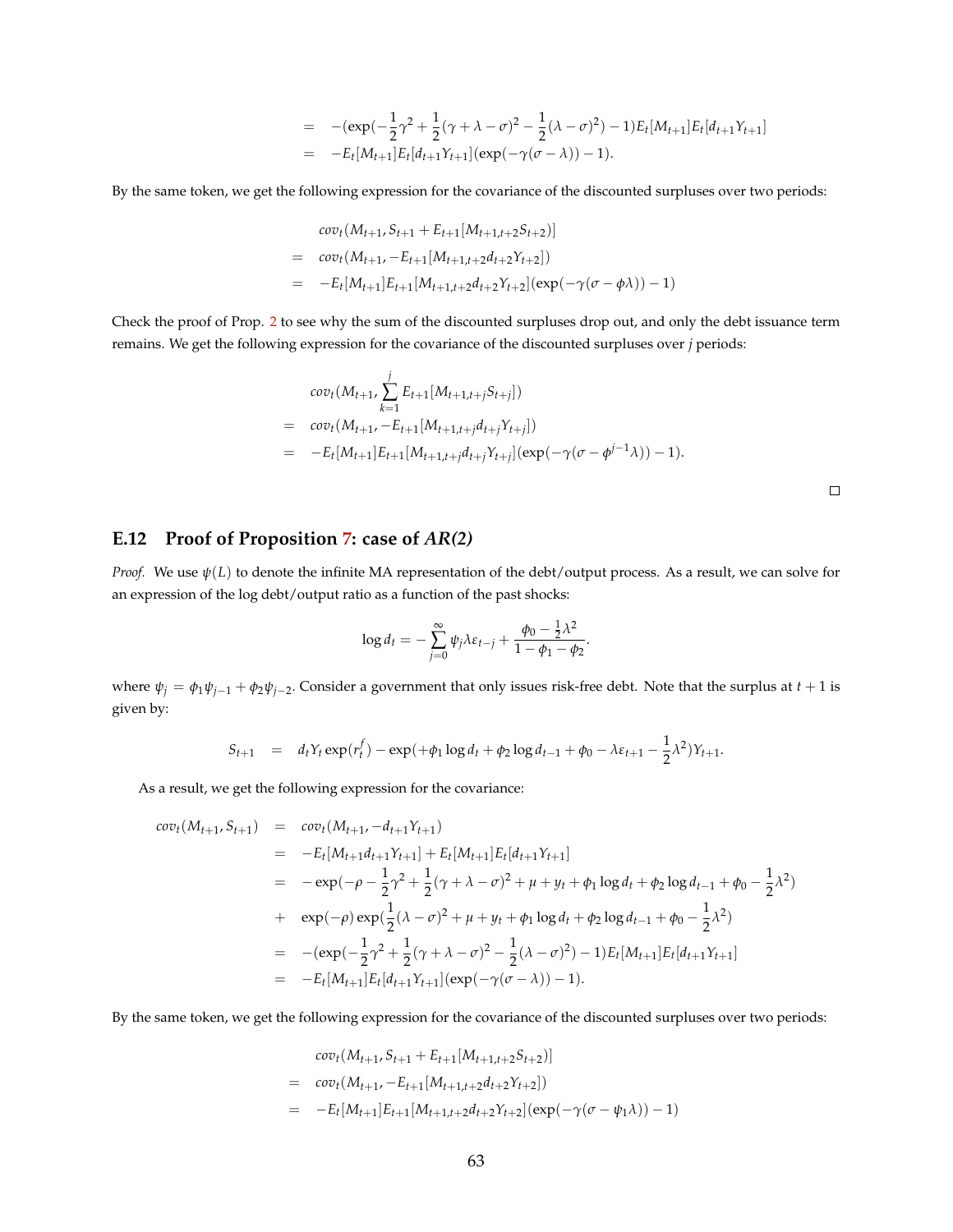Check the proof of Prop. [2](#page-10-0) to see why the sum of the discounted surpluses drop out, and only the debt issuance term remains. And we get the following expression for the covariance of the discounted surpluses over *j* periods:

$$
cov_t(M_{t+1}, \sum_{k=1}^j E_{t+1}[M_{t+1,t+j}S_{t+j}])
$$
  
= 
$$
cov_t(M_{t+1}, -E_{t+1}[M_{t+1,t+j}d_{t+j}Y_{t+j}])
$$
  
= 
$$
-E_t[M_{t+1}]E_{t+1}[M_{t+1,t+j}d_{t+j}Y_{t+j}](exp(-\gamma(\sigma - \psi_{j-1}\lambda)) - 1).
$$

 $\Box$ 

### **E.13 Proof of Corollary ??: Case of** *AR(1)*

*Proof.* Start from the restriction:

$$
cov_t (M_{t+1}, (\mathbb{E}_{t+1} - \mathbb{E}_t) \sum_{k=1}^j M_{t+1,t+k} T_{t+k})
$$
  
=  $-E_t[M_{t+1}] E_t[M_{t+1,t+j} d_{t+j} Y_{t+j}] (\exp(-\gamma(\sigma - \phi^{j-1}\lambda)) - 1)$   
+  $xcov_t (M_{t+1}, (\mathbb{E}_{t+1} - \mathbb{E}_t) \sum_{k=1}^j M_{t+1,t+k} Y_{t+k})$   
=  $-E_t[M_{t+1}] E_t[M_{t+1,t+j} d_{t+j} Y_{t+j}] (\exp(-\gamma(\sigma - \phi^{j-1}\lambda)) - 1)$   
+  $x \sum_{k=1}^j E_t[M_{t+1}] E_t[M_{t+1,t+k} Y_{t+k}] (\exp(-\gamma\sigma) - 1)$ 

We substitute for the price of debt strips:

$$
\mathbb{E}_{t}[M_{t,t+j}d_{t+j}Y_{t+j}]
$$
\n
$$
= \exp(\sum_{k=1}^{j} \kappa_{k}) \exp(\phi^{j} \log d_{t})Y_{t}
$$
\n
$$
= \exp(\frac{\phi_{0}(1-\phi^{j})}{1-\phi} - \rho^{j} - \frac{1}{2}(\gamma^{2}j + \frac{\lambda^{2}(1-\phi^{j})}{1-\phi}) + \mu^{j} + \sum_{k=1}^{j} \frac{1}{2}(\gamma + \lambda \phi^{k-1} - \sigma^{2}) \exp(\phi^{j} \log d_{t})Y_{t}
$$

For  $j > 1$ , we obtain the following expression:

$$
\mathbb{E}_{t+1}[M_{t+1,t+j}d_{t+j}Y_{t+j}]
$$
\n
$$
= \exp(\frac{\phi_0(1-\phi^{j-1})}{1-\phi}-\rho(j-1)-\frac{1}{2}(\gamma^2(j-1)+\frac{\lambda^2(1-\phi^{j-1})}{1-\phi})+\mu(j-1)+\sum_{k=1}^{j-1}\frac{1}{2}(\gamma+\lambda\phi^{k-1}-\sigma)^2)
$$
\n
$$
\exp(\phi^{j-1}\log d_{t+1})Y_{t+1},
$$

and, for  $j = 1$ , we get that:

$$
\mathbb{E}_{t+1}[M_{t+1,t+j}d_{t+j}Y_{t+j}] = \exp(\frac{\phi_0}{1-\phi})\exp(\log d_{t+1})Y_{t+1}.
$$

For  $j > 1$ , this simplifies to the following expression:

$$
\mathbb{E}_{t}[M_{t+1,t+j}d_{t+j}Y_{t+j}]
$$
\n
$$
= \exp(\frac{1-\phi^{j}}{1-\phi}(\phi_{0}-\frac{1}{2}\lambda^{2})-\rho(j-1)-\frac{1}{2}\gamma^{2}(j-1)+\mu j+\sum_{k=1}^{j-1}\frac{1}{2}(\gamma+\lambda\phi^{k-1}-\sigma)^{2})
$$
\n
$$
\exp(\phi^{j}\log d_{t}+\frac{1}{2}(-\phi^{j-1}\lambda+\sigma)^{2})Y_{t}.
$$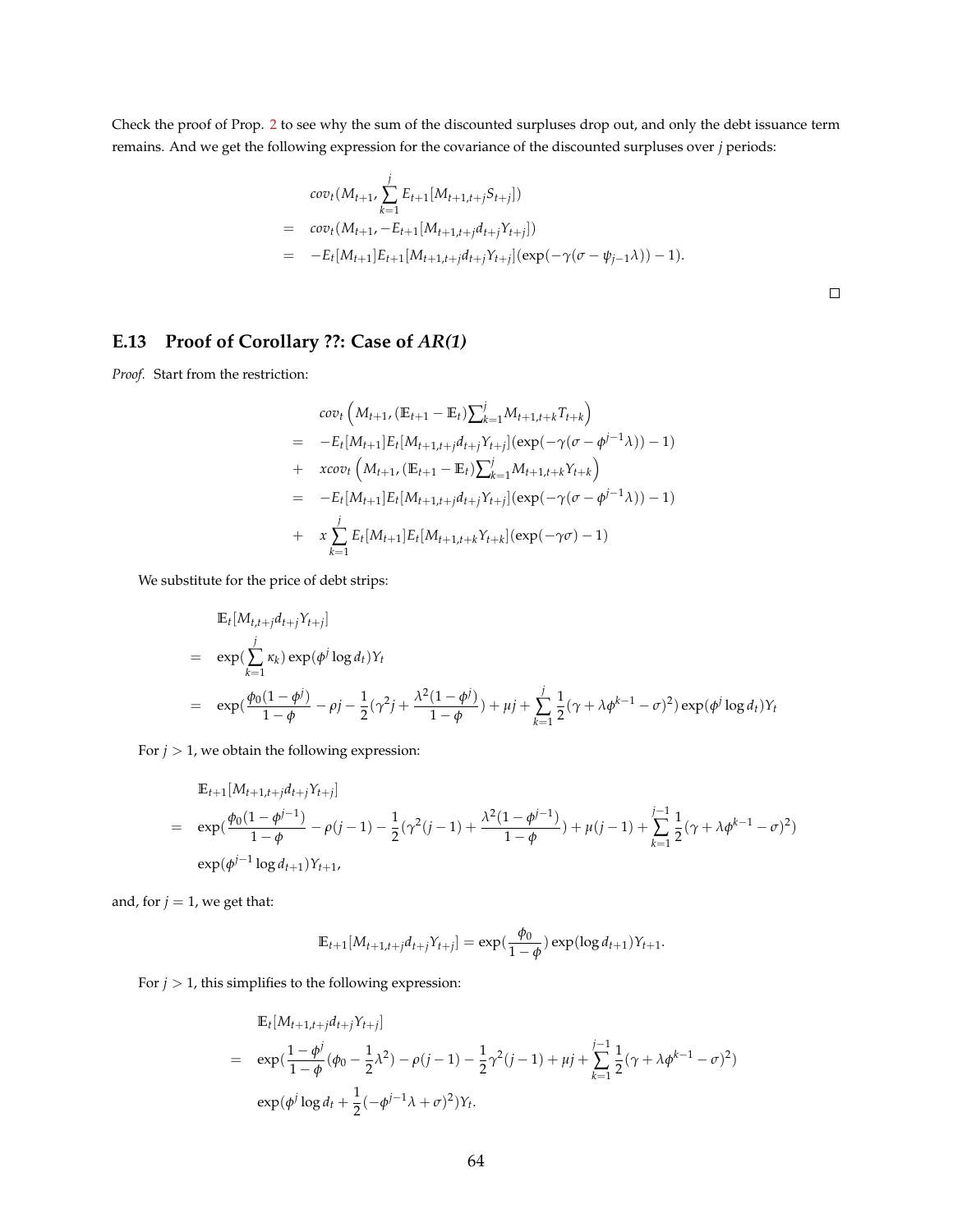Note that by a similar logic, the price of the output strips is given by:

$$
\mathbb{E}_{t}[M_{t+1,t+j}Y_{t+j}]
$$
\n
$$
= \exp(-\rho(j-1) - \frac{1}{2}\gamma^{2}(j-1) + \mu j + (j-1)\frac{1}{2}(\gamma - \sigma)^{2} + \frac{1}{2}(\sigma)^{2})Y_{t}
$$

To summarize, for  $j > 1$ , this implies that we have the following expression:

$$
\mathbb{E}_{t}[M_{t+1,t+j}d_{t+j}Y_{t+j}]
$$
\n
$$
= \mathbb{E}_{t}[M_{t+1,t+j}Y_{t+j}] \exp(\frac{1-\phi^{j}}{1-\phi}(\phi_{0}-\frac{1}{2}\lambda^{2})+\sum_{k=1}^{j-1}\frac{1}{2}((\lambda\phi^{k-1})^{2}+2(\gamma-\sigma)\lambda\phi^{k-1}))
$$
\n
$$
\exp(\phi^{j}\log d_{t}+\frac{1}{2}((\phi^{j-1}\lambda)^{2}-2\sigma\phi^{j-1}\lambda)).
$$

and for  $j = 1$ , we get that:

$$
\mathbb{E}_{t+1}[M_{t+1,t+j}d_{t+j}Y_{t+j}] = \exp(\frac{\phi_0}{1-\phi})\exp(\phi\log d_t)\exp(\mu+\frac{1}{2}\sigma^2)Y_t.
$$

 $\Box$ 

## **E.14 Proof of Corollary [2:](#page-26-0) Case of** *AR(2)*

*Proof.* We use *ψ*(*L*) to denote the infinite MA representation of the debt/output process. Start from the restriction:

$$
cov_t (M_{t+1}, (\mathbb{E}_{t+1} - \mathbb{E}_t) \sum_{k=1}^j M_{t+1,t+k} T_{t+k})
$$
  
= 
$$
-E_t[M_{t+1}] E_t[M_{t+1,t+j} d_{t+j} Y_{t+j}] (\exp(-\gamma(\sigma - \psi_{j-1}\lambda)) - 1)
$$
  
+ 
$$
xcov_t (M_{t+1}, (\mathbb{E}_{t+1} - \mathbb{E}_t) \sum_{k=1}^j M_{t+1,t+k} Y_{t+k})
$$
  
= 
$$
-E_t[M_{t+1}] E_t[M_{t+1,t+j} d_{t+j} Y_{t+j}] (\exp(-\gamma(\sigma - \psi_{j-1}\lambda)) - 1)
$$
  
+ 
$$
x \sum_{k=1}^j E_t[M_{t+1}] E_t[M_{t+1,t+k} Y_{t+k}] (\exp(-\gamma\sigma) - 1)
$$

We substitute for the price of debt strips:

$$
\mathbb{E}_{t}[M_{t,t+j}d_{t+j}Y_{t+j}]
$$
\n
$$
= \exp(\sum_{k=1}^{j} \kappa_{k}) \exp(\psi_{j} \log d_{t})Y_{t}
$$
\n
$$
= \exp(\sum_{k=1}^{j} \psi_{k-1}\phi_{0} - \rho_{j} - \frac{1}{2}(\gamma^{2}j + \sum_{k=1}^{j} \psi_{k-1}\lambda^{2}) + gj + \sum_{k=1}^{j} \frac{1}{2}(\gamma + \lambda \psi_{k-1} - \sigma)^{2}) \exp(\psi_{j} \log d_{t})Y_{t}
$$

For  $j > 1$ , we obtain the following expression:

$$
\mathbb{E}_{t+1}[M_{t+1,t+j}d_{t+j}Y_{t+j}]
$$
\n
$$
= \exp\left(\sum_{k=1}^{j-1} \psi_{k-1}\phi_0 - \rho(j-1) - \frac{1}{2}(\gamma^2(j-1) + \sum_{k=1}^{j-1} \psi_{k-1}\lambda^2) + \mu(j-1) + \sum_{k=1}^{j-1} \frac{1}{2}(\gamma + \lambda\psi_{k-1} - \sigma)^2\right)
$$
\n
$$
\exp(\psi_{j-1}\log d_{t+1})Y_{t+1},
$$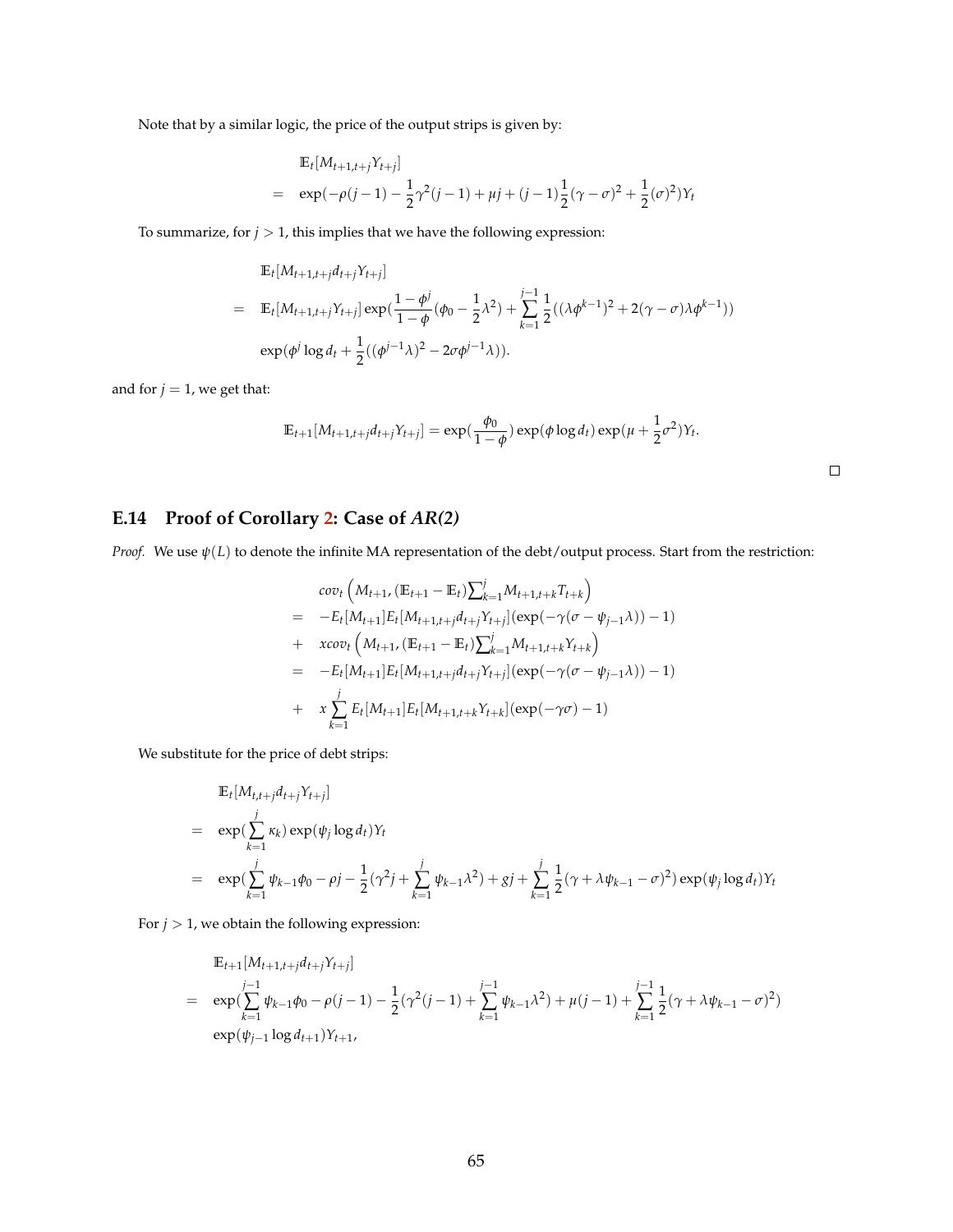and, for  $j = 1$ , we get that:

$$
\mathbb{E}_{t+1}[M_{t+1,t+j}d_{t+j}Y_{t+j}] = \exp(\frac{\phi_0}{1-\phi_1-\phi_2})\exp(\log d_{t+1})Y_{t+1}.
$$

For  $j > 1$ , this simplifies to the following expression:

$$
\mathbb{E}_{t}[M_{t+1,t+j}d_{t+j}Y_{t+j}]
$$
\n
$$
= \exp\left(\sum_{k=1}^{j} \psi_{k-1}(\phi_{0} - \frac{1}{2}\lambda^{2}) - \rho(j-1) - \frac{1}{2}\gamma^{2}(j-1) + \mu j + \sum_{k=1}^{j-1} \frac{1}{2}(\gamma + \lambda \psi_{k-1} - \sigma)^{2}\right)
$$
\n
$$
\exp(\rho_{j} \log d_{t} + \frac{1}{2}(-\psi_{j-1}\lambda + \sigma)^{2})Y_{t}.
$$

Note that by a similar logic, the price of the output strips is given by:

$$
\mathbb{E}_{t}[M_{t+1,t+j}Y_{t+j}]
$$
\n
$$
= \exp(-\rho(j-1) - \frac{1}{2}\gamma^{2}(j-1) + \mu j + (j-1)\frac{1}{2}(\gamma - \sigma)^{2} + \frac{1}{2}(\sigma)^{2})Y_{t}.
$$

To summarize, for  $j > 1$ , this implies that we have the following expression:

$$
\mathbb{E}_{t}[M_{t+1,t+j}d_{t+j}Y_{t+j}]
$$
\n
$$
= \mathbb{E}_{t}[M_{t+1,t+j}Y_{t+j}] \exp(\sum_{k=1}^{j} \psi_{k-1}(\phi_{0} - \frac{1}{2}\lambda^{2}) + \sum_{k=1}^{j-1} \frac{1}{2}((\lambda\psi_{k-1})^{2} + 2(\gamma - \sigma)\lambda\psi_{k-1}))
$$
\n
$$
\exp(\psi_{j}\log d_{t} + \frac{1}{2}((\psi_{j-1}\lambda)^{2} - 2\sigma\psi_{j-1}\lambda)),
$$

and for  $j = 1$ , we get that:

$$
\mathbb{E}_{t+1}[M_{t+1,t+j}d_{t+j}Y_{t+j}] = \exp((\frac{\phi_0}{1-\phi_1-\phi_2})\exp(\phi_1\log d_t + \phi_2\log d_{t-1})\exp((g+\frac{1}{2}\sigma^2)Y_t).
$$

 $\Box$ 

# **E.15 Proof of Proposition [10](#page-41-0)**

*Proof.* Notice

$$
dT_t = d \exp(y_t) \exp(\tau_t) + \exp(y_t) d \exp(\tau_t) + [d \exp(y_t), d \exp(\tau_t)] dt
$$
  
= 
$$
T_t((\mu dt + \frac{1}{2}\gamma^2 dt + \gamma dZ_t) + (\theta(\bar{\tau} - \tau_t)dt + \frac{1}{2}(\beta_{\tau}\gamma)^2 dt + \beta_{\tau}\gamma dZ_t) + \beta_{\tau}\gamma^2 dt)
$$
  
= 
$$
T_t((\mu + \theta(\bar{\tau} - \tau_t) + \frac{1}{2}(1 + \beta_{\tau})^2 \gamma^2)dt + (1 + \beta_{\tau})\gamma dZ_t)
$$

Conjecture

$$
P_t^{\tau} = f_{\tau}(\tau_t) T_t
$$
  

$$
P_t^g = f_g(g_t) G_t
$$

then

$$
dP_t^{\tau} = df_{\tau}T_t + f_{\tau}dT_t + [df_{\tau}, dT_t]dt
$$
  
= 
$$
T_t(f_{\tau}^{\prime}d\tau_t + \frac{1}{2}f_{\tau}^{\prime\prime}\beta_{\tau}^2\gamma^2dt) + f_{\tau}^{\prime}\beta_{\tau}\gamma T_t(1+\beta_{\tau})\gamma dt
$$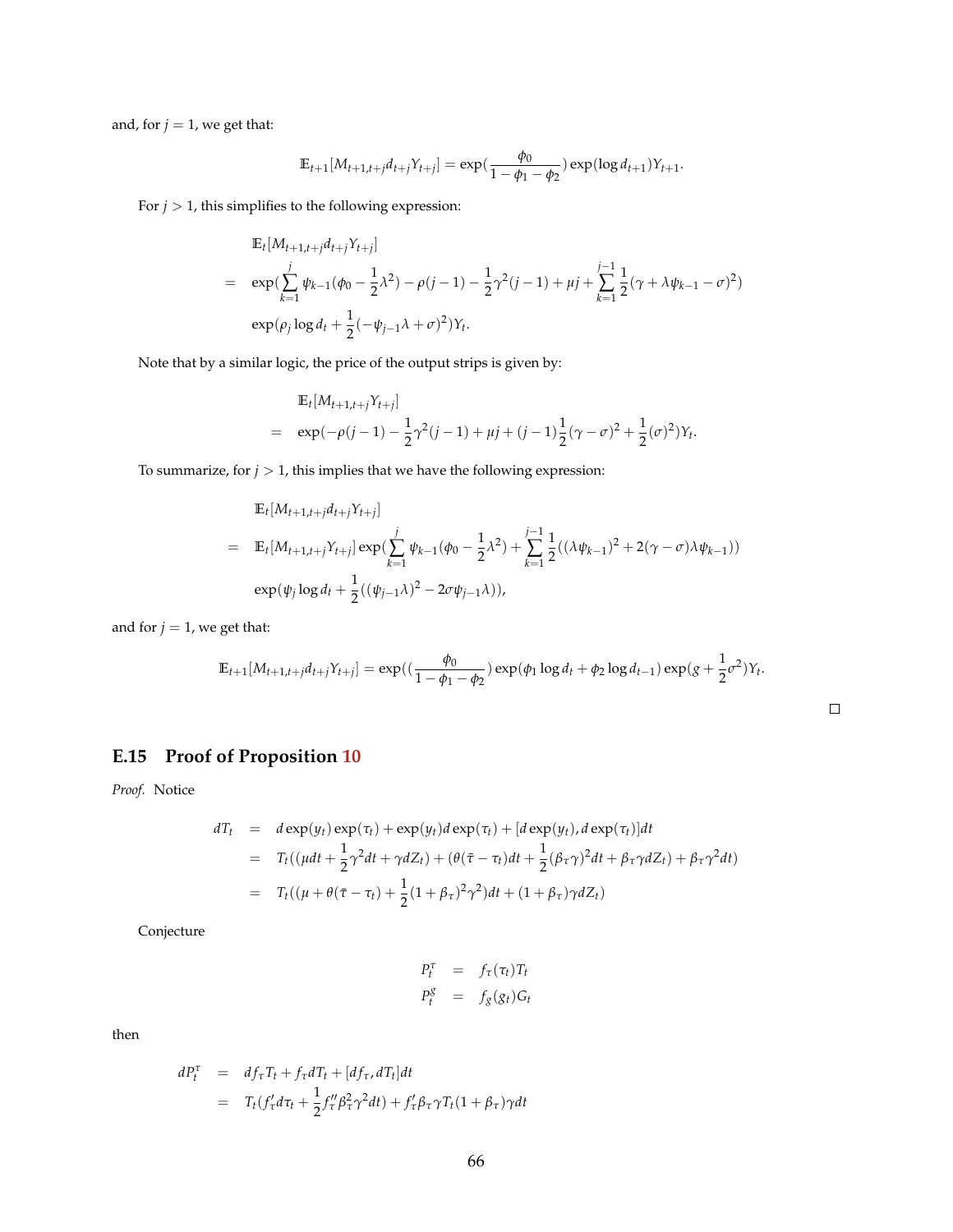+ 
$$
f_{\tau}T_t((\mu + \theta(\bar{\tau} - \tau_t) + \frac{1}{2}(1 + \beta_{\tau})^2 \gamma^2)dt + (1 + \beta_{\tau})\gamma dZ_t)
$$
  
\n=  $T_t \left( f_{\tau}'\theta(\bar{\tau} - \tau_t) + \frac{1}{2}f_{\tau}''\beta_{\tau}^2 \gamma^2 + f_{\tau}'\beta_{\tau}(1 + \beta_{\tau})\gamma^2 + f_{\tau}(\mu + \theta(\bar{\tau} - \tau_t) + \frac{1}{2}(1 + \beta_{\tau})^2 \gamma^2) \right) dt$   
\n+  $T_t \left( f_{\tau}(1 + \beta_{\tau}) + f_{\tau}'\beta_{\tau} \right) \gamma dZ_t$ 

Substitute into the Euler equation,

$$
0 = \mathcal{A}[M_t T_t dt + dM_t P_t^{\tau} + M_t dP_t^{\tau} + [dM_t, dP_t^{\tau}] dt]
$$
  
-1 =  $-r f_{\tau} + f_{\tau}' \theta(\bar{\tau} - \tau_t) + \frac{1}{2} f_{\tau}'' \beta_{\tau}^2 \gamma^2 + f_{\tau}' \beta_{\tau} (1 + \beta_{\tau}) \gamma^2 + f_{\tau} (\mu + \theta(\bar{\tau} - \tau_t) + \frac{1}{2} (1 + \beta_{\tau})^2 \gamma^2)$   
-  $\gamma f_{\tau} (1 + \beta_{\tau}) \gamma - \gamma f_{\tau}' \beta_{\tau} \gamma$ 

We take a continuous time version of Campbell-Shiller approximation (Eraker Shaliastovich (2008)):

$$
dr_t^{\tau} = \log \frac{P_{t+dt}^{\tau} + T_{t+dt}}{P_t^{\tau}}
$$
  
 
$$
\approx \kappa_0^{\tau} dt + \kappa_1^{\tau} d \log f_{\tau} - (1 - \kappa_1^{\tau}) \log f_{\tau} dt + d \log T_t
$$

The Euler equation is

$$
0 = \mathcal{A}[d \exp(m_t + \int_0^t dr_k^{\tau})]
$$
  
= 
$$
\mathcal{A}[dm_t + dr_t^{\tau} + \frac{1}{2}[dm_t + dr_t^{\tau}, dm_t + dr_t^{\tau}]dt]
$$

Then, we conjecture  $f_{\tau}(\tau_t) = \exp(p_{\tau} + q_{\tau} \tau_t)$ ,

$$
0 = \mathcal{A}[dm_t + dr_t^{\tau} + \frac{1}{2}[dm_t + dr_t^{\tau}, dm_t + dr_t^{\tau}]dt]
$$
  
\n
$$
= \mathcal{A}[-(r + \frac{1}{2}\gamma^2)dt - \gamma dZ_t + \kappa_0^{\tau}dt + \kappa_1^{\tau}d\log f_{\tau} - (1 - \kappa_1^{\tau})\log f_{\tau}dt + d\log T_t
$$
  
\n
$$
+ \frac{1}{2}[-\gamma dZ_t + dr_t^{\tau}, -\gamma dZ_t + dr_t^{\tau}]dt]
$$
  
\n
$$
= -(r + \frac{1}{2}\gamma^2) + \kappa_0^{\tau} + \kappa_1^{\tau}q_{\tau}\theta(\bar{\tau} - \tau_t) - (1 - \kappa_1^{\tau})(p_{\tau} + q_{\tau}\tau_t) + \mu + \theta(\bar{\tau} - \tau_t)
$$
  
\n
$$
+ \frac{1}{2}((1 + \beta_{\tau} + \kappa_1^{\tau}q_{\tau}\beta_{\tau})\gamma - \gamma)^2
$$

which implies

$$
r = \mu - \frac{1}{2}\gamma^2 + \kappa_0^{\tau} + \kappa_1^{\tau}q_{\tau}\theta\bar{\tau} - (1 - \kappa_1^{\tau})p_{\tau} + \theta\bar{\tau} + \frac{1}{2}((1 + \beta_{\tau} + \kappa_1^{\tau}q_{\tau}\beta_{\tau})\gamma - \gamma)^2
$$
  

$$
q_{\tau} = -\frac{\theta}{\kappa_1^{\tau}\theta + (1 - \kappa_1^{\tau})}
$$

Since  $\kappa_1^{\tau}$  is a constant close to but lower than 1, and  $0 < \theta < 1$ ,  $-1 < q_{\tau} < 0$ . To see this, note

$$
q_{\tau} - (-1) = \frac{(1 - \kappa_1^{\tau})(1 - \theta)}{\kappa_1^{\tau}\theta + (1 - \kappa_1^{\tau})} > 0.
$$

Similarly,  $f_g(g_t) = \exp(p_g + q_g g_t)$ , where

$$
r = \mu - \frac{1}{2}\gamma^2 + \kappa_0^g + \kappa_1^g q_g \theta \bar{g} - (1 - \kappa_1^g) p_g + \theta \bar{g} + \frac{1}{2}((1 + \beta_g + \kappa_1^g q_g \beta_g)\gamma - \gamma)^2
$$
  
\n
$$
q_g = -\frac{\theta}{\kappa_1^g \theta + (1 - \kappa_1^g)}
$$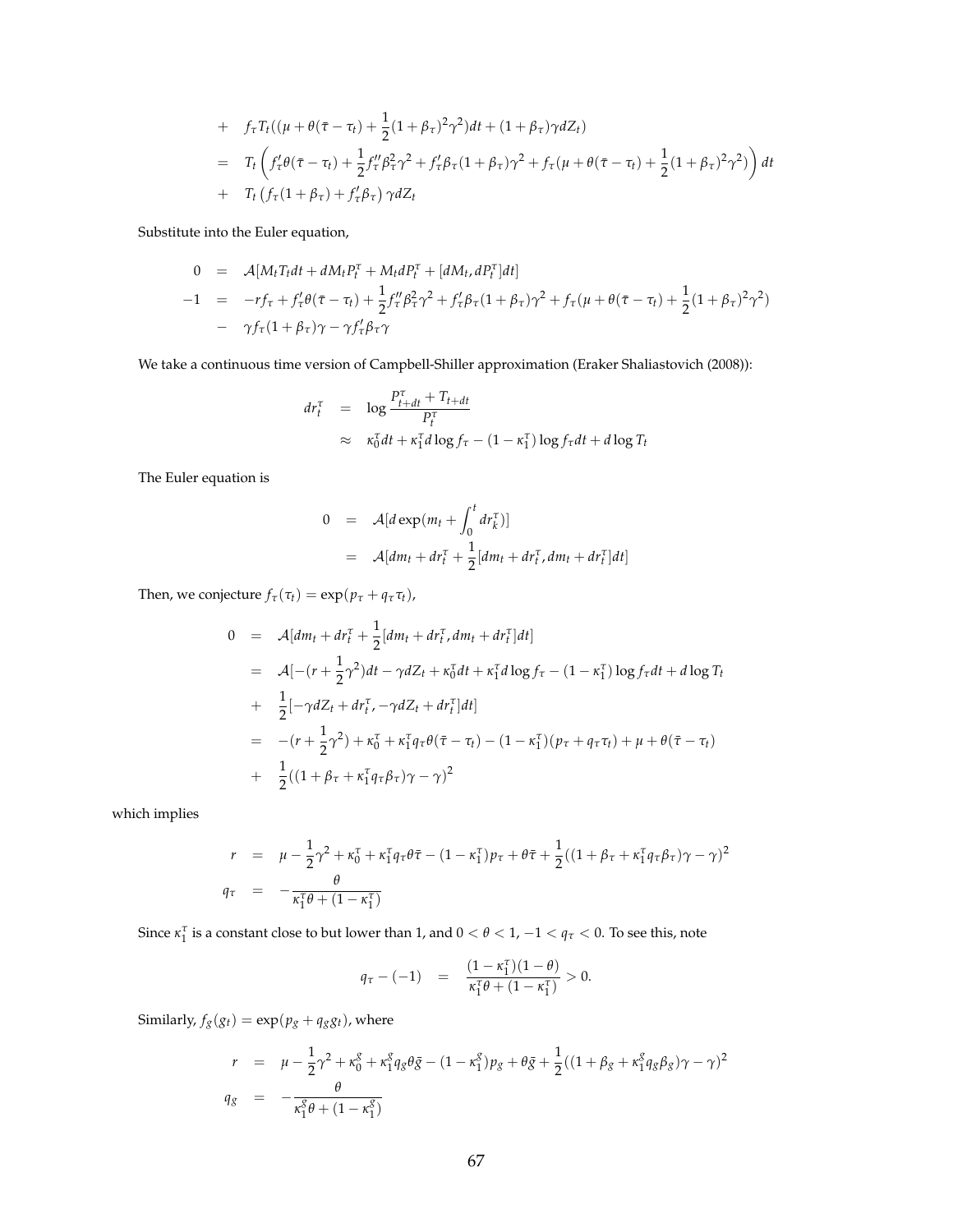Then,

$$
dB_{t} = dP_{t}^{\tau} - dP_{t}^{g}
$$
  
\n
$$
= T_{t} \left( f_{\tau}^{\prime} \theta(\bar{\tau} - \tau_{t}) + \frac{1}{2} f_{\tau}^{\prime \prime} \beta_{\tau}^{2} \gamma^{2} + f_{\tau}^{\prime} \beta_{\tau} (1 + \beta_{\tau}) \gamma^{2} + f_{\tau} (\mu + \theta(\bar{\tau} - \tau_{t}) + \frac{1}{2} (1 + \beta_{\tau})^{2} \gamma^{2}) \right) dt
$$
  
\n
$$
+ T_{t} \left( f_{\tau} (1 + \beta_{\tau}) + f_{\tau}^{\prime} \beta_{\tau} \right) \gamma dZ_{t}
$$
  
\n
$$
- G_{t} \left( f_{g}^{\prime} \theta(\bar{g} - g_{t}) + \frac{1}{2} f_{g}^{\prime \prime} \beta_{g}^{2} \gamma^{2} + f_{g}^{\prime} \beta_{g} (1 + \beta_{g}) \gamma^{2} + f_{g} (\mu + \theta(\bar{g} - g_{t}) + \frac{1}{2} (1 + \beta_{g})^{2} \gamma^{2}) \right) dt
$$
  
\n
$$
- G_{t} \left( f_{g} (1 + \beta_{g}) + f_{g}^{\prime} \beta_{g} \right) \gamma dZ_{t}
$$

The risk exposure of the debt return is

$$
\begin{array}{rcl}\n[r_t^B, dM_t] & = & -\frac{M_t \gamma \gamma}{B_t} \left( T_t \left( f_\tau (1 + \beta_\tau) + f_\tau' \beta_\tau \right) - G_t \left( f_g (1 + \beta_g) + f_g' \beta_g \right) \right) \\
& = & -\frac{M_t \gamma \gamma}{B_t} \left( T_t f_\tau \left( 1 + (1 + q_\tau) \beta_\tau \right) - G_t f_g \left( 1 + (1 + q_g) \beta_g \right) \right)\n\end{array}
$$

## **E.16 Proof of Proposition [11](#page-42-0)**

In this case,

$$
dB_t = dP_t^{\tau} + dP_t^{\kappa} - dP_t^g
$$
  
= (-...)*dt*  
+  $(f_{\tau}T_t(1 + (1 + q_{\tau})\beta_{\tau}) + f_{\kappa}K_t(1 + (1 + q_{\kappa})\beta_{\kappa}) - f_gG_t(1 + (1 + q_g)\beta_g))\gamma dZ_t$ 

and the return on the government debt is

$$
r_t^B = \frac{(T_t + K_t - G_t)dt + dB_t}{B_t}
$$

The risk exposure of the debt return is

$$
[r_t^B, dM_t] = -\frac{M_t \gamma \gamma}{B_t} (f_\tau T_t (1 + (1 + q_\tau)\beta_\tau) + f_\kappa K_t (1 + (1 + q_\kappa)\beta_\kappa) - f_g G_t (1 + (1 + q_g)\beta_g))
$$

## **E.17 Proof of Proposition [9](#page-40-1)**

*Proof.* Iterate the debt valuation equation,

$$
\lim_{u \to \infty} \mathbb{E}_0 M_u B_u = M_0 B_0 + \lim_{u \to \infty} \mathbb{E}_0 \left[ \int_0^u d(M_t B_t) \right]
$$
\n(11)

If the following TVC,

$$
\lim_{u \to \infty} \mathbb{E}_0 M_u B_u = 0 \tag{12}
$$

is satisfied, then

$$
M_0 B_0 = -\lim_{u \to \infty} \mathbb{E}_0 \left[ \int_0^u d(M_t B_t) \right] = \mathbb{E}_0 \left[ \int_0^{\infty} M_t (T_t - G_t) dt \right]
$$
(13)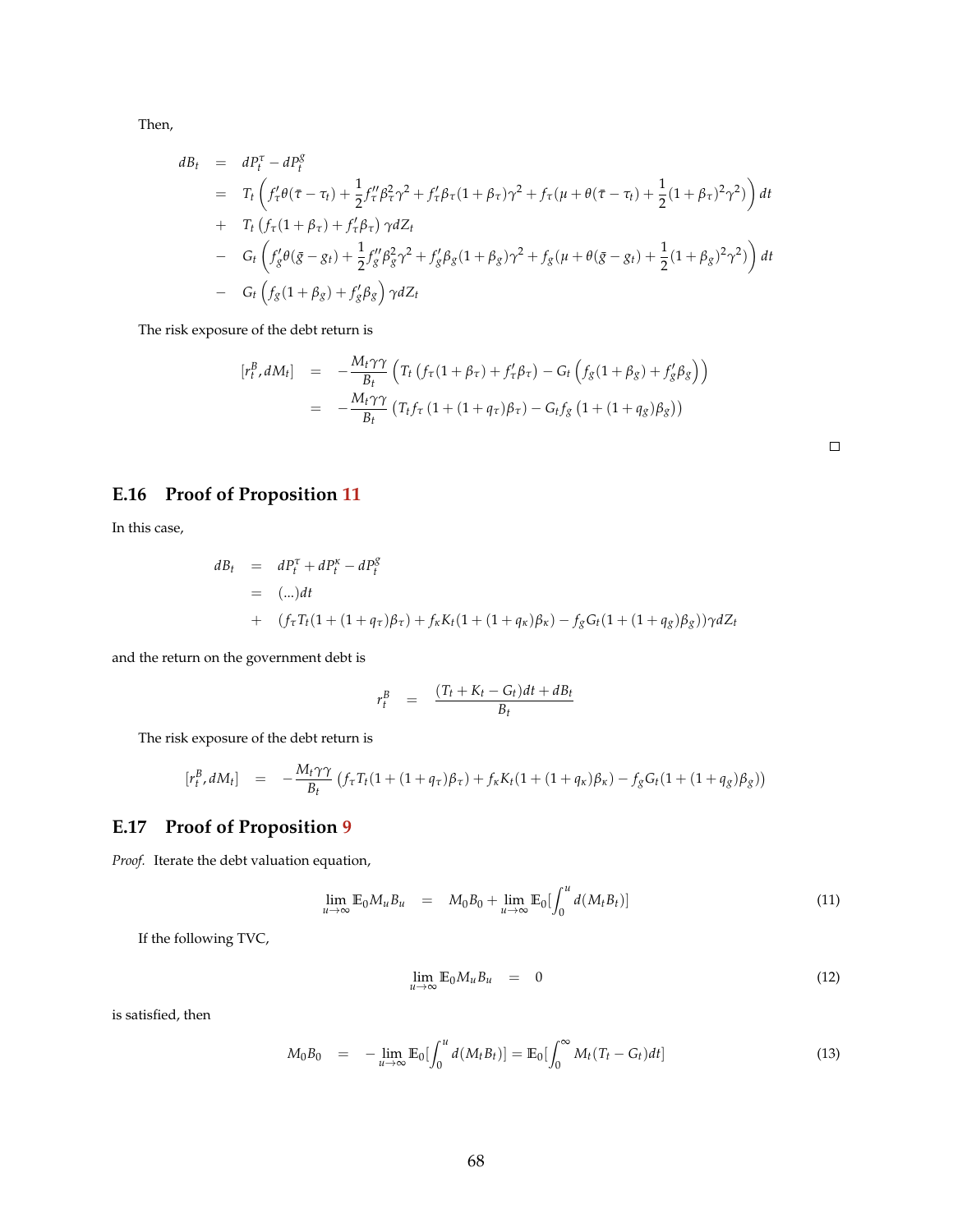$$
\sum_{i=1}^{n} x_i
$$

$$
B_t = P_t^{\tau} - P_t^{\mathcal{S}} \tag{14}
$$

 $\Box$ 

## **E.18 Proof of Corollary [4](#page-43-0)**

Proof. From  $R_{t+1}^f=\rho\exp(\rho)$  and  $\frac{T_t}{Y_t}=x-d\left(1-R_{t-1}^f\frac{Y_{t-1}}{Y_t}\right)$  , we have that the return on the tax claim can be stated as:

$$
R_{t+1}^T = \frac{P_{t+1}^T}{P_t^T - T_t} = \frac{(d + x \frac{\xi_1}{1 - \xi_1})Y_{t+1} + (x - d \left(1 - R_t^f \frac{Y_t}{Y_{t+1}}\right))Y_{t+1}}{(d + x \frac{\xi_1}{1 - \xi_1})Y_t}
$$
  
= 
$$
\frac{x \frac{1}{1 - \xi_1}Y_{t+1}}{(d + x \frac{\xi_1}{1 - \xi_1})Y_t} + \frac{d \exp(\rho)}{(d + x \frac{\xi_1}{1 - \xi_1})}.
$$

Similarly, we have an expression for the return on the spending claim:

$$
R_{t+1}^G = \frac{P_{t+1}^G}{P_t^G - G_t} = \frac{x \frac{\xi_1}{1 - \xi_1} Y_{t+1} + x Y_{t+1}}{x \frac{\xi_1}{1 - \xi_1} Y_t} = \frac{x \frac{1}{1 - \xi_1} Y_{t+1}}{x \frac{\xi_1}{1 - \xi_1} Y_t}.
$$

As a result, we can state the risk premium as follows:

$$
\mathbb{E}_{t}\left[R_{t+1}^{T}-R_{t}^{f}\right] = -\frac{\text{cov}\left(M_{t+1}, R_{t+1}^{T}\right)}{E_{t}(M_{t+1})} = \frac{x}{d(1-\xi_{1})+x\xi_{1}} - \frac{\text{cov}\left(M_{t+1}, Y_{t+1}/Y_{t}\right)}{E_{t}(M_{t+1})},
$$
\n
$$
\mathbb{E}_{t}\left[R_{t+1}^{G}-R_{t}^{f}\right] = -\frac{\text{cov}\left(M_{t+1}, R_{t+1}^{G}\right)}{E_{t}(M_{t+1})} = \frac{1}{\xi_{1}} - \frac{\text{cov}\left(M_{t+1}, Y_{t+1}/Y_{t}\right)}{E_{t}(M_{t+1})},
$$

where we have used that  $\xi_1 = \exp(-\rho - \frac{1}{2}\gamma^2 + g + \frac{1}{2}(\gamma - \sigma)^2) = \exp(-\rho - \gamma\sigma + g + \frac{1}{2}\sigma^2)$ .

Then plug in

$$
\frac{-cov_t(M_{t+1}, Y_{t+1}/Y_t)}{E_t(M_{t+1})} = \frac{-cov_t(\exp(-\rho - \frac{1}{2}\gamma^2 - \gamma \varepsilon_{t+1}), \exp(g + \sigma \varepsilon_{t+1}))}{E_t(\exp(-\rho - \frac{1}{2}\gamma^2 - \gamma \varepsilon_{t+1}))}
$$
  
\n
$$
= \frac{-cov_t(\exp(-\gamma \varepsilon_{t+1}), \exp(\sigma \varepsilon_{t+1}))}{\exp(-\rho)} \exp(-\rho - \frac{1}{2}\gamma^2 + g)
$$
  
\n
$$
= -(\exp(\frac{1}{2}(\gamma^2 + \sigma^2))(\exp(-\gamma \sigma) - 1)) \exp(-\frac{1}{2}\gamma^2 + g)
$$
  
\n
$$
= \exp(g + \frac{1}{2}\sigma^2)(1 - \exp(-\gamma \sigma))
$$

## **E.19 Proof of Proposition [13](#page-46-0)**

*Proof.* Since

$$
S_{t+1} = d_t Y_t \exp(r_t^f) - d_{t+1} Y_{t+1},
$$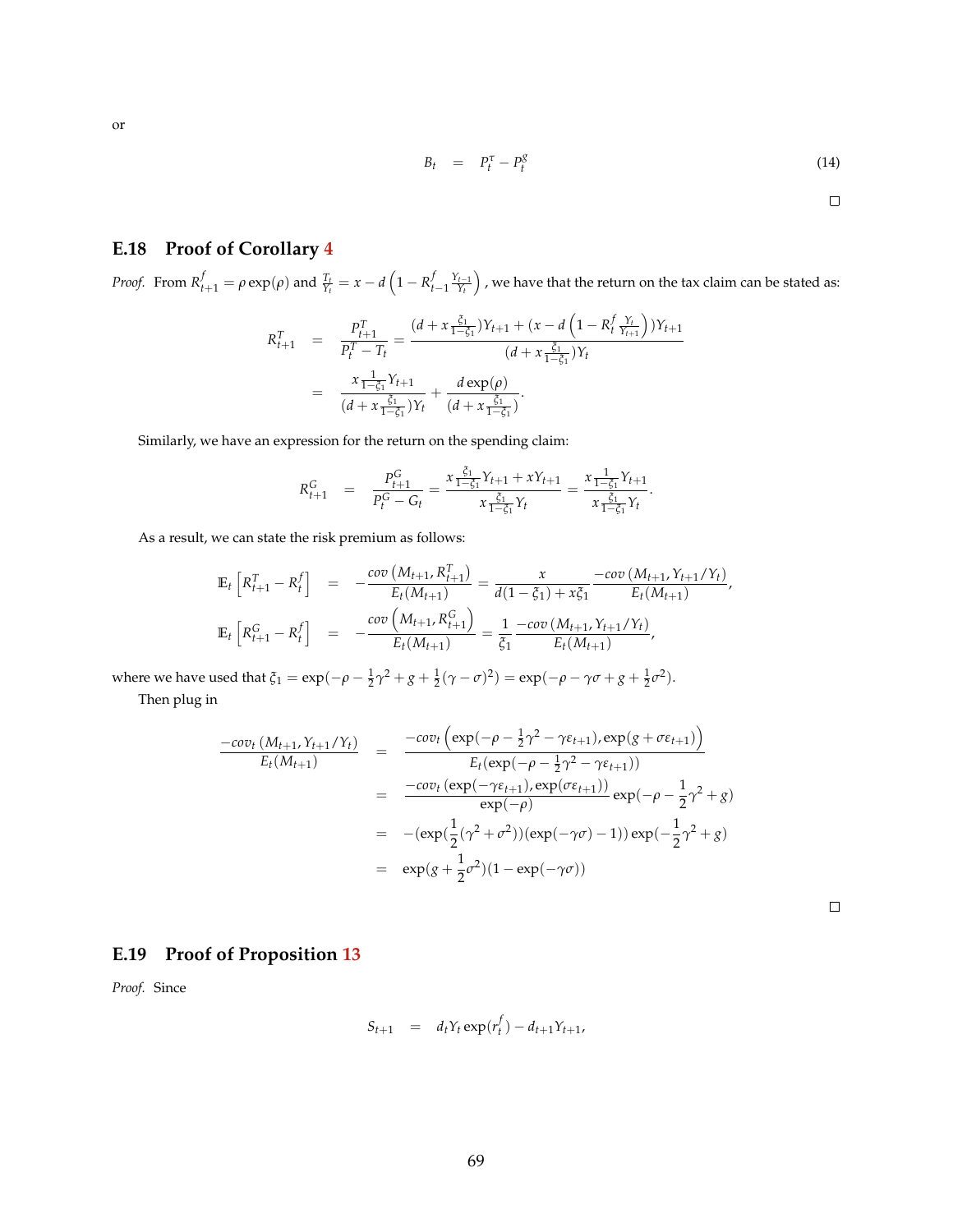we get the following expression for the covariance:

$$
cov_t(M_{t+1}, S_{t+1}) = cov_t(M_{t+1}, -d_{t+1}Y_{t+1})
$$
  
\n
$$
= -E_t[M_{t+1}d_{t+1}Y_{t+1}] + E_t[M_{t+1}]E_t[d_{t+1}Y_{t+1}]
$$
  
\n
$$
= -exp(-\rho - \frac{\gamma}{\sigma}(\psi - 1)y_t - \frac{1}{2}\gamma^2 + \frac{1}{2}(\gamma + \lambda - \sigma)^2 + \xi_0 + \xi y_t + \phi \log d_t
$$
  
\n
$$
+ \phi_0 - \frac{1}{2}\lambda^2)
$$
  
\n
$$
+ exp(-\rho - \frac{\gamma}{\sigma}(\xi - 1)y_t)exp(\frac{1}{2}(\lambda - \sigma)^2 + \xi_0 + \xi y_t + \phi \log d_t + \phi_0 - \frac{1}{2}\lambda^2)
$$
  
\n
$$
= -(exp(-\frac{1}{2}\gamma^2 + \frac{1}{2}(\gamma + \lambda - \sigma)^2 - \frac{1}{2}(\lambda - \sigma)^2) - 1)E_t[M_{t+1}]E_t[d_{t+1}Y_{t+1}]
$$
  
\n
$$
= -E_t[M_{t+1}]E_t[d_{t+1}Y_{t+1}](exp(-\gamma(\sigma - \lambda)) - 1).
$$

By the same token, we get the following expression for the covariance of the discounted surpluses over  $j \geq 2$ periods:

$$
cov_t(M_{t+1}, E_{t+1}[\sum_{k=1}^{j} M_{t+1,t+k}S_{t+k}])
$$
  
=  $cov_t(M_{t+1}, -E_{t+1}[M_{t+1,t+j}d_{t+j}Y_{t+j}])$   
=  $-E_t[M_{t+1}M_{t+1,t+j}d_{t+j}Y_{t+j}] + E_t[M_{t+1}]E_t[M_{t+1,t+j}d_{t+j}Y_{t+j}]$   
=  $-E_t[exp(-\rho - \frac{\gamma}{\sigma}(\xi - 1)y_t - \frac{1}{2}\gamma^2 - \gamma\epsilon_{t+1})exp(\dots - \frac{\gamma(\xi - 1)}{\sigma}(1 + \xi + \dots + \xi^{j-2})y_{t+1})$   
 $exp(\phi^j \log d_t - \phi^{j-1}\lambda\epsilon_{t+1} + \dots)exp(\xi^j y_t + \xi^{j-1}\sigma\epsilon_{t+1} + \dots)] + E_t[M_{t+1}]E_t[M_{t+1,t+j}d_{t+j}Y_{t+j}]$   
=  $-E_t[M_{t+1}]E_t[M_{t+1,t+j}d_{t+j}Y_{t+j}](exp(-\gamma(\xi^{j-1}\sigma - \phi^{j-1}\lambda - \frac{\gamma(\xi - 1)}{\sigma} \frac{1 - \xi^{j-1}}{1 - \xi})) - 1)$   
=  $-E_t[M_{t+1}]E_t[M_{t+1,t+j}d_{t+j}Y_{t+j}](exp(-\gamma(\xi^{j-1}\sigma - \phi^{j-1}\lambda + \frac{\gamma}{\sigma}(1 - \xi^{j-1}))) - 1)$ 

# **E.20 Proof of Corollary [6](#page-47-1)**

*Proof.* Start from the restriction:

$$
cov_t\left(M_{t+1}, (\mathbb{E}_{t+1} - \mathbb{E}_t) \sum_{k=1}^j M_{t+1,t+k} T_{t+k}\right)
$$
  
= 
$$
-E_t[M_{t+1}]E_t[M_{t+1,t+j}d_{t+j}Y_{t+j}](exp(-\gamma(\xi^{j-1}\sigma - \phi^{j-1}\lambda + \frac{\gamma}{\sigma}(1 - \xi^{j-1}))) - 1)
$$
  
+ 
$$
xcov_t\left(M_{t+1}, (\mathbb{E}_{t+1} - \mathbb{E}_t) \sum_{k=1}^j M_{t+1,t+k} Y_{t+k}\right)
$$

where

$$
cov_t (M_{t+1}, (\mathbb{E}_{t+1} - \mathbb{E}_t)M_{t+1,t+k}Y_{t+k})
$$
  
=  $E_t[M_{t+1}M_{t+1,t+k}Y_{t+k}] - E_t[M_{t+1}]E_t[M_{t+1,t+k}Y_{t+k}]$   
=  $E_t[exp(-\rho - \frac{\gamma}{\sigma}(\xi - 1)y_t - \frac{1}{2}\gamma^2 - \gamma\epsilon_{t+1})M_{t+1,t+k}exp(\xi^k y_t + \xi^{k-1}\sigma\epsilon_{t+1} + ...)]$   
-  $E_t[M_{t+1}]E_t[M_{t+1,t+k}Y_{t+k}]$   
=  $-E_t[M_{t+1}]E_t[M_{t+1,t+k}Y_{t+k}] (exp(-\gamma(\xi^{k-1}\sigma + \frac{\gamma}{\sigma}(1 - \xi^{k-1}))) - 1).$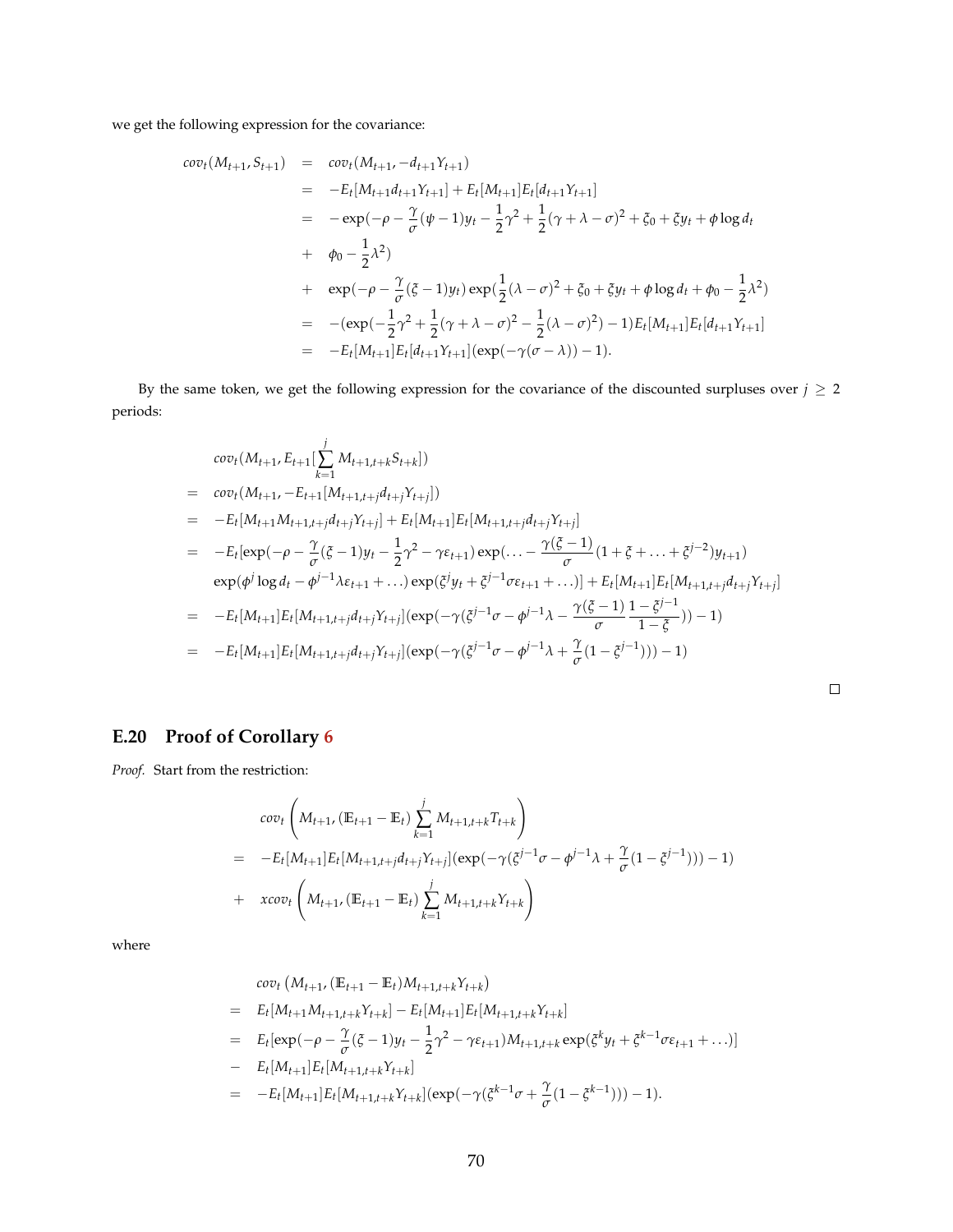Next, we conjecture

$$
\mathbb{E}_{t}[M_{t,t+j}d_{t+j}Y_{t+j}] = \exp(\sum_{k=1}^{j} \tilde{\kappa}_{k}) \exp(\phi^{j} \log d_{t} + f_{j}y_{t})
$$

Note

$$
\mathbb{E}_{t}[M_{t,t+j}d_{t+j}Y_{t+j}] = \mathbb{E}_{t}[M_{t,t+1} \exp(\sum_{k=1}^{j-1} \kappa_{k}) \exp(\phi^{j-1} \log d_{t+1} + f_{j-1}y_{t+1})]
$$
\n
$$
= \mathbb{E}_{t}[\exp(-\rho - \frac{\gamma}{\sigma}(\xi - 1)y_{t} - \frac{1}{2}\gamma^{2} - \gamma \varepsilon_{t+1}) \exp(\sum_{k=1}^{j-1} \tilde{\kappa}_{k})
$$
\n
$$
\exp(\phi^{j-1}(\phi \log d_{t} + \phi_{0} - \lambda \varepsilon_{t+1} - \frac{1}{2}\lambda^{2}) + f_{j-1}(\xi_{0} + \xi y_{t} + \sigma \varepsilon_{t+1}))]
$$

So we confirm the conjecture,

$$
\exp(\tilde{\kappa}_j) = \mathbb{E}_t[\exp(-\rho - \frac{\gamma}{\sigma}(\xi - 1)y_t - \frac{1}{2}\gamma^2 - \gamma \varepsilon_{t+1} + \phi^{j-1}(\phi_0 - \lambda \varepsilon_{t+1} - \frac{1}{2}\lambda^2) + f_{j-1}(\xi_0 + \sigma \varepsilon_{t+1}))]
$$
  

$$
\tilde{\kappa}_j = -\rho - \frac{1}{2}\gamma^2 + \phi^{j-1}(\phi_0 - \frac{1}{2}\lambda^2) + f_{j-1}\xi_0 + \frac{1}{2}(-\gamma - \phi^{j-1}\lambda + f_{j-1}\sigma)^2
$$

and

$$
f_j = -\frac{\gamma}{\sigma}(\xi - 1) + f_{j-1}\xi
$$
  
=  $\xi^j + \frac{\gamma}{\sigma}(1 - \xi^j) = \frac{\sigma - \gamma}{\sigma}\xi^j + \frac{\gamma}{\sigma}$ 

So, for  $j > 1$ ,

$$
\mathbb{E}_{t}[M_{t+1,t+j}d_{t+j}Y_{t+j}]
$$
\n
$$
= \mathbb{E}_{t}[\exp(\sum_{k=1}^{j-1}\tilde{\kappa}_{k})\exp(\phi^{j-1}\log d_{t+1} + (\frac{\sigma-\gamma}{\sigma}\zeta^{j-1} + \frac{\gamma}{\sigma})y_{t+1})]
$$
\n
$$
= \exp((- \rho - \frac{1}{2}\gamma^{2})(j-1) + \frac{1-\phi^{j-1}}{1-\phi}(\phi_{0} - \frac{1}{2}\lambda^{2}) + (\frac{1-\zeta^{j-1}}{1-\zeta}\frac{\sigma-\gamma}{\sigma} + \frac{\gamma}{\sigma}(j-1))\zeta_{0}
$$
\n
$$
+ \sum_{k=1}^{j-1}\frac{1}{2}(-\gamma-\phi^{k-1}\lambda + ((\sigma-\gamma)\zeta^{k-1}+\gamma))^{2}
$$
\n
$$
+ \phi^{j-1}(\phi \log d_{t} + \phi_{0} - \frac{1}{2}\lambda^{2}) + (\frac{\sigma-\gamma}{\sigma}\zeta^{j-1} + \frac{\gamma}{\sigma})(\zeta_{0} + \zeta y_{t}) + \frac{1}{2}(-\phi^{j-1}\lambda + ((\sigma-\gamma)\zeta^{j-1}+\gamma))^{2})
$$

By a similar logic,

$$
\mathbb{E}_{t+1}[M_{t+1,t+j}Y_{t+j}]
$$
\n
$$
= \exp((-\rho - \frac{1}{2}\gamma^2)(j-1) + \left(\frac{1-\xi^{j-1}}{1-\xi}\frac{\sigma-\gamma}{\sigma} + \frac{\gamma}{\sigma}(j-1)\right)\xi_0
$$
\n
$$
+ \sum_{k=1}^{j-1} \frac{1}{2}(-\gamma + ((\sigma - \gamma)\xi^{k-1} + \gamma))^2 + (\frac{\sigma-\gamma}{\sigma}\xi^{j-1} + \frac{\gamma}{\sigma})(\xi_0 + \xi y_t) + \frac{1}{2}(((\sigma - \gamma)\xi^{j-1} + \gamma))^2)
$$

So

$$
\mathbb{E}_{t+1}[M_{t+1,t+j}d_{t+j}Y_{t+j}]
$$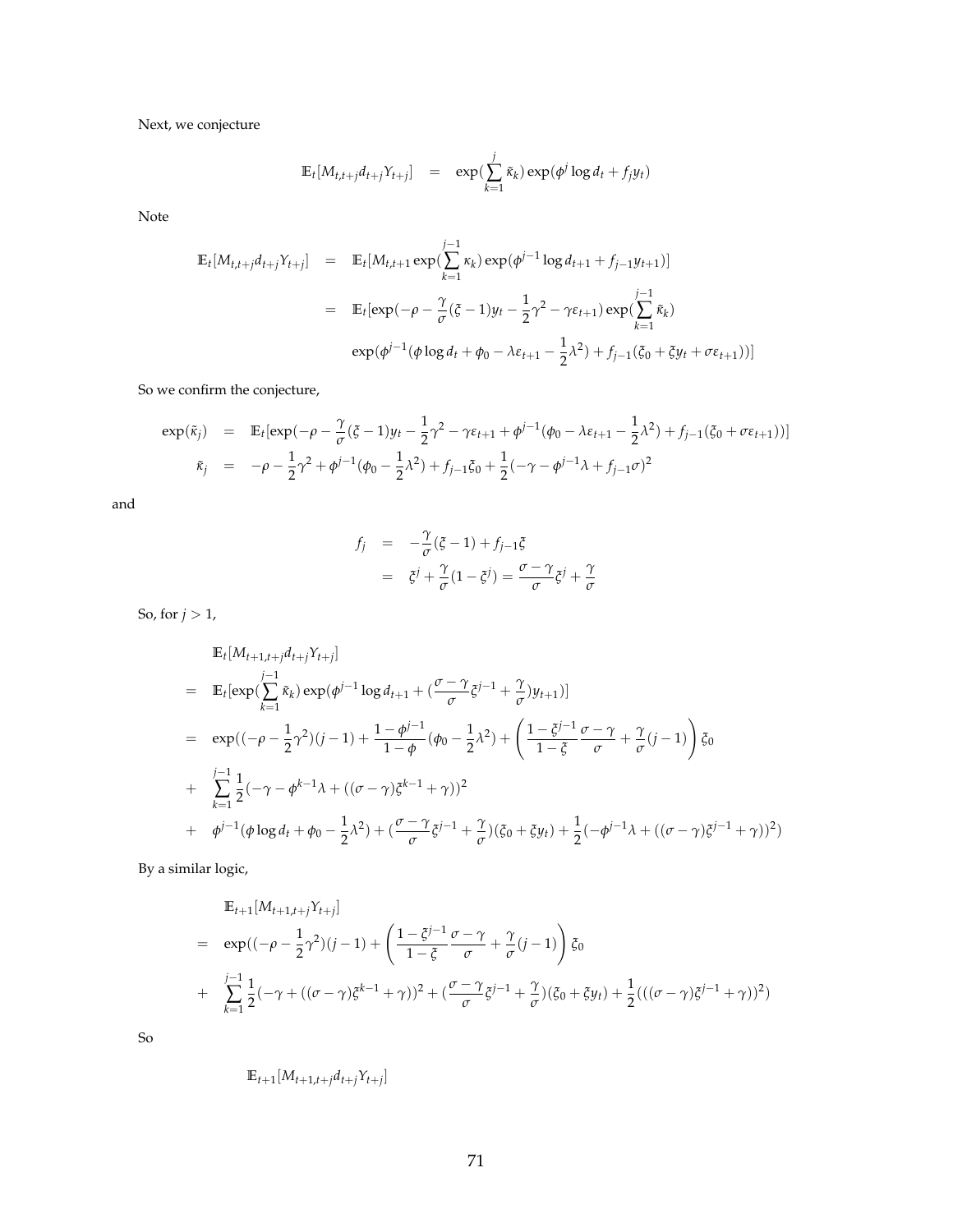$$
= \mathbb{E}_{t+1}[M_{t+1,t+j}Y_{t+j}] \exp(\frac{1-\phi^j}{1-\phi}(\phi_0 - \frac{1}{2}\lambda^2) + \sum_{k=1}^{j-1}((\gamma - \sigma)\xi^{k-1}\phi^{k-1}\lambda + \frac{1}{2}(\phi^{k-1}\lambda)^2)
$$
  
+  $\phi^j \log d_t - \phi^{j-1}\lambda((\sigma - \gamma)\xi^{j-1} + \gamma) + \frac{1}{2}(\phi^{j-1}\lambda)^2)$ 

 $\Box$ 

## **E.21 Proof of Corollary [7](#page-48-0)**

*Proof.* We plug in the expressions for the respective surpluses:

$$
\frac{S_{t+1}}{Y_{t+1}} = d_t \exp(r_t^f - \mu - \sigma \varepsilon_{t+1}) - d_{t+1},
$$
\n
$$
\frac{S_{t+j}}{Y_{t+j}} = d_{t+j-1} \exp(r_{t+j-1}^f - \mu - \sigma \varepsilon_{t+j}) - d_{t+j},
$$

into the expression for the conditional covariances:

$$
cov_t(s_{t+1}, s_{t+j}) = \mathbb{E}_t[d_t \exp(r_t^f - \mu - \sigma \varepsilon_{t+1})d_{t+j-1} \exp(r_{t+j-1}^f - \mu - \sigma \varepsilon_{t+j})]
$$
  
\n
$$
- \mathbb{E}_t[d_t \exp(r_t^f - \mu - \sigma \varepsilon_{t+1})]\mathbb{E}_t[d_{t+j-1} \exp(r_{t+j-1}^f - \mu - \sigma \varepsilon_{t+j})]
$$
  
\n
$$
+ \mathbb{E}_t[-d_{t+1}d_{t+j-1} \exp(r_t^f - \mu - \sigma \varepsilon_{t+j})] - \mathbb{E}_t[-d_{t+1}]\mathbb{E}_t[d_{t+j-1} \exp(r_t^f - \mu - \sigma \varepsilon_{t+j})]
$$
  
\n
$$
+ \mathbb{E}_t[d_t \exp(r_t^f - \mu - \sigma \varepsilon_{t+1}) \times -d_{t+j}] - \mathbb{E}_t[d_t \exp(r_t^f - \mu - \sigma \varepsilon_{t+1})]\mathbb{E}_t[-d_{t+j}]
$$
  
\n
$$
+ \mathbb{E}_t[-d_{t+1} \times -d_{t+j}] - \mathbb{E}_t[-d_{t+1}]\mathbb{E}_t[-d_{t+j}].
$$

This expression can be restated as:

$$
cov_t(s_{t+1}, s_{t+j}) = d_t \mathbb{E}_t[\exp(r_t^f - \mu - \sigma \varepsilon_{t+1})] \mathbb{E}_t[d_{t+j-1} \exp(r_{t+j-1}^f - \mu - \sigma \varepsilon_{t+j})]
$$
  
\n
$$
\times (\exp(\sigma \lambda \phi^{j-2}) - 1)
$$
  
\n
$$
- \mathbb{E}_t[d_{t+1}] \mathbb{E}_t[d_{t+j-1} \exp(r_t^f - \mu - \sigma \varepsilon_{t+j})] (\exp(\lambda^2 \phi^{j-2}) - 1)
$$
  
\n
$$
- d_t \mathbb{E}_t[\exp(r_t^f - \mu - \sigma \varepsilon_{t+1})] \mathbb{E}_t[d_{t+j}] (\exp(\sigma \lambda \phi^{j-1}) - 1)
$$
  
\n
$$
+ \mathbb{E}_t[d_{t+1}] \mathbb{E}_t[d_{t+j}] (\exp(\lambda^2 \phi^{j-1}) - 1)
$$

which implies

$$
cov_t(s_{t+1}, s_{t+j}) = \exp(2\rho - 2\mu + \sigma^2) d_t \mathbb{E}_t[d_{t+j-1}] (\exp(\sigma \lambda \phi^{j-2}) - 1)
$$
  
\n
$$
- \exp(\rho - \mu + .5\sigma^2) \mathbb{E}_t[d_{t+1}] \mathbb{E}_t[d_{t+j-1}] (\exp(\lambda^2 \phi^{j-2}) - 1)
$$
  
\n
$$
- \exp(\rho - \mu + .5\sigma^2) d_t \mathbb{E}_t[d_{t+j}] (\exp(\sigma \lambda \phi^{j-1}) - 1)
$$
  
\n
$$
+ \mathbb{E}_t[d_{t+1}] \mathbb{E}_t[d_{t+j}] (\exp(\lambda^2 \phi^{j-1}) - 1)
$$

We have the following expressions for the conditional forecasts:

$$
\mathbb{E}_{t}[\log d_{t+j}] = \exp\left(\phi^{j}(\log d_{t} - \frac{\phi_{0} - .5\lambda^{2}}{1 - \phi}) + \frac{\phi_{0} - .5\lambda^{2}}{1 - \phi}\right)
$$

and

$$
\mathbb{E}_{t}[d_{t+j}] = \exp \left( \phi^{j} (\log d_{t} - \frac{\phi_{0} - .5\lambda^{2}}{1 - \phi}) + \frac{\phi_{0} - .5\lambda^{2}}{1 - \phi} + \frac{1}{2}\lambda^{2} (1 + \phi^{2} + \ldots + \phi^{2(j-1)}) \right)
$$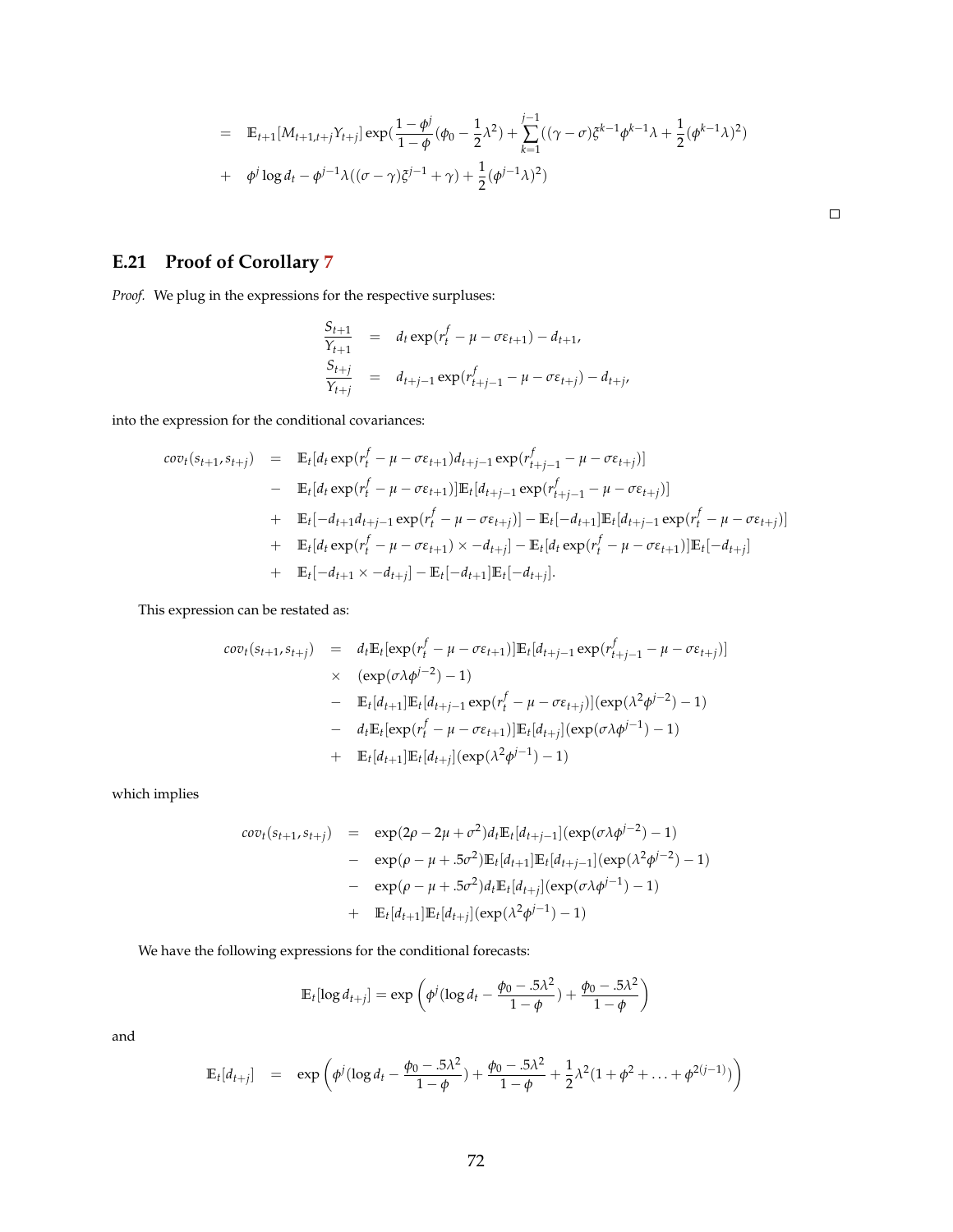$$
= \exp \left( \phi^j (\log d_t - \frac{\phi_0 - .5\lambda^2}{1 - \phi}) + \frac{\phi_0 - .5\lambda^2}{1 - \phi} + \frac{1}{2}\lambda^2 \frac{1 - \phi^{2j}}{1 - \phi^2} \right)
$$

We plug these conditional forecasts into the conditional covariances: For  $j>1,$ 

$$
cov_t(s_{t+1}, s_{t+j})
$$
\n
$$
= \exp(2\rho - 2\mu + \sigma^2) \exp\left((1 + \phi^{j-1})(\log d_t - \frac{\phi_0 - 5\lambda^2}{1 - \phi}) + 2\frac{\phi_0 - 5\lambda^2}{1 - \phi} + \frac{1}{2}\lambda^2 \frac{1 - \phi^{2(j-1)}}{1 - \phi^2}\right) (\exp(\sigma \lambda \phi^{j-2}) - 1)
$$
\n
$$
- \exp(\rho - \mu + 5\sigma^2) \exp\left((\phi + \phi^{j-1})(\log d_t - \frac{\phi_0 - 5\lambda^2}{1 - \phi}) + 2\frac{\phi_0 - 5\lambda^2}{1 - \phi} + \frac{1}{2}\lambda^2 \frac{1 - \phi^{2(j-1)}}{1 - \phi^2} + \frac{1}{2}\lambda^2\right)
$$
\n
$$
\times \exp(\lambda^2 \phi^{j-2}) - 1)
$$
\n
$$
- \exp(\rho - \mu + 5\sigma^2) \exp\left((1 + \phi^j)(\log d_t - \frac{\phi_0 - 5\lambda^2}{1 - \phi}) + 2\frac{\phi_0 - 5\lambda^2}{1 - \phi} + \frac{1}{2}\lambda^2 \frac{1 - \phi^{2j}}{1 - \phi^2}\right) (\exp(\sigma \lambda \phi^{j-1}) - 1)
$$
\n
$$
+ \exp\left((\phi + \phi^j)(\log d_t - \frac{\phi_0 - 5\lambda^2}{1 - \phi}) + 2\frac{\phi_0 - 5\lambda^2}{1 - \phi} + \frac{1}{2}\lambda^2 \frac{1 - \phi^{2j}}{1 - \phi^2} + \frac{1}{2}\lambda^2\right) (\exp(\lambda^2 \phi^{j-1}) - 1)
$$

Also, when  $j = 1$ ,

$$
var_t(s_{t+1}) = \mathbb{E}_t[d_t \exp(r_t^f - \mu - \sigma \varepsilon_{t+1})d_t \exp(r_t^f - \mu - \sigma \varepsilon_{t+1})]
$$
  
\n
$$
- \mathbb{E}_t[d_t \exp(r_t^f - \mu - \sigma \varepsilon_{t+1})]\mathbb{E}_t[d_t \exp(r_t^f - \mu - \sigma \varepsilon_{t+1})]
$$
  
\n
$$
+ \mathbb{E}_t[-d_{t+1}d_t \exp(r_t^f - \mu - \sigma \varepsilon_{t+1})] - \mathbb{E}_t[-d_{t+1}]\mathbb{E}_t[d_t \exp(r_t^f - \mu - \sigma \varepsilon_{t+1})]
$$
  
\n
$$
+ \mathbb{E}_t[d_t \exp(r_t^f - \mu - \sigma \varepsilon_{t+1}) \times -d_{t+1}] - \mathbb{E}_t[d_t \exp(r_t^f - \mu - \sigma \varepsilon_{t+1})]\mathbb{E}_t[-d_{t+1}]
$$
  
\n
$$
+ \mathbb{E}_t[-d_{t+1} \times -d_{t+1}] - \mathbb{E}_t[-d_{t+1}]\mathbb{E}_t[-d_{t+1}]
$$
  
\n
$$
= \exp(2\rho - 2\mu + \sigma^2) \exp(2\log d_t)(\exp(\sigma^2) - 1)
$$
  
\n
$$
- 2 \exp(\rho - \mu + .5\sigma^2)d_t\mathbb{E}_t[d_{t+1}](\exp(\lambda \sigma) - 1)
$$
  
\n
$$
+ \mathbb{E}_t[d_{t+1}]\mathbb{E}_t[d_{t+1}](\exp(\lambda^2) - 1)
$$

which implies

$$
var_t(s_{t+1}) = \exp(2\rho - 2\mu + \sigma^2) \exp(2\log d_t)(\exp(\sigma^2) - 1)
$$
  
- 2 exp(\rho - \mu + .5\sigma^2) exp ((1 + \phi)(\log d\_t - \frac{\phi\_0 - .5\lambda^2}{1 - \phi}) + 2\frac{\phi\_0 - .5\lambda^2}{1 - \phi} + \frac{1}{2}\lambda^2) (exp(\lambda\sigma) - 1)  
+ exp (2\phi(\log d\_t - \frac{\phi\_0 - .5\lambda^2}{1 - \phi}) + 2\frac{\phi\_0 - .5\lambda^2}{1 - \phi} + \lambda^2) (exp(\lambda^2) - 1)

 $\Box$ 

## **E.22 Proof of Corollary [8](#page-48-1)**

*Proof.* We plug in the expressions for the respective surpluses:

$$
\frac{S_{t+1}}{Y_{t+1}} = d_t \exp(r_t^f - \psi_0 - (\psi - 1)y_t - \sigma \varepsilon_{t+1}) - d_{t+1},
$$
\n
$$
\frac{S_{t+j}}{Y_{t+j}} = d_{t+j-1} \exp(r_{t+j-1}^f - \psi_0 - (\psi - 1)y_{t+j-1} - \sigma \varepsilon_{t+j}) - d_{t+j}.
$$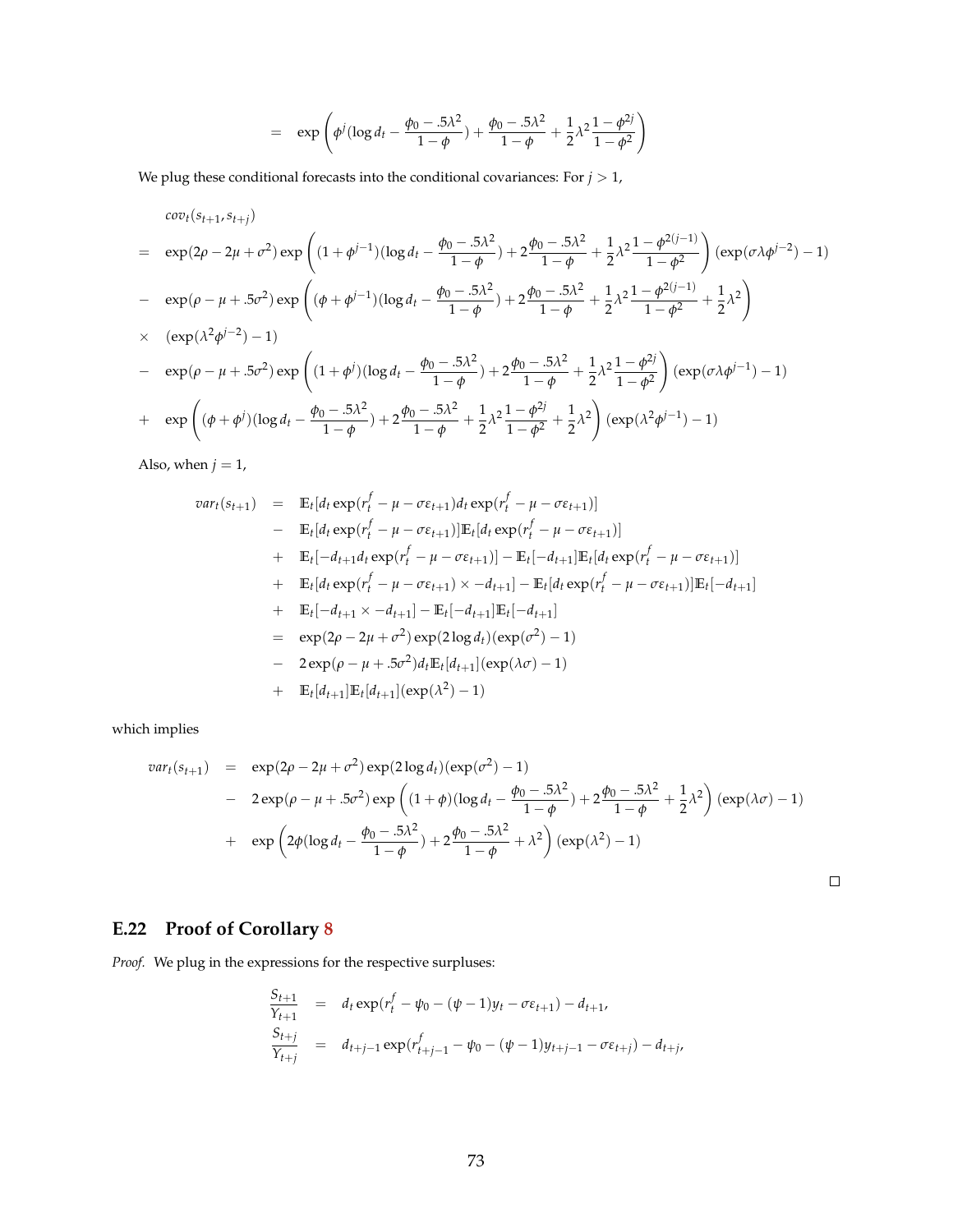into the expression for the conditional covariances:

$$
cov_t(s_{t+1}, s_{t+j})
$$
\n
$$
= \mathbb{E}_t [d_t \exp(r_t^f - \psi_0 - (\psi - 1)y_t - \sigma \varepsilon_{t+1}) d_{t+j-1} \exp(r_{t+j-1}^f - \psi_0 - (\psi - 1)y_{t+j-1} - \sigma \varepsilon_{t+j})]
$$
\n
$$
- \mathbb{E}_t [d_t \exp(r_t^f - \psi_0 - (\psi - 1)y_t - \sigma \varepsilon_{t+1})] \mathbb{E}_t [d_{t+j-1} \exp(r_{t+j-1}^f - \psi_0 - (\psi - 1)y_{t+j-1} - \sigma \varepsilon_{t+j})]
$$
\n
$$
+ \mathbb{E}_t [-d_{t+1}d_{t+j-1} \exp(r_t^f - \psi_0 - (\psi - 1)y_{t+j-1} - \sigma \varepsilon_{t+j})]
$$
\n
$$
- \mathbb{E}_t [-d_{t+1}] \mathbb{E}_t [d_t \exp(r_t^f - \psi_0 - (\psi - 1)y_t - \sigma \varepsilon_{t+1}) \times -d_{t+j}]
$$
\n
$$
+ \mathbb{E}_t [d_t \exp(r_t^f - \psi_0 - (\psi - 1)y_t - \sigma \varepsilon_{t+1})] \mathbb{E}_t [-d_{t+j}]
$$
\n
$$
+ \mathbb{E}_t [d_t \exp(r_t^f - \psi_0 - (\psi - 1)y_t - \sigma \varepsilon_{t+1})] \mathbb{E}_t [-d_{t+j}]
$$
\n
$$
+ \mathbb{E}_t [-d_{t+1} \times -d_{t+j}] - \mathbb{E}_t [-d_{t+1}] \mathbb{E}_t [-d_{t+j}].
$$

This expression can be restated as:

$$
cov_t(s_{t+1}, s_{t+j}) = d_t \mathbb{E}_t[\exp(r_t^f - \psi_0 - (\psi - 1)y_t - \sigma \varepsilon_{t+1})]
$$
  
\n
$$
\times \mathbb{E}_t[d_{t+j-1} \exp(r_{t+j-1}^f - \psi_0 - (\psi - 1)y_{t+j-1} - \sigma \varepsilon_{t+j})]
$$
  
\n
$$
\times (\exp(\sigma \phi^{j-2}(\lambda + (\psi - 1)\sigma)) - 1)
$$
  
\n
$$
- \mathbb{E}_t[d_{t+1}] \mathbb{E}_t[d_{t+j-1} \exp(r_t^f - \psi_0 - (\psi - 1)y_{t+j-1} - \sigma \varepsilon_{t+j})]
$$
  
\n
$$
\times (\exp(\lambda \phi^{j-2}(\lambda + (\psi - 1)\sigma)) - 1)
$$
  
\n
$$
- d_t \mathbb{E}_t[\exp(r_t^f - \psi_0 - (\psi - 1)y_t - \sigma \varepsilon_{t+1})] \mathbb{E}_t[d_{t+j}] (\exp(\sigma \lambda \phi^{j-1}) - 1)
$$
  
\n
$$
+ \mathbb{E}_t[d_{t+1}] \mathbb{E}_t[d_{t+j}] (\exp(\lambda^2 \phi^{j-1}) - 1)
$$

which implies

$$
cov_{t}(s_{t+1}, s_{t+j}) = \exp(2\rho - 2\psi_{0} + \sigma^{2})d_{t} \exp(-( \psi - 1)y_{t}) \mathbb{E}_{t}[d_{t+j-1} \exp(-( \psi - 1)y_{t+j-1})]
$$
  
\n
$$
\times (\exp(\sigma \phi^{j-2}(\lambda + (\psi - 1)\sigma)) - 1)
$$
  
\n
$$
- \exp(\rho - \psi_{0} + .5\sigma^{2}) \mathbb{E}_{t}[d_{t+1}] \mathbb{E}_{t}[d_{t+j-1} \exp(-( \psi - 1)y_{t+j-1})]
$$
  
\n
$$
\times (\exp(\lambda \phi^{j-2}(\lambda + (\psi - 1)\sigma)) - 1)
$$
  
\n
$$
- \exp(\rho - \psi_{0} + .5\sigma^{2})d_{t} \exp(-( \psi - 1)y_{t}) \mathbb{E}_{t}[d_{t+j}] (\exp(\sigma \lambda \phi^{j-1}) - 1)
$$
  
\n
$$
+ \mathbb{E}_{t}[d_{t+1}] \mathbb{E}_{t}[d_{t+j}] (\exp(\lambda^{2} \phi^{j-1}) - 1)
$$

where the conditional forecasts are

$$
\mathbb{E}_{t}[d_{t+j}] = \exp \left( \phi^{j} (\log d_{t} - \frac{\phi_{0} - .5\lambda^{2}}{1 - \phi}) + \frac{\phi_{0} - .5\lambda^{2}}{1 - \phi} + \frac{1}{2}\lambda^{2} \frac{1 - \phi^{2j}}{1 - \phi^{2}} \right)
$$

and

$$
\mathbb{E}_{t}[\exp(\log d_{t+j-1} - (\psi - 1)y_{t+j-1})]
$$
\n
$$
= \exp\left(\phi^{j-1}(\log d_{t} - \frac{\phi_{0} - 5\lambda^{2}}{1 - \phi}) + \frac{\phi_{0} - 5\lambda^{2}}{1 - \phi} - (\psi - 1)\psi^{j-1}(y_{t} - \frac{\psi_{0}}{1 - \psi}) - (\psi - 1)\frac{\psi_{0}}{1 - \psi}\right)
$$
\n
$$
+ \frac{1}{2}\sum_{k=0}^{j-2}(\phi^{k}\lambda + \psi^{k}(\psi - 1)\sigma)^{2}\right)
$$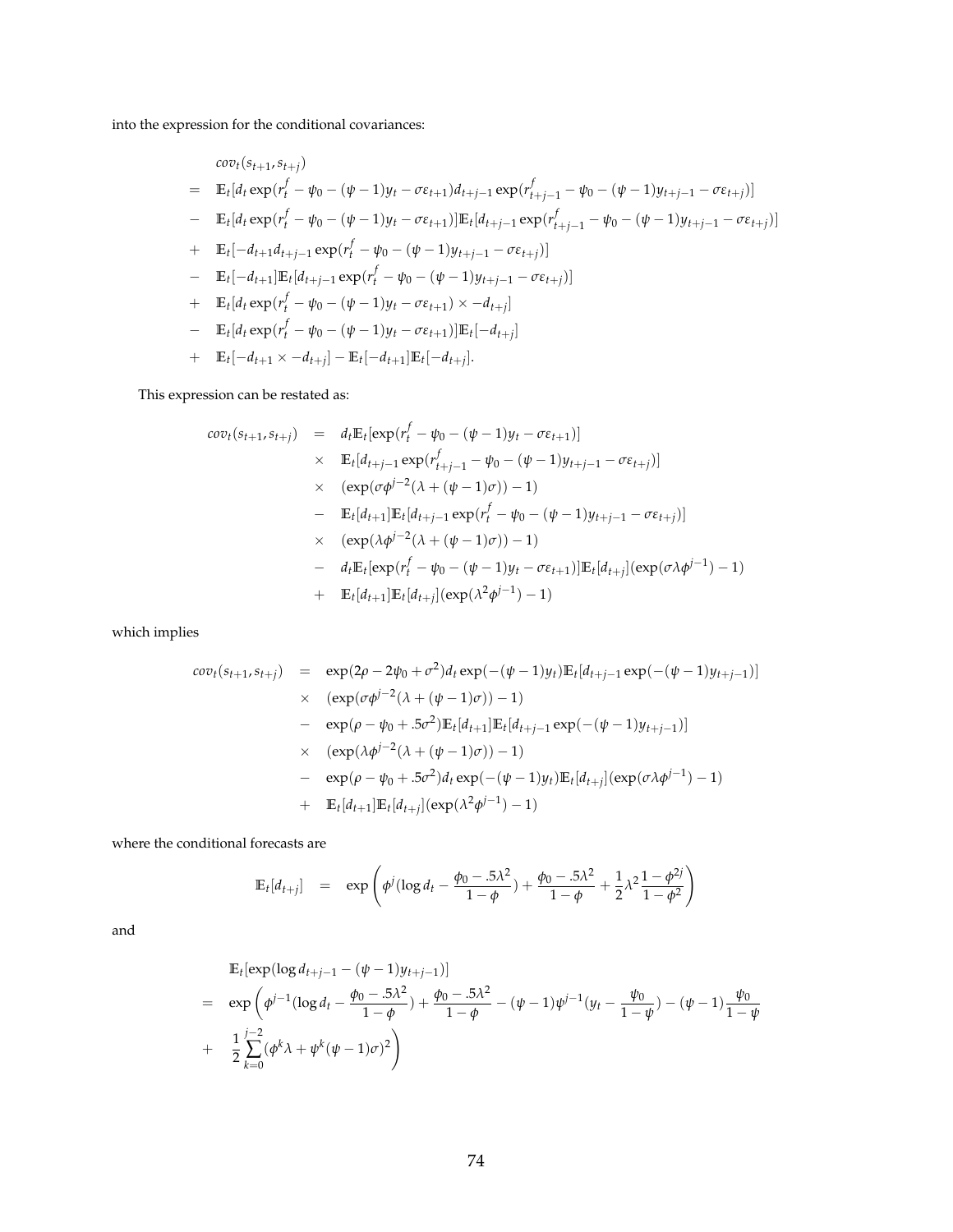Also, when  $j = 1$ ,

$$
var_t(s_{t+1}) = \mathbb{E}_t[d_t \exp(r_t^f - \psi_0 - (\psi - 1)y_t - \sigma \varepsilon_{t+1})d_t \exp(r_t^f - \psi_0 - (\psi - 1)y_t - \sigma \varepsilon_{t+1})]
$$
  
\n
$$
- \mathbb{E}_t[d_t \exp(r_t^f - \psi_0 - (\psi - 1)y_t - \sigma \varepsilon_{t+1})]\mathbb{E}_t[d_t \exp(r_t^f - \psi_0 - (\psi - 1)y_t - \sigma \varepsilon_{t+1})]
$$
  
\n
$$
+ \mathbb{E}_t[-d_{t+1}d_t \exp(r_t^f - \psi_0 - (\psi - 1)y_t - \sigma \varepsilon_{t+1})]
$$
  
\n
$$
- \mathbb{E}_t[-d_{t+1}]\mathbb{E}_t[d_t \exp(r_t^f - \psi_0 - (\psi - 1)y_t - \sigma \varepsilon_{t+1})]
$$
  
\n
$$
+ \mathbb{E}_t[d_t \exp(r_t^f - \psi_0 - (\psi - 1)y_t - \sigma \varepsilon_{t+1}) \times -d_{t+1}]
$$
  
\n
$$
- \mathbb{E}_t[d_t \exp(r_t^f - \psi_0 - (\psi - 1)y_t - \sigma \varepsilon_{t+1})]\mathbb{E}_t[-d_{t+1}]
$$
  
\n
$$
+ \mathbb{E}_t[-d_{t+1} \times -d_{t+1}] - \mathbb{E}_t[-d_{t+1}]\mathbb{E}_t[-d_{t+1}]
$$

which implies

$$
var_t(s_{t+1}) = \exp(2\rho - 2\psi_0 + \sigma^2) \exp(2\log d_t - 2(\psi - 1)y_t)(\exp(\sigma^2) - 1)
$$
  
- 
$$
2 \exp(\rho - \psi_0 + .5\sigma^2) \exp\left((1 + \phi)(\log d_t - \frac{\phi_0 - .5\lambda^2}{1 - \phi}) + 2\frac{\phi_0 - .5\lambda^2}{1 - \phi} + \frac{1}{2}\lambda^2 - (\psi - 1)y_t\right)
$$
  

$$
\times (\exp(\lambda\sigma) - 1)
$$
  
+ 
$$
\exp\left(2\phi(\log d_t - \frac{\phi_0 - .5\lambda^2}{1 - \phi}) + 2\frac{\phi_0 - .5\lambda^2}{1 - \phi} + \lambda^2\right)(\exp(\lambda^2) - 1)
$$

 $\Box$ 

## **F Notes about Convenience Yields**

The government debt portfolio return is the return on a portfolio that goes long in the tax claim and short in the spending claim:

$$
\mathbb{E}_{t}\left[R_{t+1}^{D}-R_{t}^{f}\right] = \frac{P_{t}^{T}-T_{t}}{B_{t}-S_{t}}\mathbb{E}_{t}\left[R_{t+1}^{T}-R_{t}^{f}\right]+\frac{P_{t}^{\lambda}-T_{t}}{B_{t}-S_{t}}\mathbb{E}_{t}\left[R_{t+1}^{\lambda}-R_{t}^{f}\right]-\frac{P_{t}^{G}-G_{t}}{B_{t}-S_{t}}\mathbb{E}_{t}\left[R_{t+1}^{G}-R_{t}^{f}\right],
$$

where  $R_{t+1}^D$ ,  $R_{t+1}^T$ , $R_{t+1}^{\lambda}$  and  $R_{t+1}^G$  are the holding period returns on the bond portfolio, the tax claim, and the spending claim, respectively. We take government spending process, and the debt return process as exogenously given, and we explore the implications for the properties of the tax claim.

**Proposition 14.** *In the absence of arbitrage opportunities, if the TVC holds, the expected excess return on the tax claim is the unlevered return on the spending claim and the debt claim:*

$$
\mathbb{E}_{t}\left[R_{t+1}^{T}-R_{t}^{f}\right] = \frac{P_{t}^{G}-G_{t}}{D_{t}+(P_{t}^{G}-G_{t})-(P_{t}^{\lambda}-K_{t})}\mathbb{E}_{t}\left[R_{t+1}^{G}-R_{t}^{f}\right] + \frac{D_{t}}{D_{t}+(P_{t}^{G}-G_{t})-(P_{t}^{\lambda}-K_{t})}E_{t}\left[R_{t+1}^{D}-R_{t}^{f}\right] - \frac{P_{t}^{\lambda}-K_{t}}{D_{t}+(P_{t}^{G}-G_{t})-(P_{t}^{\lambda}-K_{t})}\mathbb{E}_{t}\left[R_{t+1}^{\lambda}-R_{t}^{f}\right]
$$

If we want the debt to be risk-free, then the following equation holds for expected returns:

$$
\mathbb{E}_{t}\left[R_{t+1}^{T} - R_{t}^{f}\right] = \frac{P_{t}^{G} - G_{t}}{D_{t} + (P_{t}^{G} - G_{t}) - (P_{t}^{\lambda} - K_{t})}\mathbb{E}_{t}\left[R_{t+1}^{G} - R_{t}^{f}\right] - \frac{P_{t}^{\lambda} - K_{t}}{D_{t} + (P_{t}^{G} - G_{t}) - (P_{t}^{\lambda} - K_{t})}\mathbb{E}_{t}\left[R_{t+1}^{\lambda} - R_{t}^{f}\right]
$$